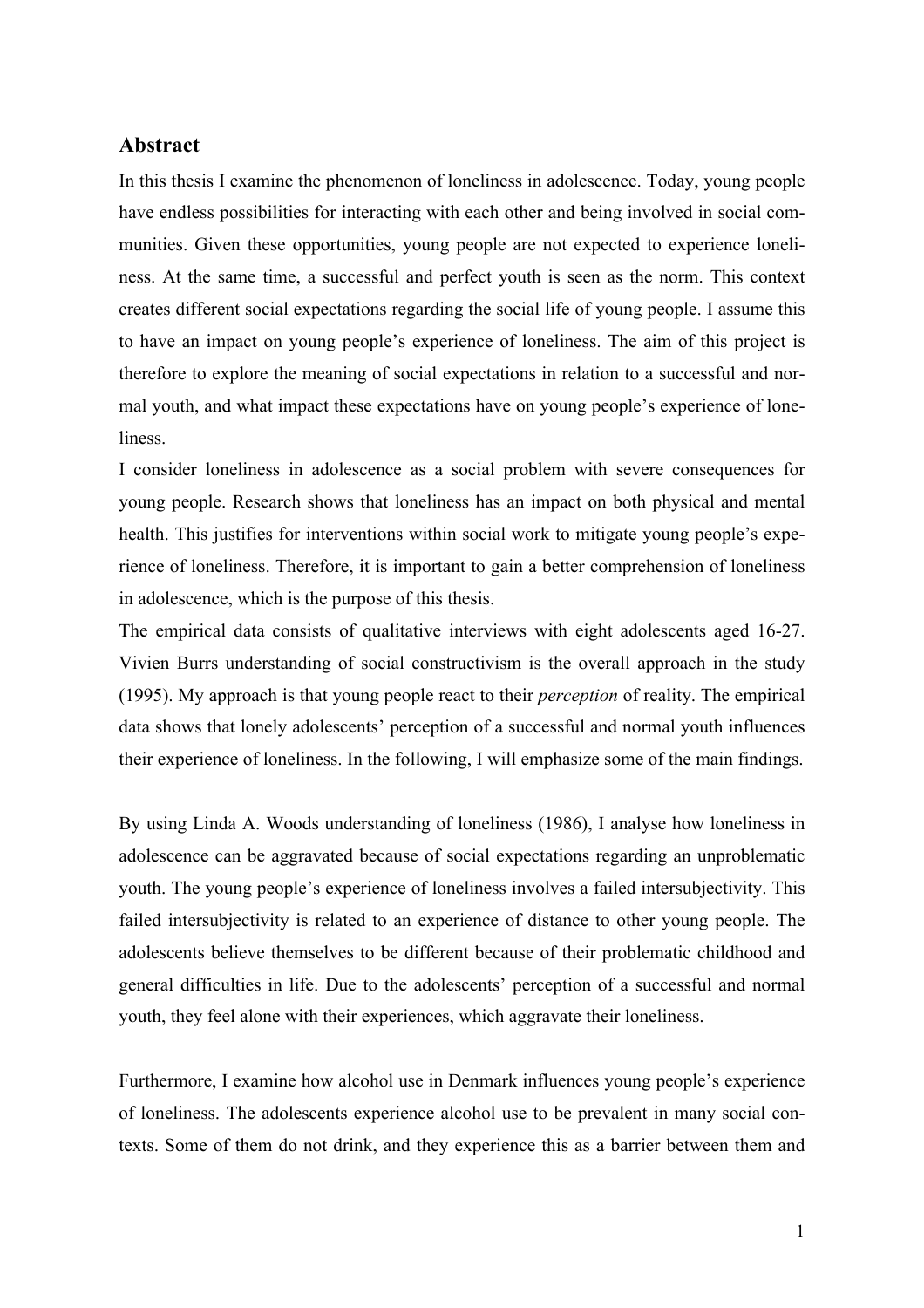other young people. This has an influence on their social integration. For one of the young men, this is so prevalent that he finds it necessary to start drinking, if he wants to overcome his loneliness. With the high alcohol use in Denmark both in adolescence and in adult life, this social expectation is probably not only an idea of the adolescents in this study. Social and cultural norms regarding alcohol use are prevalent in social contexts throughout life. This indicates that these social expectations might also influence the adolescents' social integration and loneliness later in life.

Another finding in the thesis relates to expectations for the social life of the adolescents. They experience normativity to young people's way of being social, which they, according to themselves, cannot live up to. Because of this, the adolescents withdraw from social contact and activities. Again, this finding shows a distance between the adolescents in this study and other young people because of the perceived social expectations. To get a theoretical understanding of this finding, I use Thomas Ziehe and Birgitte Simonsen's theory about the youth in a late modern society (1989; 2008; 2002). I argue that the many possibilities young people today are exposed to also create expectations for the social life of adolescents. In a social setting with endless possibilities for social contact and young people not expected to experience loneliness, lonely adolescents are at risk of feeling odd. Because of this, the adolescents lay the blame for their loneliness on themselves.

According to the findings in this thesis, social expectations regarding a successful and normal youth create an invisible wall between the adolescents and their surroundings. Because of these *perceived* social expectations the adolescents find it difficult to integrate with their acquaintances and young people in general. In the study I analyse how this feeling of distance is intimately linked with their experience of loneliness.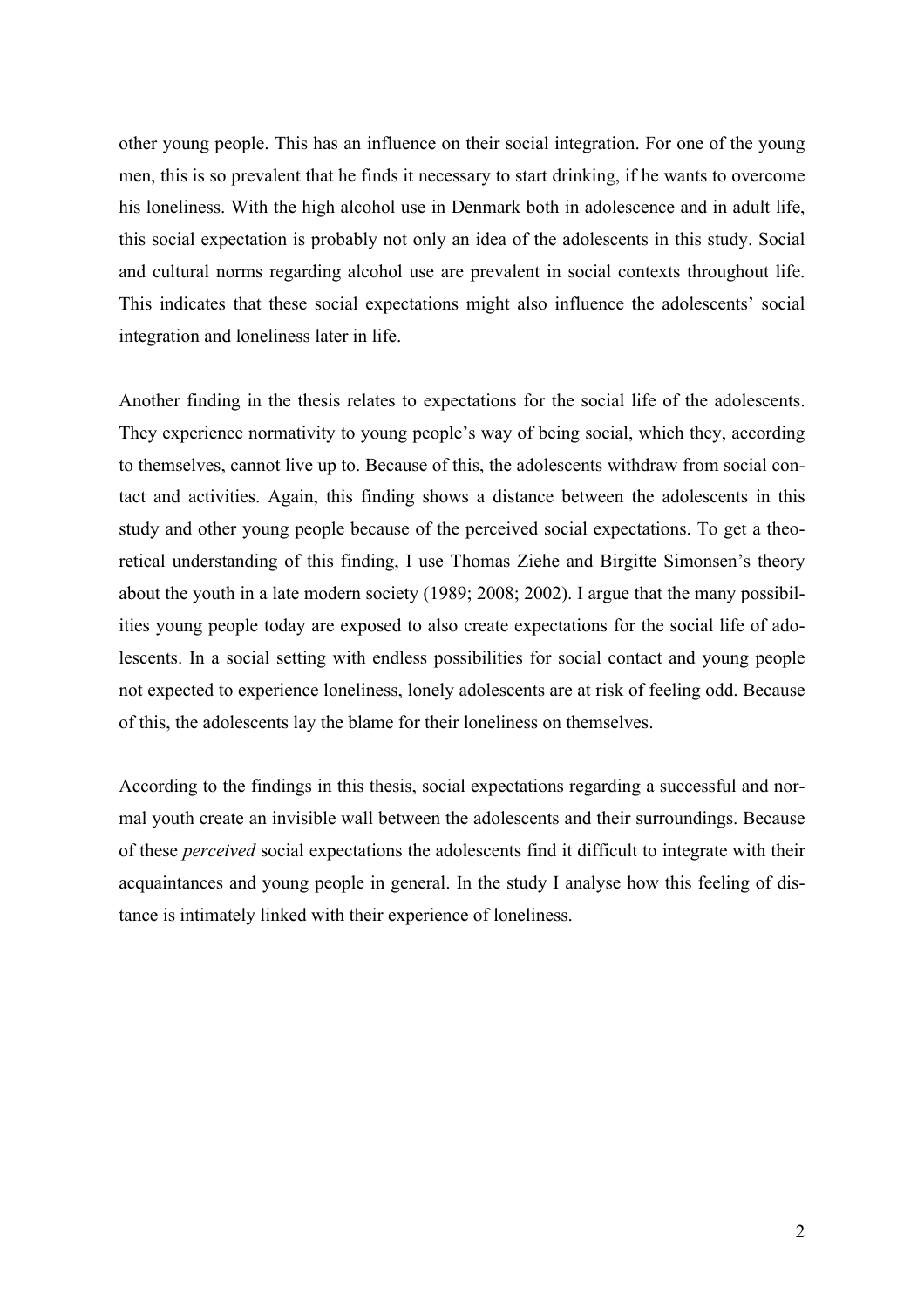# Indholdsfortegnelse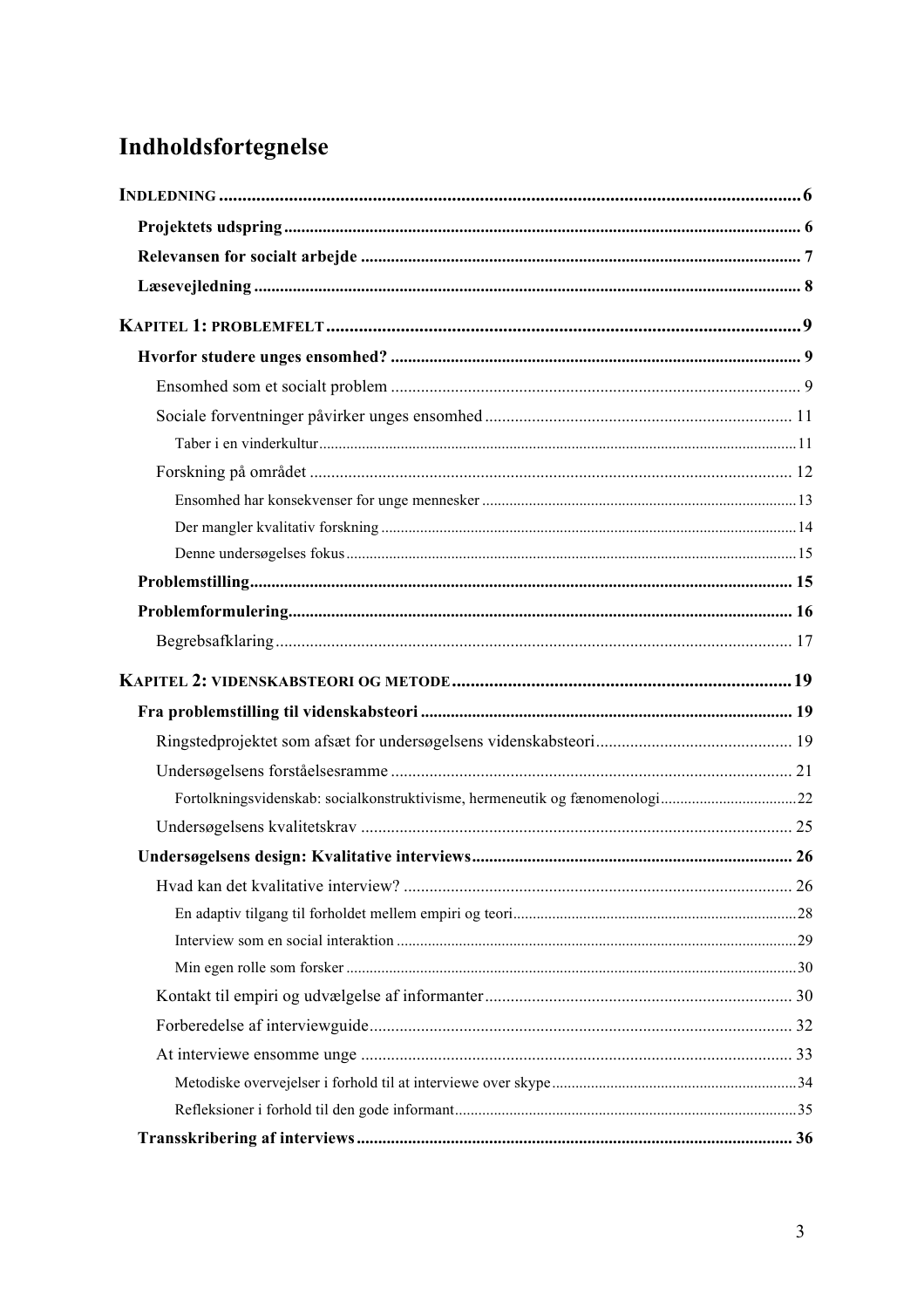| Informanternes ensomhedsoplevelse kan ses som mislykket intersubjektivitet 60 |  |  |  |
|-------------------------------------------------------------------------------|--|--|--|
|                                                                               |  |  |  |
|                                                                               |  |  |  |
|                                                                               |  |  |  |
|                                                                               |  |  |  |
|                                                                               |  |  |  |
|                                                                               |  |  |  |
|                                                                               |  |  |  |
|                                                                               |  |  |  |
|                                                                               |  |  |  |
|                                                                               |  |  |  |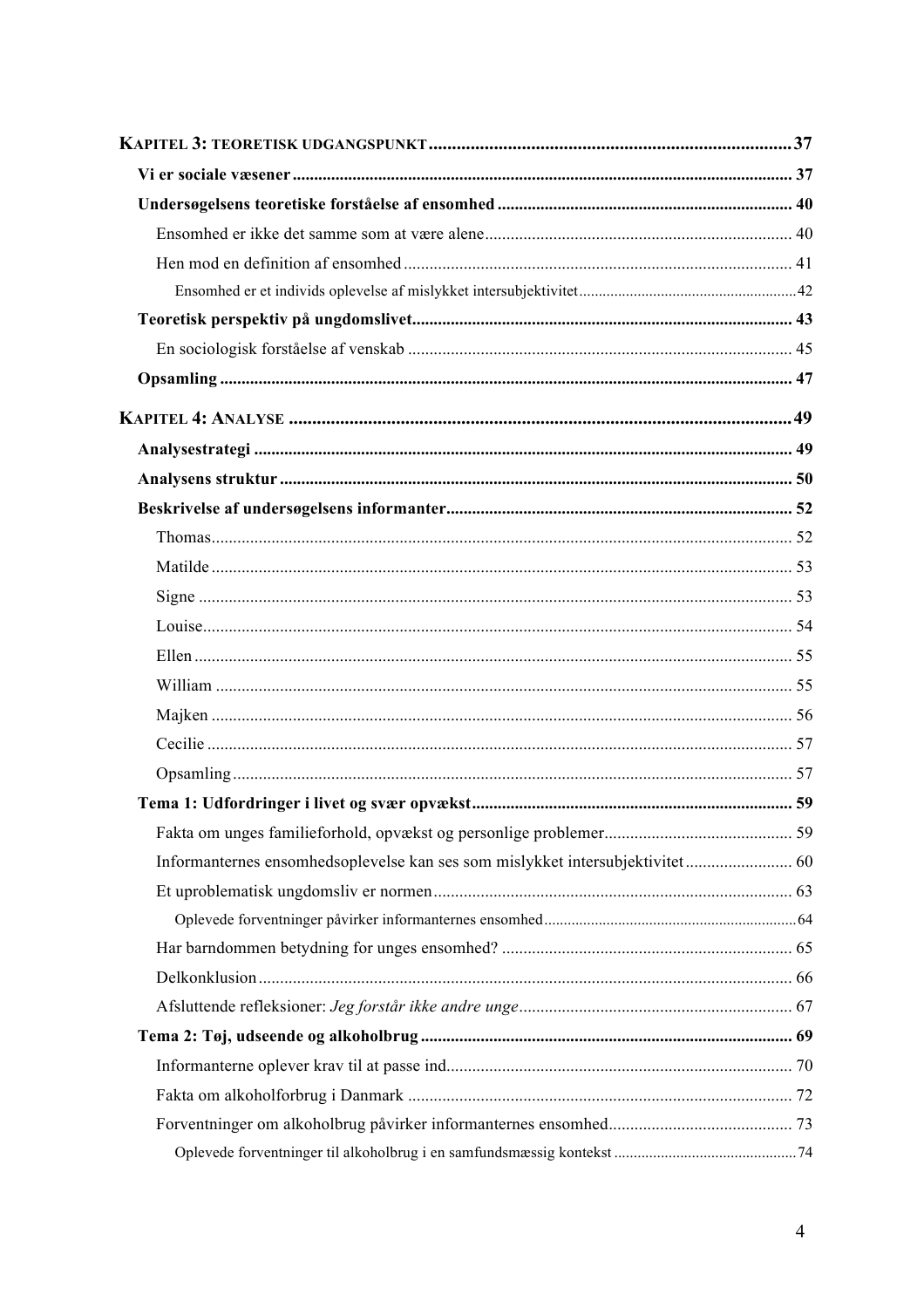| En diskussion af anvendelsesperspektiver i arbejdet med ensomme unge 96 |  |
|-------------------------------------------------------------------------|--|
|                                                                         |  |
|                                                                         |  |
|                                                                         |  |
|                                                                         |  |
|                                                                         |  |
|                                                                         |  |
|                                                                         |  |
|                                                                         |  |

Forsideillustration: http://www.kristeligt-dagblad.dk/artikel/440851:Liv---Sjael--Alle-har-ret-til-at-hoere-til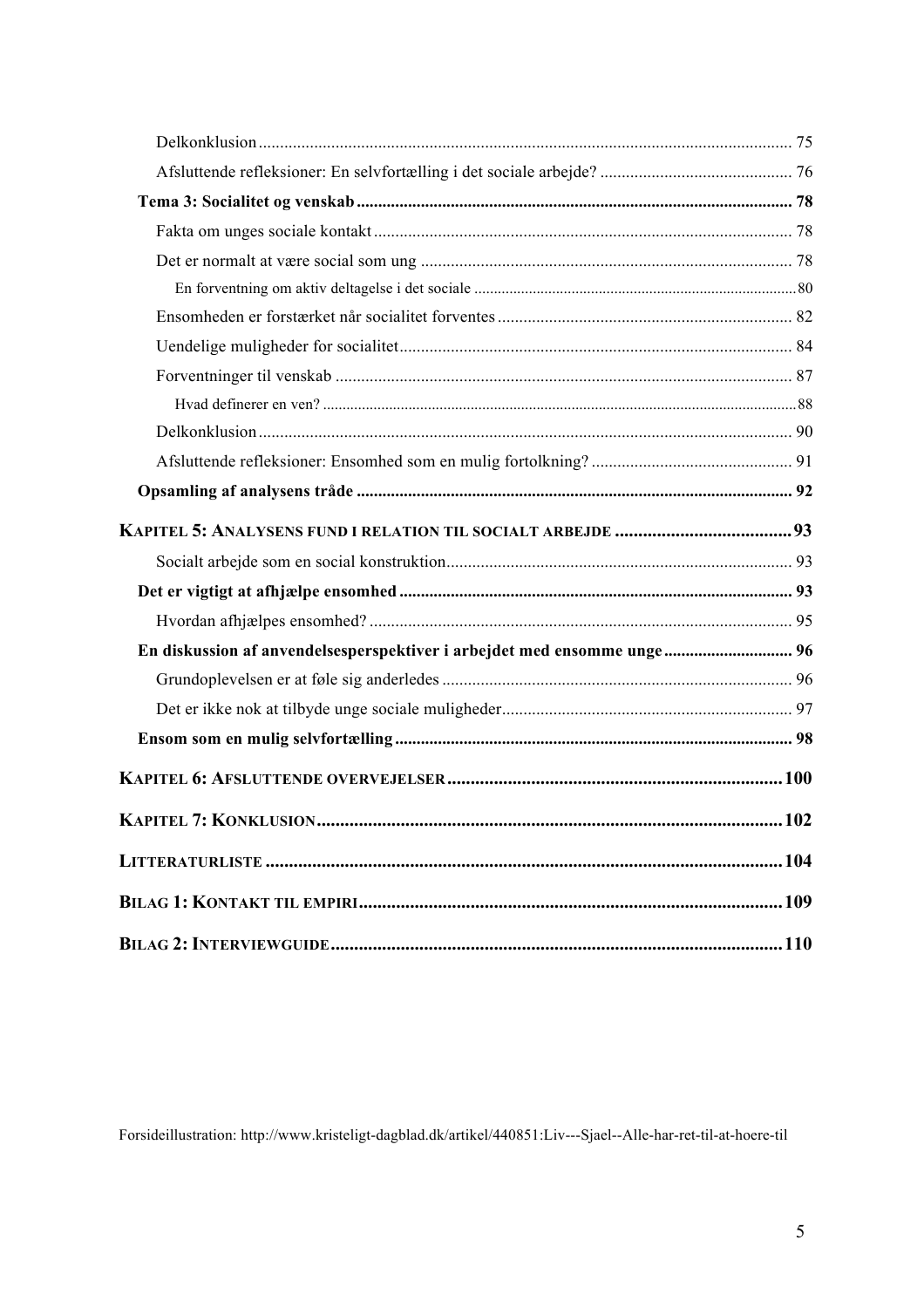## **Indledning**

I dag trives de fleste børn og unge godt i Danmark, men der er en lille gruppe af store børn og unge, som på forskellig vis mistrives. Omkring hvert femte barn eller ung har det skidt, og mange af disse mistrives på stille vis. En del af denne mistrivsel er unges ensomhed (Koch 2009:7-11). På baggrund af danske undersøgelser angives det, at cirka 5-14% af de 13-26-årige ofte oplever sig ensomme (Lasgaard 2010a:88; Lasgaard & Kristensen 2009:33; Aaen & Nielsen 2006:24; Studenterrådet 2000). Dansk og international forskning viser, at ensomhed kan have alvorlige psykosociale og helbredsmæssige konsekvenser. (Cacioppo & Patrick 2008; Masi et al. 2011; Nielsen et al. 2010). I den danske forskning ses en sammenhæng mellem unges ensomhed og udvikling af psykiske sygdomme, øget tendens til at opgive uddannelse og faglige vanskeligheder (Lasgaard 2010a:94-96; Lasgaard & Kristensen 2009:36-37 & 45-47). I denne optik kan unges ensomhed ses som et alvorligt socialt problem, som er vigtigt at afhjælpe i det sociale arbejde. Det er derfor vigtigt at få en beriget forståelse af unges ensomhed, hvilket er formålet med nærværende speciale.

Ungdommen er i vores samfund i dag omgærdet af beundring og forbindes med en aktiv hverdag, socialitet og andre at gøre ting sammen med. I denne sammenhæng er unges ensomhed ikke forventeligt og bryder med, hvad vi normalt forbinder med ungdomslivet (Lasgaard 2010b:46). Det har vakt min interesse, at der på trods af dette som vist er en gruppe af unge, som oplever ensomhed. Det er min tanke, at de mange muligheder for kontakt og sociale fællesskaber, som vores samfund tilbyder i dag, kan skabe forventninger til ungdomslivet. Disse forståelser af ungdomslivet muliggør, at der er særlige forventninger til unge menneskers sociale liv. Hvis unges ensomhed ikke er forventeligt og bryder med, hvad vi normalt forbinder med ungdomslivet, risikerer disse sociale forventninger at forstærke unges ensomhed? På baggrund af dette ønsker jeg i specialet at undersøge, hvad disse sociale forventninger består i ifølge ensomme unge, samt hvordan forventningerne påvirker de unges oplevelse af ensomhed.

## **Projektets udspring**

Idéen til dette speciale udspringer af min tid som frivillig i et projekt, der hedder Ensom Ung under Ungdommens Røde Kors fra 2011 til 2012. Projektet er en chattjeneste, hvor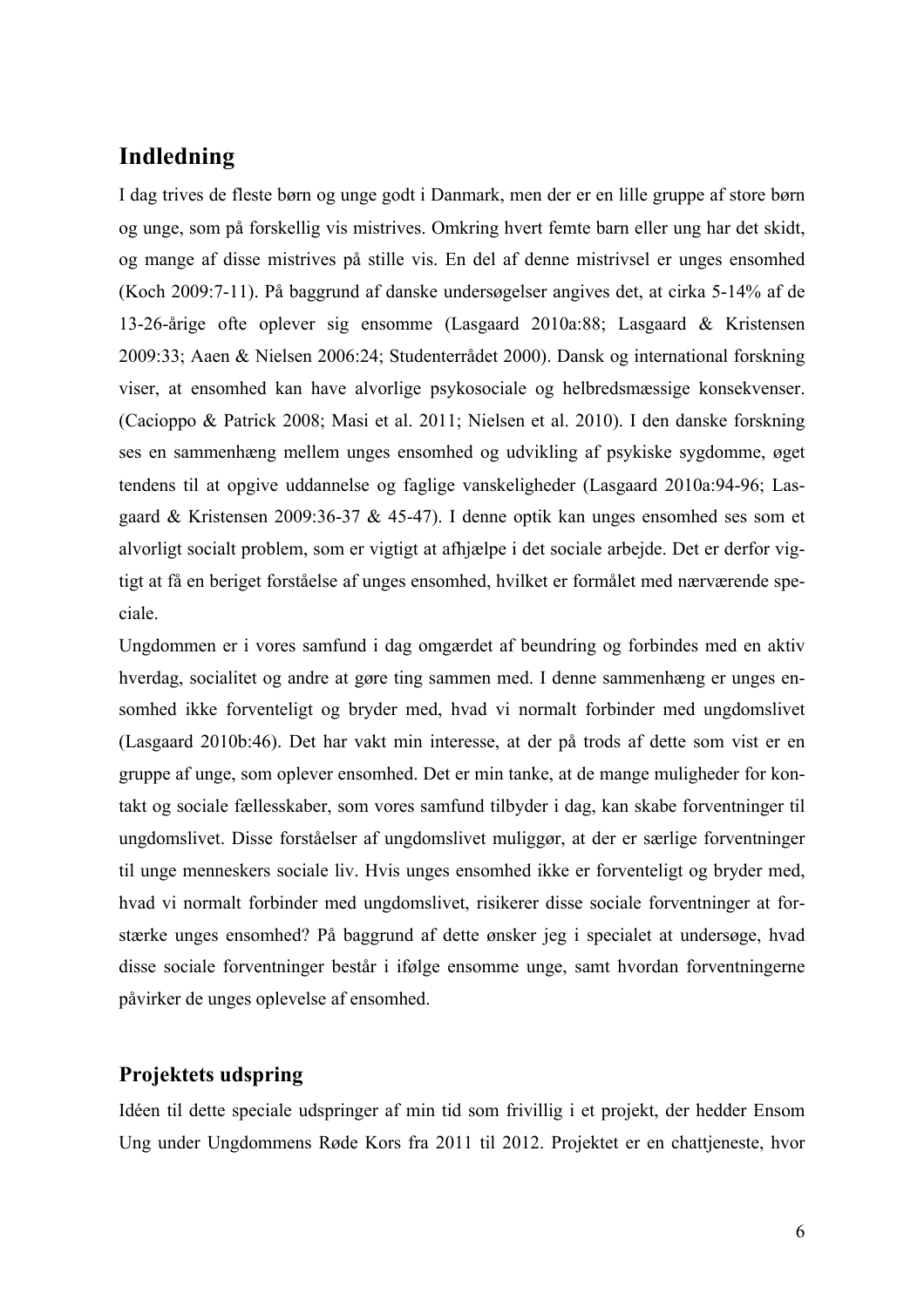ensomme unge kan skabe sociale relationer, som de kan bygge videre på uden for chatten. Som frivillig er du facilitator på chatten og sørger for, at samtalerne holdes i gang<sup>1</sup>. I løbet af min tid som frivillig i projektet oplevede jeg, at de unge på chatten ofte havde den opfattelse, at vi frivillige havde et aktivt og velfungerende ungdomsliv. De fleste af de unge på chatten havde alvorlige oplevelser i bagagen, men på mange måder oplevede jeg, at de følte, at de frivillige på chatten ikke havde haft nogle alvorlige problemer i løbet af ungdomslivet. Min opfattelse er, at de ensomme unge på chatten følte deres situation værre, fordi de havde et til tider idealiseret billede af de frivilliges harmoniske ungdomsliv. Min antagelse er, at ensomme unge oplever, at der findes bestemte forventninger til et velfungerende og normalt ungdomsliv, og at de samtidig føler, at de ikke kan leve op til disse forventninger. Ud fra dette tænker jeg, at der kan opstå problemer, hvis disse forestillinger og oplevelser risikerer at forstærke unges oplevelse af ensomhed.

## **Relevansen for socialt arbejde**

I forhold til det sociale arbejde undersøger jeg ikke en bestemt indsats eller metode i det sociale arbejde, men et mistrivselsproblem der arbejdes med i det sociale arbejde. Mit sigte med nærværende speciale er, at denne undersøgelse kan bidrage til viden omkring, hvordan indsatser i det sociale arbejde målrettet ensomme unge kan kvalificeres. Som nævnt viser udenlandske og danske undersøgelser, at ensomhed har alvorlige konsekvenser for unge. Det er derfor vigtigt at undersøge, hvordan ensomme unge oplever deres egen situation, så vi kan blive klogere på ensomhed, og hvordan vi i det sociale arbejde kan arbejde med ensomme unge. Det er tanken, at en beriget forståelse af unges ensomhed både kan komme til gavn for frivillige og fagprofessionelle, som arbejder med ensomme unge og for de unge selv. Præmissen for denne relevans er, at mere viden omkring unges oplevelse af ensomhed kan skabe bedre mulighed for at afhjælpe unges ensomhed. Det er derfor centralt at opnå en udvidet viden omkring ensomhedens natur (Masi et al. 2011). Jeg vil følge denne tråd i

 <sup>1</sup> Ensom Ung er en landsdækkende indsats med aktiviteter i de fem største byer. Udover chatten afholdes arrangementer én gang om måneden, hvor brugerne på chatten kan møde hinanden. Projektet har eksisteret siden 2001 og har som overordnet formål at hjælpe unge mellem 15 og 30 år, som føler sig ensomme, eller på anden måde har svært ved at møde nye mennesker og stifte venskaber. Projektet drives af frivillige (www.ensomung.dk).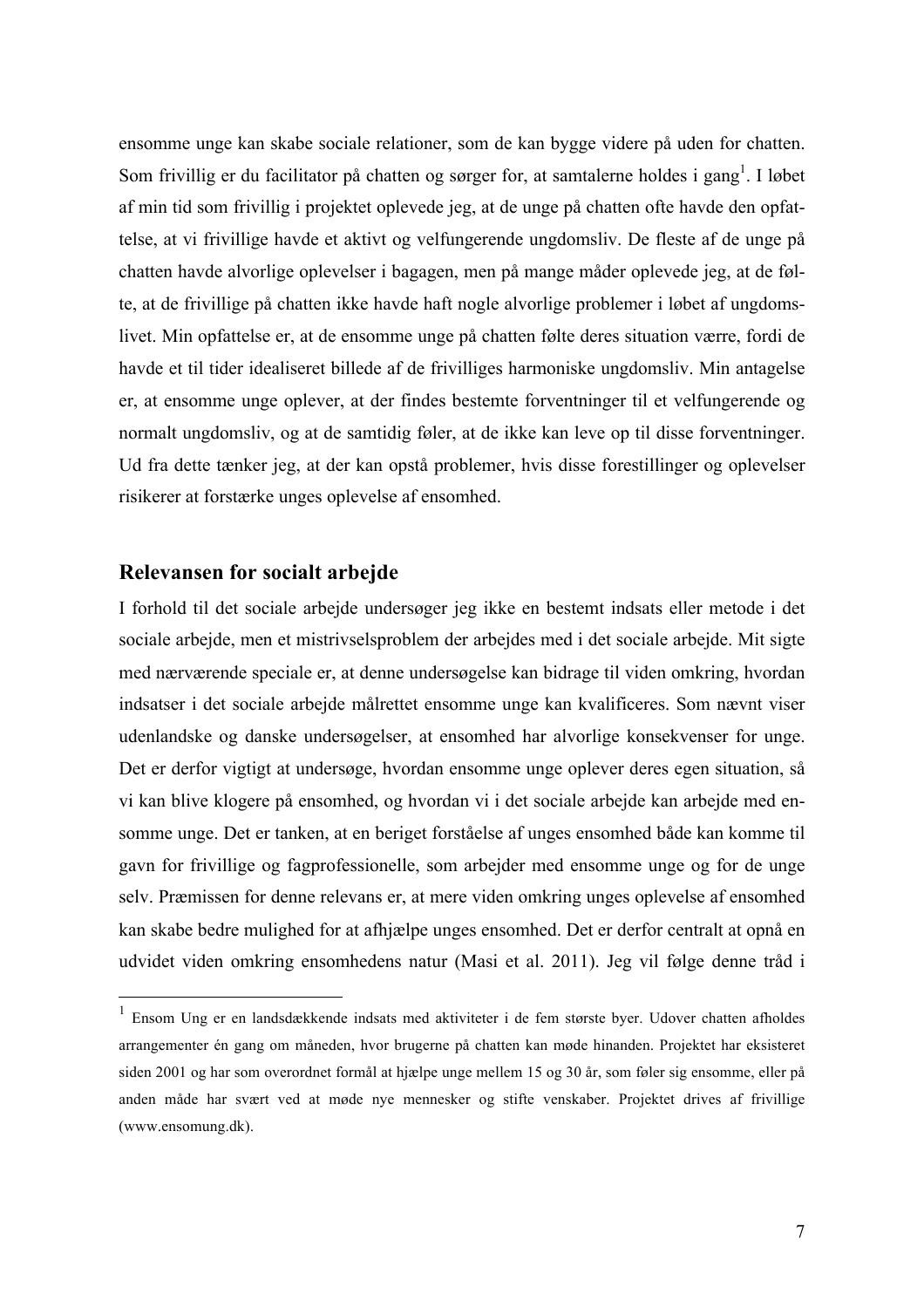specialets diskussion, hvor jeg sætter analysens fund i relation til socialt arbejde. Diskussionen vil indeholde anvendelsesperspektiver i forhold til arbejdet med ensomme unge i det sociale arbejde.

## **Læsevejledning**

Specialets *Kapitel 1* fungerer som undersøgelsens problemfelt. I kapitlet vil jeg argumentere for, hvorfor unges ensomhed er relevant at studere i forhold til socialt arbejde. Denne argumentation leder hen til undersøgelsens problemstilling og problemformulering. Herefter følger *kapitel 2*, som udgør undersøgelsens videnskabsteori og metode. Jeg tager i dette kapitel udgangspunkt i problemformuleringen og argumenterer for, hvordan denne bedst undersøges. Mit overordnede videnskabsteoretiske udgangspunkt er fortolkningsvidenskab, og jeg bevæger mig derfor indenfor socialkonstruktivisme, hermeneutik og fænomenologi. Dette vil jeg argumentere for i kapitlet. Undersøgelsens metode er kvalitative enkeltinterviews med ensomme unge. I specialets *kapitel 3* redegør jeg for undersøgelsens teoretiske udgangspunkt. Problemstillingen og problemformuleringen er ligeledes vejledende for hvilken teori, jeg præsenterer i kapitlet. I kapitlet redegør jeg også for undersøgelsens grundlæggende forståelse af det at være menneske samt undersøgelsens teoretiske forståelse af ensomhed. *Kapitel 4* udgør specialets analyse. Først i analysen præsenterer jeg undersøgelsens otte informanter. Herefter følger selve analysen, som er opdelt i tre temaer, der bedst besvarer undersøgelsens problemformulering. Temaerne er *1) Udfordringer i livet og svær opvækst, 2) Tøj, udseende og alkoholbrug* og *3) Socialitet og venskab*. I forlængelse af analysen adresserer jeg i *kapitel 5* analysens fund i relation til socialt arbejde med ensomme unge. Dette udgør specialets diskussion, da det ikke er entydigt, hvordan ensomhed bedst afhjælpes. Afslutningsvis i specialet reflekterer jeg i *kapitel 6* over styrker og svagheder ved den forståelse af ensomhed, som jeg anvender i specialet. Jeg reflekterer ydermere over andre mulige perspektiver, som min empiri peger på er relevante at fokusere på i forhold til unges ensomhed. Herefter konkluderer jeg på specialets fund i *kapitel 7*.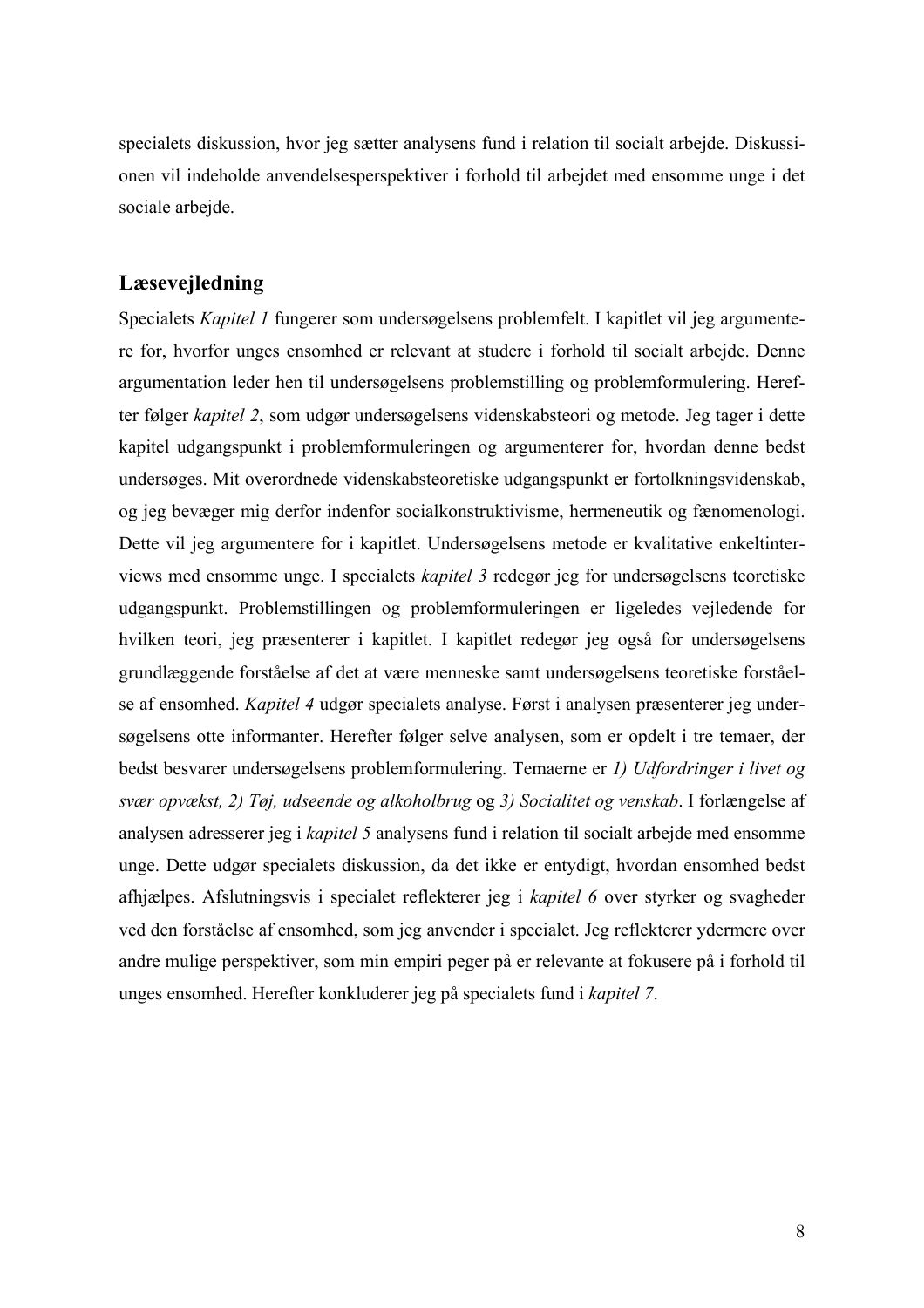## **KAPITEL 1: PROBLEMFELT**

Specialets første kapitel fungerer som en optakt til min undersøgelse og en argumentation for den valgte problemformulering. I kapitlet vil jeg argumentere for, at ensomhed kan ses som et socialt problem, og at ensomhed har konsekvenser for unge mennesker.

## **Hvorfor studere unges ensomhed?**

Som vist i indledningen er ensomhed en del af en lille gruppe børn og unges mistrivsel. Jeg vil i nedenstående afsnit følge denne tråd og redegøre for, hvorfor det er relevant at studere unges ensomhed i forhold til socialt arbejde. Afsnittet indeholder først en argumentation for, at ensomhed blandt unge kan ses som et socialt problem i Danmark og en redegørelse for sociale mediers rolle i forhold til unges oplevelse af ensomhed. Herefter redegør jeg for forskning på området for at vise, hvordan min undersøgelses vidensbidrag forholder sig til forskningen i ensomhed. Afsnittene fungerer som baggrund for undersøgelsen og leder hen til undersøgelsens problemstilling og problemformulering.

## **Ensomhed som et socialt problem**

I afsnittet vil jeg argumentere for, at unges ensomhed kan ses som et socialt problem, der især arbejdes med i det frivillige sociale arbejde. Jeg vil i afsnittet argumentere for mit fokus på unges ensomhed ved at redegøre for, at der er særlige forventninger til unge menneskers sociale liv. For at jeg kan gøre dette, vil jeg først præsentere en generel definition af et socialt problem af Earl Rubington og Martin Weinberg, der lyder som følger:

(…) an alleged situation that is incompatible with the values of a significant number of people who agree that action is needed to alter the situation (Rubington & Weinberg 2011:3).

Denne definition er bred, men kan alligevel bruges til at vise, at unges ensomhed kan ses som et socialt problem i Danmark. Definitionen fokuserer på, at før en tilstand eller situation kan ses som et socialt problem, skal dette udsiges eller påberåbes af en betydningsfuld gruppe i samfundet. Dette kan både være i antal og i vigtighed.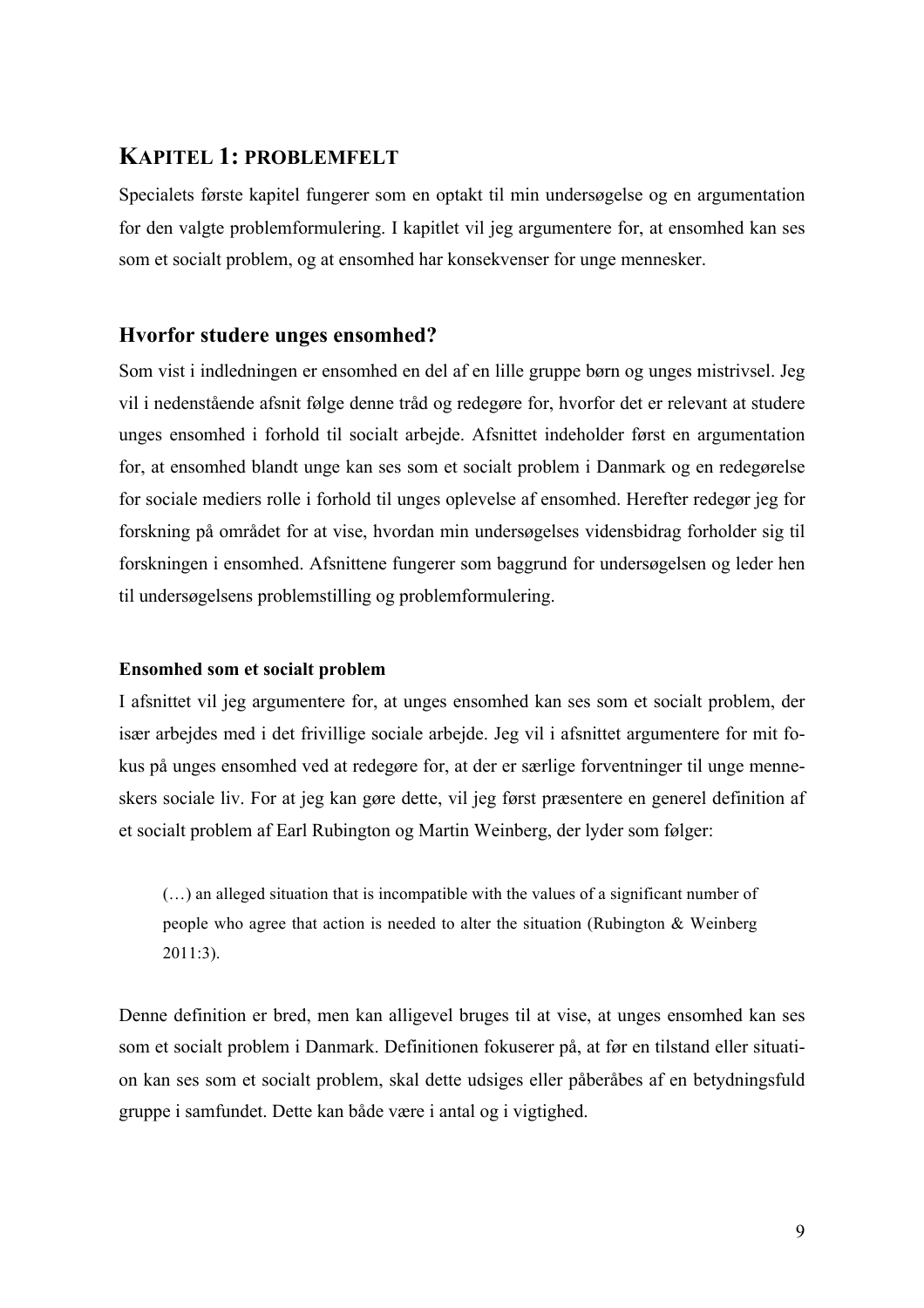Den danske psykolog og ensomhedsforsker Mathias Lasgaard påpeger, at der ikke er megen forskning, der viser, at ensomhed er noget, som kun finder sted i moderne samfund  $(2007:49-50)^2$ . I tråd hermed påpeger psykolog og ensomhedsforsker Linda A. Wood, at der ikke er megen forskning, der viser, at ensomhed som sådan er stigende, men at der er en forøget interesse i og bekymring for ensomhed (Wood 1986:193). Inden for de sidste ti år er frivillige organisationer begyndt at fokusere på indsatser målrettet ensomme unge. De frivillige organisationer har god erfaring med ensomme unge, og oplever efterspørgsel efter deres indsatser (Lasgaard 2010a:14). Dette tyder på, at der i dag er aktører, som mener, at ensomhed hos unge mennesker er et problem, der skal afhjælpes. På baggrund af Rubington og Weinbergs definition kan ensomhed i denne optik ses som et socialt problem, fordi der er en række aktører, som mener, at unges ensomhed er en situation, der bør handles på. På den anden side fremhæver eksistensfilosoffen Clark E. Moustakas, at en basis følelse af ensomhed er et grundvilkår ved den menneskelige eksistens (1961). I tråd hermed er der perspektiver, der mener, at ensomhed som en filosofisk tilstand kan være til gavn i nogle situationer. Dette ses fx i artiklen *'Lad ensomheden være i fred'* af Claus Holm. Han argu-

menterer for, at ensomhed fremmer fordybelse og tænkning (Holm 2008). Det er ikke disse former for ensomhed, jeg ønsker at fokusere på i specialet. Jeg fokuserer ikke på ensomhed som en filosofisk eller eksistentiel tilstand, men som en subjektiv oplevelse af utilstrækkelige relationer – hvad enten de er få eller mange. I kapitel 3 vil jeg uddybe den forståelse af unges ensomhed, som jeg anvender i specialet.

Psykolog Ida Koch understreger, at unges ensomhed er en ufrivillig, indre tilstand, der gør ondt (Dr.dk). Ud fra denne påstand kan unges ensomhed ses som en tilstand, de unge ikke selv har valgt, og som de ønsker at komme ud af. Dette kan ligeledes pege på, at unges ensomhed, ifølge Koch, er et problem, som bør afhjælpes. Koch og Bryld fremhæver ydermere, at: *'I vores samfund i dag hvor alt er muligt og alt er tilladt, er der én ting der ikke er accepteret: ikke at have nogen venner og ikke at have noget netværk eller nogen at gøre ting sammen med'* (2007:12). I tråd hermed fremhæver Malka Margalit, at der i dag er uen-

 <sup>2</sup> Selvom dette er tilfældet, vil jeg inddrage perspektiver i forhold til vores samfund i dag og unges ensomhed (se fx Koch & Bryld 2007). Da jeg var på Ensom Ung chatten nævnte flere af brugerne, at de ofte følte, at deres liv skulle være en succes hele tiden og i alle henseender. Dette skyldes, ifølge brugerne, især facebook og andre sociale medier.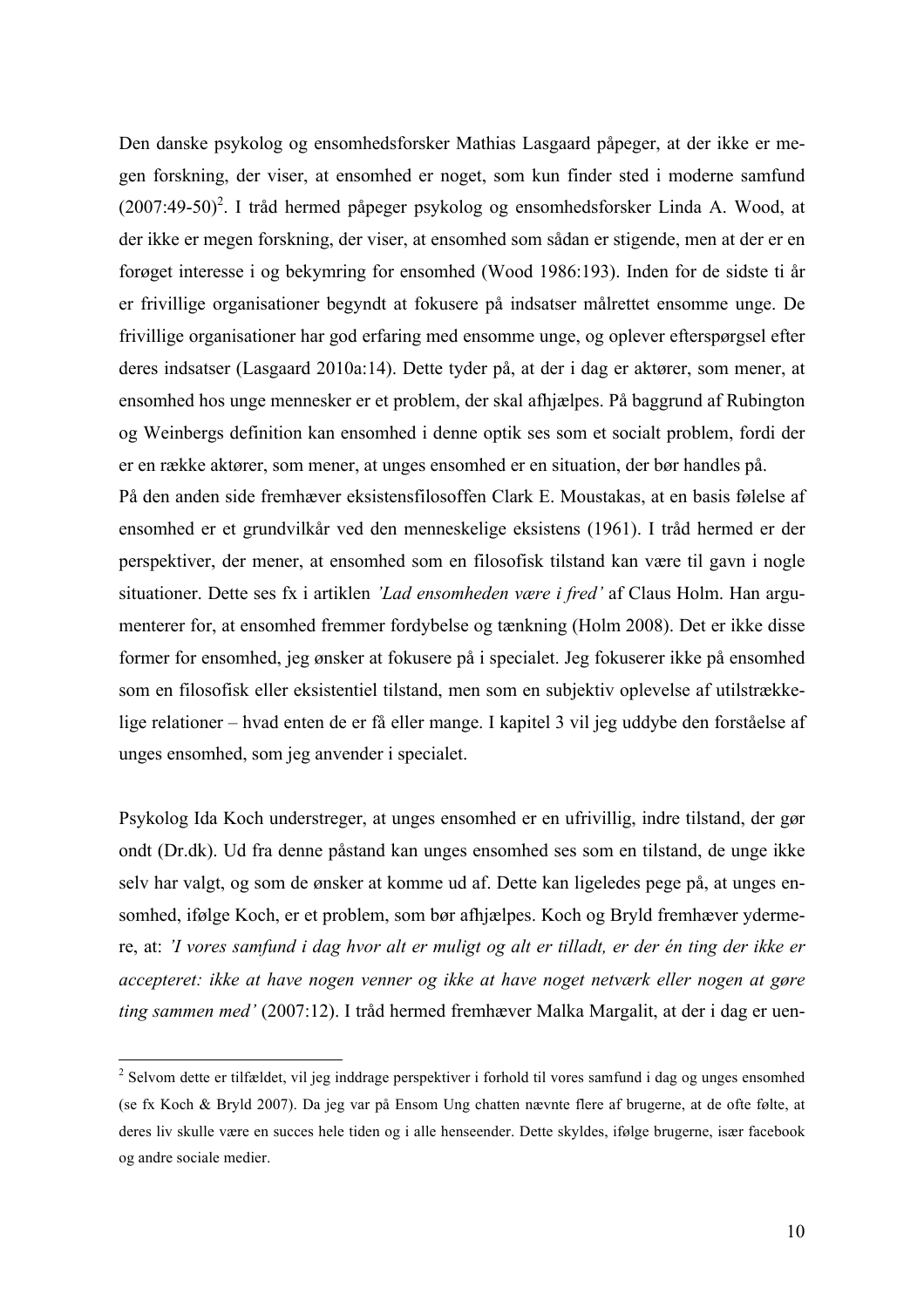delig mange muligheder for at være i kontakt med hinanden igennem sociale medier, mobiltelefoner og andre digitale teknologier (2010:1). Disse muligheder er især fremtrædende for unge mennesker, hvilket kan være med til at skabe forventninger til at være i kontakt med andre hele tiden. Wood fremhæver ligeledes, at unge mennesker ikke forventes at være ensomme (1986:198). Disse aspekter kan igen pege på, at unges ensomhed i vores samfund i dag ud fra Rubington og Weinbergs definition kan ses som et socialt problem. Med denne påstand kan unges ensomhed ses som værende en tilstand, der strider i mod værdier, som vi i dag har stort fokus på. Ifølge Koch og Bryld hænger dette i høj grad sammen med de sociale mediers opståen, som kan fungere som målbare tegn på ens netværks størrelse (2007:11). Disse tendenser gælder i sær for unge mennesker, hvilket er med til at understrege vigtigheden af at have et særskilt fokus på ensomme unge. Dette leder mig videre til at redegøre for, hvilken betydning sociale medier kan have for unges oplevelse af ensomhed.

### **Sociale forventninger påvirker unges ensomhed**

I dette afsnit vil jeg redegøre for, hvordan sociale medier kan være med til at skabe sociale forventninger til ungdomslivet, og at disse forventninger kan påvirke unges ensomhed. Jeg inddrager dette perspektiv, fordi det viser, hvorfor det er relevant at undersøge, hvilke sociale forventninger ensomme unge oplever til ungdomslivet i dag, hvis vi skal få en beriget forståelse af unges ensomhed. Perspektivet er ligeledes med til at understrege aktualiteten af mit speciales problemstilling.

Som nævnt i en fodnote oplever nogle af brugerne på Ensom Ung chatten, at især facebook fremmer en bestemt forståelse af, hvordan et ungdomsliv gerne skal se ud. Jeg vil følge denne tråd ud fra teksterne *'Taber i en vinderkultur' og 'Når det er svært at være ung i DK – unges beretninger om mistrivsel og ungdomsliv'* (Rørbæk 2012; Sørensen et al. 2011).

#### *Taber i en vinderkultur*

Mange unge oplever i dag, at de selv har ansvar for at skabe deres liv, og at det er deres egen skyld, hvis dette projekt går galt. Samtidig lægger mange unge vægt på at stråle succes udadtil (Rørbæk 2012; Sørensen et al. 2011). Dette fokus på succes fremhæver forskerne Niels Ulrik Sørensen og Jens Christian Nielsen i artiklen *'Det er ikke længere samfundets skyld'*: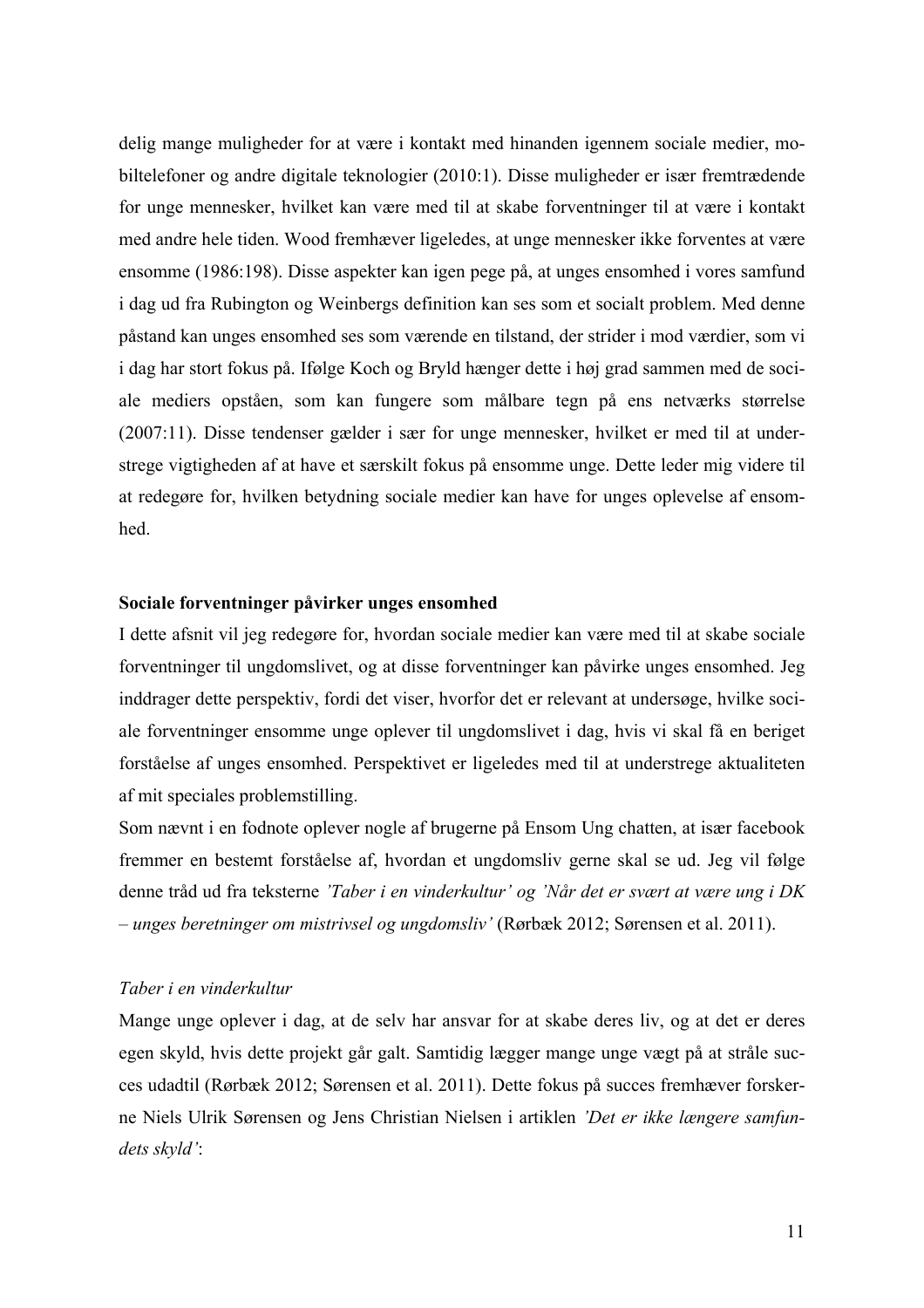Forestillingen om, at andre unge lever et ungdomsliv, som er noget nær perfekt, går igen i de interviewede unges beretninger. Det perfekte ungdomsliv fremstilles som det gængse, som normen, og selv om de unge ikke oplever, at de selv kan leve op til denne norm, sætter de sjældent spørgsmålstegn ved den (Sørensen & Nielsen 2011).

Det er især på det sociale medie facebook, at billedet af det vellykkede og perfekte ungdomsliv udstilles (Rørbæk 2012:5). Unge fra Café Husrum i Aarhus oplever, at det sjældent er sårbare og dårlige ting, der deles på facebook. På den måde risikerer sårbarhed, og herunder ensomhed, at blive tabu, understreger socialpædagog og leder af Café Husrum Conni Stenstrup Hagensen. Når de unge oplever, at ungdomslivet skal være en succes, og at sårbarhed og ensomhed ikke vises udadtil, risikerer ensomheden og sårbarheden at blive forstærket (Ibid:5). I tråd hermed fremhæver Sørensen et al., at forestillingen om succes og det perfekte ikke kun handler om, at de unge tænker, at alle mennesker omkring dem er mere perfekte end dem. Det handler også om, at de oplever, *'at de selv bliver målt og vejet på deres grad af perfektion, og at de pga. diverse fejl og mangler bliver fundet for lette. Deres mangel på perfektion dømmer dem m.a.o. til udenforskab'* (Sørensen et al. 2011:117).

Det sociale medie facebook kan ud fra ovenstående siges at fremme sociale forventninger til et vellykket og perfekt ungdomsliv, som ikke giver plads til fejl, mangler og sårbarhed. Samtidig oplever flere unge en utilstrækkelighed, som de står alene med. Ifølge Sørensen et al. er dette med til at skabe en form for udenforskab for de unge (Ibid:116-117). Dette peger på, at billedet af et perfekt ungdomsliv på fx facebook er med til at forstærke unges oplevelser af udenforskab og ensomhed. At de unge oplever, at de bliver fundet for lette på grund af fejl og mangler kan resultere i en følelse af mislykkethed i forhold til det at være ung i vores samfund i dag på grund af det store fokus på et perfekt og vellykket ungdomsliv. For at få en beriget forståelse af unges ensomhed, finder jeg det derfor interessant at undersøge nærmere, hvad disse sociale forventninger består i ifølge ensomme unge.

#### **Forskning på området**

I følgende afsnit vil jeg redegøre for en del af forskningen på området for at vise, at ensomhed har alvorlige konsekvenser for unge mennesker. I afsnittet argumenterer jeg ligeledes for, at der mangler kvalitativ forskning med fokus på ensomme unges oplevelser med socia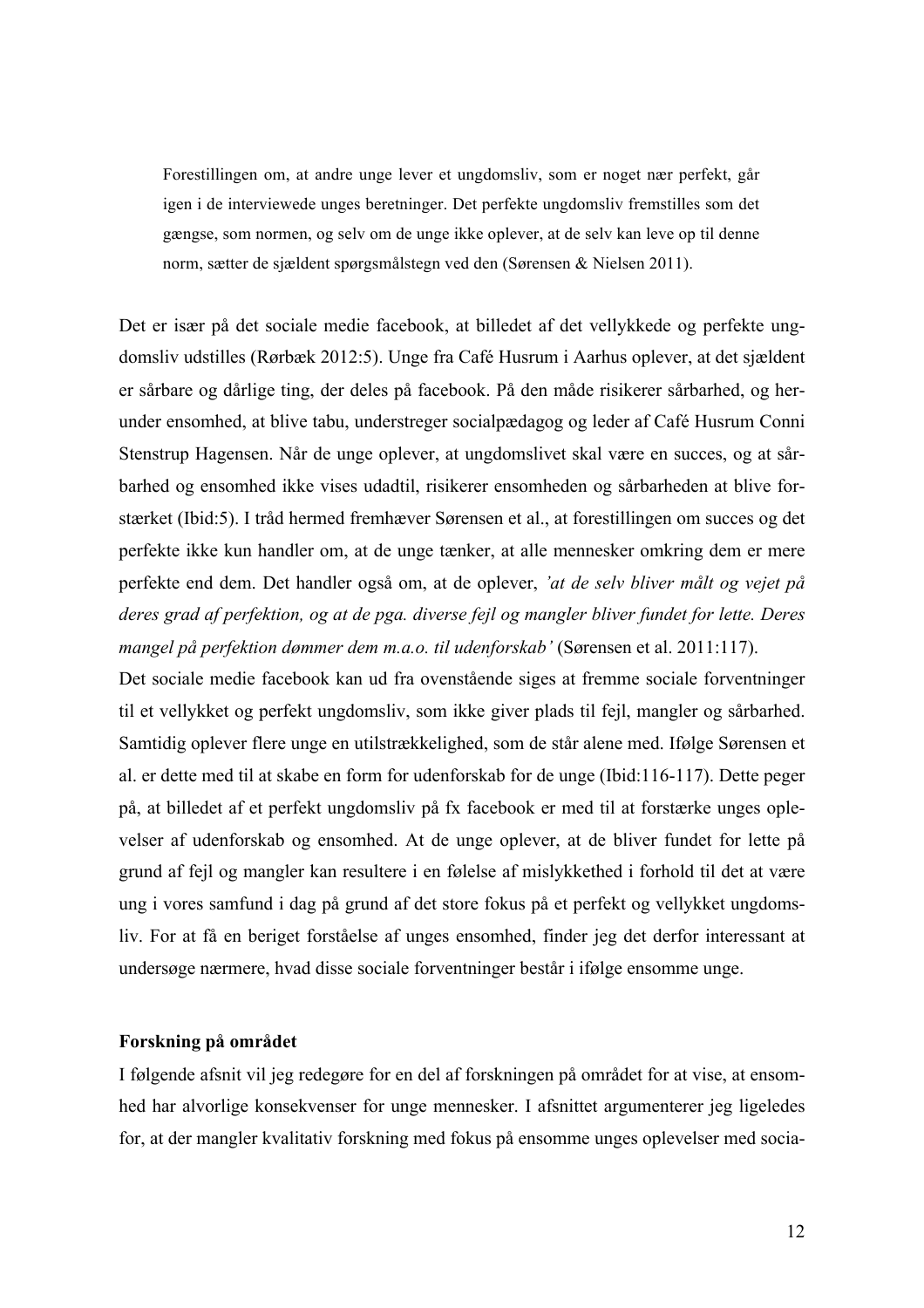le forventninger. Dette er med til at understrege vigtigheden af at studere unges ensomhed for at blive klogere på afhjælpningen heraf i det sociale arbejde.

Unges ensomhed er et problem, der ofte lever i det skjulte. Ventilen skriver om ensomme unge, at *'normalt fokuseres der ikke ret meget på netop disse unge, fordi de ikke umiddelbart udgør forstyrrende elementer: De passer oftest blot sig selv, vender deres problemer indad og isolerer sig'* (Ventilen.dk). Ensomhed som socialt problem kan derfor være svært at få øje på, da ensomme unge med Kochs ord kan ses som *diskrete problembærere*, hvilket henviser til, at unge i dag håndterer deres vanskeligheder på en mere indadrettet måde end tidligere (Ibid:20-21). Samtidig pointerer Lasgaard, at unges ensomhed risikerer at blive overset, da de fleste unge mennesker agerer i et miljø præget af sociale kontakter og muligheder (2010a:18). Et fokus på ensomme unge er ud fra ovenstående særlig relevant, da det er et problem, som ofte lever i det skjulte. Ikke desto mindre kan ensomhed have alvorlige konsekvenser for de unge, hvilket jeg vil redegøre for i det følgende afsnit.

#### *Ensomhed har konsekvenser for unge mennesker*

I rapporten *'Ung og Ensom – en vidensoversigt om unges ensomhed i Danmark'* påpeges det, at der ikke findes megen viden om ensomhed blandt unge i Danmark (Tobiassen et al. 2003). Dette påpeges igen i 2007 af Lasgaard i teksten *'Et ungdomsliv på egen hånd'* (Lasgaard 2007). Den danske forskning har hovedsagelig et kvantitativt fokus og beskæftiger sig med omfanget af unges ensomhed samt hvilke psykosociale problemstillinger, der knytter sig til unges ensomhed. De psykosociale problemstillinger, jeg fremhæver i afsnittet, stemmer overens med internationale forskningsresultater (Lasgaard 2010a:98). Afsnittet fungerer både som en argumentation for, at unges ensomhed kan have alvorlig konsekvenser og et overblik over, hvor der mangler viden inden for forskningen i unges ensomhed.

Lasgaard fremhæver en række konsekvenser, som ensomhed kan have for unge mennesker. Af sociale konsekvenser fremhæver han øget tendens til at opgive uddannelse, faglige vanskeligheder og reduceret livskvalitet. I en undersøgelse lavet af Lasgaard og Kristensen blandt danske gymnasieelever angiver 7% at være blevet mobbet i gymnasiet. Samtidig rapporterer denne gruppe markant mere ensomhed end unge, der ikke er blevet mobbet (Lasgaard & Kristensen 2009:49). Samme undersøgelse viser også en sammenhæng mellem ensomhed og lavt fagligt niveau. De unge der angiver, at de generelt får lave karakterer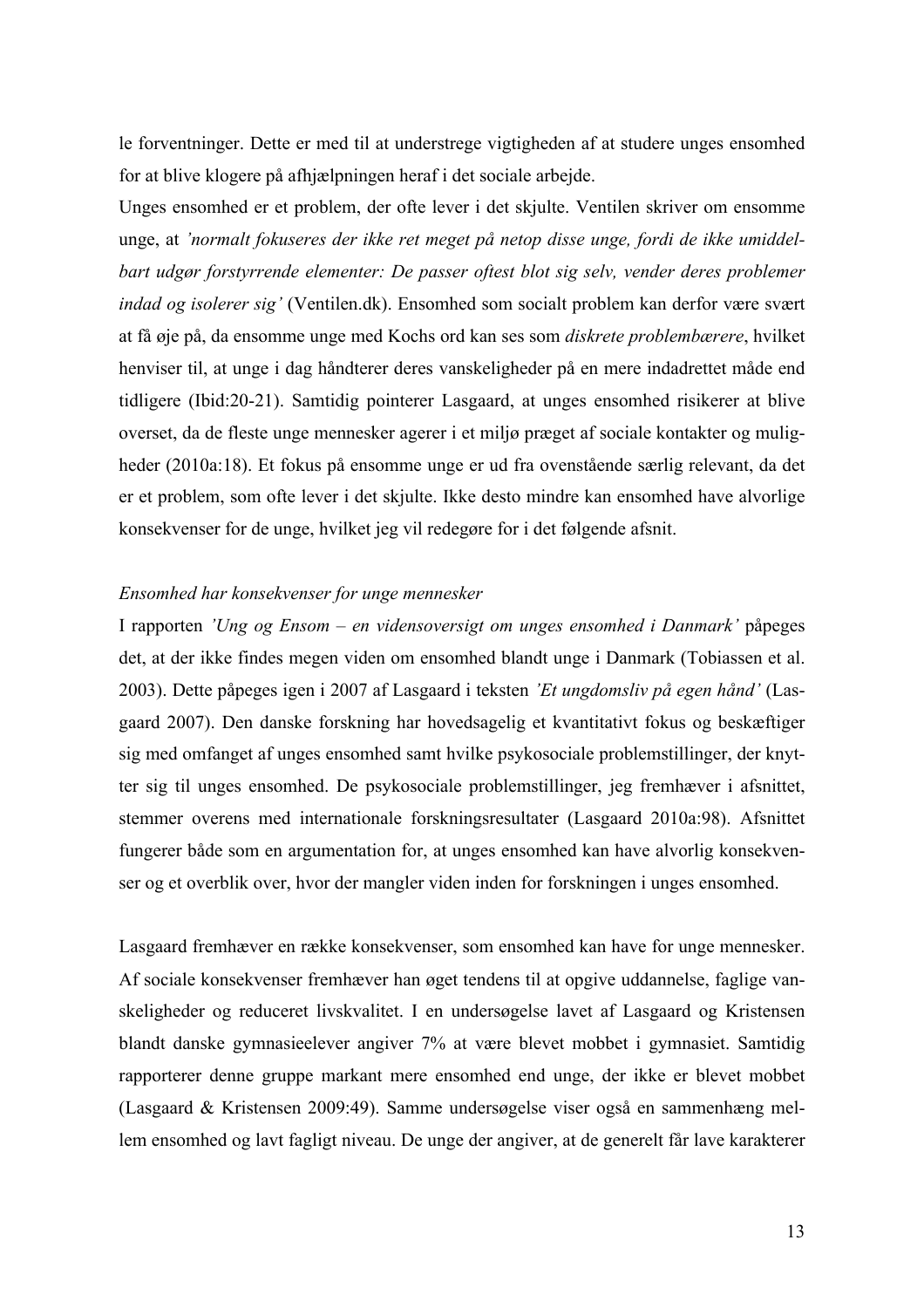rapporterer en højere grad af ensomhed end de andre unge i undersøgelsen. Undersøgelsen viser ligeledes, at de elever der angiver, at de overvejer at stoppe deres uddannelsesforløb også rapporterer markant højere grad af ensomhed end andre unge (Ibid:36-37).

I forhold til mere psykologiske problemer nævner Lasgaard udvikling af psykiske sygdomme som depression, angst og spiseforstyrrelser. I den førnævnte undersøgelse af gymnasieelever og i Lasgaards undersøgelse af skoleelever ses en sammenhæng mellem ensomhed og depressive symptomer. Derudover ses en sammenhæng med angst og social fobi (Ibid:45-46; Lasgaard 2010a:94-96). I undersøgelsen blandt gymnasielever ses en sammenhæng mellem ensomhed og selvmord og selvskade. Unge der har forsøgt selvmord angiver i undersøgelsen en markant højere grad af ensomhed (Lasgaard & Kristensen 2009:46-47). Der er dog ikke sikkerhed om kausalitetsforholdet mellem disse forskellige konsekvenser og ensomhed, og det kan diskuteres, om de nævnte konsekvenser også kan være årsager til ensomhed (Lasgaard 2010a:12). Om end viser disse psykosociale problemstillinger, at unges ensomhed skal tages alvorligt som et socialt problem, vi må bestræbe på at afhjælpe i det sociale arbejde. På den anden side kan de fremførte konsekvenser af ensomhed pege på, at ensomhed i sig selv ikke er et socialt problem, men kan føre til forskellige psykosociale problemstillinger. Dog understreger Lasgaard, at ensomhed er et selvstændigt mistrivselsproblem. At ensomhed kan have alvorlige konsekvenser i form af andre mistrivselsproblemer understreger blot, hvor alvorligt vi bør tage unges ensomhed, pointerer Lasgaard (2010b:43-44).

#### *Der mangler kvalitativ forskning*

Lasgaard påpeger, at den danske ensomhedsforskning traditionelt har kredset om ældres ensomhed, men at der inden for de seneste år er kommet mere fokus på ensomme unge i forskningen (Richter 2011). Størstedelen af den viden, der findes, belyser omfanget af ensomhed og sammenhænge mellem ensomhed og psykosociale problemstillinger. Tobiassen et al. understreger, at der mangler kvalitative undersøgelser i forskningen, der undersøger ensomhed som et socialt fænomen, og som tager udgangspunkt i unges egne ensomhedsproblemer (2003:77-81). Som en del af forskningsprojektet *'Når det er svært at være ung i DK'* er der lavet en kvalitativ undersøgelse, hvori ensomhed indgår som mistrivselsproblem (Sørensen et al. 2011). Som set indgår forventninger til ungdomslivet i dette forskningsprojekt, men temaet i forhold til forventninger i de unges beretninger er mere udenforskab end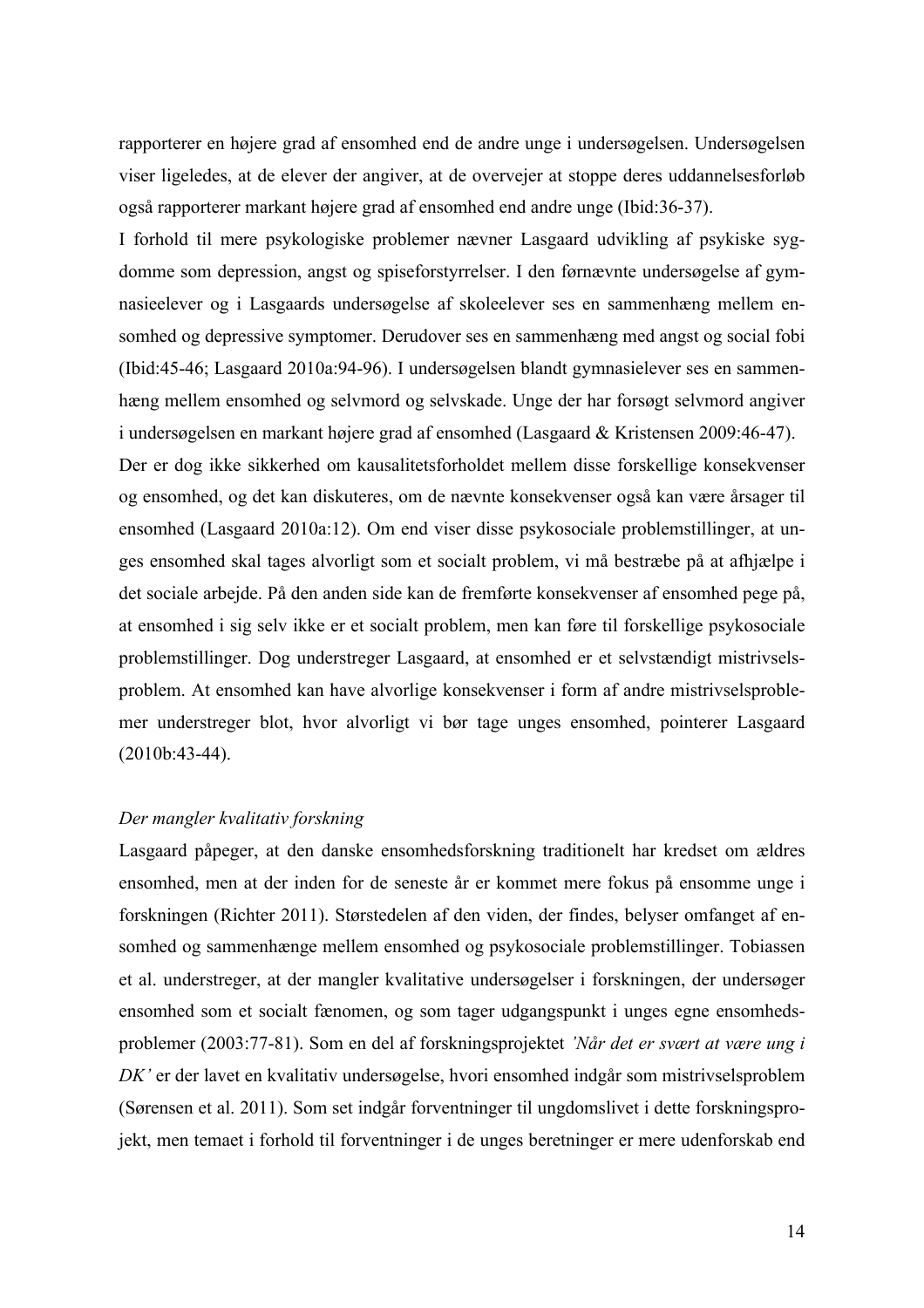ensomhed. I undersøgelsen *'Trivsel, sundhed og sundhedsvaner blandt 16-20 årige i Danmark'* findes et afsnit om unges oplevelse af pres og forventninger og sammenhængen med manglende trivsel (Aaen & Nielsen 2006:35-50). Undersøgelsen har et kvantitativt fokus, og afsnittet spænder bredere end ensomhed. Et interessant aspekt i forhold til min undersøgelse er, at der ses en sammenhæng mellem ensomhed og de unges oplevelse af at være presset i forhold til forventninger til ungdomslivet fra deres forældre, venner og samfundets side. På baggrund af dette finder jeg det relevant i forhold til en dybere forståelse af unges ensomhed at undersøge, hvordan ensomme unge beskriver og fortolker disse forventninger til ungdomslivet.

#### *Denne undersøgelses fokus*

Som nævnt er den meste forskning i unges ensomhed i Danmark koncentreret om ensomhedens omfang, relation til andre psykosociale problemstillinger og personlige karakteristika knyttet til ensomhed (se fx Lasgaard 2010a; Lasgaard 2010b; Lasgaard & Kristensen 2009). Det er et felt præget af kvantitative og psykologiske undersøgelser. Min undersøgelse adskiller sig fra dette fokus ved at undersøge unges oplevelser af ensomhed kvalitativt. Jeg ønsker dermed at bidrage til mere viden om ensomme unges egne oplevelser af deres sociale situation. Grunden til at jeg vælger at gå kvalitativt til værks er, at jeg i mit speciale ser ensomhed som en subjektiv oplevelse. Ensomme unge er ud fra dette perspektiv eksperter på deres eget liv, og det er derfor oplagt at spørge disse unge, hvis vi skal forstå unges ensomhed. I forhold til socialt arbejde er min undersøgelse et aktørperspektiv med fokus på brugere i det sociale arbejde. I specialet ønsker jeg også at diskutere undersøgelsens fund i forhold til praksis i socialt arbejde, men mit hovedfokus og udgangspunkt er ensomme unge som brugere af det sociale arbejde.

## **Problemstilling**

Med den store mulighed for kontakt og sociale fællesskaber, som vores samfund i dag tilbyder, er det bemærkelsesværdigt, at unge oplever ensomhed. Ud fra hvad jeg hidtil har præsenteret om unges ensomhed, kan disse muligheder skabe forventninger til et aktivt ungdomsliv med netværk og venner at gøre ting sammen med. Som vist kan disse forventninger påvirke unge menneskers oplevelse af ensomhed. For at blive klogere på at afhjælpe ensomhed i det sociale arbejde er det relevant at undersøge, hvad disse forventninger består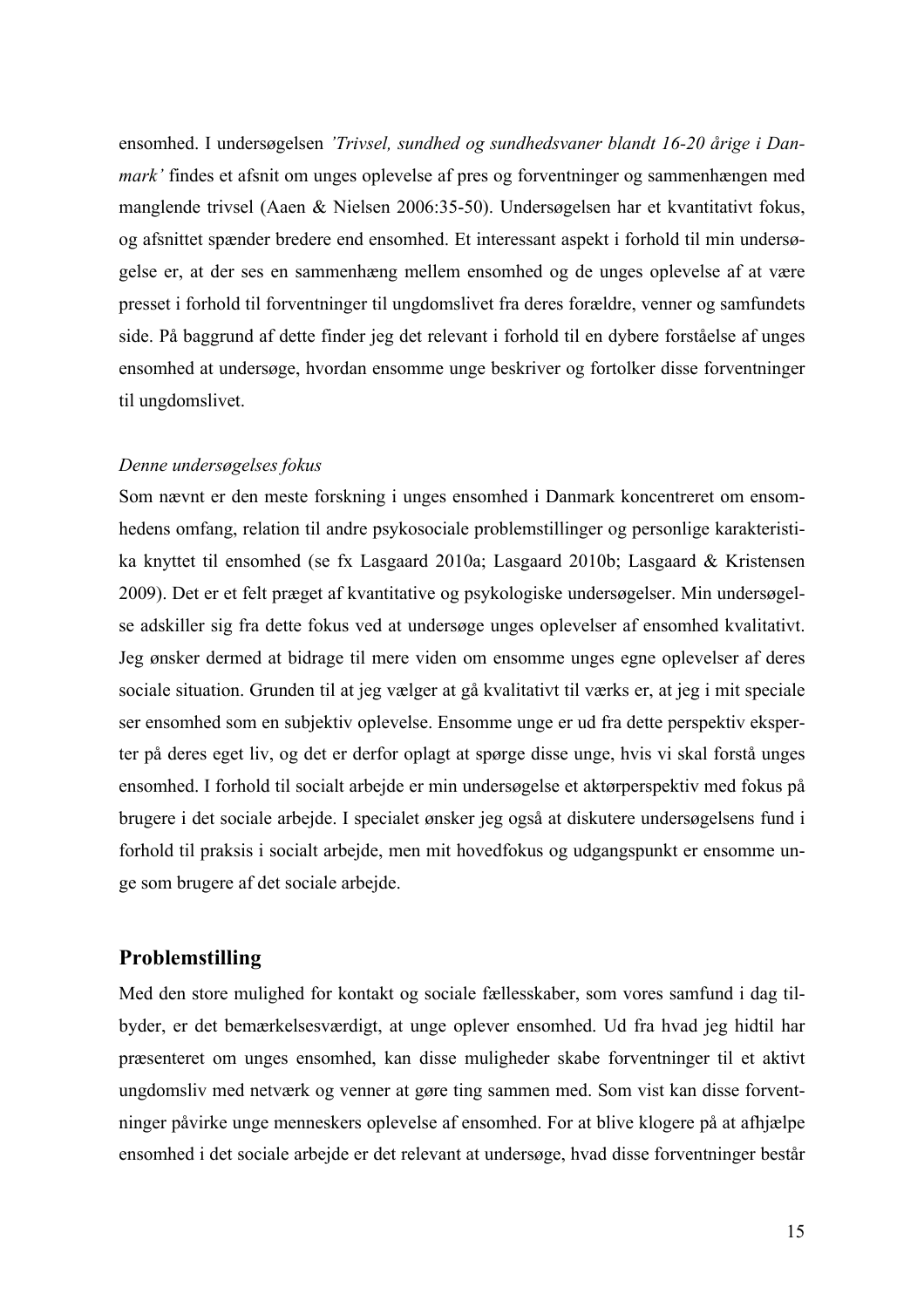i ifølge ensomme unge. Samtidig viser ovenstående afsnit, at ensomhed har alvorlige konsekvenser for unge mennesker. Hvis ensomheden ikke afhjælpes, risikerer vi at møde de unge andre steder i det sociale arbejde end projekter målrettet ensomme, da unges ensomhed som vist kan hænge sammen med andre psykosociale problemstillinger. Samtidig er det problematisk, at ensomhed i de fleste tilfælde er et problem, som ofte lever i det skjulte. Det er ligeledes tanken med dette speciale, at ensomme unges egne beretninger kan være med til at skabe mere fokus på unges ensomhed som et socialt problem.

## **Problemformulering**

På baggrund af de foregående afsnit og ovenstående opsummerede problemstilling lyder min problemformulering som følger:

*Hvilke sociale forventninger oplever ensomme unge til et velfungerende og normalt ungdomsliv? Og hvordan påvirker disse forventninger deres oplevelse af ensomhed?*

Jeg vil besvare problemformuleringen ud fra følgende underspørgsmål:

- *Hvordan oplever de unge ensomheden?*
- *Hvilke konsekvenser har ensomheden ifølge de unge?*
- *I hvilke situationer eller på hvilke tidspunkter oplever de unge sig mest ensomme?*
- *Hvad ser ensomme unge som et normalt og velfungerende ungdomsliv?*
- *Hvilke sociale forventninger oplever ensomme unge i forhold til det at være ung?*
- *Hvordan kan vi arbejde med ensomme unge i det sociale arbejde på baggrund af ovenstående?*

I det følgende afsnit vil centrale ord og begreber fra problemformuleringen blive udfoldet. Forståelsen af begreberne vil blive uddybet i løbet af specialet, hvorfor udfoldelsen her er overordnet og kortfattet.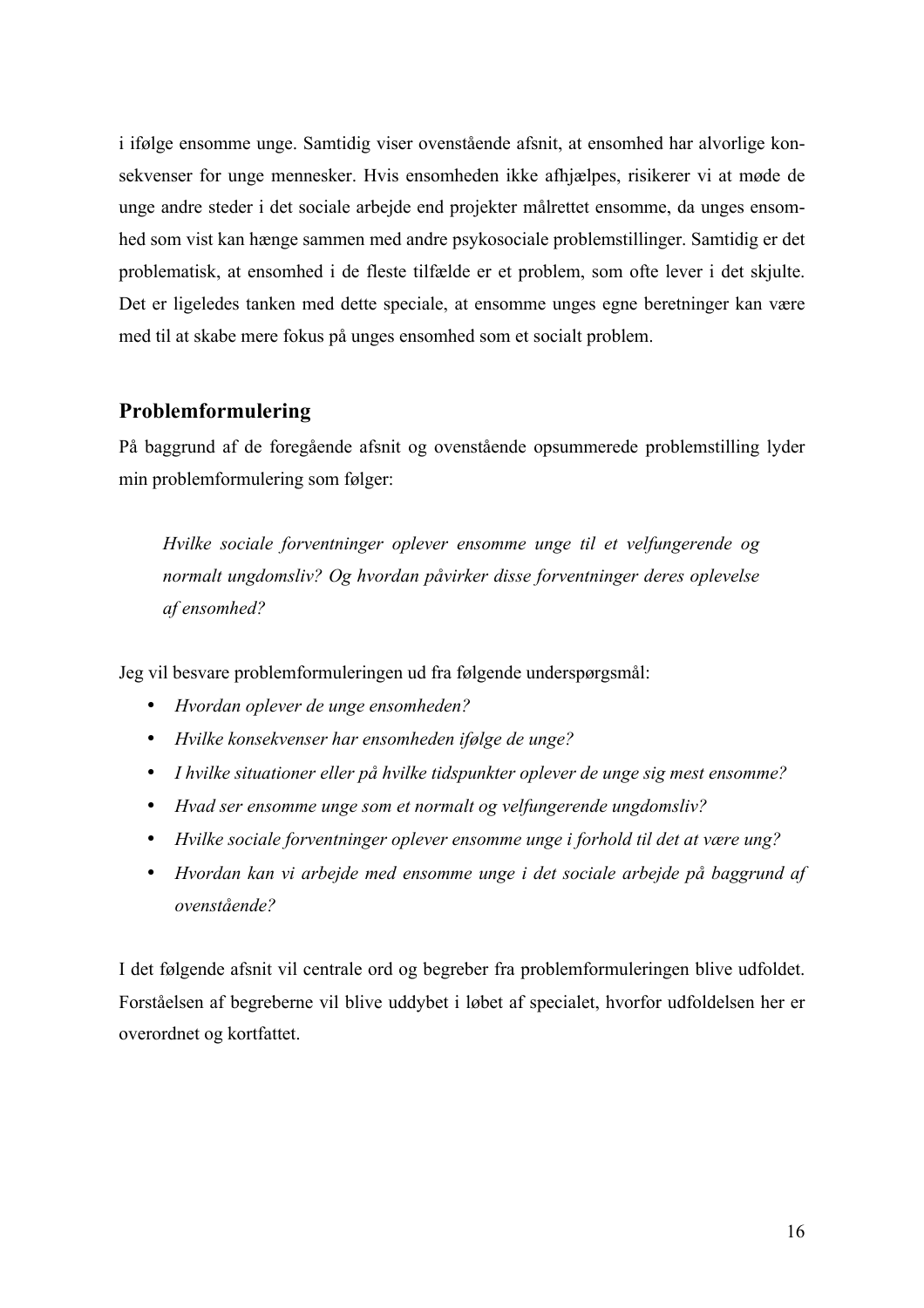## **Begrebsafklaring**

### *Ensomhed:*

Som allerede nævnt ser jeg unges ensomhed som en subjektiv oplevelse af utilstrækkelige sociale relationer. Hvis jeg går mere i dybden med denne undersøgelses forståelse af ensomhed, ligger jeg mig op af Woods definition, som er følgende:

Lonelines is the individual experience of failed intersubjectivity, the perception that the degree or type of intersubjectivity is not appropriate for a particular relationship, and, further, that this perception is not shared (Wood 1986:188).

Woods forståelse af ensomhed, som vi vil se senere, er i høj grad knyttet til sociale forventninger og muliggør at studere ensomhed forskelligt alt efter om det er unge eller ældre, som er målgruppen.

## *Ensomme unge:*

I forhold til min målgruppe ensomme unge tager jeg udgangspunkt i aldersafgrænsningen ved de projekter, jeg har kontaktet ensomme unge igennem. Jeg har ikke på forhånd defineret, hvor gamle *unge* er, men set på, hvilke muligheder kontakten til empiri har afstedkommet. De unge, jeg har interviewet, er mellem 16 og 27 år.

## *Sociale forventninger:*

I forhold til sociale forventninger er mit fokus ensomme unges *oplevede* sociale forventninger. Mit udgangspunkt er, at disse oplevede sociale forventninger er virkelige for de unge ud fra Thomas-teoremet: *'If men define situations as real, they are real in their consequences'* (Thomas & Thomas 1928:572). Præmissen er her, at de unge reagerer på deres opfattelse af virkeligheden, og de oplevede sociale forventninger får derved betydning i forhold til ensomme unges opfattelse af deres egen situation.

## *Velfungerende og normalt:*

Jeg vil lade de unge, jeg interviewer, definere hvad begreberne *velfungerende* og *normalt* består i, når det kommer til ungdomslivet. Min tilgang er her induktiv, idet jeg ikke på for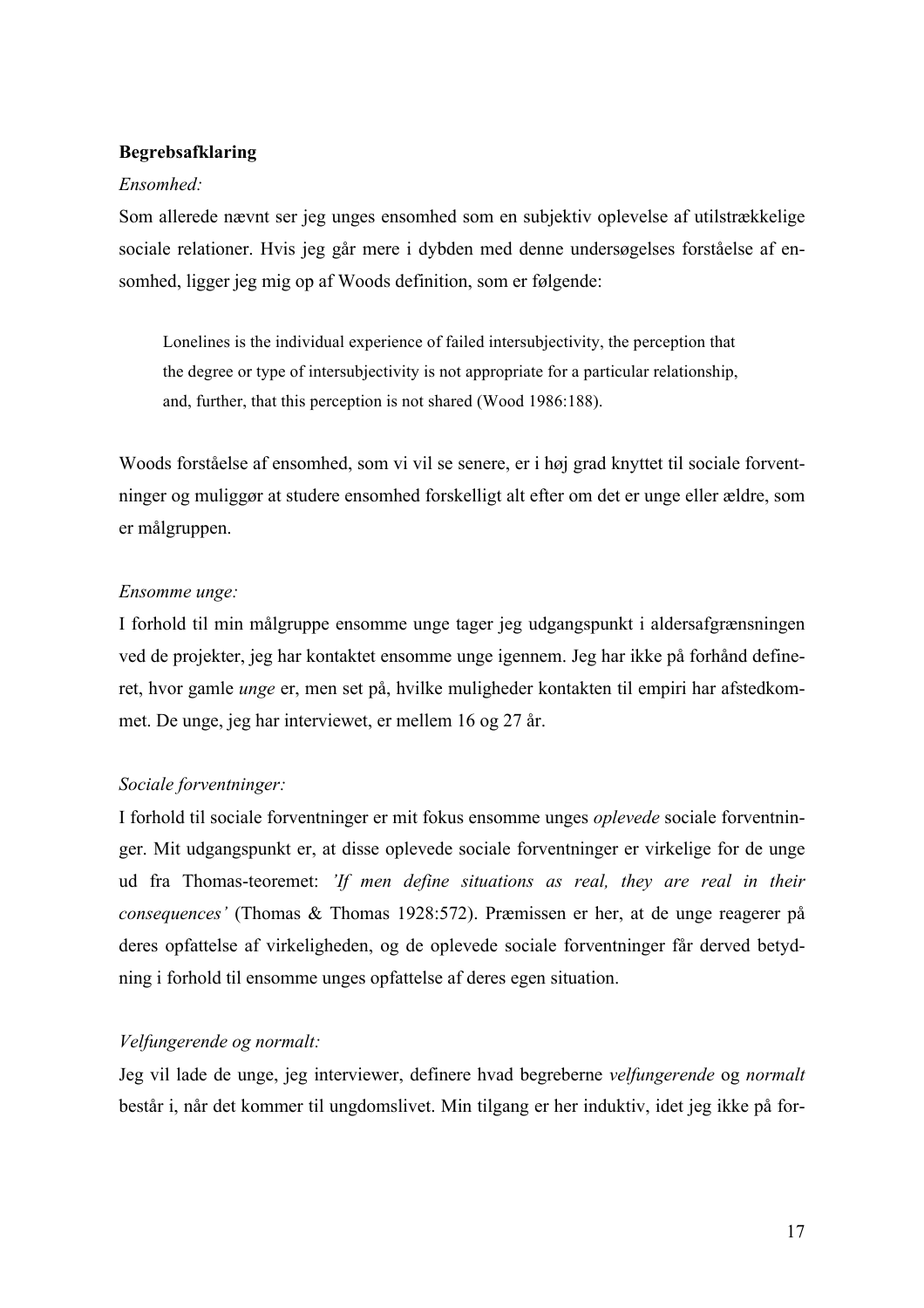hånd definerer disse begreber. I stedet er det en del af min interviewguide at lade de unge beskrive et velfungerende og normalt ungdomsliv.

## *Ungdomsliv:*

Ungdomslivet er et interessant begreb, fordi det indeholder paradoksale betydninger. Ifølge den tyske psykolog og ungdomsforsker Thomas Ziehe er *ungdommelighed* på den ene side kulturelt værdsat, sådan som de voksne forestiller sig den (1989:26). På den anden side er ungdommen for de unge en periode, hvor der ligger et stort pres for at vælge uddannelse, arbejde, social omgangskreds og livsform. På samme tid står de unge over for en frihed i de mange valgmuligheder og en begrænsning i forhold til at risikere at træffe de forkerte valg på de nævnte områder (Ibid:32).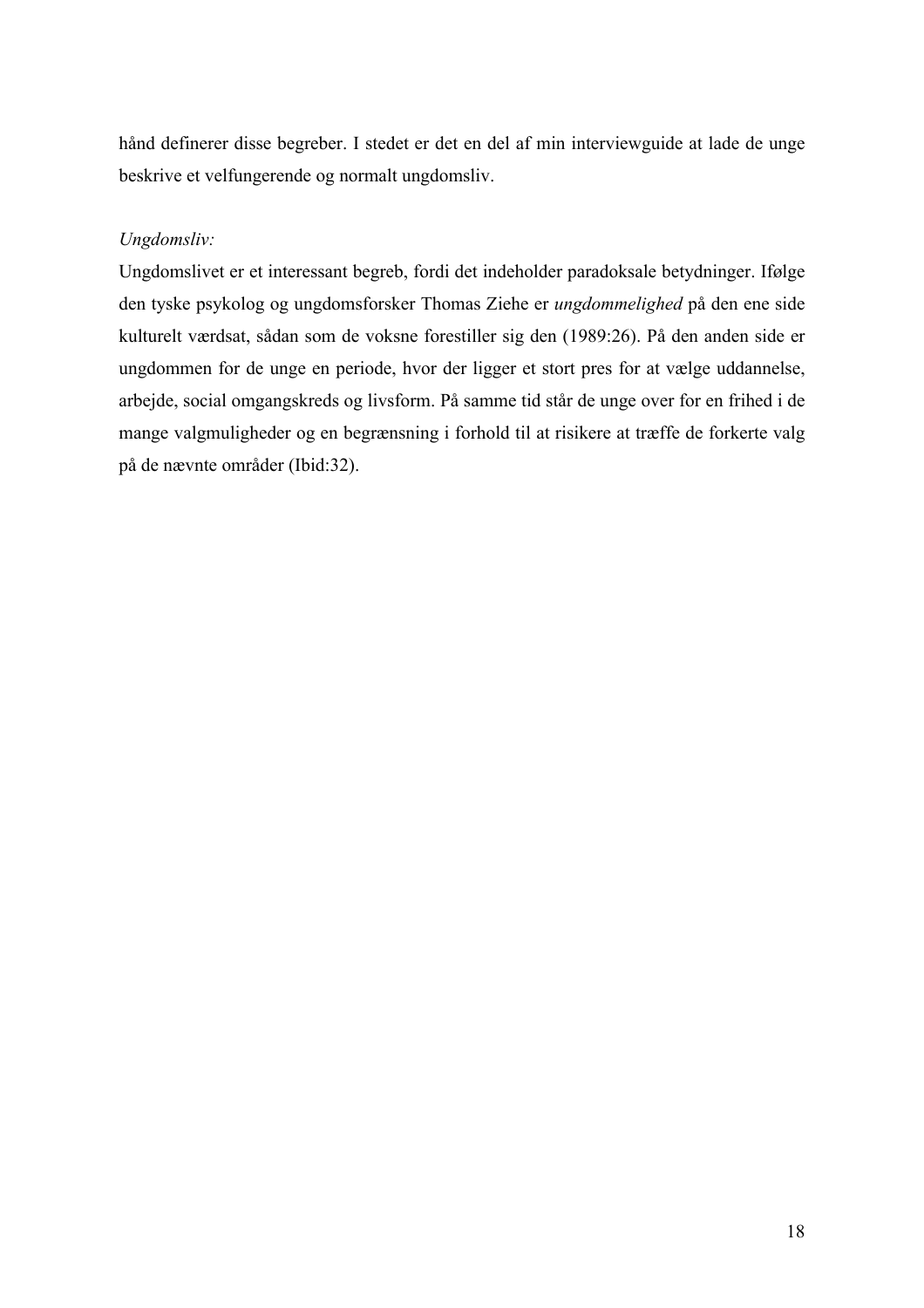## **KAPITEL 2: VIDENSKABSTEORI OG METODE**

Jeg har i det foregående kapitel argumenteret mig frem til undersøgelsens problemstilling og problemformulering. I dette kapitel vil jeg vende mig mod undersøgelsens videnskabsteori og metode. I kapitlet redegør jeg først for mit valg af videnskabsteori for på den måde at trække aspekter fra min videnskabsteori ind i resten af metodekapitlet. Med mine metodiske overvejelser og konkrete redegørelser for hvordan jeg metodisk er gået til værks, ønsker jeg at skabe stor metodisk gennemsigtighed. I min problemformulering er omdrejningspunktet ensomme unges egne oplevelser, hvorfor kvalitative interviews er et oplagt metodevalg. Undersøgelsens empiri udgøres derfor af otte kvalitative interviews med ensomme unge. Valget af denne metode vil blive uddybet i kapitlet. Foruden denne kvalitative data supplerer jeg med faktuelle oplysninger knyttet til hvert analysetema for at tydeliggøre konteksten for min kvalitative empiri.

### **Fra problemstilling til videnskabsteori**

I dette afsnit vil jeg tage afsæt i min problemformulering for at se på, hvordan jeg bedst undersøger denne. Dette vil danne grobund for mit valg af videnskabsteoretisk perspektiv, da de to niveauer metode og videnskabsteori betinger hinanden (Jørgensen 2008:221 & 242). Min overordnede videnskabsteoretiske tilgang er fortolkningsvidenskab, og jeg vil derfor bevæge mig indenfor socialkonstruktivisme, hermeneutik og fænomenologi. Grunden til at jeg kombinerer disse tre videnskabsteoretiske tilgange er, at de alle opfatter mennesket som fortolkende og meningsskabende (Bo 2008:51-66). Præmissen i denne undersøgelse er, at mine informanter forholder sig fortolkende til deres omkringgivende verden. Fordelen ved at kombinere disse tre tilgange er, at jeg både kan have fokus på mine informanters tanker og oplevelser med ensomhed samtidig med, at jeg fortolker disse erfaringer ud fra den sociale verden, som de interagerer med og er medskabere af.

#### **Ringstedprojektet som afsæt for undersøgelsens videnskabsteori**

Min problemformulering er som nævnt: *Hvilke sociale forventninger oplever ensomme unge til et velfungerende og normalt ungdomsliv? Og hvordan påvirker disse forventninger deres oplevelse af ensomhed?*. Problemstillingen og problemformuleringens fokus på oplevede sociale forventninger har ligheder med *'Ringstedprojektet'* (Balvig et al. 2005). I for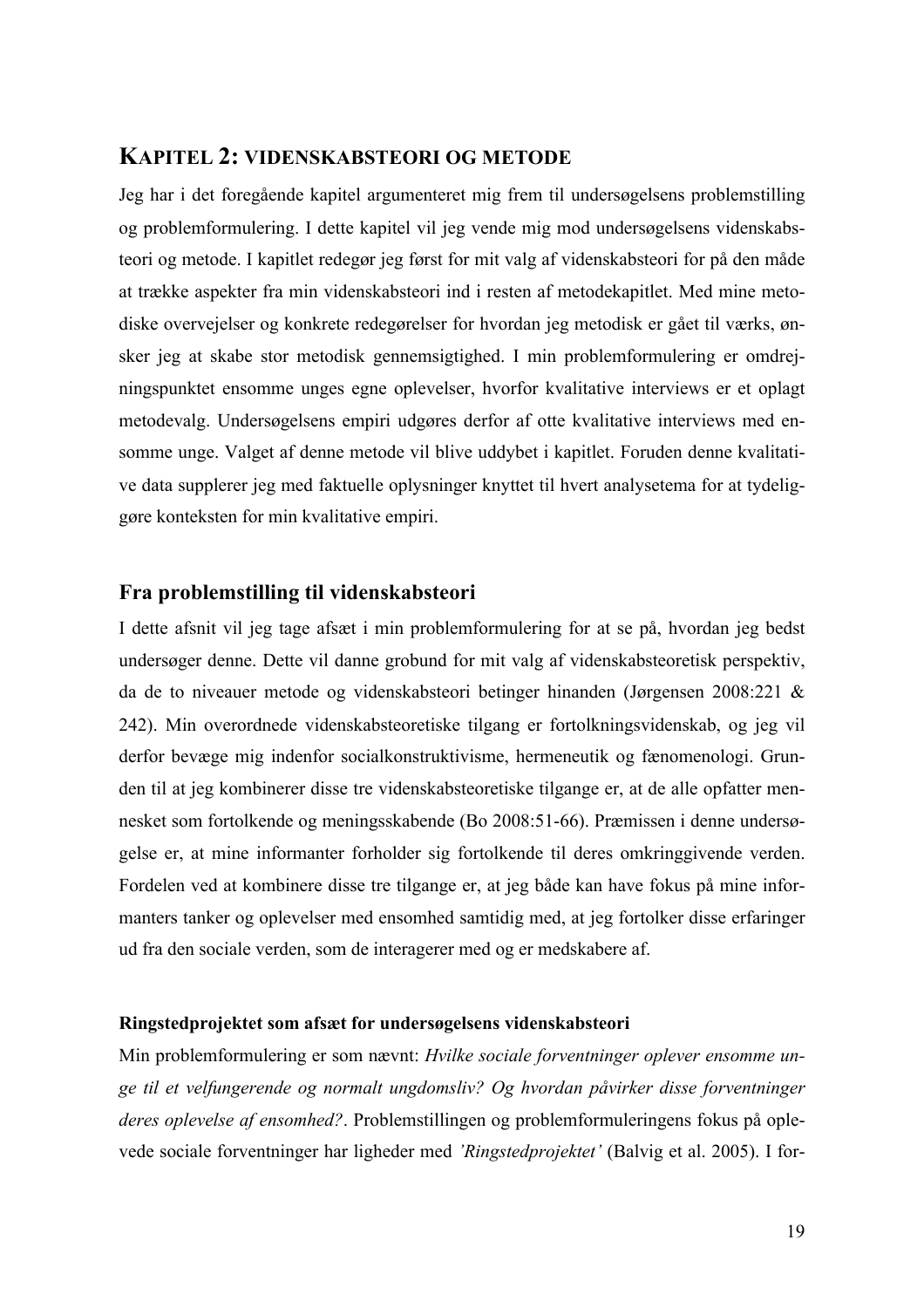hold til besvarelsen af min problemformulering og undersøgelsens videnskabsteoretiske perspektiv kan jeg derfor hente inspiration i Ringstedprojektets tilgang. Forskningsprojektet vil fungere som afsæt for min undersøgelses socialkonstruktivistiske tilgang. For at nå frem til denne argumentation vil jeg kort præsentere Ringstedprojektet.

Ringstedprojektet er præsenteret i bogen *'Ringstedforsøget – Livsstil og forebyggelse i lokalsamfundet'* og *'søger at kaste lys over unges brug af rus- og nydelsesmidler samt kriminalitet set i forhold til livsstil og levemåde i et lokalsamfund'* (Ibid:11). Projektet omfatter unge fra 11 til 24 år og anvender kvantitative såvel som kvalitative metoder. Grundperspektivet i bogen er socialpsykologisk og benævnes *den performative ungdom*. Perspektivet henviser til en ungdom, der:

(…) i sine valg af aktiviteter og adfærd forsøger at leve op til de forventninger, den *oplever* rettet mod sig fra centrale andre (venner, forældre mv.) i dens omgivelser med henblik på at opnå status, anerkendelse, accept og 'medlemskab' (Ibid:12).

Det er dette socialpsykologiske grundperspektiv, jeg finder særligt relevant for min undersøgelse. I projektet er præmissen, at unge reagerer på deres opfattelse af virkeligheden og ikke på, hvordan virkeligheden faktisk er. Det er derfor interessant at undersøge, hvordan unge mennesker forestiller sig, at virkeligheden *er* og *bør* være (Ibid:216). Grundperspektivet kan ud fra dette siges at knytte sig til Thomas-teoremet, som er nævnt i problemfeltet. Thomas-teoremet henviser til, at hvis mennesker definerer situationer som virkelige, er de virkelige i deres konsekvenser (Thomas & Thomas 1928:572). I forhold til min undersøgelses problemstilling og problemformulering er dette perspektiv relevant, fordi jeg fokuserer på, at ensomme unges oplevede sociale forventninger til et velfungerende og normalt ungdomsliv har betydning for deres oplevelse af ensomhed. Præmissen i min undersøgelse er på samme måde som i Ringstedprojektet, at ensomme unge reagerer på deres opfattelser af virkeligheden. Samtidig henviser grundperspektivet i Ringstedprojektet til, at unge mennesker forsøger at leve op til forventninger fra andre, som de føler rettet mod sig (Balvig et al. 2005:216). Det er ligeledes min tanke i nærværende undersøgelse, at ensomme unge vil forsøge at leve op til forventninger fra andre – hvad enten det er venner, forældre etc. – som de føler rettet mod sig.

Grundperspektivet henviser til en interaktionistisk og socialkonstruktivistisk tilgang til videnskabsteori og metode, da det har fokus på, at ungdommens aktiviteter og adfærd i høj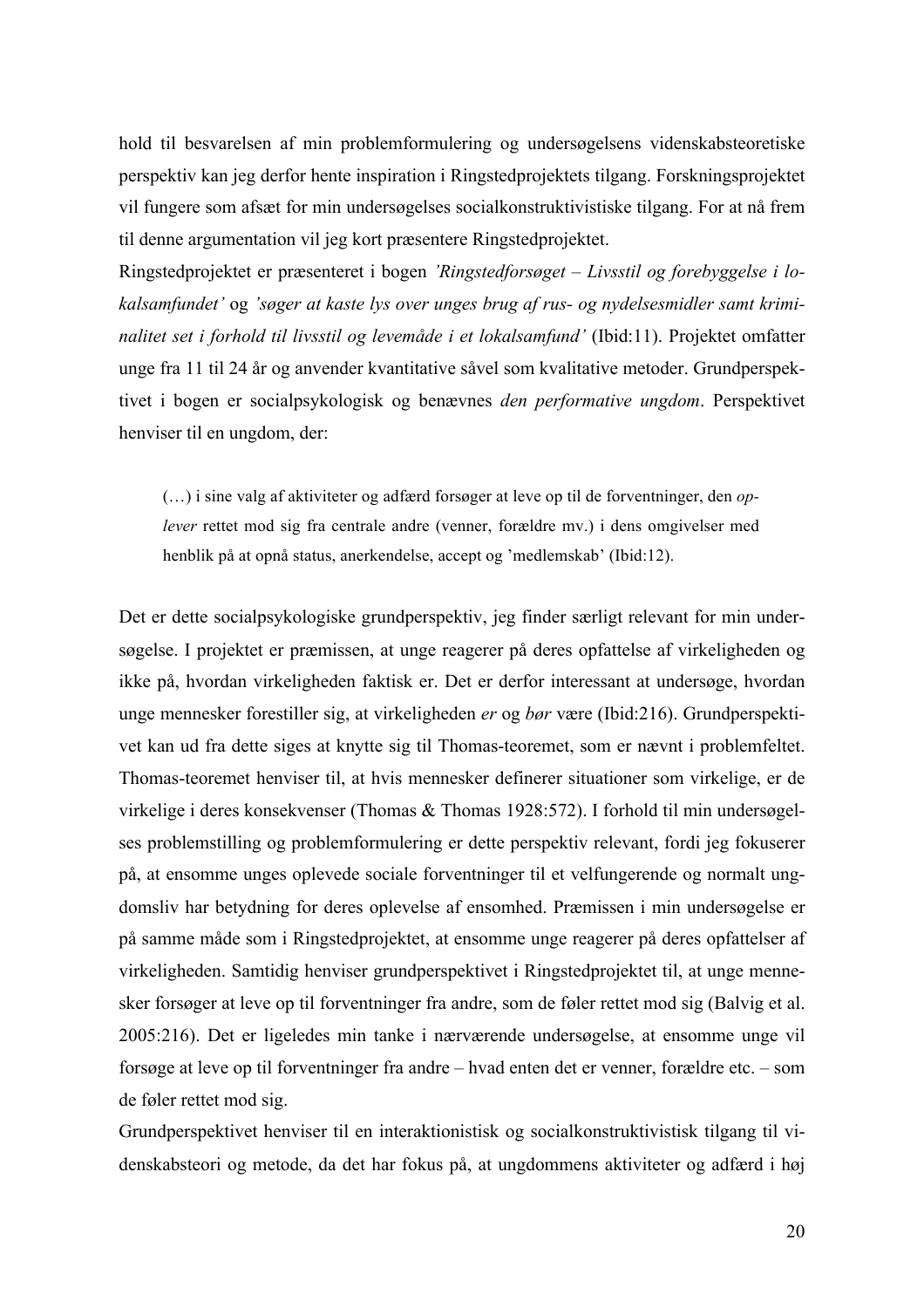grad er knyttet til interaktioner med andre. Ligeledes har de oplevede forventninger betydning for de unges handlinger og motiver. Dette grundperspektiv vil fungere som en overordnet forståelsesramme i mit speciale. For at gøre denne forståelsesramme endnu klarere vil jeg præsentere en generel forståelse af socialkonstruktivisme på baggrund af Vivien Burrs tekst *'An Introduction to Social Constructionism'* (1995)<sup>3</sup>. Jeg vil herefter vende mig mod specialets fokus på fortolkningsvidenskab, som både indbefatter socialkonstruktivisme, hermeneutik og fænomenologi.

#### **Undersøgelsens forståelsesramme**

Socialkonstruktivisme er en samlet betegnelse for nyere videnskabsteoretiske perspektiver inden for samfunds- og humanvidenskaberne. Denne samlebetegnelse gør, at der er mange forskellige perspektiver i socialkonstruktivismen. Ifølge Burr er der fire centrale præmisser i socialkonstruktivismen, som binder de mange grene sammen (1995:2-5). Jeg vil fremhæve to præmisser, som jeg vil anvende i denne undersøgelses forståelsesramme.

*Den 1. præmis* er en kritisk tilgang til selvfølgeligheder og viden, der bliver taget for givet. Dette betyder, at denne tilgang sætter spørgsmålstegn ved at *'conventional knowledge is based upon objective, unbiased observation of the world'* (Ibid:3). Min forståelsesramme i undersøgelsen er ud fra denne præmis, at den viden, som fremkommer med dette speciale ikke er en objektiv gengivelse af den sociale verden. Jeg afviser derfor korrespondensprincippet, som opfatter, at vores beskrivelser af virkeligheden er en sand og direkte afspejling af denne (Hastrup 1996:55). Korrespondensteoriens modsætning kaldes konstitutiv teori og hævder, at det er vores beretninger, der konstituerer virkeligheden. Inden for denne teori er der ingen virkelighed uafhængig af de ord, der beskriver den (Ibid:55). Den konstitutive teori kan kobles til en radikal socialkonstruktivistisk retning, hvor intet eksisterer uafhængigt af erkendelsen af det (Wenneberg 2000:16-17). Jeg vil til sidst i dette afsnit forholde mig til, hvordan jeg opfatter ensomhed i forhold til, om det udelukkende er et konstrueret problem, og dermed kan dekonstrueres. Min tilgang er en mindre radikal end ovenstående, og jeg opfatter ikke ensomhed som et udelukkende konstrueret problem. Hastrup tilbyder en position mellem realisme og konstruktivisme, hvor virkeligheden er defineret, men imidlertid stadig virkelig, hvilket mere er i tråd med min undersøgelses tilgang til vir-

 <sup>3</sup> I specialet skelner jeg ikke mellem ordbrugen socialkonstruktivisme og socialkonstruktionisme, selvom Burr anvender termen socialkonstruktionisme. Jeg anvender socialkonstruktivisme for nemheds skyld.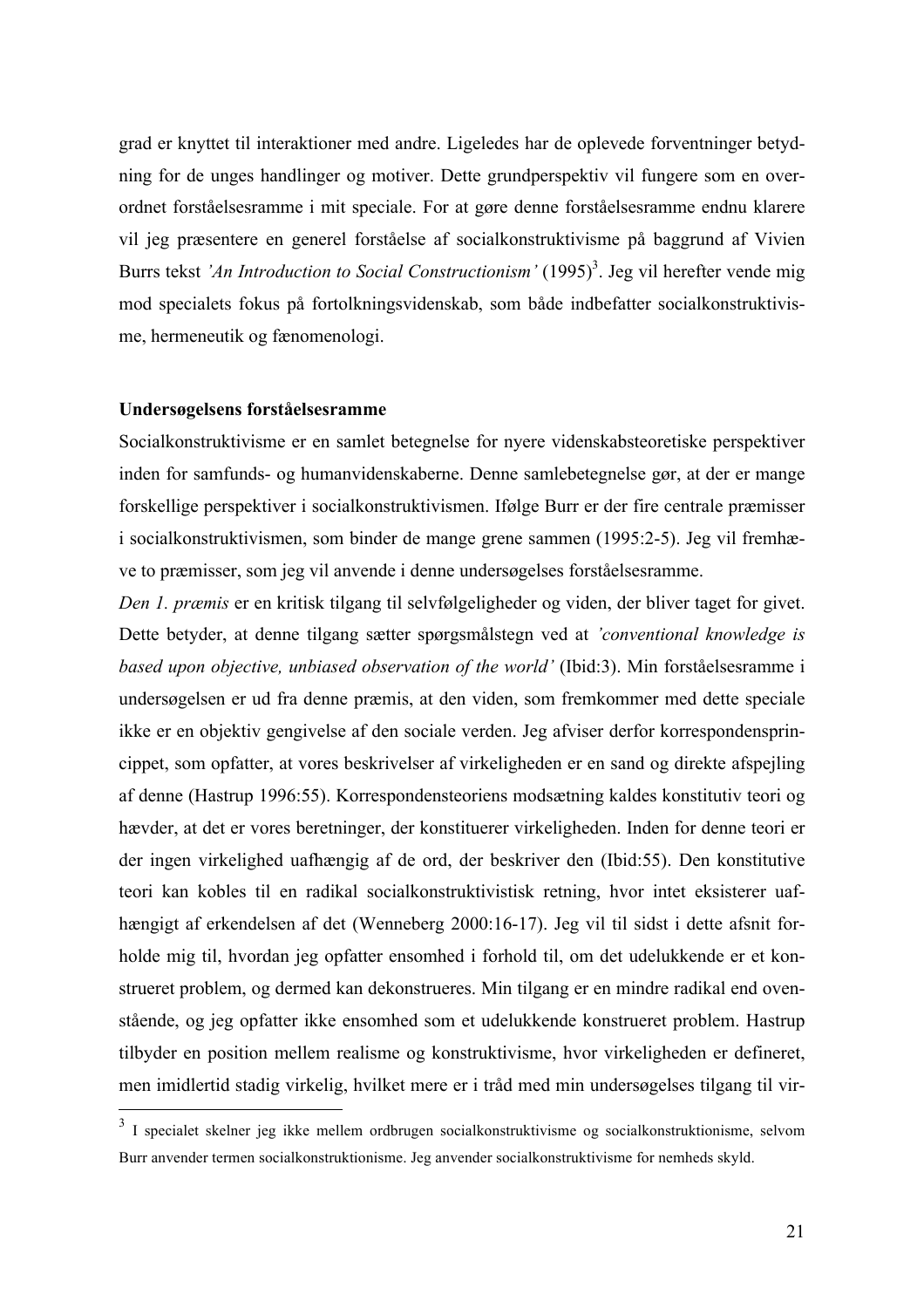keligheden (1996:57). Denne mellemposition er i god tråd med Derek Layders adaptive teori og hans forståelse af forholdet mellem teori og empiri, som jeg vil præsentere senere i kapitlet.

*Den 2. præmis*, som jeg vil fremhæve, er en sammenhæng mellem viden og social handling. Der er forskellige sociale konstruktioner af verden: *'Descriptions or constructions of the world therefore sustain som patterns of social action and exclude others'* (Burr 1995:3). Samtidig er socialkonstruktivisme kendetegnet ved en anti-realisme, hvilket henviser til, at vores viden ikke er en direkte opfattelse af virkeligheden. Vi konstruerer vores egen version af virkeligheden, som er virksom i forhold til vores handlinger og forståelser af sociale situationer og fænomener (Ibid:6). På lignende måde er præmissen i denne undersøgelse, at den måde hvorpå ensomme unge forstår og opfatter den sociale verden, som omgiver dem, har betydning for deres oplevelse af ensomhed og deres forståelse af deres egen situation. I forhold til anti-realismen er det relevant at tage stilling til, om jeg i denne undersøgelse betragter ensomhed som et problem, der objektivt eksisterer. På baggrund af et socialkonstruktivistisk perspektiv på ensomhed, understreger Wood: *'There is nothing in social constructionism that suggets that people do not suffer in very real, intense and profound ways'*  (1986:206). Jeg opfatter på samme måde de unges ensomhed som en ufrivillig tilstand, der er smertelig for de unge. Dette fokus understreges af, at de unge, jeg har interviewet, bruger ord som *trist*, *gråvejr*, *vrede* og *tung* om deres ensomhed. Jeg betragter de unges ensomhed som et reelt problem, der bør afhjælpes i det sociale arbejde. Jeg ser det ikke som en mulighed for de unge, at de kan tænke ensomheden væk, men samtidig er det min overbevisning i undersøgelsen, at oplevelsen af ensomhed ikke eksisterer uafhængigt af de unge.

#### *Fortolkningsvidenskab: socialkonstruktivisme, hermeneutik og fænomenologi*

Jeg har nu redegjort for specialets overordnede forståelsesramme, som knytter sig til en socialkonstruktivistisk tilgang. I forhold til mit problemfelt og min metodiske fremgangsmåde finder jeg ligeledes perspektiver fra hermeneutik og fænomenologi relevante. Jeg er klar over, at der er forskelle mellem de tre tilgange, men samtidig betragter jeg i denne undersøgelse skellet mellem disse tre positioner som mere flydende, end hvad der i social- og samfundsvidenskaberne ofte gives udtryk for. Det er min overbevisning, at anvendelsen af de tre tilgange i samme undersøgelse er mulig, hvis det gøres klart, hvordan og hvornår de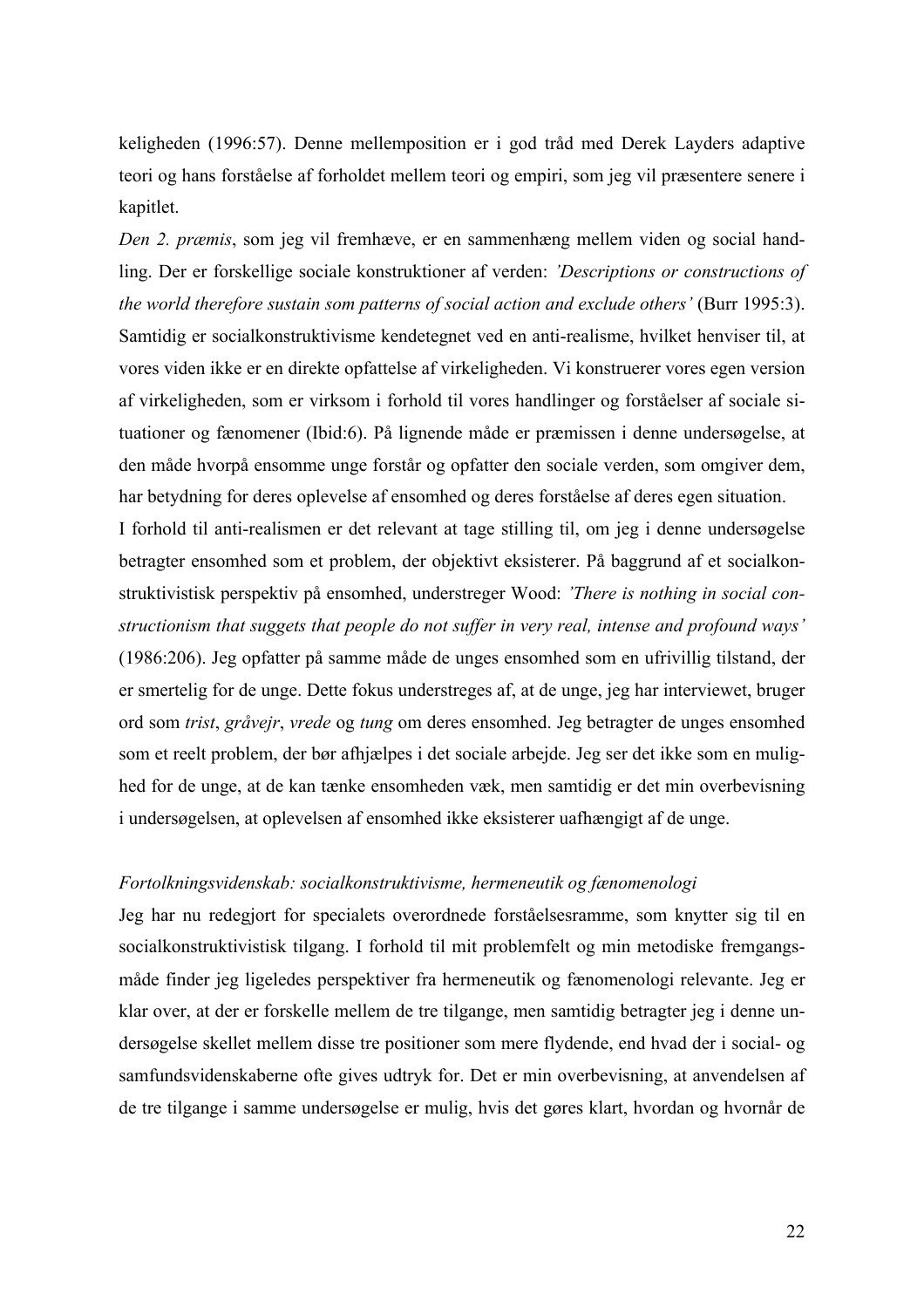tre tilgange er styrende. Jeg vil derfor i dette afsnit redegøre for, hvilke aspekter jeg fokuserer på i de tre tilgange og løbende i metodekapitlet trække de tre tilgange ind.

Inden for de tre videnskabsteoretiske tilgange jeg vil bevæge mig, er der som nævnt fokus på, at mennesket er et fortolkende og meningsskabende væsen. Dette betyder, at epistemologi – hvordan vi kan vide og forstå noget – hænger uløseligt sammen med ontologi, som henviser til beskaffenheden af vores eksistens (Bo 2008:64). Fortolkning er et grundvilkår for mennesket, og vi kan som mennesker ikke være i verden uden at forholde os til den og prøve at forstå virkeligheden og vores egen eksistens (Ibid:59 & 64). Jeg ser mine informanter som fortolkende væsener, der refleksivt kan forholde sig til deres egen situation. I forhold til fortolkning ønsker jeg ligeledes at fortolke mine informanters udtalelser og fortællinger. Jeg befinder mig her inden for en hermeneutisk tilgang til empiri. I hermeneutikken opstår der først mening, når en fortolkning har fundet sted. Empirien giver ikke mening i sig selv, men må fortolkes, dvs. placeres og forstås indenfor en given kontekst (Jørgensen 2008:224). Inden for hermeneutikken opereres der samtidig med to fortolkningsniveauer, hvor det tolkede materiale er tolkninger af tolkninger (Ibid:239). Anthony Giddens betegner disse fortolkningsniveauer som en *dobbelt hermeneutik* (1976:162). Han understreger:

Sociology, however, deals with a universe which is already constituted within frames of meaning by social actors themselves, and reinterprets these within its own theoretical schemes, mediating ordinary and technical language (Ibid:162).

I forhold til denne undersøgelse betyder dette, at jeg som forsker tolker et interviewmateriale, som udgøres af oplevelser, som mine informanter har gjort til genstand for fortolkning. Samtidig ønsker jeg at fortolke deres udtalelser, hvorfor min undersøgelse består af to fortolkningsniveauer, som påvirker hinanden. Giddens pointe er, at den dobbelte hermeneutik er tovejs, hvilket betyder, at begreber og teorier som er genereret inden for sociologien også kan påvirke de sociale aktører, som sociologien ønsker at undersøge (Ibid:162). I denne undersøgelses interviewmateriale ses det fx, at informanten Majken taler om de mange muligheder i ungdomslivet, og hvordan disse både kan opleves som en frihed og et pres. Disse tanker er i tråd med Ziehes teori omkring ungdomslivets præmisser (2008; 1989), og Majkens udtalelsers kan henvise til, at sådanne teoretiske pointer i dag er blevet gængs viden, som ikke kun knytter sig til sociologiens domæne.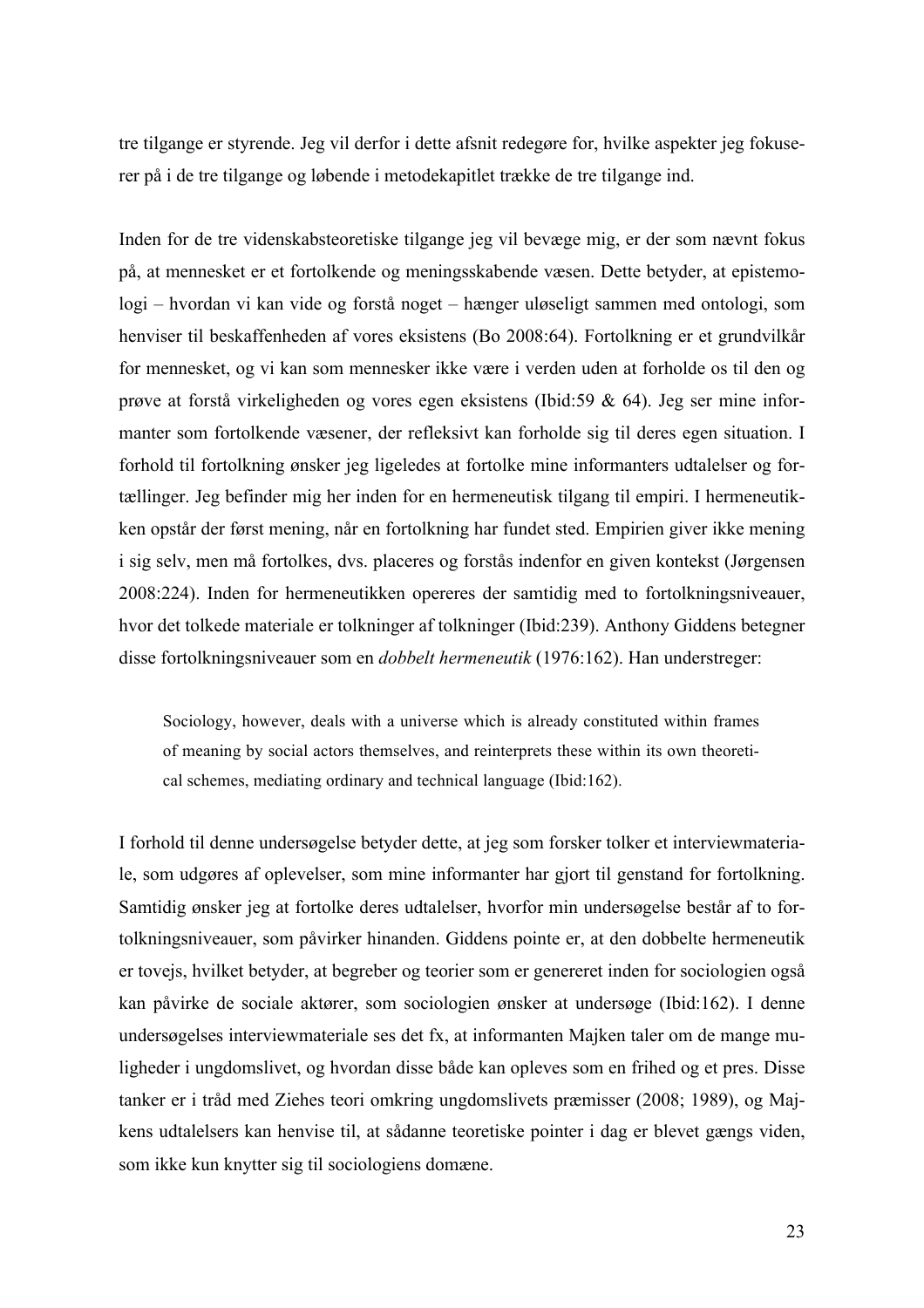Et andet aspekt som drejer min undersøgelse i en hermeneutisk retning er mit syn på undersøgelsens forforståelse. Undersøgelsens forforståelse har udgangspunkt i projektets udspring fra min tid som frivillig på Ensom Ung chatten. Jeg oplevede på chatten, at de unges oplevelse af ensomhed på en måde var styret af tanker omkring, hvordan man gerne skal være som ung. Min antagelse er, at ensomme unge oplever, at der findes bestemte forventninger til ungdomslivet, og at de samtidig føler, at de ikke kan leve op til disse forventninger. Min forforståelse bygger på, at sociale forventninger har betydning for de unges oplevelse af ensomhed. Denne forforståelse er grundlaget for hele min undersøgelse. Udgangspunktet for min undersøgelse er derfor, at der findes sociale forventninger til ungdomslivet i dag, og at ensomme unge er bevidste omkring disse. Jeg mener derfor ikke, at det er muligt at sætte denne forforståelse i parentes, men jeg ønsker derimod at sætte den *på* spil og *i*  spil (Jørgensen 2008:226). Dette betyder, at jeg i min fremstilling gør min forforståelse eksplicit, og at jeg ønsker at lade denne forforståelse, som jeg bringer med ind i undersøgelsen, udfordres.

Undersøgelsens fænomenologiske fokus består i en åbenhed overfor, hvad mine informanter fortæller i interviewene. Jeg ønsker her at lære af mine informanter som eksperter på deres eget liv, hvilket knytter sig til en fænomenologisk tilgang (Ibid:227-228; Kvale 2005:129). I interviewene vil jeg forsøge at gribe, hvad mine informanter fortæller, som ikke nødvendigvis stemmer overens med undersøgelsens fokus på ungdomsliv og sociale forventninger. Flere af mine informanter kæder deres oplevelse af ensomhed sammen med problemer i deres opvækst og problemer knyttet til deres familie. Disse fortællinger er ikke bebudet af min undersøgelses udgangspunkt, men er værdifulde fund, som jeg vil medtage i min analytiske fremstilling.

I forhold til undersøgelsens fortolkningsmæssige fokus er min tilgang både socialkonstruktivistisk og hermeneutisk. Min fortolkning af interviewene med ensomme unge er én mulig fortolkning og konstruktion blandt andre mulige fortolkninger. Men dette betyder ikke en ren relativisme, da jeg fokuserer på, at nogle fortolkninger er mere sande end andre. Ud fra en hermeneutisk tilgang har jeg fokus på, at vores viden og forståelse af den sociale verden ikke kan stadfæstes én gang for alle (Bo 2008:62). Grunden til dette er, at den sociale verden ikke er statisk, men hele tiden i bevægelse, hvilket vores viden og fortolkning ligeledes er. Jeg trækker på hermeneutikken, fordi jeg ønsker at frembringe den mest mulige trovær-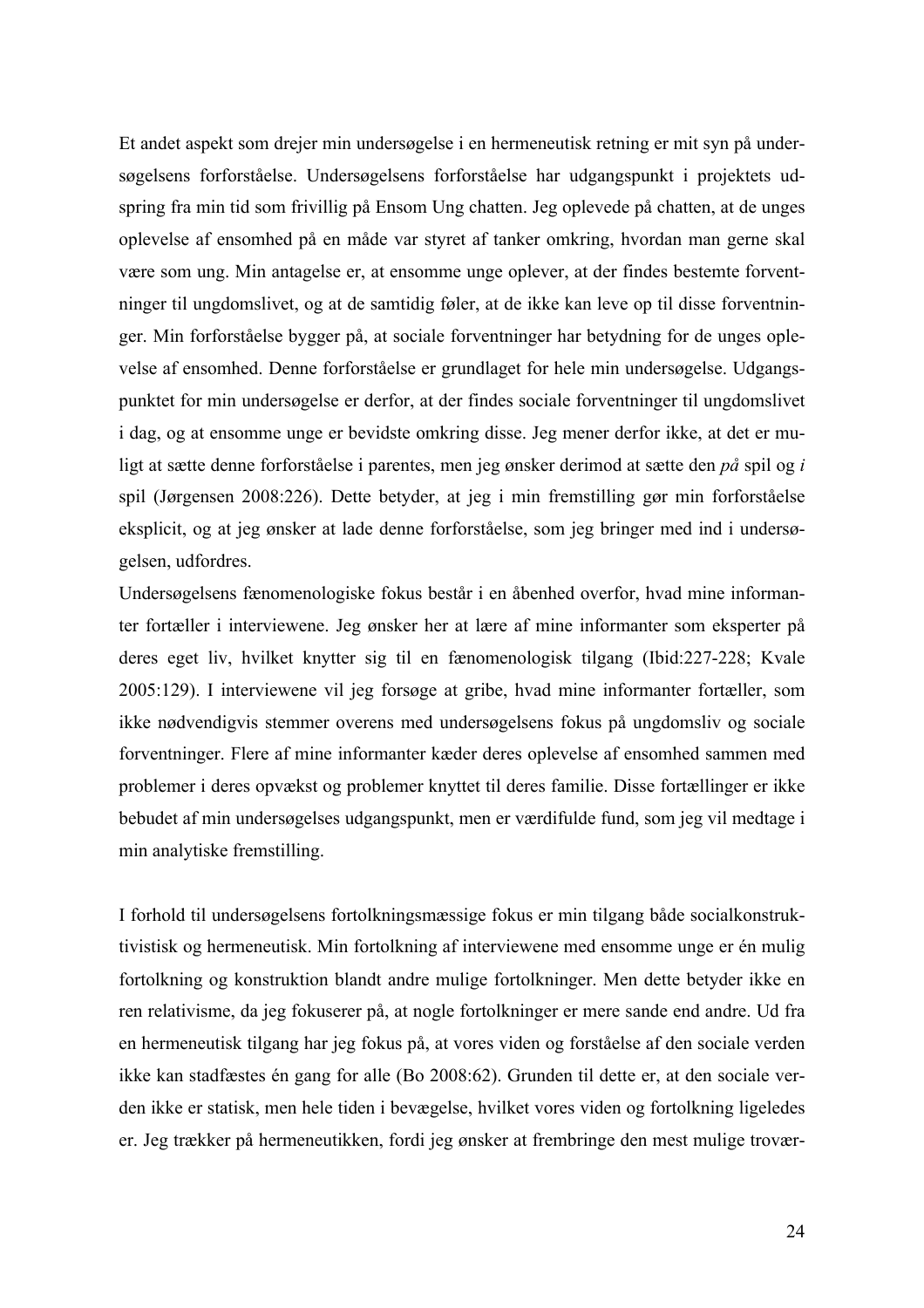dige fortolkning, og dermed har jeg også sagt, at den er mere sand end andre fortolkninger. Dette leder mig hen til at diskutere, hvad der gør en fortolkning til en god fortolkning. Det gør jeg ud fra metodemæssige kvalitetskrav på baggrund af begreberne *validitet, reliabilitet og analytisk generaliserbarhed*.

#### **Undersøgelsens kvalitetskrav**

På baggrund af undersøgelsens videnskabsteori betragter jeg ikke det empiriske materiale som en objektiv gengivelse af den sociale virkelighed. Dette betyder, at interviewmaterialet ikke kan løftes ud fra den sociale sammenhæng, som det er generet i og ej heller behandles som objektiv data (Järvinen 2005:28-29). Validitet henviser i denne undersøgelse derfor ikke til, hvorvidt de fund jeg gør mig, stemmer overens med en objektiv virkelighed. Validitet handler derimod om at begrunde, at mine empiriske resultater er relevante og holdbare, og at de er dækkende for konklusionen (Riis 2012:352). Jeg vil sørge for, at det er tydeligt for læseren, at undersøgelsens analytiske fremstilling og fortolkning bygger på undersøgelsens empiri. Ud fra den socialkonstruktivistiske tilgang fokuserer jeg på, at de fortolkninger jeg gør i specialet, er en subjektiv tolkning. Dette er ikke problematisk, hvis jeg forholder mig kritisk til mine analytiske sondringer og medtager de aspekter, som kan have betydning for min subjektive fortolkning.

Reliabilitet defineres normalt inden for kvantitative studier som pålidelighed og henviser til måleinstrumentets stabilitet (Ibid:352). I kvalitative undersøgelser handler reliabilitet mere om troværdighed, hvilket kan efterleves ved gennemsigtighed og metodisk håndværk (Ibid:352-355). Gennemsigtighed henviser både til undersøgelsens metode og fortolkning. Som beskrevet tidligere ønsker jeg med nærværende kapitel at skabe stor metodisk gennemsigtighed, så læseren kan følge med i min metodiske fremgangsmåde. I forhold til fortolkningen vil jeg gøre det klart hvilke informationer, jeg ikke medtager. På den måde bliver min fremstilling gennemsigtig og begrundet. Ud fra mit videnskabsteoretiske fokus på, at min fremstilling er en subjektiv tolkning, er jeg samtidig klar over, at reliabilitet i denne undersøgelse ikke henviser til et objektivt ideal. Jeg betragter derfor ikke mine resultater som utroværdige, fordi subjektive aspekter har indflydelse på forskningsprocessen. I forhold til metodisk håndværk redegør jeg i kapitlet for brugen af min interviewguide og vedlægger denne, så læseren kan følge undersøgelsens erfaringsgrundlag.

I forhold til generaliserbarhed pointerer Riis, at en undersøgelse skal være et dækkende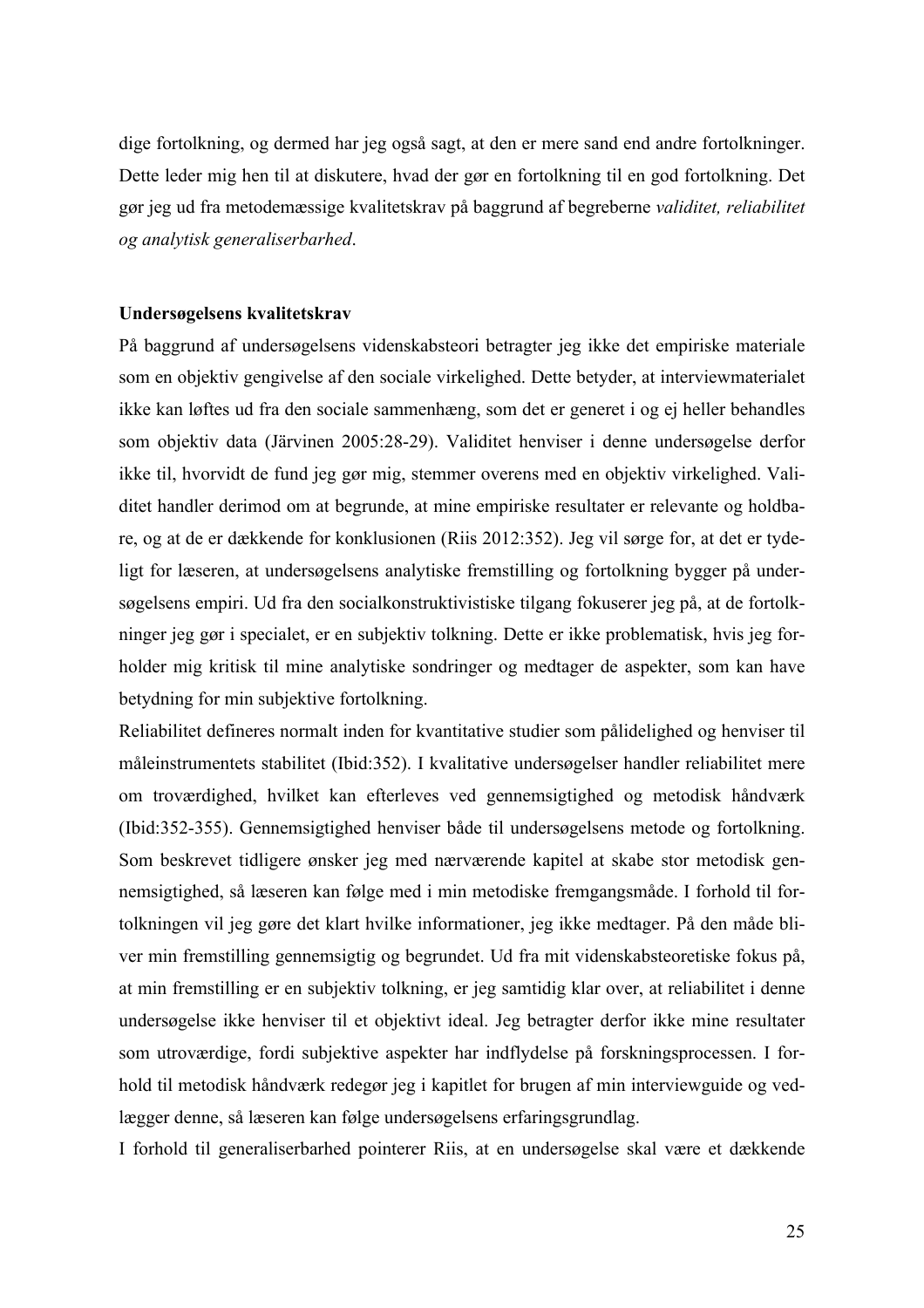indtryk af hele det sociale felt, som studeres. Der skal sikres en bredde i undersøgelsen ved også at medtage tavse, generte, sky eller mistroiske personer (Ibid:355-356). Det vil højest sandsynlig være forholdsvis ressourcestærke ensomme unge, som jeg interviewer, da de undtagen én er en del af projekter, som har til formål at afhjælpe deres ensomhed. Selvom jeg ikke kender til deres indgang til projekterne, formoder jeg, at de har valgt at handle i forhold til at komme ud af ensomheden. Det er derfor et udsnit af det sociale felt *ensomme unge*, som denne undersøgelse fokuserer på. Mine informanter er ikke udvalgt med henblik på at lave generaliseringer. På baggrund af dette, og med henvisning til undersøgelsens videnskabsteori, er det mere fordelagtigt at tale om *kontekstualisering* og *analytisk generalisering*. Jeg er dermed inspireret af Steinar Kvales fokus på, i hvilken grad resultaterne i denne undersøgelse kan være vejledende for, hvad der kan ske i en anden situation (2005:227-228). Jeg ønsker ikke at give et generelt billede af, hvordan ensomme unge oplever sociale forventninger til ungdomslivet, og hvordan dette påvirker deres oplevelse af ensomhed, men et eksempel på hvordan dette *kan* opleves.

## **Undersøgelsens design: Kvalitative interviews**

Jeg vil i dette afsnit uddybe min argumentation for undersøgelsens design. Ud fra mit problemfelt og min problemformulering vil jeg argumentere for, hvorfor kvalitative interviews er anvendelige i forhold til de sociale fænomener, jeg ønsker udforsket. Samtidig vil jeg på baggrund af undersøgelsens videnskabsteoretiske tilgang redegøre for, hvordan jeg i denne undersøgelse opfatter det kvalitative interview som metode. Afsnittet fungerer ligeledes som en refleksion over, hvordan min empiriindsamling er forløbet.

#### **Hvad kan det kvalitative interview?**

Grunden til at jeg vælger at gå kvalitativt til værks kan forklares ud fra følgende citat:

De kvalitative metoders særegenhed og styrke ligger i, at de ofte kan indfange netop dét, som kvantitative metoder ofte har vanskeligt ved – menneskers fortællinger, forståelser og fortolkninger – hvor forskeren kommer i nærkontakt med de mennesker, der undersøges (Jacobsen & Jensen 2012:14).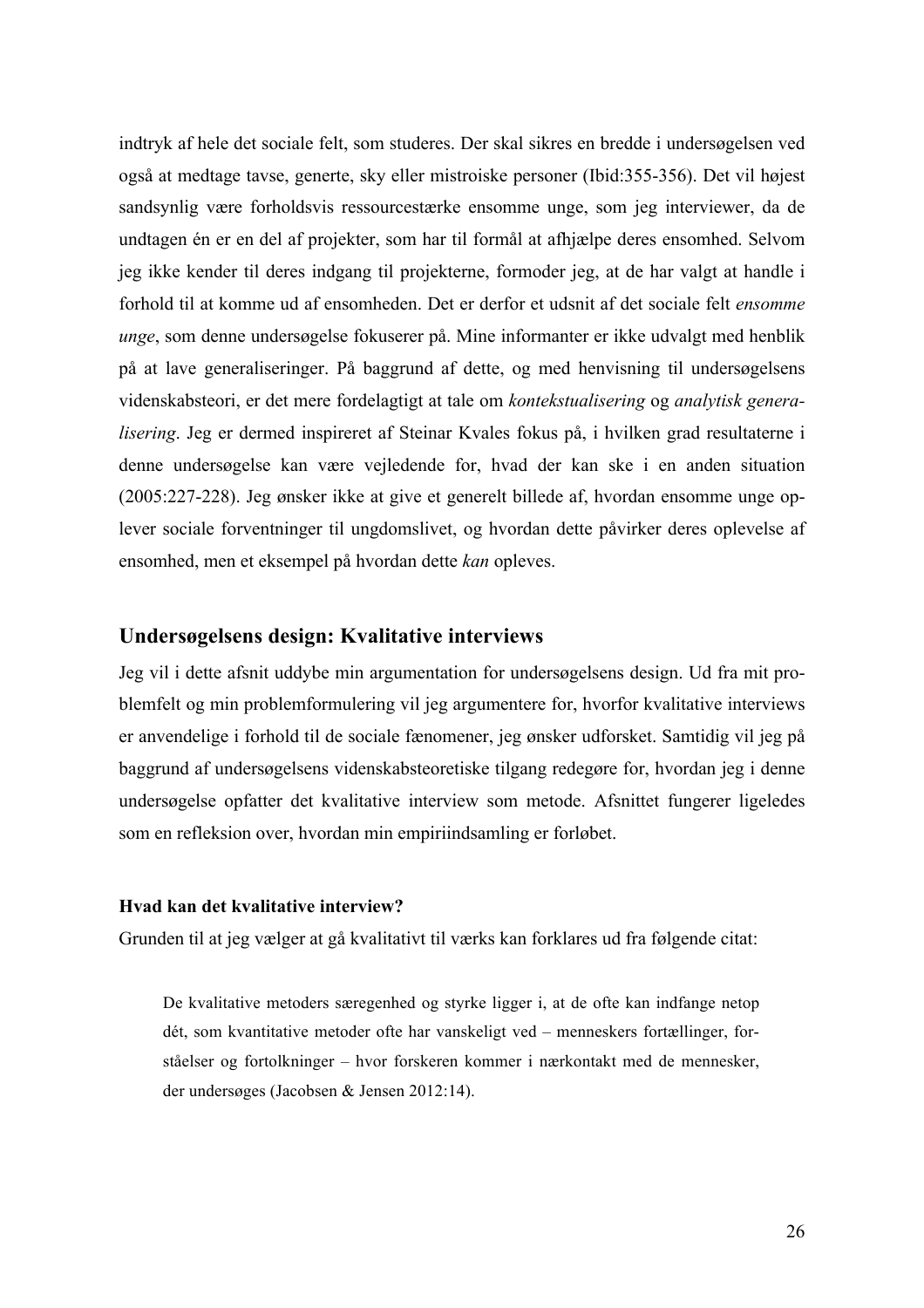På baggrund af min videnskabsteoretiske tilgang opfatter jeg mine informanter som fortolkende individer. I ovenstående citat ses det, at kvalitative metoder egner sig godt til at indfange menneskers fortællinger, forståelser og fortolkninger, hvilket er sigtet med nærværende undersøgelse. Ud fra min problemformulering har jeg fokus på mine informanters forståelser og fortolkninger af et velfungerende og normalt ungdomsliv samt deres egen forståelse af deres oplevelse af ensomhed. Det er mine informanters fortællinger og fortolkninger, jeg er interesseret i, hvorfor en kvalitativ tilgang er fordelagtig. Dog er kvalitative metoder et vidt begreb, og jeg ønsker derfor at indkredse, hvilken form for kvalitativ metode, jeg vil anvende i undersøgelsen.

Ud fra min problemformulering ønsker jeg at undersøge ensomme unges forståelser af ungdomslivet, og hvilke sociale forventninger, som knytter sig til denne periode. Ifølge Kvale egner kvalitative interviews sig godt til: *'at undersøge menneskers forståelse af betydningerne i deres livsverden, beskrive deres oplevelser og selvforståelse og afklare og uddybe deres eget perspektiv på deres livsverden'* (2005:111). Med henvisning til citatet besvares min problemformulering fordelagtigt med kvalitative interviews, da jeg har fokus på ensomme unges egne oplevelser og selvforståelse af deres situation som ung og ensom. Min problemstilling er båret af en forforståelse fra min tid på Ensom Ung chatten, hvilket gør, at jeg har god mulighed for at udarbejde en semi-struktureret interviewguide med temaer og spørgsmål. Samtidig er mit ønske også at udarbejde en interviewguide, som er inspireret af teori omkring ensomhed og ungdomslivet som fase. Et semi-struktureret interview er derfor en fordelagtig fremgangsmåde, da det giver mig mulighed for i høj grad at tage afsæt i min problemstilling. Samtidig kan mine informanter beskrive *'deres oplevelser og erfaringer med ord, der ikke nødvendigvis matcher forskerens forhåndsforestillinger'* (Olsen 2002:75). På den måde kan jeg også efterleve den førnævnte fænomenologiske åbenhed i interviewet overfor, hvad mine informanter bringer i spil, som ikke er knyttet til min forforståelse. Jeg ønsker at interviewe de unge individuelt, da ensomhed kan være et sårbart emne for de unge. På baggrund af disse betragtninger er min undersøgelses design semi-strukturerede kvalitative enkeltinterviews.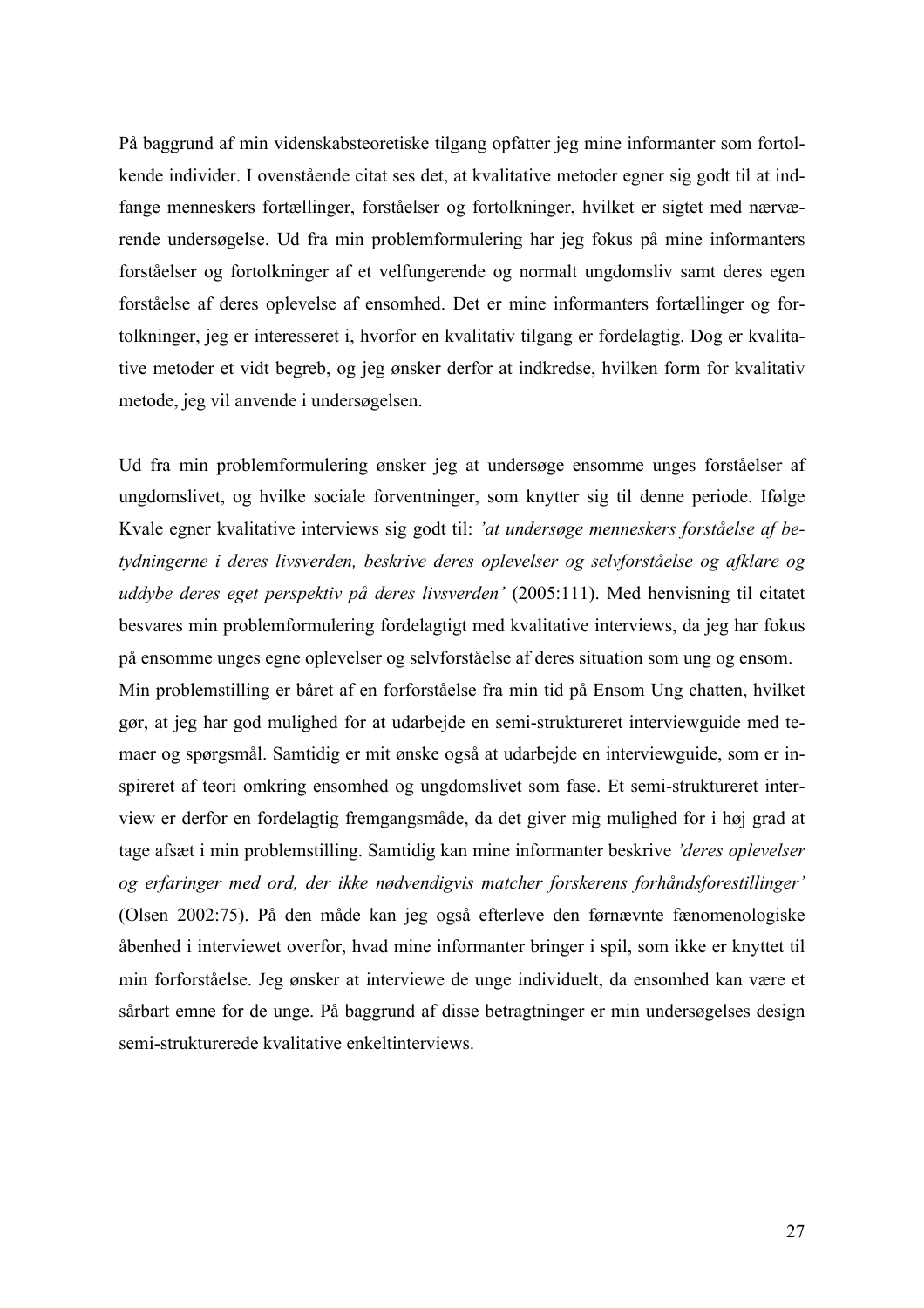#### *En adaptiv tilgang til forholdet mellem empiri og teori*

Ovenstående metodevalg åbner for en diskussion af, hvor jeg befinder mig på et induktivtdeduktivt kontinuum. Min videnskabsteoretiske tilgang er som beskrevet hovedsagelig en socialkonstruktivistisk og hermeneutisk tilgang, men med inddragelse af en fænomenologisk åbenhed overfor, hvad mine informanter fortæller i interviewene. For at klargøre denne diskussion finder jeg inspiration i Layders tilgang til sociologisk metodologi, som han benævner *adaptive theory* (1998). Ifølge Michael H. Jacobsen kan Layders perspektiv ses som *'et udtryk for et af de nyere videnskabsteoretiske opgør med modsætninger, dikotomier og dualismer'* (2007:251). Jeg vælger derfor at anvende Layders tilgang til forholdet mellem teori og empiri, da den er i god tråd med min forståelse af åbenheden mellem videnskabsteoretiske retninger.

Layder tildeler ikke teori eller empiri en forrang, men har alligevel fokus på, at undersøgelsens problemstilling er vejledende for forskningsprocessen (Ibid:266). På et induktivtdeduktivt kontinuum placerer Jacobsen derfor Layder en anelse mod den deduktive ende (Ibid:254-255). I denne undersøgelse er min problemstilling og problemformulering vejledende for mit valg af metode og videnskabsteori. Samtidig er udgangspunktet for undersøgelsen den førnævnte forforståelse fra Ensom Ung chatten. I undersøgelsen er jeg styret af den adaptive tilgangs grundprincip om, at der finder en vekselvirkning sted mellem, at ens teori formes efter empirien, og at der i dataindsamlingen og i analysen forelægger teori, som empirien tilpasses (Layder 1998:38). Jeg har i min undersøgelse et teoretisk udgangspunkt, som har været vejledende for konstruktion af interviewguide, men hele specialets teoriapparat har ikke været fastlagt inden dataindsamling og inden analysens påbegyndelse. På baggrund af ovenstående er min forskningsproces både teori- og empiristyret, men med en anelse forrang af teoristyringen, da teori i høj grad er udgangspunktet for min interviewguide. Min analyse vil bygge på undersøgelsens empiriske data, og jeg vil også medtage aspekter, som ikke nødvendigvis hænger sammen med undersøgelsens udgangspunkt og min førnævnte forforståelse. Mit sigte er dermed en middelvej mellem det induktive og deduktive, men en anelse mod den deduktive pol på samme måde som i Layders tilgang til empiri og teori.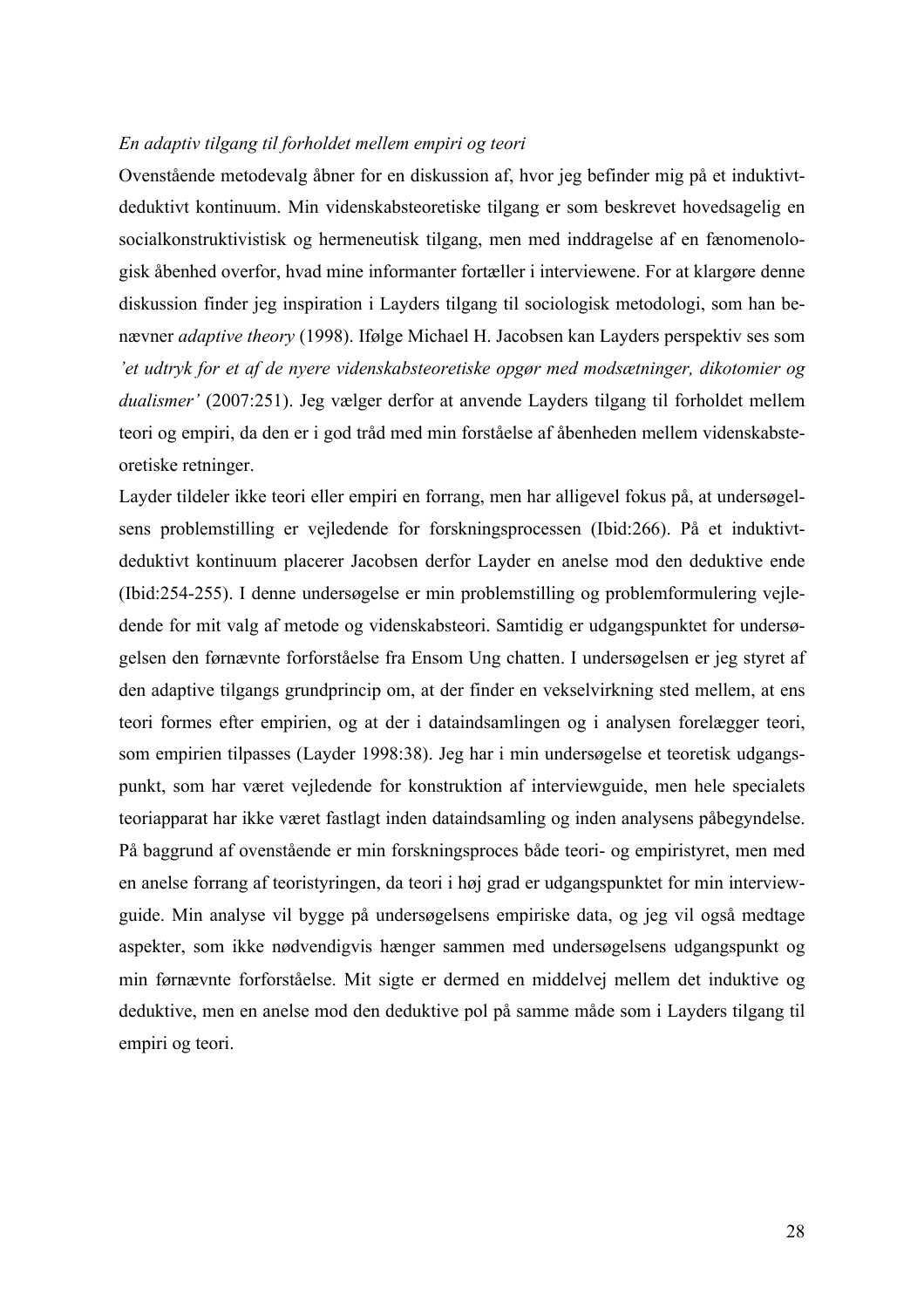#### *Interview som en social interaktion*

Jeg vil i dette afsnit reflektere over, hvordan jeg opfatter den viden, som generes i undersøgelsens kvalitative interviews. Det er min undersøgelses præmis, at information om sociale verdener kan opnås ved gennemførelse af kvalitative interviews. Men ud fra min videnskabsteoretiske tilgang kan kvalitative interviews ikke: *'provide the mirror reflection of the social world that positivists strive for, but it may provide acces to the meanings people attribute to their experiences and social world'* (Miller & Glassner 2004:126). Jeg opfatter derfor ikke relationen i interviewet som en subjekt/objekt relation, men som en social interaktion, hvor parternes relation ikke er symmetrisk. Dette har betydning for den viden, der generes i de kvalitative interviews. I forhold til dette lægger jeg mig op af Margaretha Järvinens interaktionistiske forståelse af kvalitative interviews, som er i fin tråd med min undersøgelses videnskabsteoretiske tilgang.

I teksten *'Interview i en interaktionistisk begrebsramme'* udfolder Järvinen et konstruktivistisk-interaktionistisk perspektiv på kvalitative interviewundersøgelser, som er inspireret af symbolsk interaktionisme og etnometodologi (2005). Ifølge etnometodologien skal man som forsker analysere et interview på samme måde som naturligt forekommende interaktion; som et socialt møde (Ibid:28). Ifølge den symbolske interaktionisme kan enhver social begivenhed *'forstås som en proces, hvor de involverede parter passer deres handlinger til hinanden'* (Ibid:27). Dette betyder, at en interviewsituation også handler om sociale strategier. I et interview vil både interviewer og informant forsøge at fremstille et foretrukket selv (Ibid:30). Nogle af mine informanter fortæller i interviewene, at de ikke oplever, at der er forventninger til dem som unge, eller at de ikke bliver påvirket af bestemte idealer til ungdomslivet. De påpeger i den henseende, at de *bare er dem selv* og *gør deres egne ting*. Det kan tænkes, at de unge her fremstiller et foretrukket selv, og at de gerne vil fremstå som selvstændige unge overfor mig som interviewer. Samtidig vil jeg også forsøge at fremstille mig selv som en interviewer, der har styr på interviewsituationen. Dette har gjort, at der er passager og uklare aspekter, jeg ikke får spurgt ind til, fordi jeg ikke vil fremstå som en interviewer, der er usikker eller ikke forstår, hvad mine informanter fortæller. Järvinens pointe er, at sådanne vilkår ved kvalitative interviews må medtages i en analyse af den viden, som interviewet frembringer (Ibid:45). Det er en præmis som er en del af det empiriske materiale, jeg ønsker at fortolke. Den viden, som interviewet frembringer, er ud fra en interaktionistisk forståelse derfor ikke en neutral observation af den sociale virkelighed.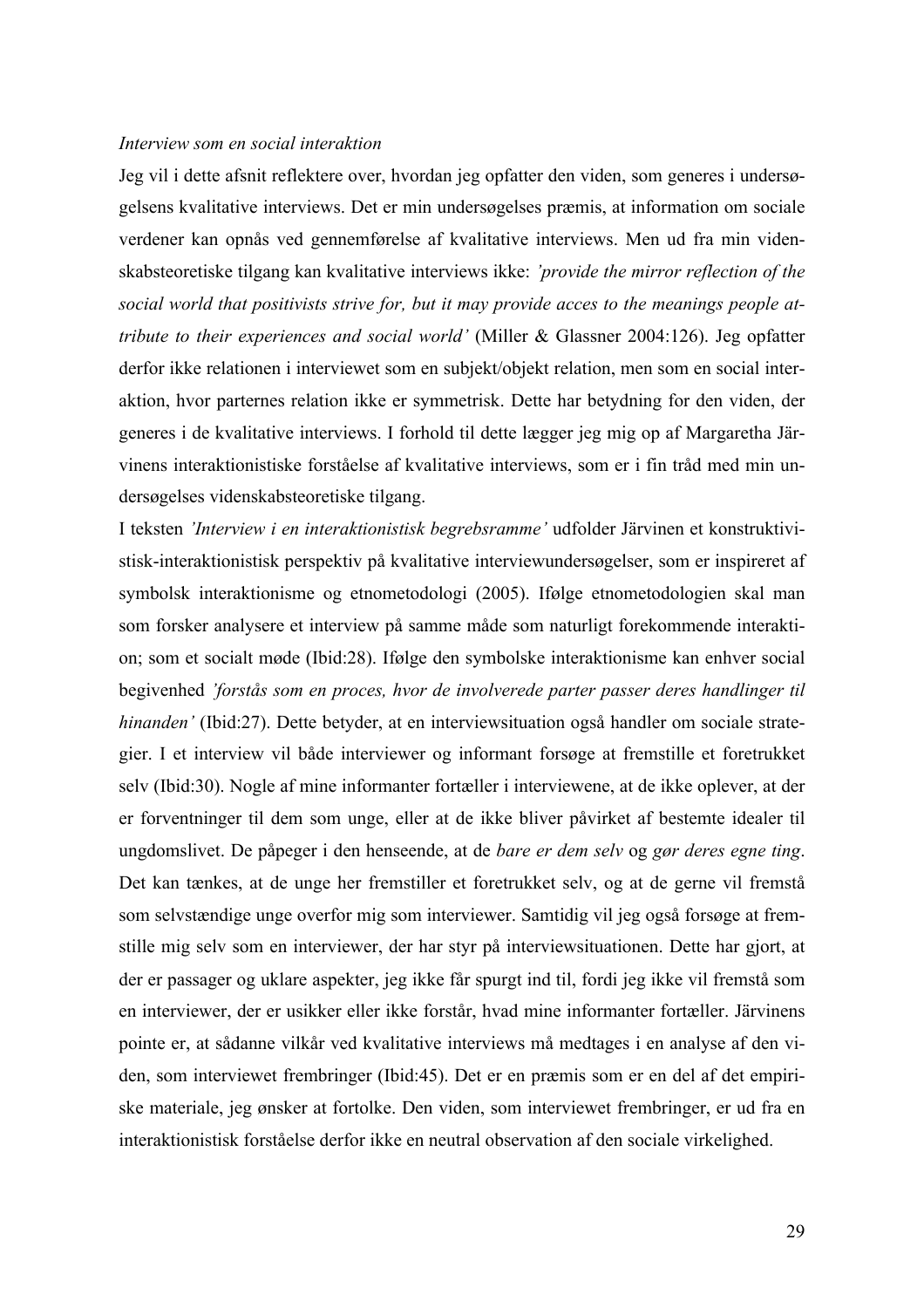#### *Min egen rolle som forsker*

Et sidste aspekt jeg vil redegøre for i forhold til denne undersøgelses tilgang til kvalitative interviews er min egen rolle som forsker. På baggrund af min hermeneutiske tilgang med fokus på, at jeg som forsker ikke kan sætte min forforståelse i parentes, er jeg synlig i interviewsituationen. Med Kvales ord vil jeg også forsøge at fortolke under selve interviewet (2005:143; Jørgensen 2008:235). Jeg har derfor i løbet af interviewene i centrale passager fortolket mine informanters udtalelser og fået dem til at kommentere denne fortolkning. Dette ser jeg også som en form for validering og en kvalitetssikring af interviewet (Kvale 2005:143).

### **Kontakt til empiri og udvælgelse af informanter**

For at besvare min undersøgelses problemformulering ud fra kvalitative interviews har det været nødvendigt at etablere kontakt til unge mennesker, der oplever ensomhed<sup>4</sup>. Da ensomhed er et sårbart emne kan det være vanskeligt at komme i kontakt med unge, der oplever ensomhed. Jeg har derfor kontaktet frivillige projekter i det sociale arbejde i håbet om at nå ensomme unge. Værestedet Ventilen og Samtalegrupper for unge<sup>5</sup> har meldt positivt tilbage, og de har henholdsvis to og fem unge, som har sagt ja til at blive interviewet. Jeg har fået kontakt til min sidste informant igennem et opslag på en facebookside ved navn Tabu Noa. Siden er startet af to unge piger, som begge har psykiske udfordringer. Det er min erfaring fra Ensom Ung chatten, og som vist i kapitel 1, at psykisk sygdom og ensomhed i flere tilfælde hænger sammen. På baggrund af opslaget har en ung mand sagt ja til at blive interviewet. Geografisk er han placeret i England, så interviewet blev foretaget over skype. Tabel 1 giver et overblik over undersøgelsens informanter.

 <sup>4</sup> For en uddybende beskrivelse af kontakten til empiri se bilag 1.

<sup>5</sup> Ventilen er en landsdækkende indsats målrettet ensomme unge inden for det frivillige sociale arbejde. Ventilen driver både væresteder, en chatside og laver forskellige artikler omkring unges ensomhed. Ventilen har til formål at hjælpe ensomme unge med at finde vej ind i fællesskabet. Alle Ventilens aktiviteter varetages af frivillige og projektet har eksisteret siden 1999 (www.ventilen.dk).

Samtalegrupper for unge befinder sig ligeledes inden for det frivillige sociale arbejde. Samtalegrupperne drives hovedsagelige af frivillige, men projektet har også tre ansatte. Formålet med projektet er at forebygge og afhjælpe personlige og sociale følger af ensomhed hos unge mellem 13 og 25 år. Samtidig er projektet fokuseret på at hjælpe de unge til at få større selvværd og netværk. Projektet har eksisteret siden 2000 (www.samtalegrupper-odense.dk).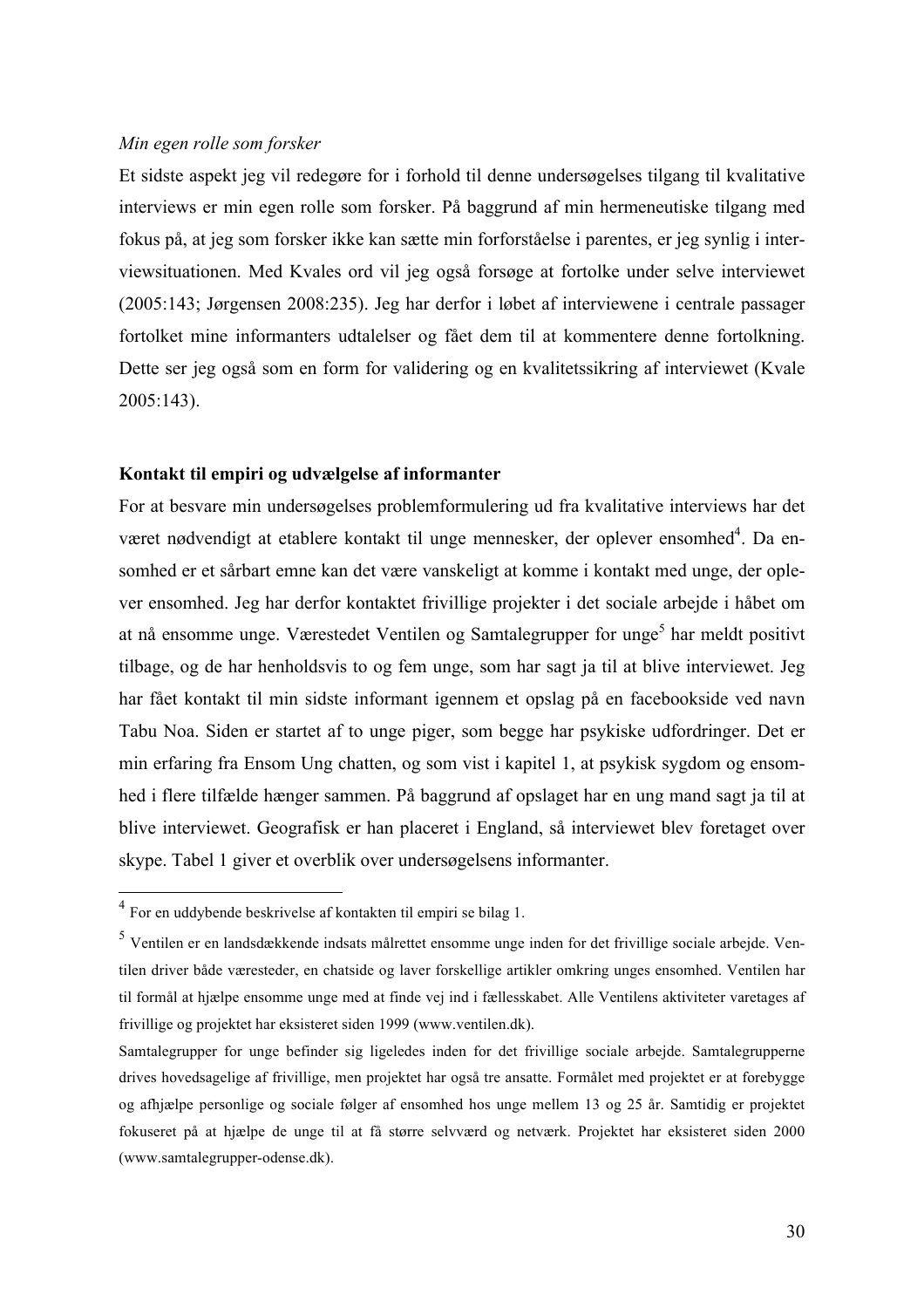| <b>Navn</b>    | <b>Alder</b> | <b>Uddannelse</b>                                                    | <b>Boform</b>                                                                               | Familieform                                                                   | Projekt                    |
|----------------|--------------|----------------------------------------------------------------------|---------------------------------------------------------------------------------------------|-------------------------------------------------------------------------------|----------------------------|
| <b>Thomas</b>  | $27$ år      | MBA i England                                                        | Bor for sig<br>selv i England                                                               | Forældre er skilt.<br>Er den ældste i<br>søskendeflokken                      | Uden for projekt           |
| <b>Matilde</b> | $16$ år      | Erhvervsskole                                                        | Bor på skole-<br>hjem                                                                       | Forældre er sam-<br>men. Har en lille-<br>søster og en store-<br>søster       | Samtalegrupper<br>for unge |
| <b>Signe</b>   | 16 år        | Social- og<br>sundhedsskole                                          | Bor med begge<br>forældre                                                                   | Forældre er sam-<br>men                                                       | Samtalegrupper<br>for unge |
| Louise         | $22$ år      | <b>VUC</b>                                                           | Bor med sin<br>far                                                                          | Forældre er skilt.<br>Har en storebror                                        | Ventilen                   |
| <b>Ellen</b>   | $18$ år      | HG                                                                   | Bor med begge<br>forældre                                                                   | Forældre er sam-<br>men. Har to sto-<br>rebrødre og en<br>lillesøster         | Ventilen                   |
| William        | $22$ år      | Venter på at<br>starte på nyt<br>uddannelsesvalg<br>på universitetet | Er lige flyttet<br>hjem til sine<br>forældre igen,<br>efter at have<br>boet for sig<br>selv | Forældre er sam-<br>men. Har en lille-<br>bror                                | Samtalegrupper<br>for unge |
| Majken         | 18 år        | Gymnasium                                                            | Bor yed sin<br>venindes for-<br>ældre                                                       | Har været anbragt<br>siden hun var<br>lille. Har kontakt<br>til sine forældre | Samtalegrupper<br>for unge |
| <b>Cecilie</b> | 18 år        | <b>HG</b>                                                            | Bor med sin<br>mor                                                                          | Forældre er skilt.<br>Har en søster                                           | Samtalegrupper<br>for unge |

**Tabel 1: Overblik over informanter**

I forhold til udvælgelse af mine informanter har jeg gjort brug af strategisk selektion, hvilket vil sige, at jeg vælger personer, som på forskellig vis repræsenterer min undersøgelses fænomen (Olsen 2002:83). Jeg har igennem de førnævnte projekter fundet frem til de otte ovenstående unge, der oplever ensomhed. Jeg betragter de unge som ensomme, fordi de er brugere i projekter, som arbejder med ensomhed. Jeg har medtaget begge køn, da jeg ikke vil fokusere særskilt på enten ensomhed ved unge mænd eller kvinder. Aldersmæssigt er min udvælgelse af unge knyttet til projekternes afgrænsning, hvilket henholdsvis er 13-25 år for samtalegrupperne og 15-25 år for Ventilen. Informanten i England er 27 år, og jeg medtager ham som en del af målgruppen 'ensomme unge'.

Som nævnt i forbindelse med undersøgelsens generaliserbarhed repræsenterer mine informanter højest sandsynlig forholdsvis ressourcestærke ensomme unge. Samtidig er det unge, som i kraft af deres deltagelse i de nævnte projekter, kan tænkes at være særligt bevidste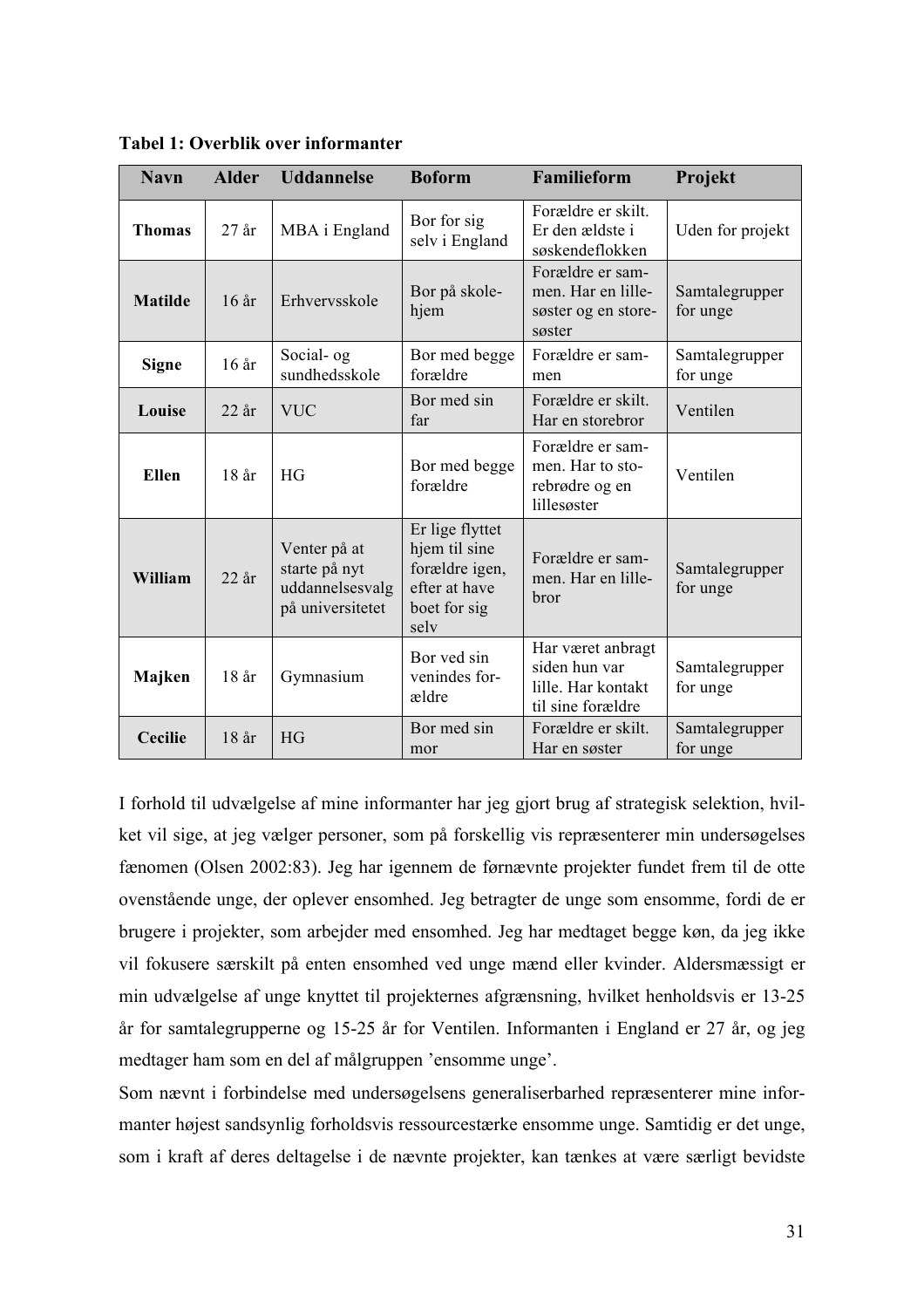omkring deres ensomhed. De mere ressourcesvage ensomme unge får på baggrund af disse overvejelser ikke mulighed for at blive hørt i mit speciale. Det kan derfor diskuteres, om der har fundet en vis *creaming* sted i udvælgelsen af undersøgelsens informanter. På baggrund af disse overvejelser siger undersøgelsens empiriske materiale noget om oplevelsen af ensomhed i forhold til forventninger til ungdomslivet ud fra unge, der er i gang med at arbejde med deres ensomhed. Det er unge, som beskriver deres oplevelse af ensomhed som *bedre*, end da de først oplevede den, og som er forholdsvis bevidste omkring deres egen situation.

#### **Forberedelse af interviewguide**

Før jeg går videre til at reflektere over det at interviewe ensomme unge, vil jeg kort redegøre for forberedelsen af interviewguide, da det giver læseren en indføring i, hvad det empiriske materiale er generet på baggrund af. Som nævnt benytter jeg semistrukturerede interviews med en på forhånd konstrueret interviewguide. Interviewguiden er inddelt i tre forskellige temaer på baggrund af min problemformulering. Disse temaer er henholdsvis *ungdomsliv*, *sociale forventninger og idealer* og *ensomhed* (se bilag 2). På baggrund af min videnskabsteoretiske tilgang opfatter jeg ikke ensomhed som statisk, men som en oplevelse der kan ændre sig i løbet af de unges liv, og som de måske ikke altid har oplevet. Efter interviewets indledende baggrundsspørgsmål har jeg derfor fokus på, at få informanten til at fortælle om sin oplevelse af ensomhed. Jeg ligger mig i dette spørgsmål op af en biografisk narrativ tilgang til interviews, hvor de unges oplevelse af ensomhed bliver sat ind i en bagudrettet fortælling om, hvornår de første gang oplevede ensomheden, og hvordan de vil beskrive den situation (Antoft & Thomsen 2002). Dette gør jeg for at skabe en kontekstualisering for mine informanters ensomhed og for at få dem til selv at knytte nogle forbindelser i forhold til deres ensomhedsproblematikker.

I forhold til spørgsmålene i interviewguiden er det centralt, at disse *'skal opleves som meningsfulde af informanterne, være relateret til informanternes livsverdener samt være sensitive over for måder, hvorpå informanter erfarer og oplever'* (Olsen 2002:87). For at kunne leve op til dette og for at kunne stille betydningsfulde spørgsmål har jeg tilegnet mig viden omkring min undersøgelses emne samt afprøvet spørgsmålene hos den førnævnte informant, som befinder sig i England. Det har dog vist sig i selve interviewene, at der har været spørgsmål og ord, som nogle af mine yngre informanter ikke har forstået. Det handler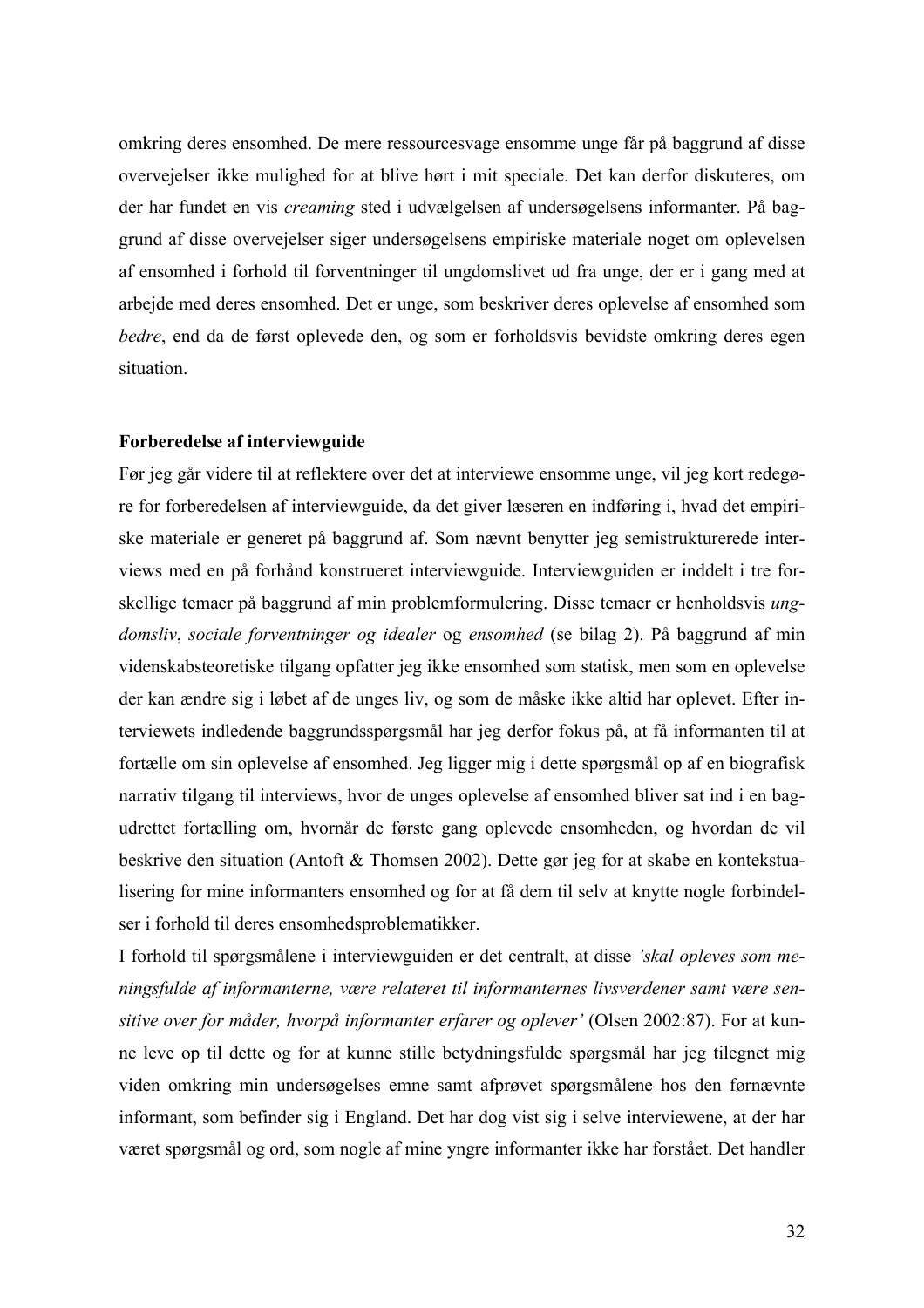især om spørgsmålene knyttet til sociale forventninger og idealer. Det har vist sig i interviewet, at tanker omkring forventninger og idealer til ungdomslivet i flere tilfælde er fremkommet under spørgsmålene til ungdomslivet frem for, når jeg har spurgt direkte til det. Jeg har derfor justeret antallet af spørgsmål og formuleringer, som knytter sig til temaet om sociale forventninger i løbet af min empiriindsamling.

#### **At interviewe ensomme unge**

I forhold til at interviewe ensomme unge og til at reflektere over selve interviewsituationen finder jeg perspektiver fra sensitiv sociologi relevante. Med anvendelse af disse perspektiver vil jeg reflektere over nogle af de udfordringer, jeg er stødt på undervejs i gennemførelsen af de otte interviews.

Sensitiv sociologi har som omdrejningspunkt at indfange udsatte og udstødte menneskers forskellige liv og skæbner *'uden at bidrage yderligere til deres følelse af smerte, marginalisering eller stigmatisering'* (Jacobsen et al. 2002:237). Det sensitive kan fx være temaer, der er omgærdet af tabu i vores samfund i dag. Som vist tidligere er unges ensomhed et tabubelagt emne, og ensomhed kan på baggrund af dette ses som et sensitivt genstandsfelt. Ifølge Jacobsen et al. er det med hensyn til sensitive genstandsfelter centralt at udvikle *en sociologisk situationsfornemmelse*. En sociologisk situationsfornemmelse er en evne eller kompetence, der sørger for, *'at vi forsøger at leve os ind i de mennesker, som vi forsker iblandt og får en fornemmelse for deres verden og de værdier, motiver og logikker, som præger den, uden at vi forsøger at tage deres liv og identitet på os'* (Ibid:251). Ud fra præmissen at ensomhed er et sårbart emne, er det vigtigt at skabe et trygt rum i interviewsituationen, hvor undersøgelsens informanter føler sig sikre nok til at kunne tale åbent om deres oplevelser og tanker. På den anden side pointerer Kvale, at det er vigtigt at undgå, at interviewet udvikler sig til en terapeutisk situation, som intervieweren ikke er i stand til at håndtere (2005:130). For at imødekomme disse aspekter gør jeg det meget klart i starten af interviewet, hvad de unge kan forvente, og hvad interviewet skal bruges til. Samtidig er det også vigtigt at understrege over for de unge, at interviewet bliver behandlet fortroligt. I et af interviewene kan det dog diskuteres om det i en vis passage har haft terapeutisk karakter. For at illustrere dette vil jeg præsentere passagen her. Informanten Thomas har fortalt, at han har været sin daværende kæreste utro, og jeg spørger ind til om det netværk, han har i England, kender til dette: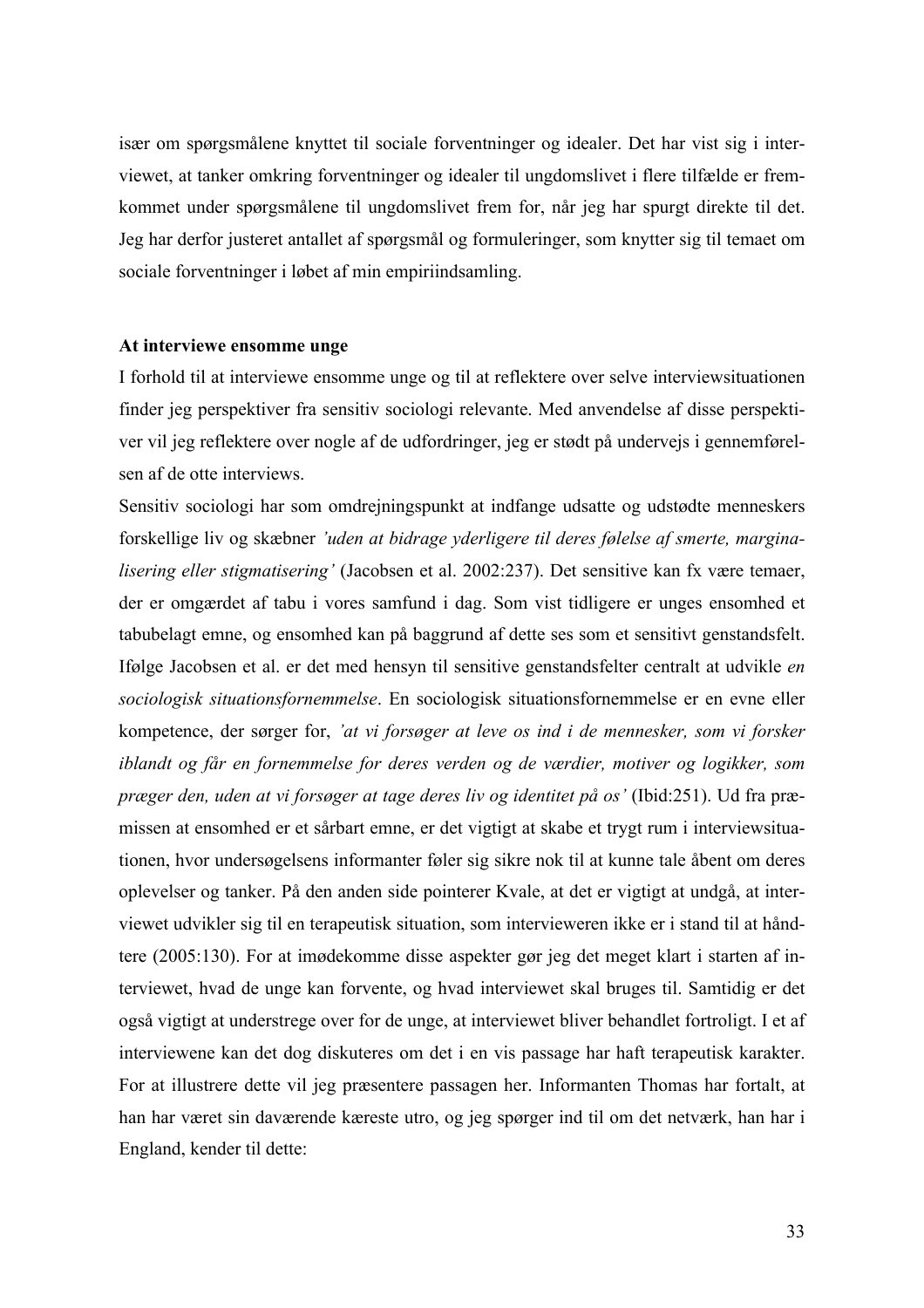Thomas: Nej, jeg tror ikke mange af dem forstår det. (…) Jeg har en, jeg kan snakke lidt med det om, og vi har nogle ret gode snakke engang imellem. Men de fleste andre siger bare, at jeg skal… mange af dem jeg har mødt efterfølgende siger bare, at jeg skal glemme det. Men igen der er ret mange af dem, der bare er i starten af 20erne, så jeg tror ikke helt, de kan sætte sig ind i det.

*Interviewer: Nej, det kunne det tyde på, når de siger, at du bare skal glemme det. Det kunne tyde på, at de ikke sådan helt forstår alvoren i det. For det tænker jeg, det kan du vel ikke rigtig.*

Thomas: Nej, præcis, så havde jeg nok gjort det.

*Interviewer: Ja, og det ville måske heller ikke være så sundt bare at glemme det.*

I stedet for at jeg som interviewer spørger ind til, hvorfor han tænker, at mange af hans venner ikke kan sætte sig ind i hans situation, analyserer jeg mere hans udtalelse i en terapeutisk retning. Det kan på baggrund af den sensitive sociologi diskuteres, om jeg i denne passage ikke har udvist den førnævnte sociologiske situationsfornemmelse, fordi jeg kommer til at tage informantens liv for meget på mig. På den anden side kan det terapeutiske element også være til gavn for mine informanter. Thomas nævner til sidst i interviewet, at det har været grænseoverskridende at blive interviewet, men at det også har været sundt for ham. Det samme peger Signe på, og hun udtaler, at det har været rart at blive interviewet om ensomhed, da hun aldrig har prøvet det før, og at interviewet har lettet hende.

#### *Metodiske overvejelser i forhold til at interviewe over skype*

Som nævnt har jeg foretaget et af mine interviews over skype. Jeg vil som en del af mine overvejelser i forhold til selve interviewsituationen kort reflektere over, hvad skypesituationen har betydet for interviewet. Vi anvender video-opkald under interviewet, hvilket giver den bedste illusion om, at vi sidder overfor hinanden som interviewer og informant. Jeg oplever i løbet af interviewet, at skype-situationen gør interviewet mindre formelt, end hvis vi skulle mødes i et værested. Dette kan hænge sammen med, at vi begge er i hjemlige og vante omgivelser. På den anden side kan en ulempe være, at når vi lægger på, er kontakten slut, og der er ikke mulighed for en uformel snak ud af døren efter interviewet, som kan give en god afslutning på et interview med nogle svære emner.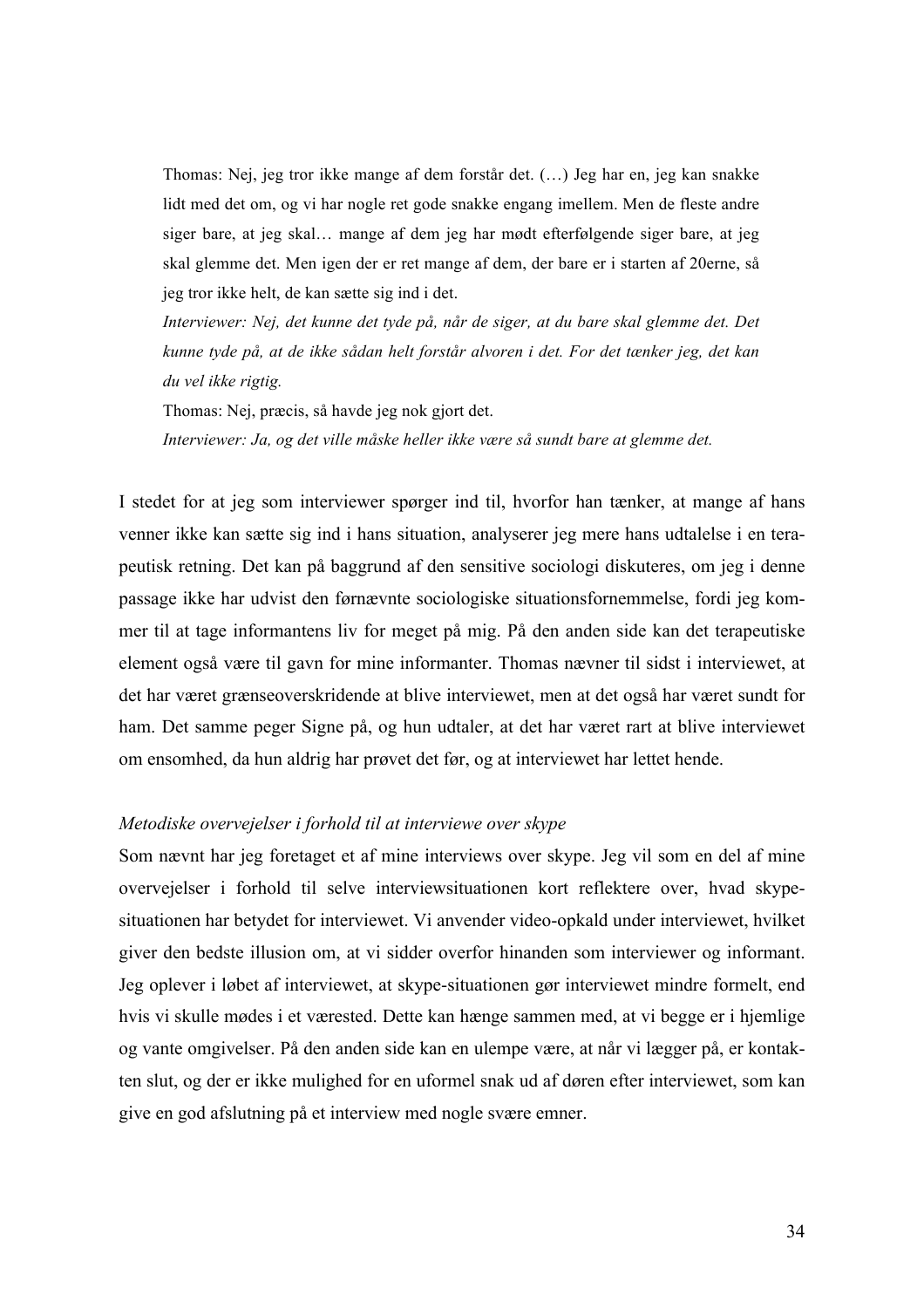#### *Refleksioner i forhold til den gode informant*

En del af metodelitteraturen omhandler refleksioner omkring *den gode informant* (se fx Kvale 2005:150). Sådanne refleksioner har jeg også gjort mig i forhold til denne undersøgelses informanter. I interviewet med informanten Ellen oplever jeg en udfordring i at få hende til at fortælle, og hun svarer ofte med *ja* og *nej*. I løbet af interviewet prøver jeg at få hende til at fortælle mere ved at anvende det metodiske greb *the silent probe*, hvor jeg igennem tavshed opmuntrer informanten til at fortælle mere, uden jeg bryder ind (Bernard 2000:197). Jeg oplever dog ikke, at dette virker efter hensigten. Min oplevelse af Ellens manglende fortællelyst resulterer i, at jeg i visse passager ikke får spurgt uddybende ind, fordi jeg er bange for, at hun kun svarer med enkelte ord. Jeg tænker, at dette kan hænge sammen med, at der under dette interview er en frivillig fra Ventilen til stede<sup>6</sup>. Jeg vil gerne fremstå som en god interviewer overfor den frivillige, hvorfor det påvirker mig, når informanten Ellen ikke svarer på mine spørgsmål med lange udtalelser.

Generelt oplever jeg en bemærkelsesværdig forskel mellem informanterne fra Ventilen og Samtalegrupper for unge. De unge i samtalegrupperne har generelt fortalt mere dybdegående om deres oplevelser og tanker end de unge i Ventilen. Samtidig oplever jeg, at de unge fra samtalegrupperne er mere reflekterende i forhold til deres egen situation end de unge i Ventilen. Dette kan hænge sammen med, at de unge i samtalegrupperne har lært at sætte ord på deres egne tanker igennem samtalegrupperne og derigennem har lært at reflektere over deres egen situation og oplevelse af ensomhed. Et interessant aspekt er, at de to unge i Ventilen har prøvet at blive interviewet flere gange før, hvorimod de unge i samtalegrupperne ikke har prøvet det før. Det kan tænkes, at de unge i Ventilen er blevet vant til at fortælle om deres oplevelse af ensomhed, og det derved er blevet en vane for dem. Et aspekt der kan pege på dette er, at de to unge fra Ventilen er de eneste informanter, som ikke beskriver det som anderledes eller grænseoverskridende at blive interviewet. Tanker omkring *den gode informant* har især påvirket mig i interviewene med de to informanter fra Ventilen. Det påvirker mig i interviewet, at de ikke er så reflekterede og ikke fortæller så meget som de unge fra samtalegrupperne. Dette kan have resulteret i, at jeg i centrale passager ikke får spurgt uddybende ind, fordi jeg forudindtager, at de ikke kan uddybe. Refleksionerne omkring *den gode informant* kan altså være selvforstærkende, hvilket understreger

 <sup>6</sup> Dette har været et ønske fra Ventilens side. Den frivillige fungerer som en form for bisidder, så denne kan være der for de unge, hvis det skulle blive nødvendigt.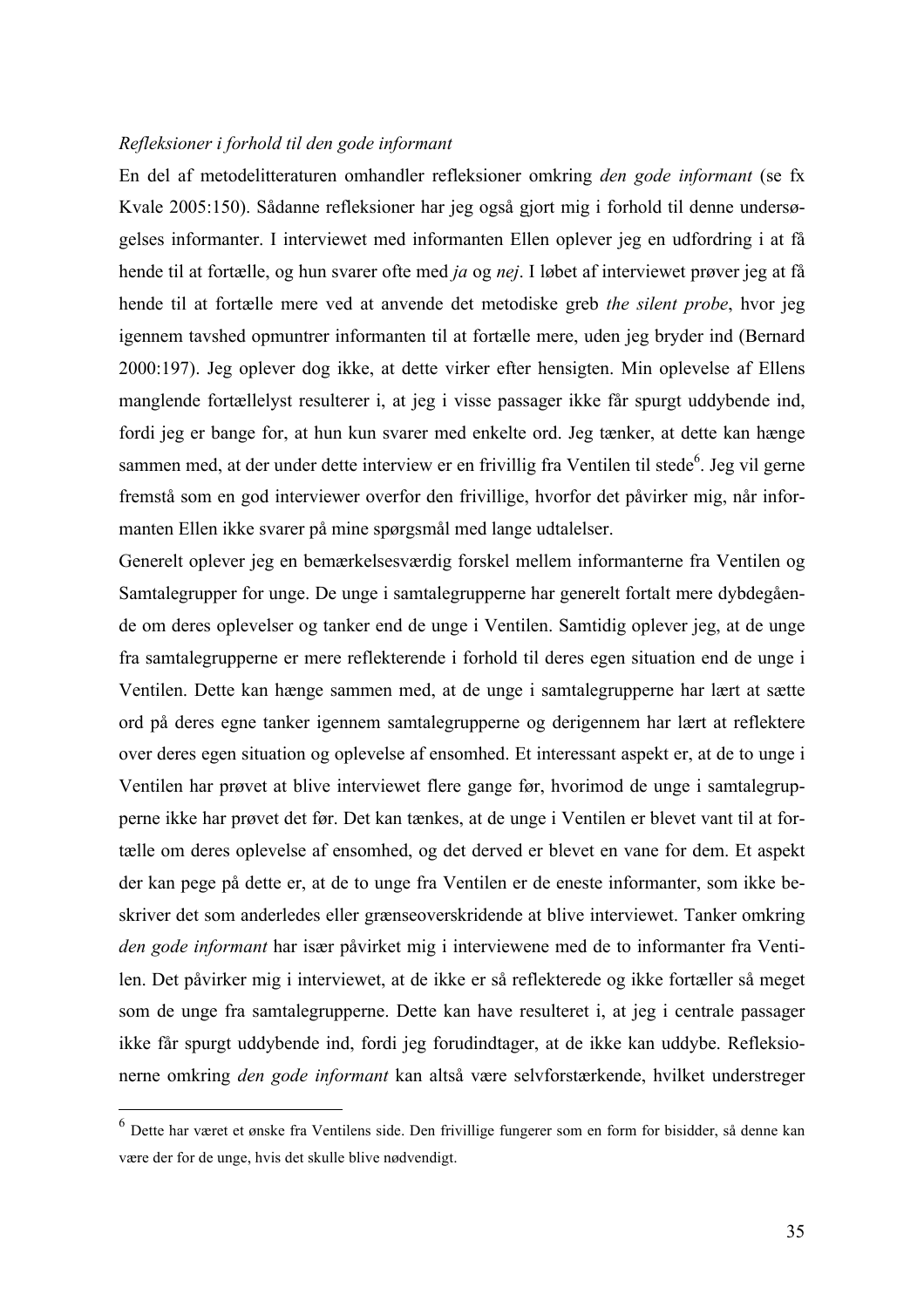Kvales pointe om, at det i sidste ende er interviewerens opgave at motivere informanten og få interviews, der er righoldige på viden (Kvale 2005:150).

## **Transskribering af interviews**

Et sidste aspekt jeg vil redegøre for i forhold til min metodiske fremgangsmåde er min transskriberingsstrategi. På baggrund af min videnskabsteoretiske tilgang ser jeg ikke transskriberingen som grunddata, men som en konstruktion fra en mundtlig til en skriftlig kommunikationsform. Det er derfor ikke muligt at transskribere fuldkommen ordret, og jeg har finpudset sproget i transskriberingen for at yde informanterne retfærdighed (Kvale 2005:163 & 167-173). Jeg ønsker samtidig at være tro mod mine informanters udtalelser, og jeg har derfor ikke ændret meget i transskriberingen og de anvendte citater i analysen. Jeg har ændret mine informanters navne i transskriberingen og derudover ændret stednavne og personnavne, der bliver nævnt i interviewene for at opnå fuld anonymitet for mine informanter.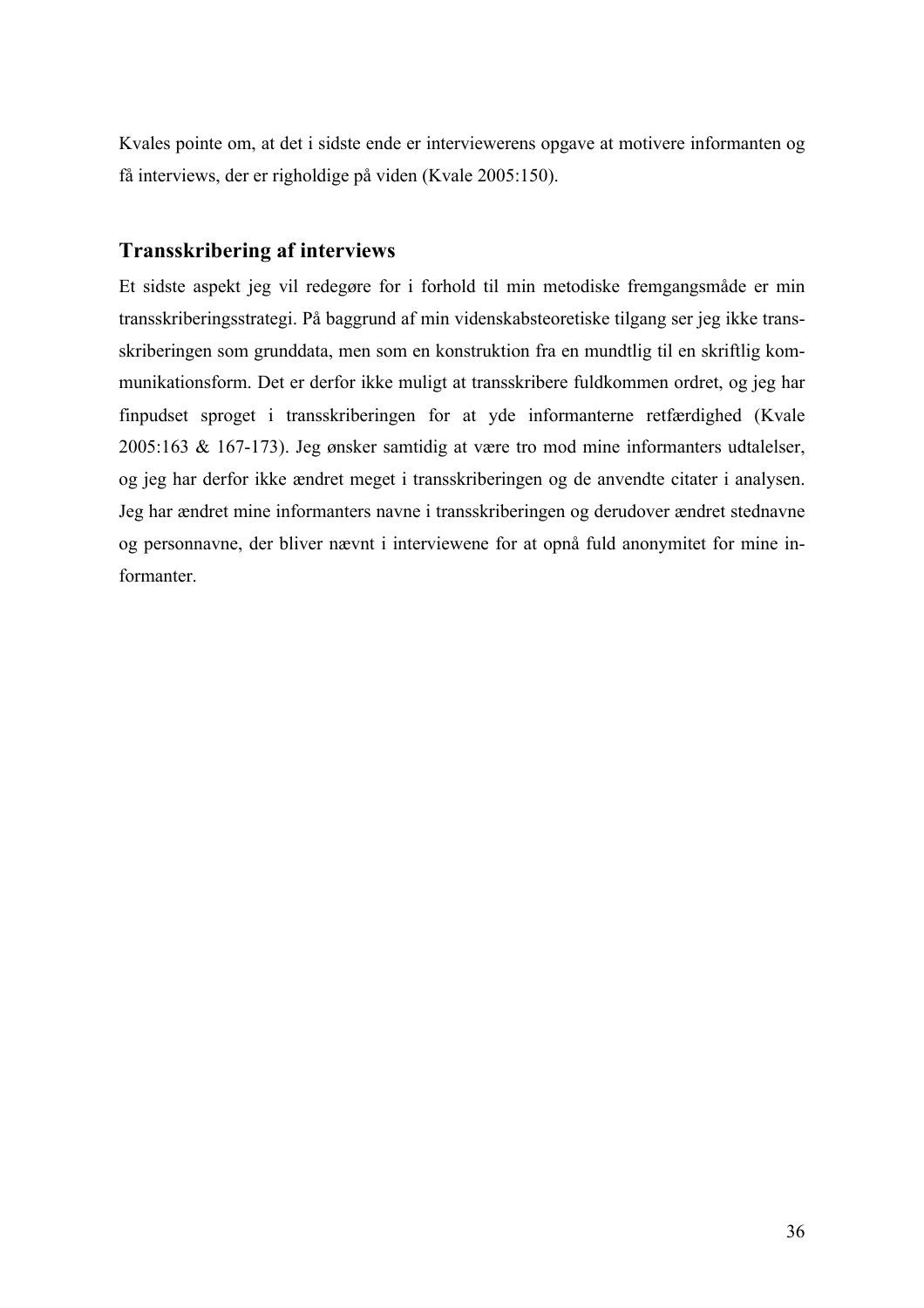# **KAPITEL 3: TEORETISK UDGANGSPUNKT**

Inden jeg går til analysen, vil jeg i dette kapitel præsentere undersøgelsens teoretiske udgangspunkt for at tydeliggøre mine indfaldsvinkler til undersøgelsen. Udgangspunktet fungerer som en form for teoretisk forforståelse, som gør, at jeg kan relatere min undersøgelses vidensbidrag til teori på området. Det er ligeledes for at skabe en grundforståelse for det emne, jeg ønsker at undersøge. Afsnittet indeholder en redegørelse for undersøgelsens grundlæggende forståelse af det at være menneske, undersøgelsens teoretiske forståelse af ensomhed og et teoretisk perspektiv henholdsvis på ungdomslivet og venskab.

## **Vi er sociale væsener**

I dette afsnit vil jeg redegøre for undersøgelsens grundlæggende forståelse af mennesket som et socialt væsen. Grunden til at jeg inddrager dette perspektiv er, at der i forståelsen af ensomhed findes en bagvedliggende forståelse af det at være menneske. Vi vil se, at der i flere ensomhedsdefinitioner findes et implicit *bør* i forhold til et menneskes sociale liv. Ifølge Wood er dette *bør* ikke nærmere uddybet og undersøgt i litteraturen om ensomhed, men det henviser til sociale relationer og sociale aktiviteter. Hun fremhæver fx, at det er en social norm, at vigtige helligdage ikke tilbringes alene, og at du i et vestligt samfund i en vis alder har en kæreste (Wood 1986:184-187). Grunden til at dette *bør* er implicit er ifølge Wood, at det knytter sig til selvfølgeligheder og uudtalte forventninger til social relationer og sociale aktiviteter (Ibid:189-191). Samtidig ses det, at der findes sociale forventninger til unge mennesker i forhold til deres sociale og vellykkede ungdomsliv, som redegjort for i kapitel 1.

Den grundlæggelse forståelse af mennesket som socialt væsen handler om vigtigheden af sociale relationer og social integration både for det enkelte menneske og for samfundet generelt. Denne grundlæggende forståelse deler jeg i undersøgelsen. Jeg opfatter mennesket som et socialt væsen, men jeg forholder mig ikke til, om jeg er enig eller uenig i det førnævnte implicitte bør i forhold til et menneskes sociale relationer og sociale aktiviteter. Ud fra min problemstilling ønsker jeg i stedet at undersøge, hvordan normativiteten i dette *bør* påvirker unges oplevelse af ensomhed med fokus på sociale forventninger til ungdomslivet.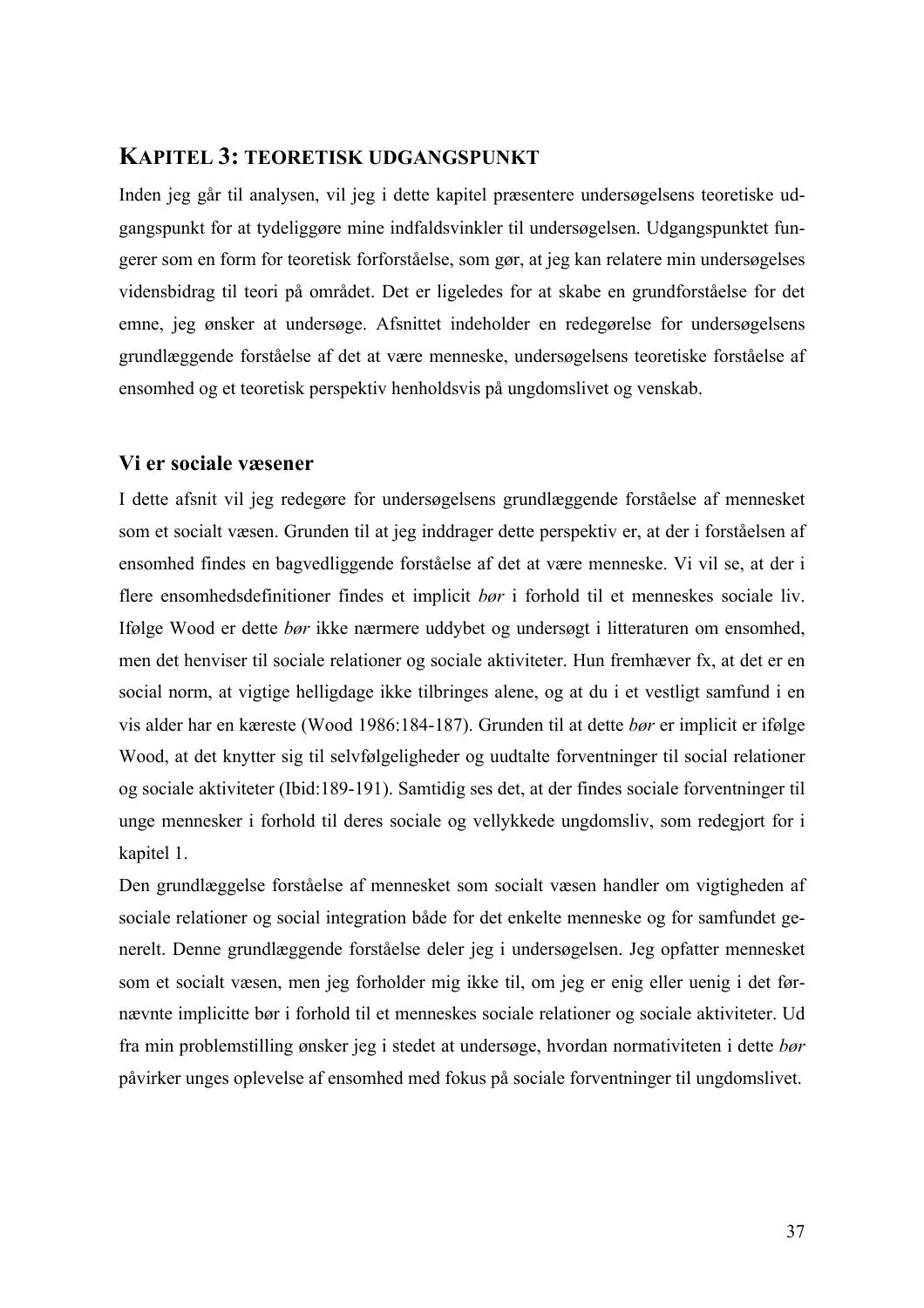Flere forskere inden for ensomhedsforskningen fremhæver mennesket som et socialt væsen med fundamentale behov for at knytte bånd til andre (se fx Lasgaard 2007:41; Cacioppo & Patrick 2008; Peplau & Perlman 1982:2). John T. Cacioppo og William Patricks bog *'Loneliness - Human Nature and the Need for Social Connection'* kan ses som ét langt argument for, at vi mennesker har behov for at samles, forbindes og høre til:

We are social mammals, and, all other things being equal, concregating among fellows feels good, and that good feeling undoubtly amplifies the benefits of other positive experiences (Cacioppo & Patrick 2008:261).

Ifølge Cacioppo er det centralt i anerkendelsen af ensomhed som et socialt problem, at vi forstår, at vi er sociale væsener. Han mener, at videnskaben i for lang tid har været fokuseret på at studere mennesket som et enkelt isoleret individ (Richter 2011). Cacioppo og Patrick advokerer for, at vi får øjnene op for at promovere sammenhæng og sociale relationer som en effektiv løsning af sociale problemer knyttet til ensomhed. De har særligt fokus på helbredsmæssige konsekvenser af ensomhed og argumenterer for, at ensomhed er ligeså skadeligt som rygning (Cacioppo & Patrick 2008:5).

De to amerikanske psykologer Anne Peplau og Daniel Perlman har et lignende perspektiv. De fremhæver studiet af ensomhed som vigtigt, fordi ensomhed sår tvivl om "helbredet" af vores sociale institutioner: *'Loneliness reflects a breakdown in social interactions'* (Peplau & Perlman 1982:2). Peplau og Perlman udfolder ikke, hvad der er indeholdt i dette dårlige "helbred", men de fremhæver, at ensomhed både er en trussel for den enkelte og for samfundet:

Sociology has always seen personal relations as the mortar of society. It is through such relations that people are taught norms that make for smooth social interaction, are assisted in times of trouble and become contributing members to a broader social life. When individuals are alone, they, by definition, do not benefit from social life; when society has made isolated members it is prone to crumble (Ibid:2).

Ensomhed er farligt for et samfunds sociale institutioner, fordi et individ igennem sociale relationer bliver en aktiv del af samfundets sociale liv og indføres i sociale normer. I denne optik er ensomhed et tegn på socialt forfald (Ibid:2). Ensomhed er derfor ikke kun farligt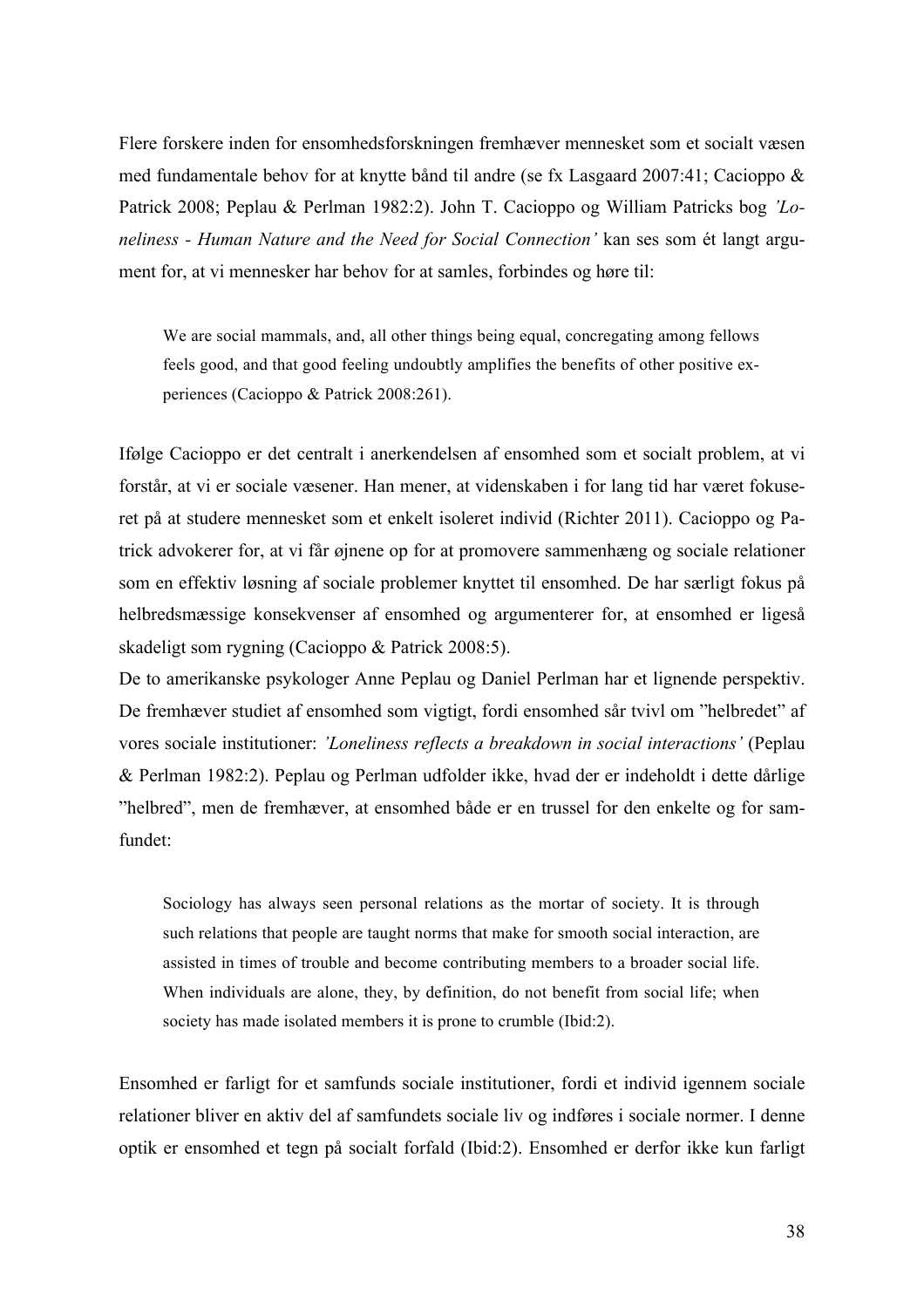for vores helbred, men også et problem for sammenhængskraften i samfundet. Social integration og sociale relationer er i disse perspektiver centrale i forhold til at løse og forebygge sociale problemer. Interessen og vigtigheden af sociale relationer ses også blandt politikere og praktikere, som i stigende grad fokuserer på sociale relationers betydning for menneskers mentale sundhed og psykologisk velbefindende (Andersson 1998:264).

Dette fokus ses også i forskellige teorier i det sociale arbejde og vigtigheden af sociale relationer indgår ligeledes i mange trivselsundersøgelser (se fx Aaen & Nielsen 2006; Nielsen et al. 2010). I John Bowlbys tilknytningsteori er et barns basale følelsesmæssige tilknytning til vigtige omsorgspersoner, især moderen, afgørende for barnets trivsel i dets videre liv (1997; 1994). Bowlby fokuserer på individers forskellige uhensigtsmæssige tilknytningsmønstre og relaterer disse til tilknytning og relationer i det enkelte individs barndom (Bowlby 1997; Bowlby 1994:133-152). I denne psykodynamiske tilgang til socialt arbejde er sociale relationer en del af opbygningen af et individs personlighedsstruktur. Ifølge Bowlbys tilknytningsteori vil tilknytninger i et barns tidlige barndom være determinerende for senere psykosociale problemer (1994:141). Begivenheder i barndommen er afgørende for et individs videre trivsel, hvilket kan give en forståelse af, at hvis det er gået galt i barndommen, er det vanskeligt at ændre på dette senere i et individs liv. Samtidig understreger Bowlby, at et individ besidder et forandringspotentiale (Ibid:152). Selvom Bowlbys tilknytningsteori i udgangspunktet er deterministisk viser dette fokus på forandring, at Bowlby ser muligheder for udvikling og forandring gennem hele livet.

Relationer er ligeledes centrale inden for interaktionistiske tilgange til socialt arbejde, hvor sociale relationer er selve udgangspunktet for menneskelig handlen. Grundtanken er her, at vi mennesker formes gennem social interaktion (Hutchinson & Oltedal 2006:89-138; Mead 2005; Goffman 1990).

I en del identitetsteori er grundantagelsen også, at vi er sociale væsener. Ligesom inden for interaktionistiske tilgange til socialt arbejde er fokus her, at identitet skabes i samspil med andre. Dette ses fx hos den irske antropolog Richard Jenkins. Ifølge Jenkins er identitetsskabelse en tovejs proces; identitet skabes mellem ydre og indre definitioner. Dette betyder, at identitet skal forstås som noget, der skabes og forhandles løbende i samspil mellem individets selvopfattelse, fællesskabets selvopfattelse og andres eksterne kategorisering (Jenkins 1997:52-73).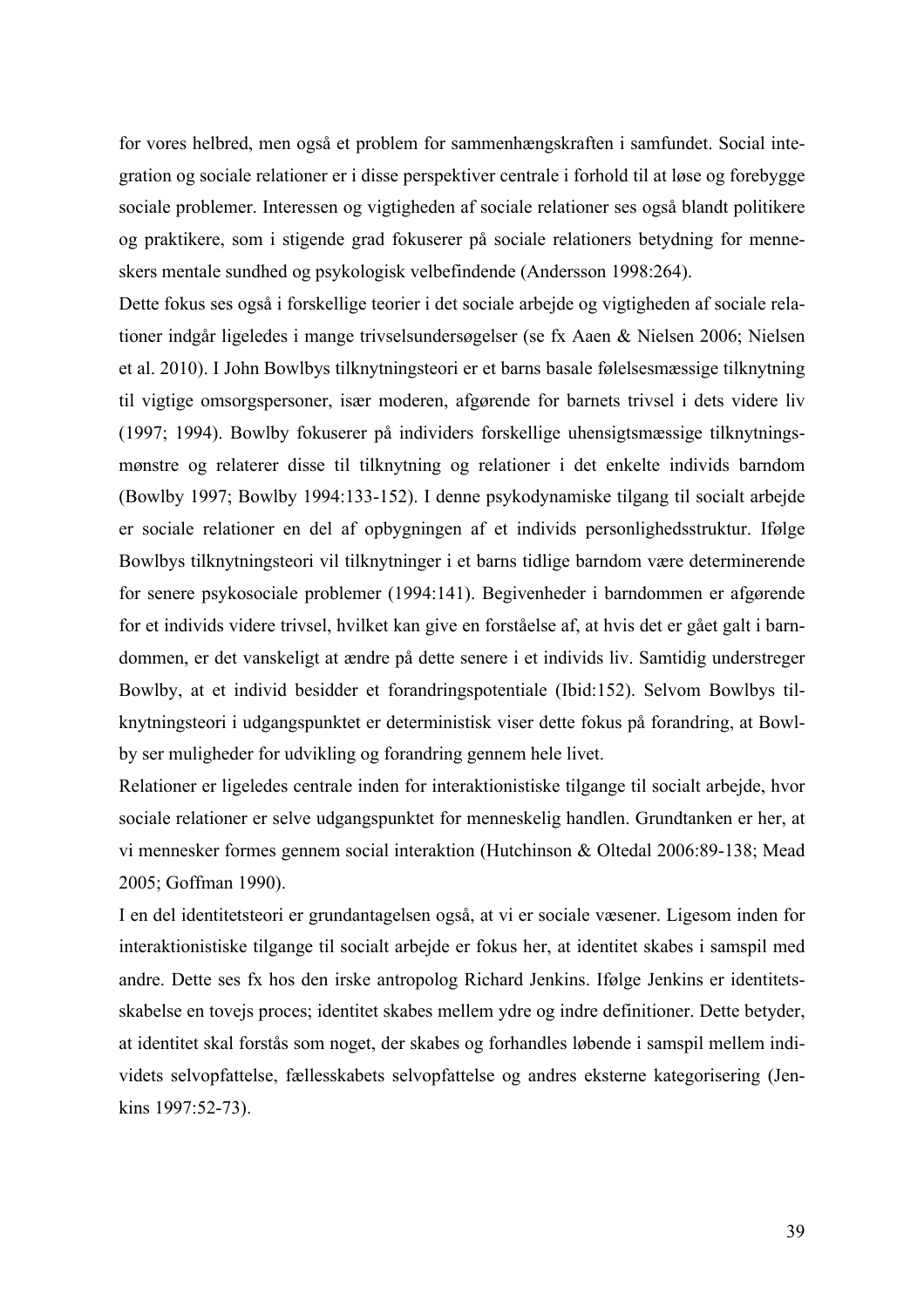I forhold til denne undersøgelses problemstilling er præmissen ud fra ovenstående, at vi skaber vores identitet gennem sociale relationer og i interaktion med andre. Ud fra min socialkonstruktivistiske forståelsesramme er fokus ligeledes, at vi internaliserer og fortolker de forståelser, som vi opnår i interaktion med andre mennesker (Burr 1995:7-8). Unge menneskers adfærd og forståelse af sig selv er på baggrund af disse argumentationer knyttet til interaktioner med andre og den sociale verden, som de interagerer med og er medskabere af. Derfor er det relevant at fokusere på, hvilke sociale forventninger ensomme unge oplever, der er til et velfungerende og normalt ungdomsliv i forhold til deres oplevelse af ensomhed. At vi er sociale væsener er en grundforståelse i min undersøgelse med fokus på identitetsskabelse i interaktion med andre mennesker. Derfor lægger jeg mig op ad Woods forståelse af ensomhed i forhold til hendes fokus på sociale forventninger, som vil blive uddybet i de følgende afsnit.

## **Undersøgelsens teoretiske forståelse af ensomhed**

I dette afsnit vil jeg teoretisk redegøre for ensomhed for at skabe en forståelsesramme for specialets problemstilling og videre analyse. Ensomhed er et komplekst og mangefacetteret problem (Lasgaard 2010a:15). Der findes ikke en entydig definition af ensomhed inden for litteraturen og forskningen i emnet, men der er nogle betragtninger omkring ensomhed, som går igen. I den internationale psykologiske forskning i ensomhed er der enighed om tre forhold ved ensomhed. For det første er ensomhed et resultat af mangelfuldheder i et individs sociale relationer. For det andet er ensomhed en subjektiv oplevelse og er ikke synonym med objektiv isolation. For det tredje er ensomhedsoplevelser ubehagelige og negative (Peplau & Perlman 1982:3). Jeg vil i dette afsnit uddybe disse forhold for at indkredse den forståelse af ensomhed, som jeg anvender i specialet. Til sidst i afsnittet inddrager jeg en social tilgang til ensomhed repræsenteret ved Wood for at udfordre den gængse forståelse af ensomhed, som i høj grad er psykologisk domineret.

#### **Ensomhed er ikke det samme som at være alene**

Ifølge Lasgaard opstår der ofte misforståelser i debatter omkring ensomhed, fordi der ikke skelnes mellem alenehed og ensomhed  $(2010a:17-20)^7$ . Det at være ensom foregår på et

 <sup>7</sup> Det kan diskuteres om artiklen af Holm, som nævnes i kapitel 1, er et eksempel på dette.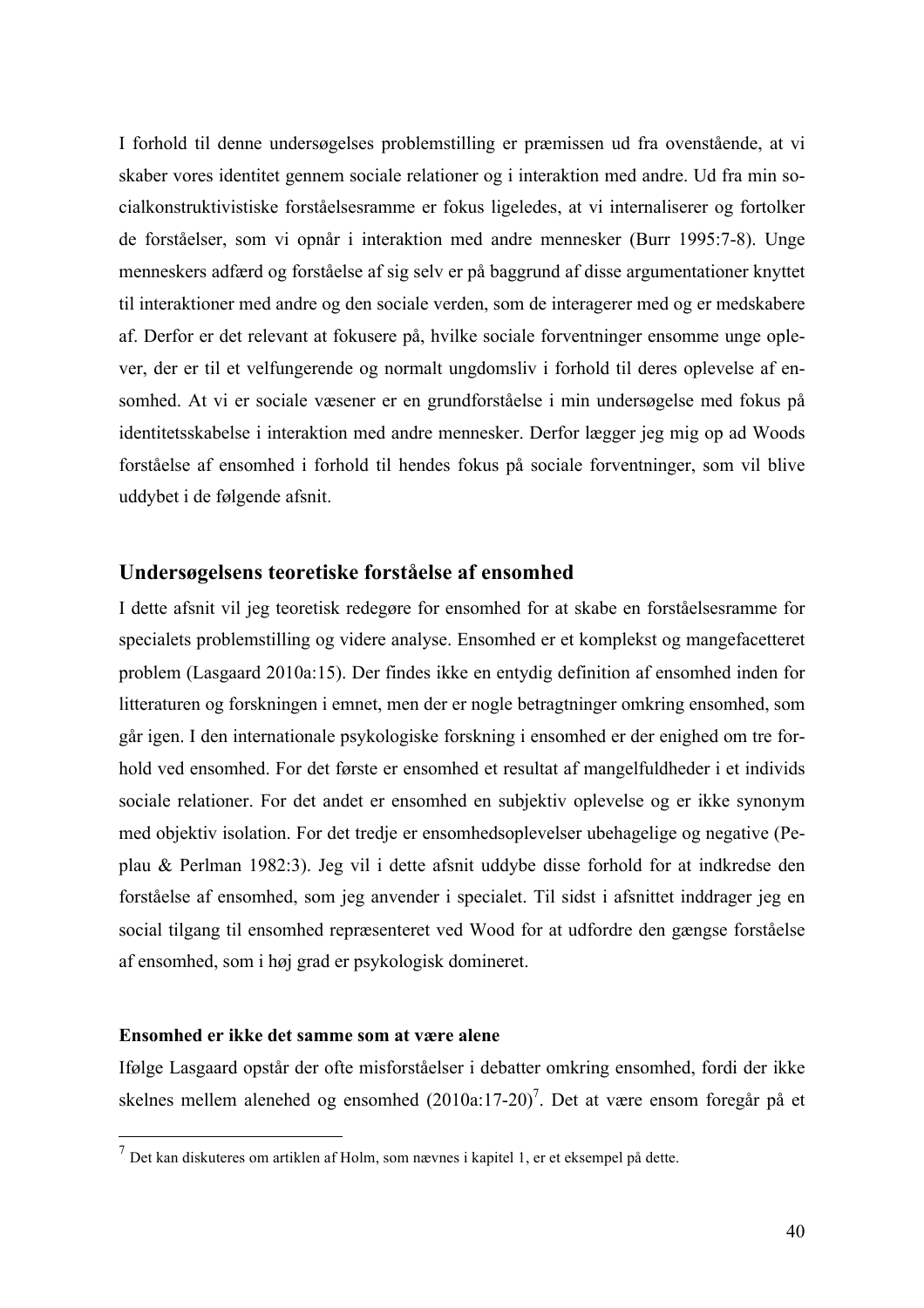følelsesmæssigt og oplevelsesmæssigt plan. At være alene er et mere objektivt fænomen end ensomhed, da det henviser til hvor mange sociale kontakter en person har. Ensomhed henviser derimod til den enkelte persons subjektive oplevelse af disse betingelser (Tobiassen et al. 2003:19-20). Det er vigtigt at skelne mellem ensomhed og alenehed, da et fokus på en persons objektive antal af sociale kontakter ikke indfanger, at en person godt kan føle sig ensom, selvom personen har mange sociale kontakter. Omvendt kan en person godt være alene uden at føle sig ensom. Peplau og Perlman illustrerer dette ved at dele ensomhed op i en kvantitativ og en kvalitativ dimension (1982:4). Den kvantitative dimension betyder, at en person har få eller ingen sociale kontakter. Denne dimension kan ud fra ovenstående skelnen henvise til alenehed. Den kvalitative dimension handler om kvaliteten af de relationer, man har, fx at man ikke føler sig rigtig inkluderet i de fællesskaber, man indgår i (Tobiassen et al. 2003:19-20).

Ud fra ovenstående betragtninger ses det, at alenehed indgår i definitionen af ensomhed, men for at forstå ensomhed, er det nødvendigt også at fokusere på en persons subjektive oplevelse af dennes sociale forhold. Begrebsforvirringen mellem alene og ensom kan ifølge Lasgaard resultere i, at ensomhed blandt unge risikerer at blive overset, da de fleste unge mennesker agerer i et miljø præget af sociale kontakter og muligheder (2010a:18). Det er ligeledes vigtigt at skelne mellem alene og ensom, så alenehed ikke problematiseres i sig selv. Disse argumentationer viser, hvorfor det er centralt at tage udgangspunkt i unges egne forståelser. Dette understreger styrken af mit metodemæssige valg af kvalitative interviews i studiet af unges ensomhedsoplevelser.

#### **Hen mod en definition af ensomhed**

Inden for ensomhedslitteraturen er der især to tilgange til ensomhed, som er dominerende. Dette er henholdsvis en psykodynamisk eller behovsorienteret tilgang og en kognitiv tilgang. Den første tilgang er hovedsagelig repræsenteret ved den tyske sociolog og ensomhedsforsker Robert S. Weiss. Ifølge Weiss er ensomhed en følge af uopfyldte sociale behov og mangel på intimitet i en persons sociale relationer (1973:17). Den kognitive tilgang har fokus på et individs egen opfattelse og forståelse af dets utilstrækkelige relationer. De førnævnte ensomhedsforskere Peplau og Perlman tilhører denne tilgang og definerer ensomhed som en respons på en diskrepans mellem det ønskede og opnåede niveau af sociale relationer (Peplau & Perlman 1982:8).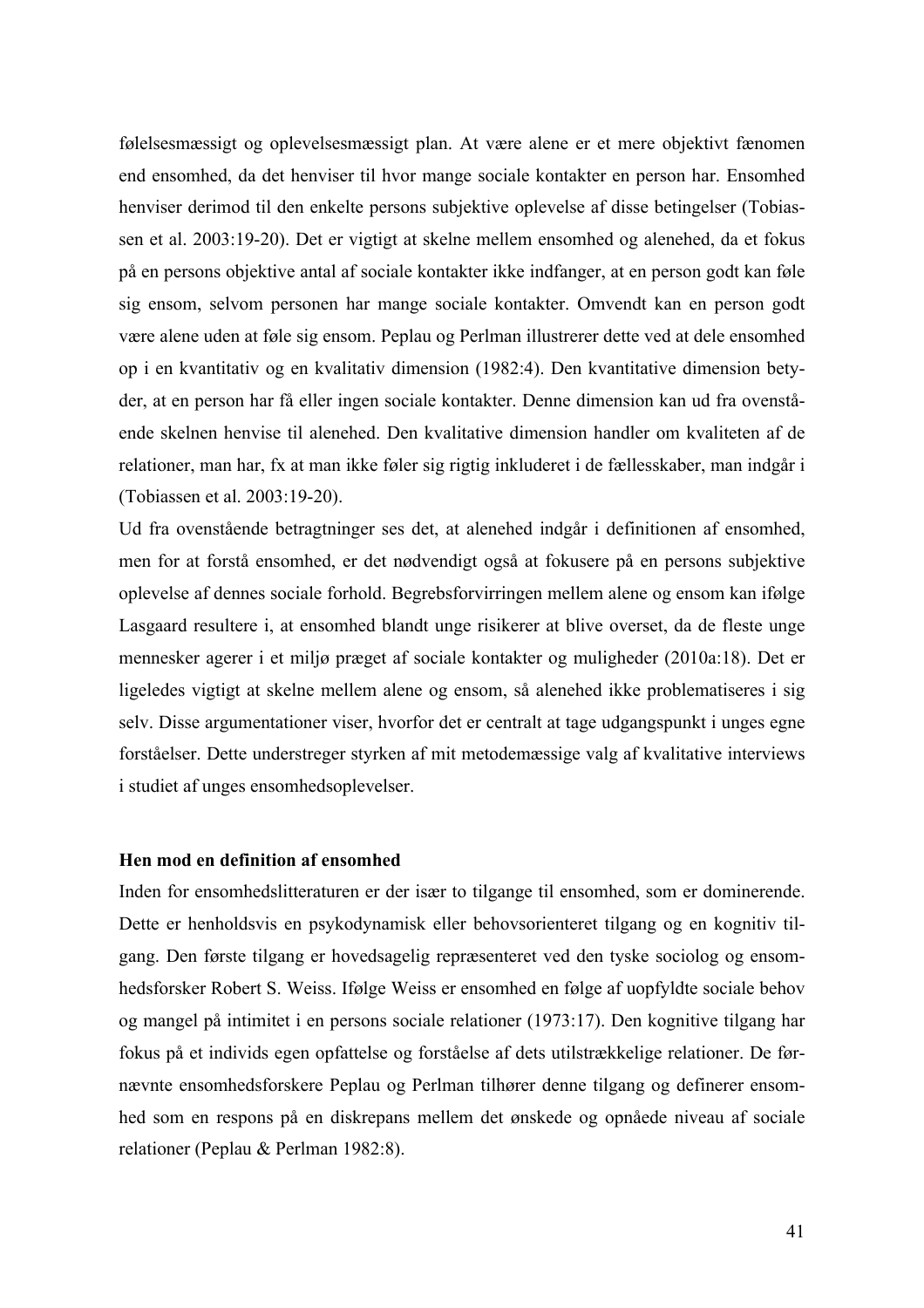De to ovennævnte tilgange gør sig især gældende inden for psykologien. I ensomhedslitteraturen er billedet selvfølgelig mere nuanceret i forhold til teoretiske forståelser af ensomhed, men de to tilgange er præsenteret her for at vise de mest gængse forståelser af ensomhed. For at skabe en skarpere forståelse for den form for ensomhed som jeg anvender i specialet, præsenterer jeg Woods tilgang til ensomhed. Hendes forståelse af ensomhed handler i høj grad om sociale forventninger, hvilket jeg finder særligt relevant for min problemstilling.

#### *Ensomhed er et individs oplevelse af mislykket intersubjektivitet*

Ifølge Wood findes der et skjult *bør* i definitionerne af ensomhed, som fokuserer på en diskrepans mellem ønskede og faktiske sociale relationer (1986). Woods perspektiv er særligt interessant for min problemstilling, da fremhævningen af et skjult bør i definitioner af ensomhed peger på nogle bestemte forventninger til et menneskes sociale liv, som nævnt tidligere. Ensomhedsoplevelser hænger i Woods tilgang i høj grad sammen med sociale forventninger. En amerikansk undersøgelse viser fx, at studerende føler sig markant mere ensomme, hvis de er alene en weekendaften end en hverdagsaften (Ibid:187). Wood modsiger ikke direkte de ovennævnte definitioner af ensomhed, men hun integrerer gennem begrebet *intersubjektivitet* et socialt element i definitionen af ensomhed:

Lonelines is the individual experience of failed intersubjectivity, the perception that the degree or type of intersubjectivity is not appropriate for a particular relationship, and, further, that this perception is not shared (Ibid:188).

Wood definerer intersubjektivitet som den gensidige forståelse, som karakteriserer eller stammer fra en interaktion, hvori der er *'phenomenological awareness by social actors of the independent subjective life-world of another'* (Ibid:188). Woods brug af begrebet *phenomenological awareness* peger på, at hun ligger sig op af et fænomenologisk fokus på, at det er muligt for et individ at få adgang til andre menneskers bevidsthed og virkelighed (Jørgensen 2008:228). Woods perspektiv er ligeledes, at der er forskel i graden af denne mulighed for fælles bevidsthedsforståelse. Hun påpeger, at det afhænger af den enkelte person og den enkelte relation i hvor høj grad og i hvilken grad, at et individ ønsker at være forstået og forstå den anden part i relationen (Wood 1986:188-189). Begrebet intersubjektivitet er på baggrund af dette et forholdsvis plastisk og subjektivt begreb. Det afhænger af,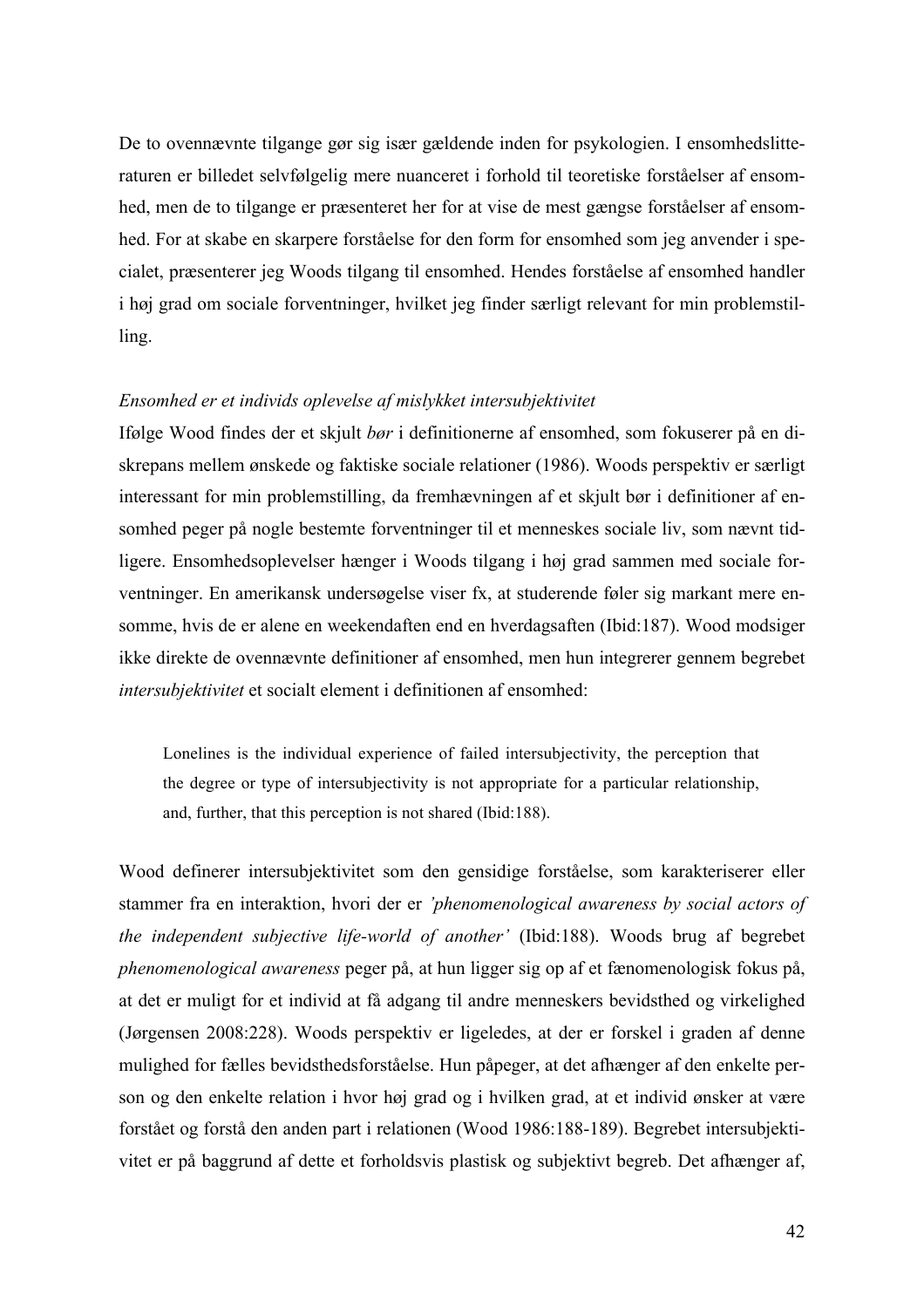hvilken person og hvilken relation som er omdrejningspunktet for oplevelsen af ensomhed, men som forudsætter en bevidstheds- og forståelsesudveksling.

Ensomhed handler ikke kun om *manglende* intersubjektivitet, men om den enkeltes oplevelse af *mislykket* intersubjektivitet:

Lonelines can be characteristics of an ongoing relationship, (…) or can arise because a particular relationsship no longer exits. (…) Or it may occur because there is insufficuent total intersubjectivity in one's overall set of relationships, or where there is failure to have at least one relationship in which a person is sufficiently known (Ibid:188).

Som nævnt varierer det fra forskellige relationer, hvad der ligger i den mislykkede intersubjektivitet. Ifølge Wood indfanger denne definition i højere grad individets oplevelser af ensomhed ved at tildele det sociale en mere central plads end andre ensomhedsdefinitioner (Ibid:189). Wood argumenter for, at ensomhed indeholder et paradoks, da det både er et socialt og et ikke-socialt fænomen. Det er ikke-socialt, fordi det er en individuel psykologisk oplevelse. På den anden side er ensomhed et socialt fænomen, da oplevelsen henviser til en fælles social forståelse af, hvad der er muligt og forventeligt i forskellige sociale relationer (Ibid).

Denne forståelse af ensomhed giver plads til, at vi kan forstå ensomhed på forskellige måder i forskellige grupper (Ibid:190). Dette betyder fx, at vi kan forstå ensomhed forskelligt alt efter om det er unge eller ældre, der er i fokus. Wood pointerer, at unge mennesker ikke forventes at være ensomme (Ibid:198). Dette kan pege på, at der er særlige ting på spil i forhold til sociale forventninger, når det drejer sig om unge mennesker.

## **Teoretisk perspektiv på ungdomslivet**

Jeg har i kapitel 1 berørt aspekter ved ungdomslivet, som kan have betydning for unges ensomhed. Jeg vil i dette afsnit uddybe disse aspekter ud fra teorier omkring ungdomslivet og de unges udfordringer i dag. Dette danner grundlag for min indfaldsvinkel til mine interviews og vil blive anvendt i specialets analyse. De teoretiske tekster, jeg primært anvender, er *'Ambivalenser og Mangfoldighed'* af Ziehe (1989) og *'De unges udfordringer: nutidens krav til ungdommen'* af Birgitte Simonsen (2002).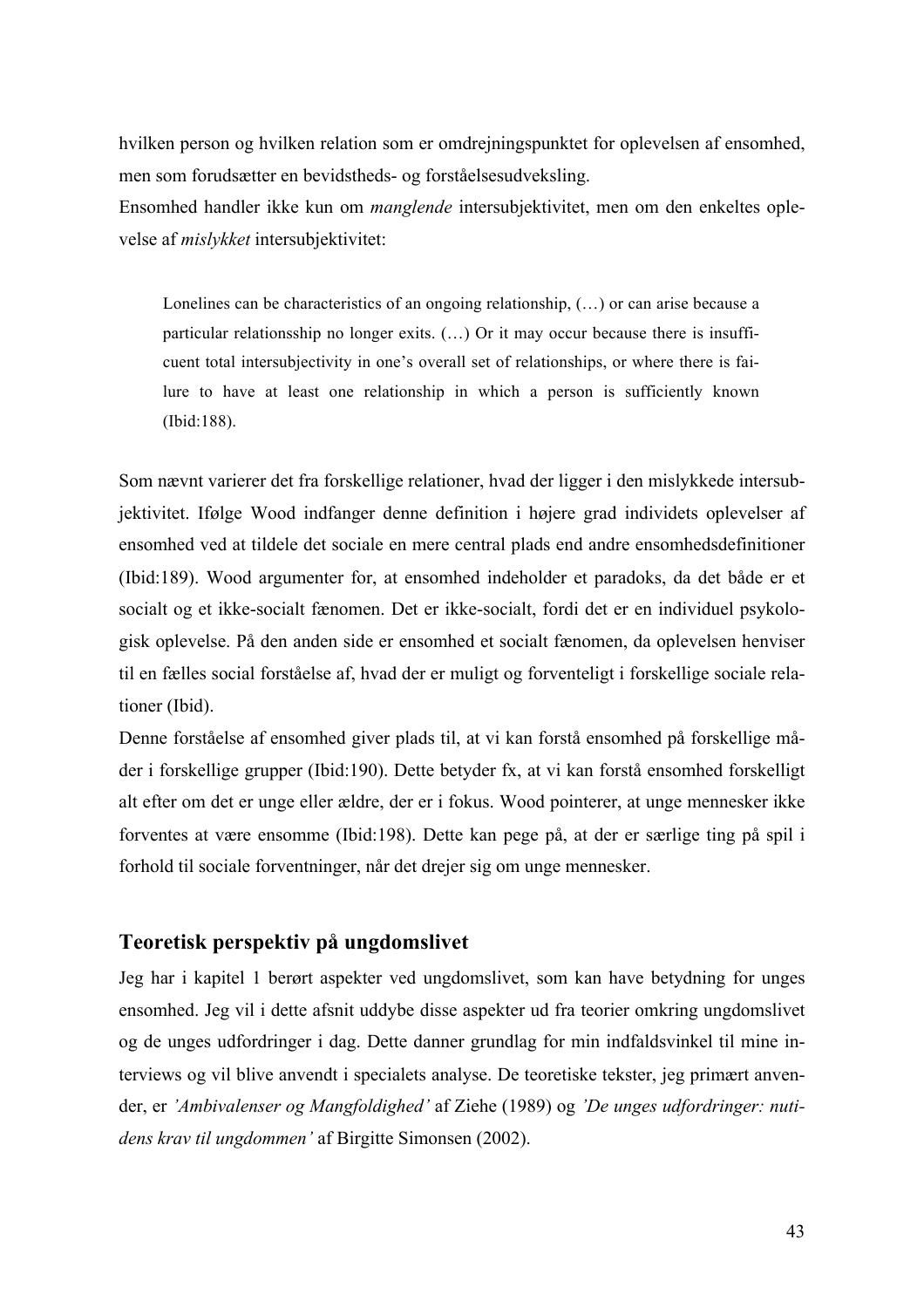De præsenterede perspektiver i dette afsnit med fokus på samfundsmæssige ændringer i senmoderniteten og den øgede refleksivitet kobler sig især til Giddens teori omkring overgangen til senmoderniteten fra 1960erne og frem (1994). De udviklinger, som Ziehe betegner den kulturelle frisættelse, beskrives af Giddens som overgangen til senmoderniteten (Simonsen 2002:30). Grunden til at jeg anvender Simonsen og Ziehes perspektiver er, at de specifikt knytter de samfundsmæssige ændringer til ungdomslivet. Jeg nævner Giddens for at gøre læseren opmærksom på, hvilken samfundsforståelse ændringerne kobler sig til, men vil ikke gå nærmere ind i Giddens teori om senmodernitet og det moderne menneske.

For overhovedet at tale om ungdomslivet er det relevant at se på, hvordan denne fase historisk set er kommet i fokus. Simonsen fremhæver, at forestillingen om en ungdomsfase mellem barndom og voksenlivet er noget, der er knyttet til senmoderniteten. Ungdomsfasen adskiller sig fra barndommen og voksenlivet ved ikke at være naturgivet og selvfølgelig, men mere kræver en refleksivitet, *'dvs. at man kan tænke sig om, mærke hvad der er det rigtige, planlægge og ændre sine planer og ubevidste overvejelser'* (Simonsen 2002:29). Ifølge Ziehe skaber denne refleksivitet både valgmuligheder og præstationspres for de unge. Flere og flere livsområder er blevet disponible, hvilket betyder, at nærmest alt kan formes og blive til et projekt for de unge. Samtidig er der ud fra refleksiviteten et stort pres på de unge for at træffe de rigtige valg i et ungdomsliv, der byder på en frihed med mulighed for at tilrettelægge ens liv og ændre kurs hen ad vejen. Præstationspresset består i høj grad i, at det er op til den unge selv at foretage et valg iblandt de næsten grænseløse valgmuligheder (Ibid:32; Ziehe 1989:11-24). Illeris et al. illustrerer præstationspresset på følgende måde:

Der er ingen vej udenom, det drejer sig om dit liv og din lykke. Det kan blive helt fantastisk, du ser hver dag strålende eksempler i blade og tv på unge succeshistorier. Det kan også blive dig, lykken ligger lige om hjørnet, men samtidig er den næsten umulig at indfange, og du er selv ansvarlig, det er dig selv det kommer an på, du må lære at vælge det rigtige! (Illeris et al. 2002:41).

På baggrund af det ovenstående fremhæver Simonsen ungdomslivet som en potentiel kritisk fase i dag. Dette hænger i høj grad sammen med, at når de unge foretager sig valg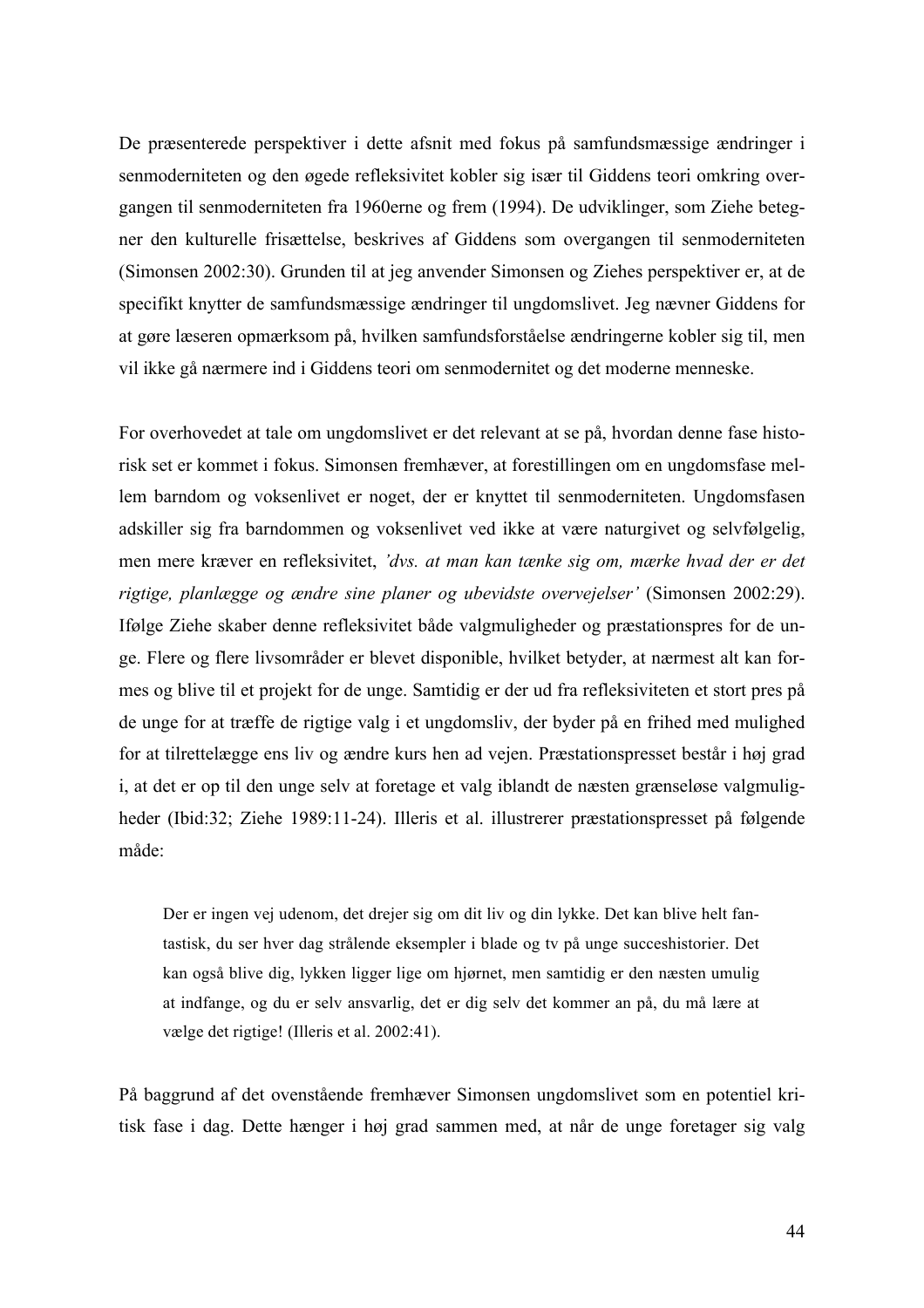iblandt de næsten grænseløse muligheder står de altid overfor, at de kunne have valgt anderledes. Samtidig oplever de unge forkerte valg og manglende succes som selvforskyldte:

Der opleves ingen ydre bånd, der binder, så det er jo kun dig selv, der kan kvaje dig, der er ingen andre at skyde skylden eller forklaringen på, du har alle chancer, og det gælder bare om at gribe dem (Simonsen 2002:32).

Grunden til denne ændring skal findes i, hvad Ziehe betegner *den kulturelle frisættelse* (Ziehe & Stubenrauch 2008). Samfundsmæssige ændringer har ført til frisættelse af tradition og normer for individet, hvilket betyder, at der ikke findes nogen normalbiografi for den enkelte. Når unge står overfor valgmuligheder med hensyn til uddannelse, arbejde, familie, hjem og andre livsområder kræver det derfor en del identitetsarbejde (Simonsen 2002:32). På baggrund af min undersøgelses videnskabsteoretiske tilgang opfatter jeg ikke menneskets udvikling som statisk, og som noget der kun foregår i ungdomslivet. Men ud fra ovenstående teoretiske forståelse af ungdomslivet er der nogle vilkår, som gør sig særligt gældende i denne fase. Konkret stiller ungdomslivet de unge overfor en form for frigørelse fra forældrene, hvor de unges socialitet og sociale relationer mere søges blandt jævnaldrende. Dette betyder, at nye og eksisterende sociale relationer og fællesskaber skal etableres og videreføres, hvilket kan være skrøbeligt for de unge. Samtidig er det en fase, hvor valg i forhold til social omgangskreds, uddannelse, bolig og livsstil fremstår som afgørende for den enkelte unges tilværelse og selvopfattelse (Illeris et al. 2002:23 & 40-41).

I forhold til unges ensomhed er det min tanke, at disse tendenser for unge i dag kan have betydning for deres oplevelse af ensomhed. Hvordan de mange valgmuligheder og frygten for at blive mislykket påvirker de unges oplevelse af ensomhed er noget, jeg ønsker at undersøge. Som nævnt i metodekapitlet har jeg derfor valgt at have et tema om ungdomsliv i min interviewguide.

#### **En sociologisk forståelse af venskab**

Et sidste teoretisk perspektiv, jeg ønsker at præsentere, er den engelske sociolog Ray Pahls teori omkring venskab (2000). Grunden til at jeg tager dette perspektiv med er, at det kan kobles til det ovenstående fokus på, at ungdomslivet er en fase hvor sociale relationer og fællesskaber skal etableres og videreføres. I denne etablering kan venskab være et centralt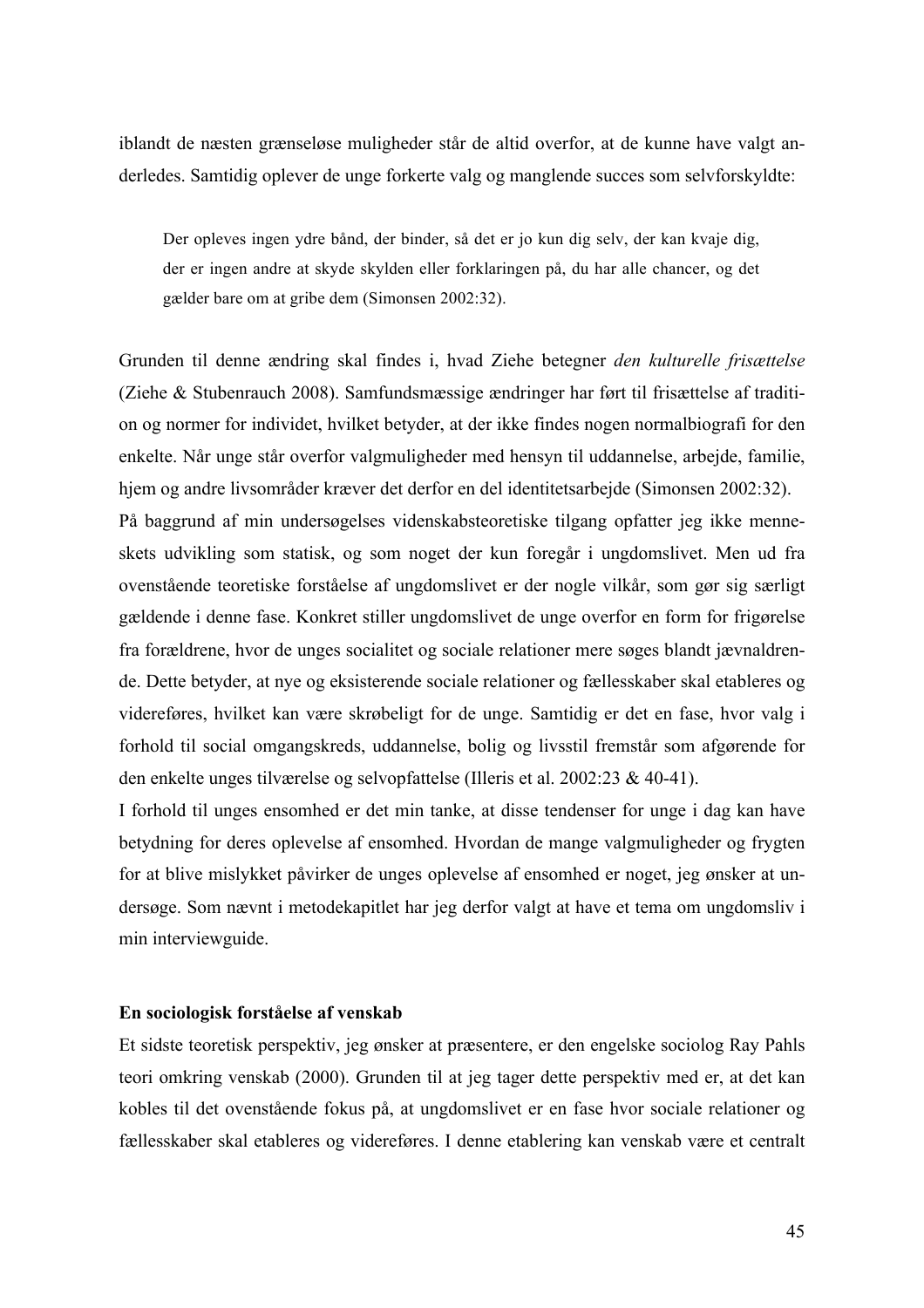omdrejningspunkt for unge mennesker. Pahls fokus er ikke specifikt på ungdomslivet, men han fremhæver, at venskab især er vigtigt for unge i forhold til social støtte og selvidentitet. Pahls perspektiv er i tråd med undersøgelsens fokus på, at vi er sociale væsener, da han understreger, at venskab kan ses som en social lim i vor tids samfund (Ibid:1). Samtidig er Pahls teoretiske perspektiv relevant i forhold til undersøgelsens socialkonstruktivistiske forståelsesramme. Han understreger at for at forstå venskab, er det centralt at fokusere på, at de selvfølgeligheder, vi deler omkring venskab, ikke er universelle (Ibid:1). Venskab har mange mulige betydninger, hvilket er i tråd med denne undersøgelses forståelsesramme.

Pahls tilgang er, at det er vigtigt at betragte venskab i en social og kulturel kontekst, da betydningen og indholdet af venskab er flygtig (Ibid). I forhold til vor tids samfund er Pahls perspektiv i tråd med Ziehes fokus på en kulturel frisættelse. Pahl fremhæver, at venskab bliver mere centralt som social lim i et samfund, hvor traditionelle former for social lim såsom familie får mindre betydning (Ibid:11). Ifølge Pahl er der to overordnede grunde til, at venskab og venner har en særlig vigtighed i nutidens samfund. For det første har venner overtaget praktiske og sociale funktioner, som familien før udfyldte. For det andet ser han en ændret betydning af venskab. Vores forståelser af, hvad der udgør *en god ven*, *en tæt ven* og *en bedste ven* begynder at ændre sig, og Pahl tilføjer, at han ser stigende forventninger og forhåbninger til relationen ven og venskab (Ibid:8-11).

I forhold til relationen ven fremhæver Pahl samtidig:

We choose our friends and reciprocally they choose us, although the relative balance of commitment and affect may not be known by either actor in the dyad (Ibid:13).

Der findes ikke en enighed og nogle standarder for, hvad der udgør en god ven, og denne relation kan ifølge Pahl fortolkes på mange måder. Der er en reciprocitet i det gensidige valg af venskab, men balancen i indholdet er nødvendigvis ikke forstået af begge parter i relationen. Valgmuligheden som citatet illustrerer er ligeledes en af grundene til, at venskab har fået en fremtrædende betydning ifølge Pahl. I en tid hvor individualisme og valgfrihed er i fokus, fremstår venskabet som en arketype på en valgbaseret social relation (Ibid:171). Valgfriheden har sin begrænsning i forhold til, at et venskab skal vælges gensidigt af begge parter. I forhold til graden af gensidighed og den ændrede betydning af relationen ven og venskab præsenterer Pahl filosoffen Aristoteles tre forskellige former for venskab. Jeg vil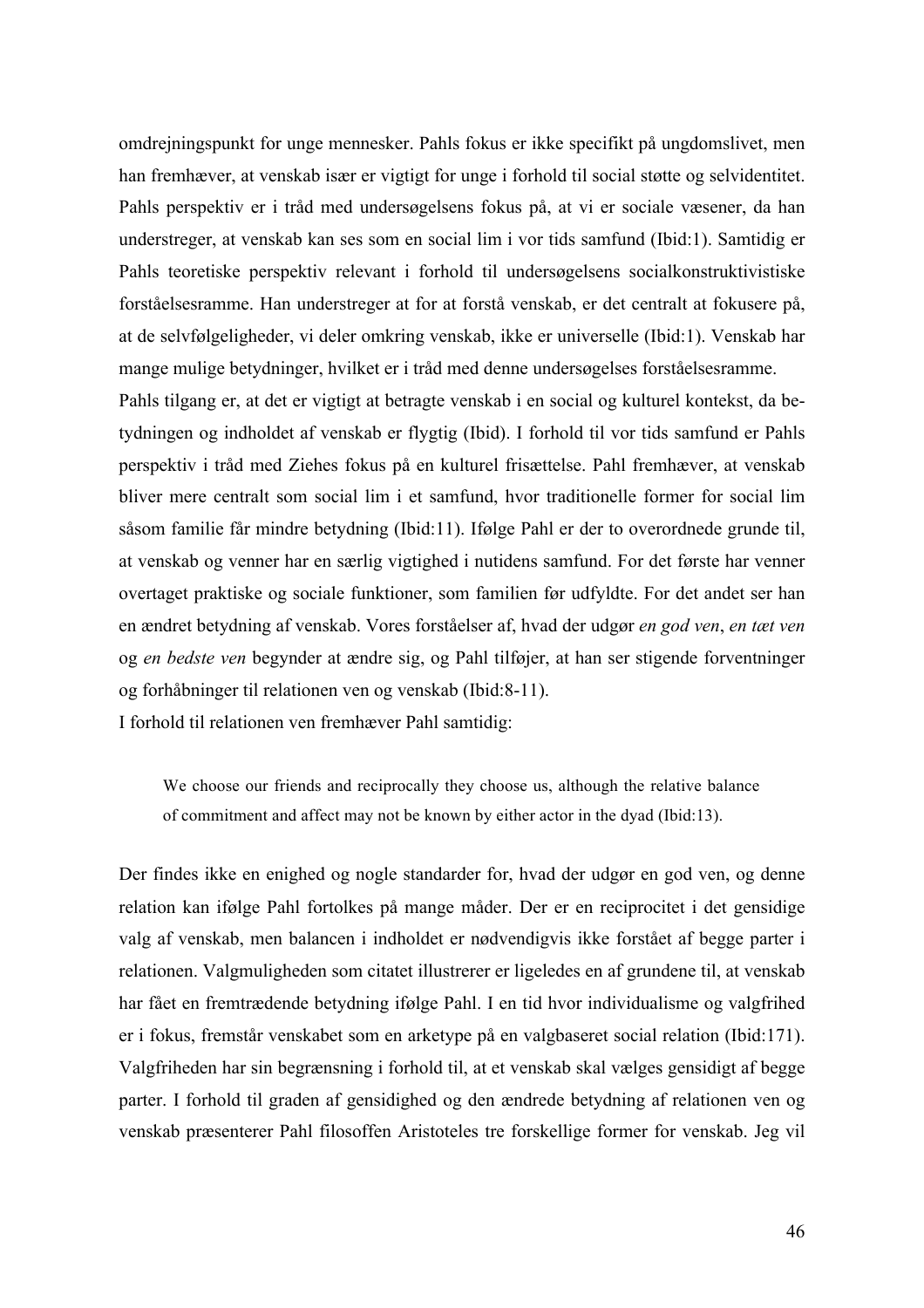nævne de tre forskellige, men hovedsagelig fokusere på det tredje form for venskab, da jeg vil anvende dette i specialets analyse.

Aristoteles skelner mellem *friends of utility, friends of pleasure* og *friends of virtue*. Pahl tilføjer, at: *'According to him, it is only the last that establishes a relationship between whole persons'* (Ibid:21). Ifølge Aristoteles er det tredje venskab det rene og ideelle venskab, som har værdi i sig selv. En ven i dette venskab er ens andet selv og ved at kende denne person, kender man ligeledes sig selv (Ibid:21-22). Det rene og ideelle venskab er ligeledes et kommunikativt venskab, som er baseret på en dyb forståelse: *'Each grows and flourishes because of the other in a spirit of mutual awareness'* (Ibid:77-86). Pahl diskuterer det ideelle venskab og fremhæver, at det er en smule for statisk og passivt. Pahl understreger, at hvad vi som mennesker giver tilbage til en ven ikke er en direkte refleksion, men en fortolkning. Venskab er ifølge Pahl en dynamisk og skabende proces (Ibid:82).

Et sidste aspekt, jeg ønsker at fremhæve i forhold til venskab, er *the secret view of friendship*, som Pahl præsenterer i sammenhæng med Aristoteles rene og ideelle venskab. Ifølge denne forståelse er det afsløring af hemmeligheder, som cementerer de bånd af tillid og intimitet, som eksisterer imellem tætte venner. Pahl uddyber: *'By sharing secrets we make ourselves vulnerable to the other, which is a sign of trust and probably affection'* (Ibid:82- 83). Denne forståelse kan med fordel anvendes i sammenhæng med Woods definition af ensomhed. Ved at koble Woods fokus på, at ensomhed er en oplevelse af mislykket intersubjektivitet og denne forståelse af venskab, er det muligt at fortolke mislykket intersubjektivitet som en manglende deling af hemmeligheder. Hvis et individ oplever, at han eller hun ikke kan dele det mest hemmelige og intime, risikerer det ud fra Woods ensomhedsteori at opleve ensomhed.

# **Opsamling**

Inden jeg går videre til analysen, vil jeg lave en kort opsamling af ovenstående præsenterede teorier ud fra hvilke definitioner og begreber, som jeg vil anvende i analysen. Som nævnt i undersøgelsens problemfelt anvender jeg Woods definition af ensomhed. I undersøgelsens analyse vil jeg anvende Woods teoretiske forståelse af ensomhed for at analysere, hvorvidt informanternes ensomhed kan fortolkes som en oplevelse af mislykket intersubjektivitet. Dette gør jeg, fordi Wood fremhæver, at en oplevelse af ikke at kunne leve op til sociale forventninger kun vil blive fortolket som ensomhed, når oplevelsen involverer mis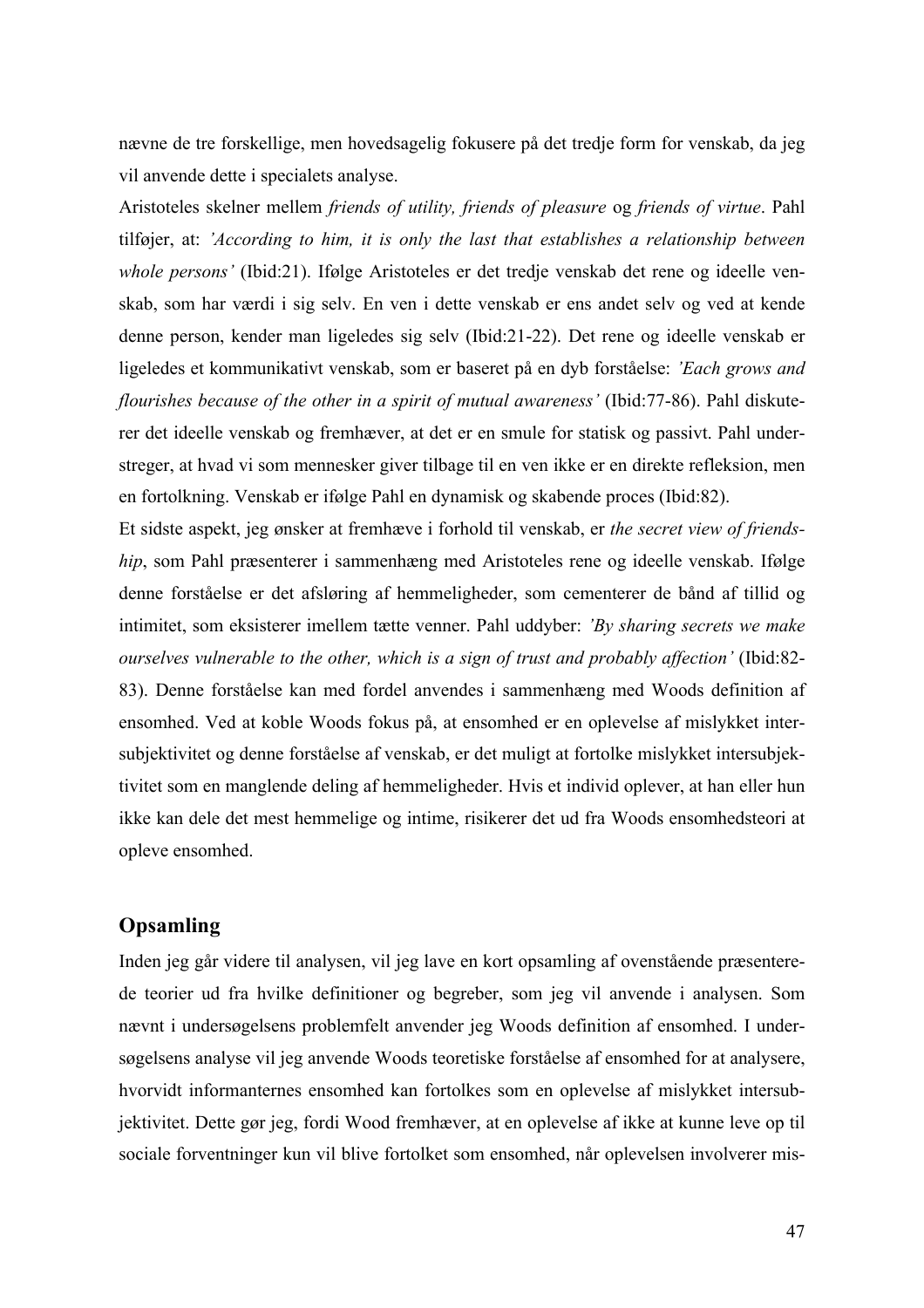lykket intersubjektivitet (1986:189). I forhold til informanternes ensomhedsoplevelse vil jeg ligeledes inddrage Bowlbys tilknytningsteori, da der er fund i mine interviews, som peger på, at barndomsoplevelser kan have betydning for de unges ensomhed. Jeg anvender ikke Bowlbys tilknytningsteori analytisk på samme måde som Wood, men jeg medtager hans teori for at åbne for andre relevante perspektiver samt for at udfordre min forforståelse.

Inden for det præsenterede teoretiske perspektiv på ungdomslivet vil jeg i analysen anvende Ziehes begreb om den kulturelle frisættelse. Dette gør jeg, fordi jeg ønsker at fokusere på, hvordan de mange valg og fiaskoen ved ikke at lykkes i høj grad også gælder sociale forhold. Ud fra dette perspektiv fokuserer jeg på, at ungdomslivet er en potentiel kritisk fase, som Simonsen fremhæver. Den præsenterede sociologiske forståelse af venskab vil jeg i analysen bruge i sammenhæng med Woods ensomhedsteori. Pahls definition af venskab som et flertydigt og flygtigt fænomen og Aristoteles begreb om det ideelle venskab kan udfolde, hvad der for undersøgelsens informanter kan være indeholdt i en mislykket intersubjektivitet.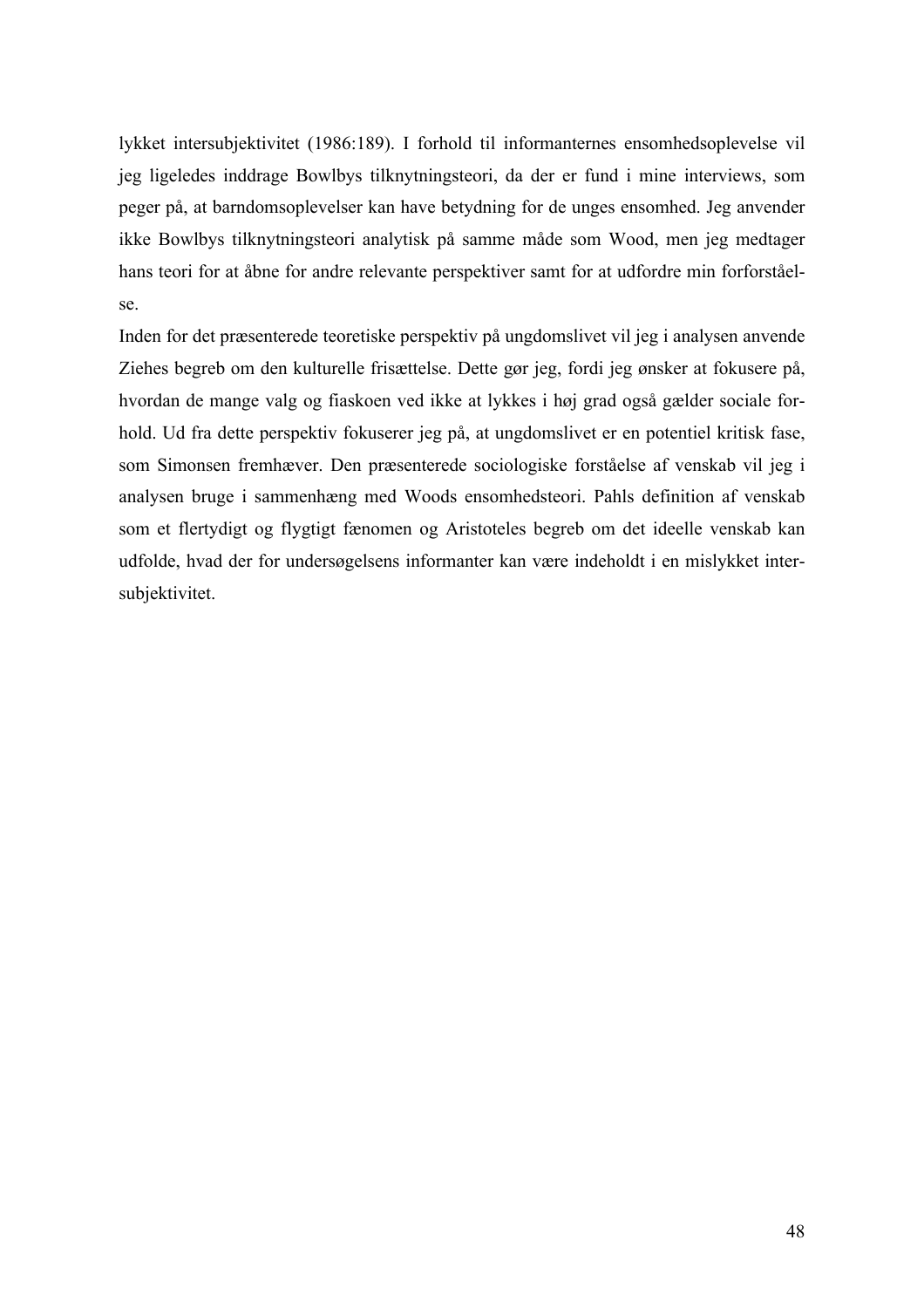# **KAPITEL 4: ANALYSE**

De følgende afsnit udgør undersøgelsens analyse af, hvilke sociale forventninger ensomme unge oplever til et velfungerende og normalt ungdomsliv, og hvordan disse forventninger påvirker deres oplevelse af ensomhed. Inden jeg går til selve analysen, vil jeg redegøre for min analysestrategi og analysens struktur. I denne redegørelse er det mit sigte at fintune læserens forventninger til analysen og hvilken fremgangsmåde, jeg har anvendt i min interviewanalyse. Undersøgelsens adaptive vægtning af empiri og teori, som præsenteret i metodekapitlet, vil også blive forfulgt i undersøgelsens analysestrategi.

## **Analysestrategi**

Min problemformulering er todelt, og jeg betragter forholdet mellem de to dele dialektisk. Tanken er, at sociale forventninger til ungdomslivet har betydning for de unges oplevelse af ensomhed. Dette er også præmissen i Woods tilgang til ensomhed, som jeg anvender i specialet. På baggrund af problemformuleringens dialektiske forhold mellem dets to dele og min anvendelse af Woods ensomhedsteori kan jeg derfor ikke forstå ensomhed uden at forstå sociale forventninger og omvendt. Undersøgelsens analyse er derfor struktureret omkring temaer, hvor dette dialektiske forhold for undersøgelsens informanter er centrale. Fortolkninger af sociale forventningers betydning for de unges oplevelse af ensomhed vil derfor være gennemgående i temaerne i analysen.

Min analysestrategi vil tage udgangspunkt i en hermeneutisk optik, og analysen vil derfor være styret af min fortolkning og forforståelse. Min adaptive tilgang kommer i analysen til udtryk i, at jeg er sensitiv over for den empiriske viden, som er generet i mine interviews. Dette betyder, at mit teorivalg udvides og udfoldes i løbet af analysen på baggrund af undersøgelsens empiriske fund. Samtidig vil jeg anvende teori, som empirien tilpasses for at udfolde empirien og få en teoretisk begrundet forståelse for undersøgelsens problemstilling.

I forhold til selve interviewanalysen har jeg først analyseret interviewene hver for sig for at finde temaer i de enkelte interviews. Herefter har jeg sammenholdt disse temaer for at undersøge hvilke temaer, der er gennemgående og fremstående i interviewene samlet set. Den sidste analyseproces har været at finde udtalelser og fortællinger, som kan illustrere og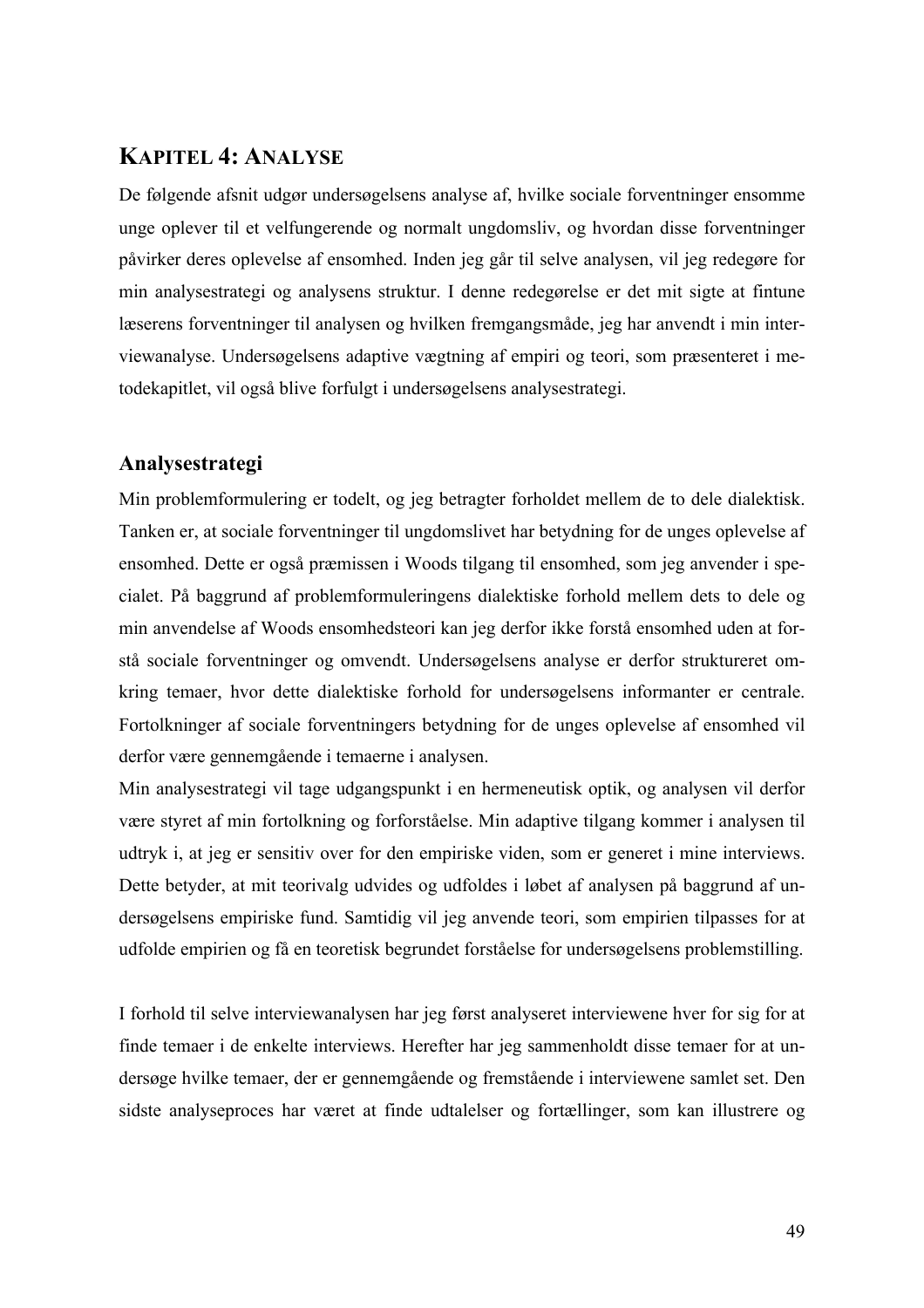sandsynliggøre de fundne temaer. Jeg har også medtaget udtalelser, som kan være modsigende i forhold til fortolkningen for at diskutere andre mulige analytiske slutninger.

#### **Analysens struktur**

Det første afsnit i analysen er en beskrivelse af undersøgelsens informanter. Jeg præsenterer heri centrale aspekter i de unges liv, som er vigtige at kende til for at forstå deres oplevelse med ensomhed og sociale forventninger til et velfungerende og normalt ungdomsliv.

Herefter er analysen bygget op omkring tre temaer, der besvarer min undersøgelses problemformulering. Temaerne er følgende *1) Udfordringer i livet og svær opvækst, 2) Tøj, udseende og alkoholbrug* og *3) Socialitet og venskab*. Undersøgelsens empiri viser, at informanterne oplever sig anderledes end andre unge ud fra disse temaer. Grundene til, at de føler sig anderledes, er særligt afstedkommet af informanternes forståelse af andre unge. Dette er i tråd med undersøgelsens teoretiske forståelsesramme med fokus på, at identitet skabes i samspil med andre og i en dialektisk proces mellem ydre og indre definitioner.

### *Tema 1: Udfordringer i livet og svær opvækst*

Det første analysetema handler om, hvordan flere af informanterne føler sig anderledes, fordi de oplever at have haft en sværere opvækst eller flere udfordringer i livet end andre unge. En svær opvækst henviser til forældres skilsmisse og anbringelse på institution som lille. Udfordringer i livet henviser til personlige problemer og generel modstand i livet. I temaet vil vi se, hvordan flere af informanterne oplever forventninger til, at et uproblematisk ungdomsliv er normen. Dette påvirker informanternes oplevelse af, at andre unge ikke vil kunne forstå deres svære oplevelser.

#### *Tema 2: Tøj, udseende og alkoholbrug*

I andet analysetema fokuserer jeg på, at flere af informanterne oplever snævre forventninger til, hvordan man skal se ud som ung, og hvilke sociale aktiviteter man skal deltage i for at passe ind. Disse forventninger knytter sig til tøjstil, kropsligt udseende og alkoholbrug blandt unge. Vi vil se, at især oplevede forventninger til alkoholbrug i sociale sammenhænge påvirker informanternes oplevelse af ensomhed og mulighed for at integrere sig socialt.

#### *Tema 3: Socialitet og venskab*

Analysens sidste tema fokuserer på socialitet i bred forstand og på informanternes oplevede forventninger til, hvad der udgør et venskab som ung. I begrebet socialitet er der både indeholdt sociale relationer, sociale fællesskaber og sociale sammenhænge. I temaet vil vi se, at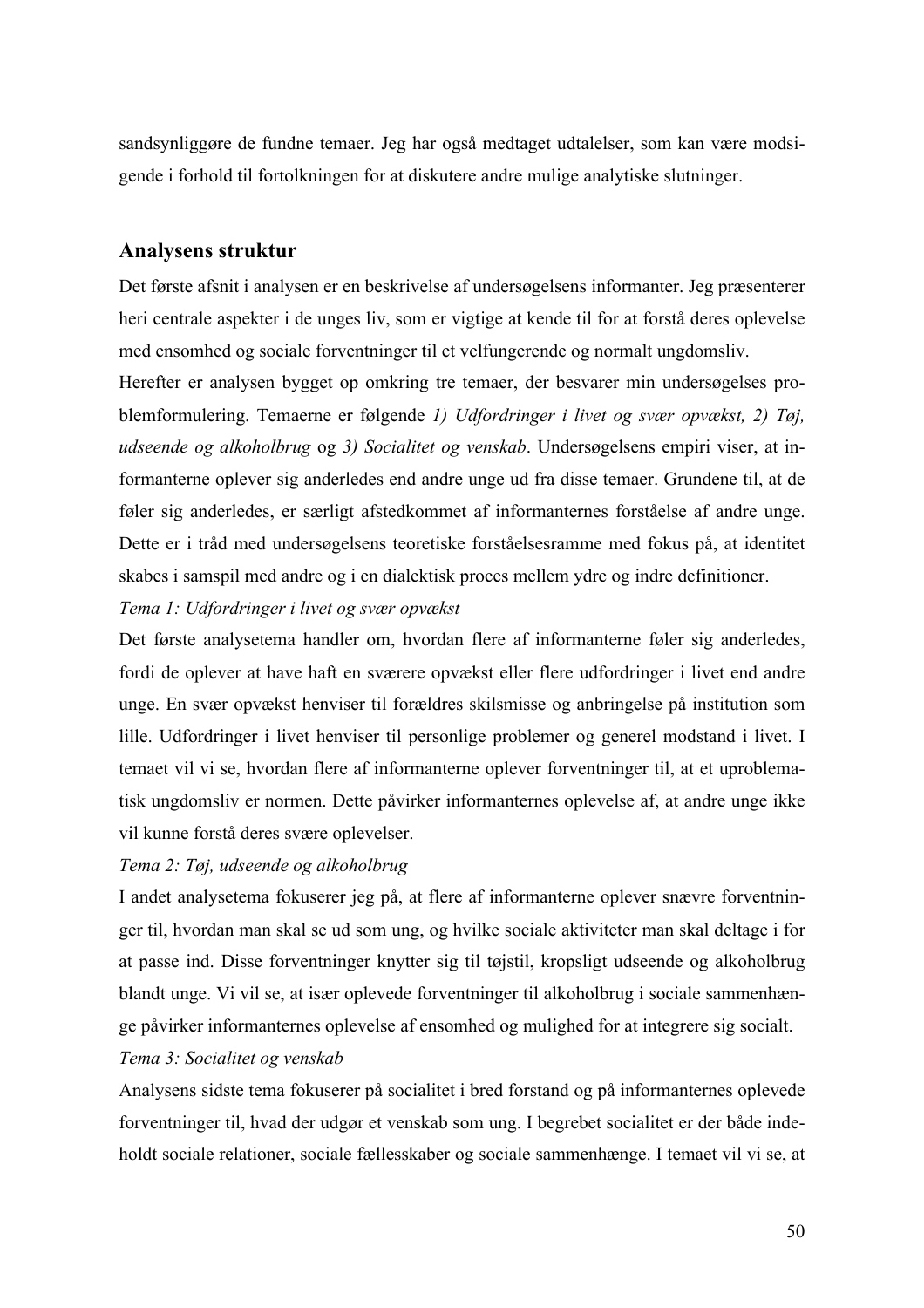flere af informanterne oplever forventninger til, hvordan man skal være social som ung. De oplever samtidig, at de ikke lever op til disse forventninger, hvilket både påvirker deres følelse af at være anderledes og deres oplevelse af ensomhed. Afsnittet viser ligeledes, hvordan de mange muligheder, som det senmoderne samfund tilbyder unge i forhold til at forme deres eget liv, også skaber forventninger til unges sociale forhold.

Som nævnt i metodekapitlet præsenterer jeg i starten af hvert tema faktuelle aspekter relateret til temaet. Dette gør jeg for at vise, hvordan de unges forestillinger og oplevede sociale forventninger relaterer sig til faktuelle forhold i Danmark. På den måde får vi en viden om, hvilken samfundsmæssig referenceramme og kontekst, som undersøgelsens informanter udtaler sig i. De faktuelle aspekter er forskellig kvantitativ data henholdsvis fra Danmarks Statistik og resultater fra landsdækkende spørgeskemaundersøgelser. De enkelte undersøgelser bliver præsenteret under temaerne. Der findes ikke i ligeså høj grad kvantitativ data om socialitet som ved de to første temaer. Mit fokus er derfor i dette tema på unges sociale kontakt, da det kan fortælle noget om, i hvilket omfang unge er sammen.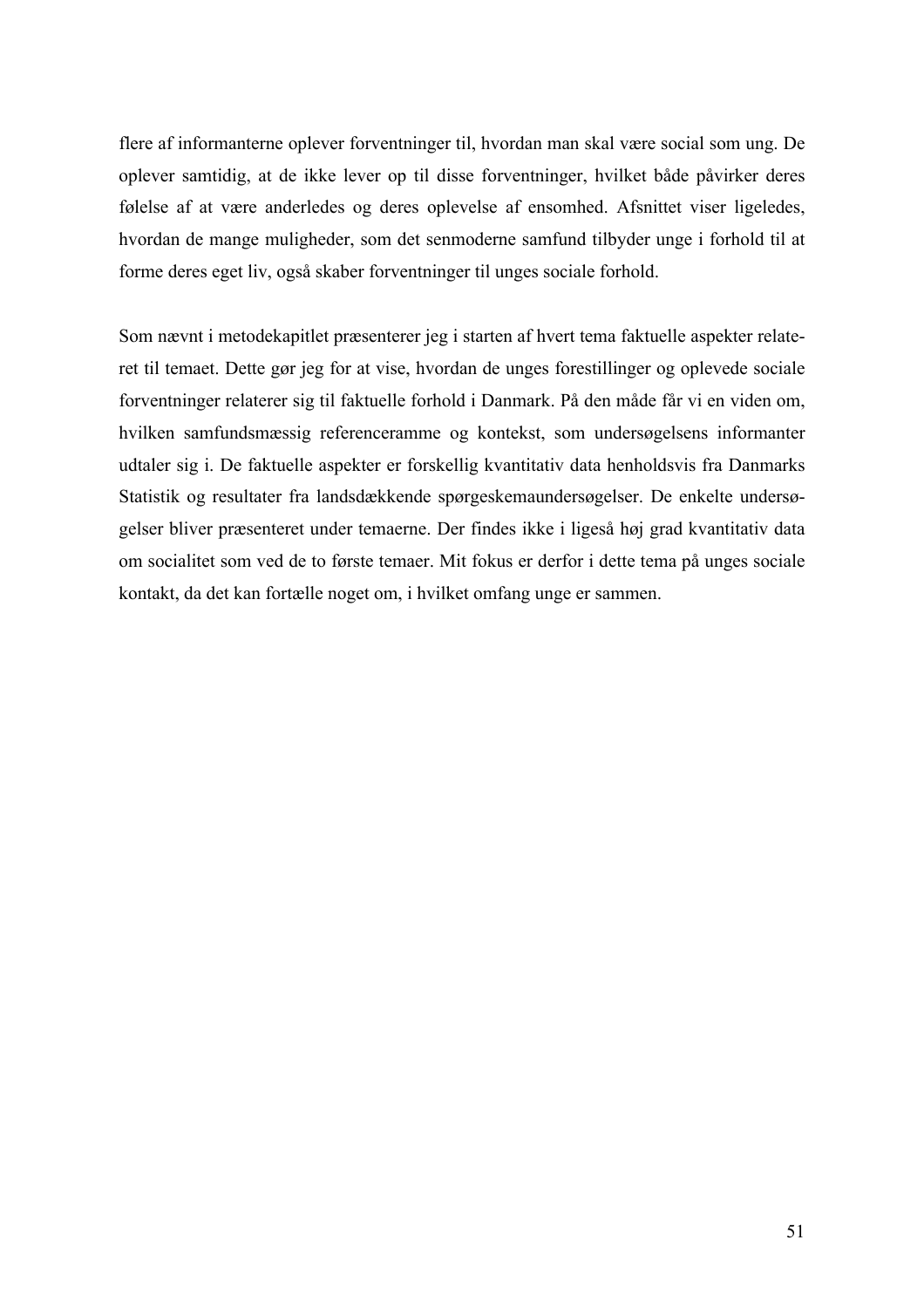#### **Beskrivelse af undersøgelsens informanter**

Inden jeg går til selve analysen vil jeg i dette afsnit beskrive undersøgelsens otte informanter. Beskrivelsen består af aspekter som er centrale at kende til for at forstå mine informanters udtalelser og oplevelser med ensomhed og sociale forventninger til ungdomslivet. Afsnittet fungerer derfor som en kontekst for den videre fortolkning. Beskrivelsen er bygget op som en fortælling om hver enkelt informant for at illustrere informanternes særegenhed. Selvom de alle oplever ensomhed, og selvom der er temaer og vilkår, som går igen ved de otte informanter, har de også hver især deres egen fortælling. For at få en vis overensstemmelse i fortællingernes struktur er de bygget op omkring henholdsvis *familie og opvækst*, *fremtidsdrømme*, *sociale fællesskaber og relationer* samt *udfordringer i livet*.

#### **Thomas**

Thomas er 27 år og vokset op i en familie med få økonomiske midler. Hans forældre bliver skilt, da han er et år gammel, og inden han er fyldt 17 år, er han flyttet 20 gange. Han bor ved sin mor, indtil han som 17-årig flytter hjemmefra. Moderen gør sit bedste for, at Thomas og hans søskende ikke skal opdage, at de er fattige, men som teenager begynder han at opleve, at hans klassekammerater har flere materielle goder, end han har. På trods af disse vilkår har Thomas opvækst været fyldt med kærlighed. Han drømmer om at etablere en god tilværelse og klare sig godt på universitetet.

Thomas bor på nuværende tidspunkt i England, og de fleste af hans venner befinder sig i Danmark. Han er ved at komme sig over en svær depression, og før han begyndte på medicin oplevede han hukommelsestab, og han kunne samtidig ikke mærke sine følelser. Oplevelsen med depressionen er et centralt omdrejningspunkt i Thomas fortælling om sig selv og sin ensomhed<sup>8</sup>. Han fortæller, at da han begynder på medicinen, og han igen kan mærke sine følelser, oplever han, at det er for voldsomt for ham at være i store sociale sammenhænge. Han har tidligere haft det fint med at være alene, men efter han er begyndt at kunne mærke sine følelser igen, fortolker han sine sociale forhold anderledes, og han oplever det smerteligt og negativt at være for sig selv.

 <sup>8</sup> Inden for ensomhedslitteraturen er der diskussioner omkring ensomhed som en følelse (se fx Wood 1986). Jeg går ikke ind i denne diskussion i mit speciale, men betragter ensomhed som en oplevelse, også selvom ensomheden for Thomas i høj grad er knyttet til en følelse i sammenhæng med hans depression.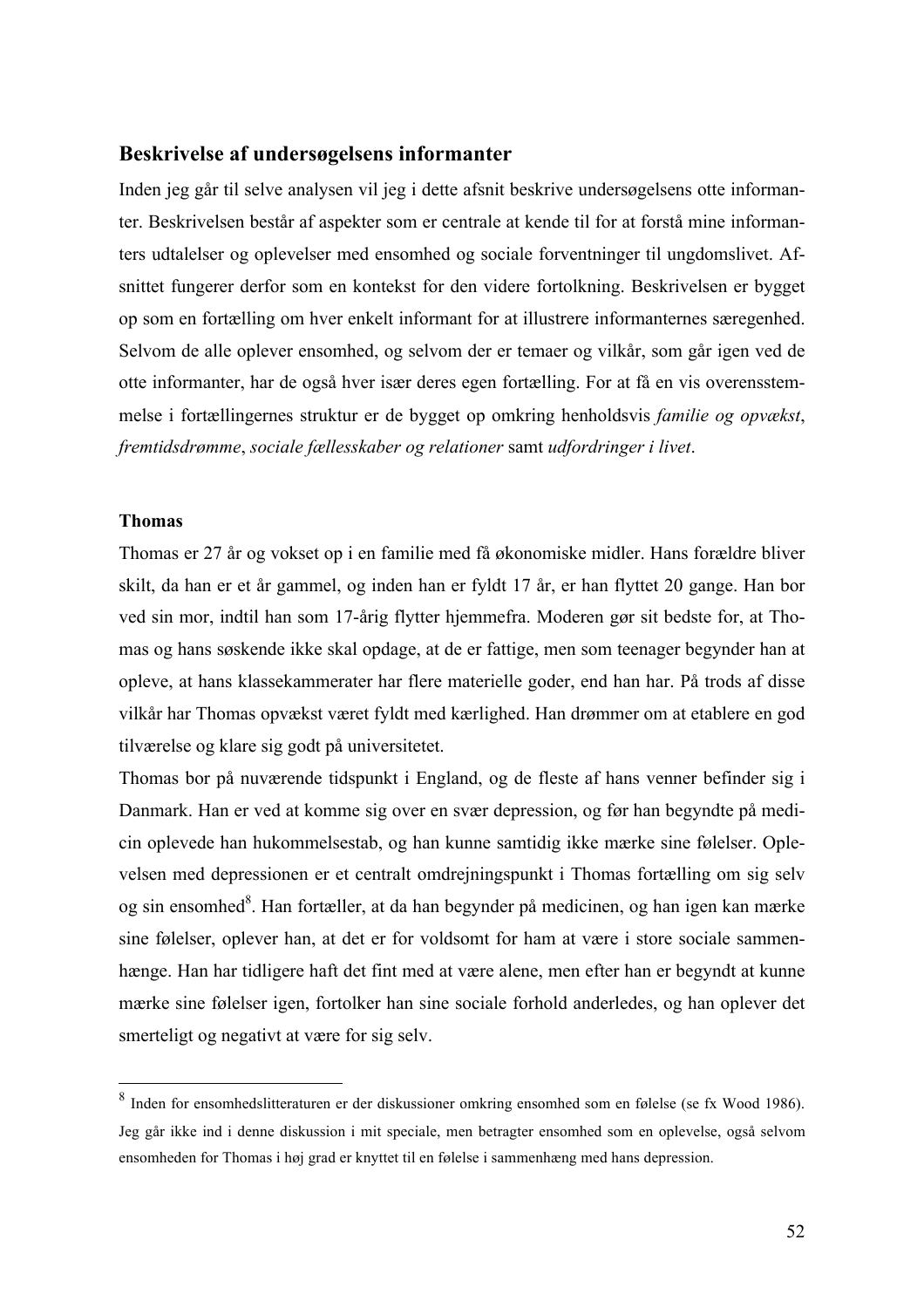#### **Matilde**

Matilde er 16 år og opvokset med sine forældre og to søskende. Hun fortæller forholdsvis kort tid inde i interviewet, at hun ikke kan lide sine forældre. Det er ikke noget hendes forældre er klar over, og for Matilde er det kun envejs, at hun ikke bryder sig om sine forældre. Hun kan ikke lide sine forældre som mennesker og er træt af, at de behandler hende som et lille barn. Matilde tænker, at hun er unormal, fordi hun ikke kan lide sine forældre, da det for Matilde er en forventning, at du kan lide din familie. På trods af disse omstændigheder er der ikke noget i interviewet, der indikerer, at der er sket ting i Matildes opvækst, som har påvirket forholdet til forældrene.

Matilde læser til multimedie-animator på en erhvervsskole, og hun drømmer om at blive *concept artist*. På erhvervsskolen bliver Matilde for første gang i sit liv en del af et interessefællesskab, som anerkender hende for hendes evner indenfor animering og computerspil. Igennem folkeskolen har hun følt sig anderledes og beskriver, at hun har været en del af *'etc.-gruppen'*, som er en form for restgruppe i en klasse bestående af de elever, som ikke rigtig hører til nogen steder. Matilde fortæller, at hun ikke bryder sig om jævnaldrende unge, fordi hun synes, at de er barnlige og hysteriske. I folkeskolen får hun en depression, og hun forklarer det selv med, at hun var iblandt mennesker, hun ikke kunne holde ud. Da hun er på efterskole, forsøger hun at begå selvmord, og hun begynder herefter i samtalegrupperne. Hun har været i samtalegrupperne i lidt over et halvt år.

#### **Signe**

Signe taler ikke særlig meget om sin opvækst i løbet af interviewet, men interviewet kan fortælle noget om relationen til hendes forældre. Hun er 16 år og bor sammen med begge forældre. Hun har tidligere oplevet, at det har været vanskeligt at tale med især sin mor om problemer. Signe er ofte ked af det og kan derfor ikke altid komme i skole. Moren er af den opfattelse, at hvis du har startet noget, så gør du det også færdigt, og dette kan Signe især mærke i forhold til at gå i skole og tage en uddannelse. Signe er inden for den seneste tid begyndt at tale bedre med sin mor, når hun er ked af det, og det er en stor lettelse for hende. Signe drømmer om at få et fritidsjob, så hun kan opbygge erfaring, inden hun skal have et *'voksenjob'*. Men hun har ikke mulighed for at have et job, da hun synes, at hendes sindstilstand er for skrøbelig til at passe et fast job. På grund af mobning i folkeskolen har hun svært ved at stole på andre mennesker. Det er ligeledes i denne sammenhæng i folkeskolen,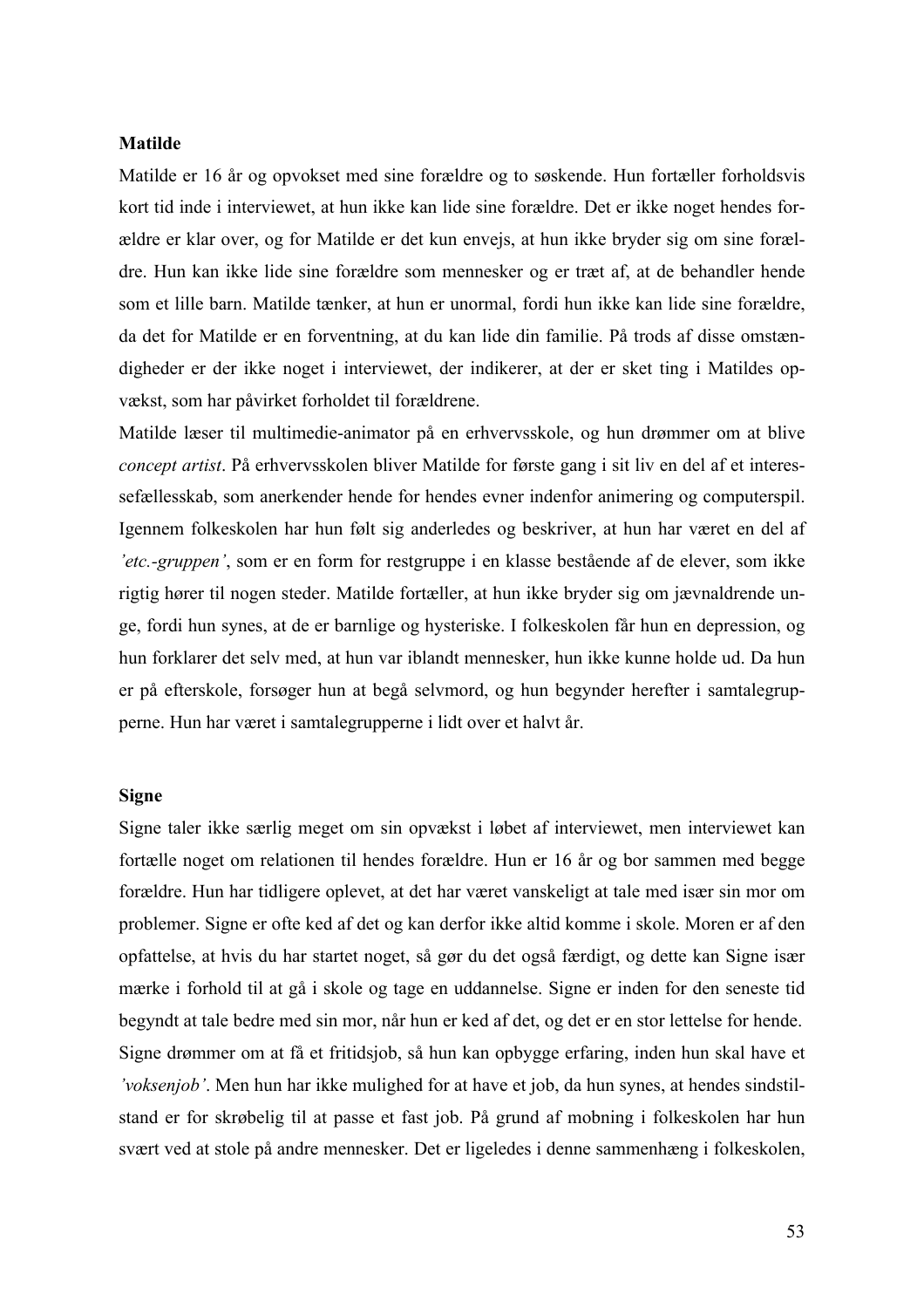at Signe begynder at opleve ensomheden. På grund af mobning begynder hun at trække sig fra sociale sammenhænge og de andre klassekammerater. Signe er i dag en del af et fællesskab i samtalegrupperne, hvor hun er kommet i lidt over et halvt år. Hun har et par venner fra skolen, men det er sjældent, hun tilbringer tid med dem udover skolen.

#### **Louise**

Louises forældre er skilt, og hun bor sammen med sin far. Louise er 22 år, og hun vil gerne finde en lejlighed, da hun synes det er på tide, at hun flytter hjemmefra. Hun har en fortrolighed med sin mor, men hun føler ikke, at hun snakker så godt med sin far. Louises store drøm er at få en studentereksamen, men det er en drøm, som hun ikke har mulighed for at udleve, hvilket gør hende ked af det:

Jeg har faktisk altid hadet studenterne, fordi det der med, at de kører rundt og jubler og er glade og sådan noget. Det har jeg altid godt kunne tænke mig, men nu hvor jeg har det der niende klasse, så tænker jeg bare, det her, det kommer jeg aldrig nogensinde igennem. Så vender det negative igen, øhm, jeg har svært ved at se positivt på tingene. Så kan man ikke noget, så duer man ikke til noget, så får man aldrig en niende klasse, så ender du som en eller anden rengøringskone i stedet for det, du egentlig bare har drømt om.

Hendes drøm om en studentereksamen manifesterer sig i de jublende studenter. Louise er ordblind, og hun føler derfor ikke, at hun kan klare en studentereksamen. Hun er på tidspunktet for interviewet i gang med at tage niende klasse på VUC.

Hun har flere gode venner fra Ventilen, sin efterskole og en husholdningsskole, som hun gik på inden efterskolen. Hun sætter stor pris på fællesskabet i klassen på VUC og i Ventilen, hvor hun er kommet i fire år. Louises sociale situation adskiller sig i dag fra hendes oplevelse i folkeskolen, hvor hun på grund af mobning ikke havde lyst til at være sammen med andre. På trods af ændringen i hendes sociale situation oplever hun i dag ensomheden engang imellem.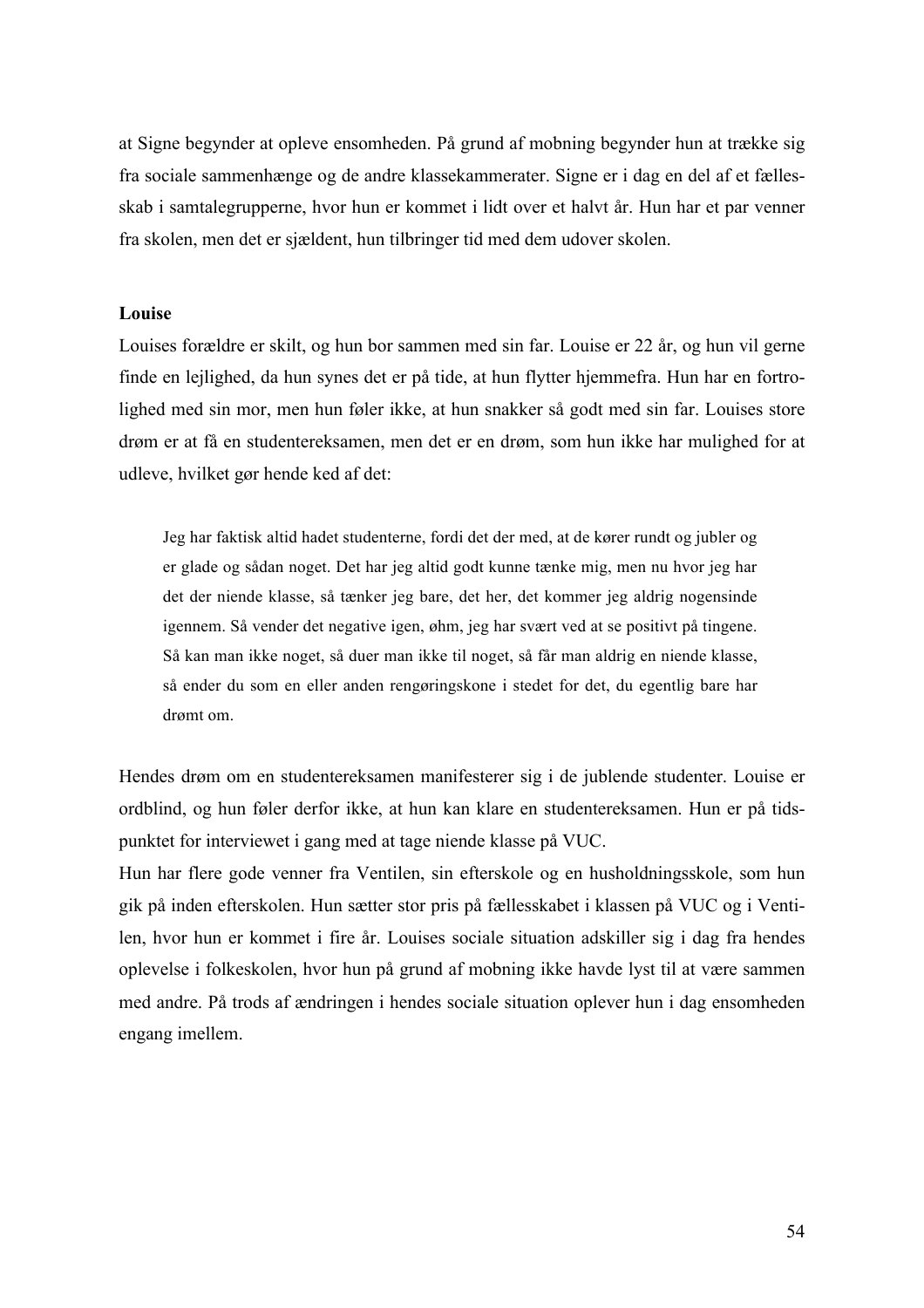#### **Ellen**

Ellen er 18 år og bor med begge forældre og en lillesøster. Hun kan godt lide at tilbringe tid sammen med sin familie, og hun føler, at hun er fortrolig med sin mor og søster. Hun drømmer om at komme ind i politiet, men det mener hun ikke, at hun kan, fordi hun ikke kan gennemføre en gymnasial uddannelse, da hun ikke er god til matematik. Hun er irriteret over, at hun må skubbe denne drøm væk, men fokuserer i stedet på ting, hun er god til. Hun oplever en stor forskel på fællesskabet i folkeskolen og fællesskabet i Ventilen, som hun har været en del af i to år. I folkeskolen var Ellen ikke en del af noget fællesskab. Hun følte sig anderledes, fordi hun ikke var social og udadvendt, som hun oplevede, at andre unge var. Ventilen udgør et fællesskab, hvor alle er inkluderet, modsat folkeskolen hvor kliker begyndte at blive dannet omkring sjette klasse. I denne klikedannelse blev Ellen ikke medtaget, og hun følte ikke, at hun hørte til nogen steder. Modsat oplevelsen i folkeskolen føler Ellen, at hun bliver medregnet i det sociale fællesskab i skolen, og hun har både gode venner fra skolen og fra Ventilen.

#### **William**

William er ud af en religiøs slægt og har gået på en religiøs skole indtil ottende klasse. Han er 22 år og opvokset med begge forældre og en lillebror. Han er opdraget med religiøse værdier, og han fortæller, at hans opvækst har været præget af struktur og faste regler for, hvad der er tilladt, og hvad der ikke er tilladt.

I slutningen af ottende klasse flytter familien til en ny by, og William starter på en almindelig folkeskole. Denne flytning har stor betydning for William og får konsekvenser for hans sociale liv. Det er nyt for William at komme i en klasse, hvor de har drukket siden sjette klasse. William fortæller om skoleskiftet som et vendepunkt i sit liv:

Altså først og fremmest så isolerede jeg mig meget. Jeg er gået fra at være sådan rimelig udadvendt og social og med mange aktiviteter. Så blev jeg jamen ja stille og meget introvert, eller hvad man siger, indadvendt. Jamen det begyndte måske også at få indflydelse på mine interesserer. Altså i NN-by var jeg en langhåret gut i sort tøj med nitter og spillede dødsmetal og sådan noget. (…) På en eller anden måde gjorde det mig også mere moden, tror jeg, men altså jeg begyndte så og læse, det havde jeg ikke rigtig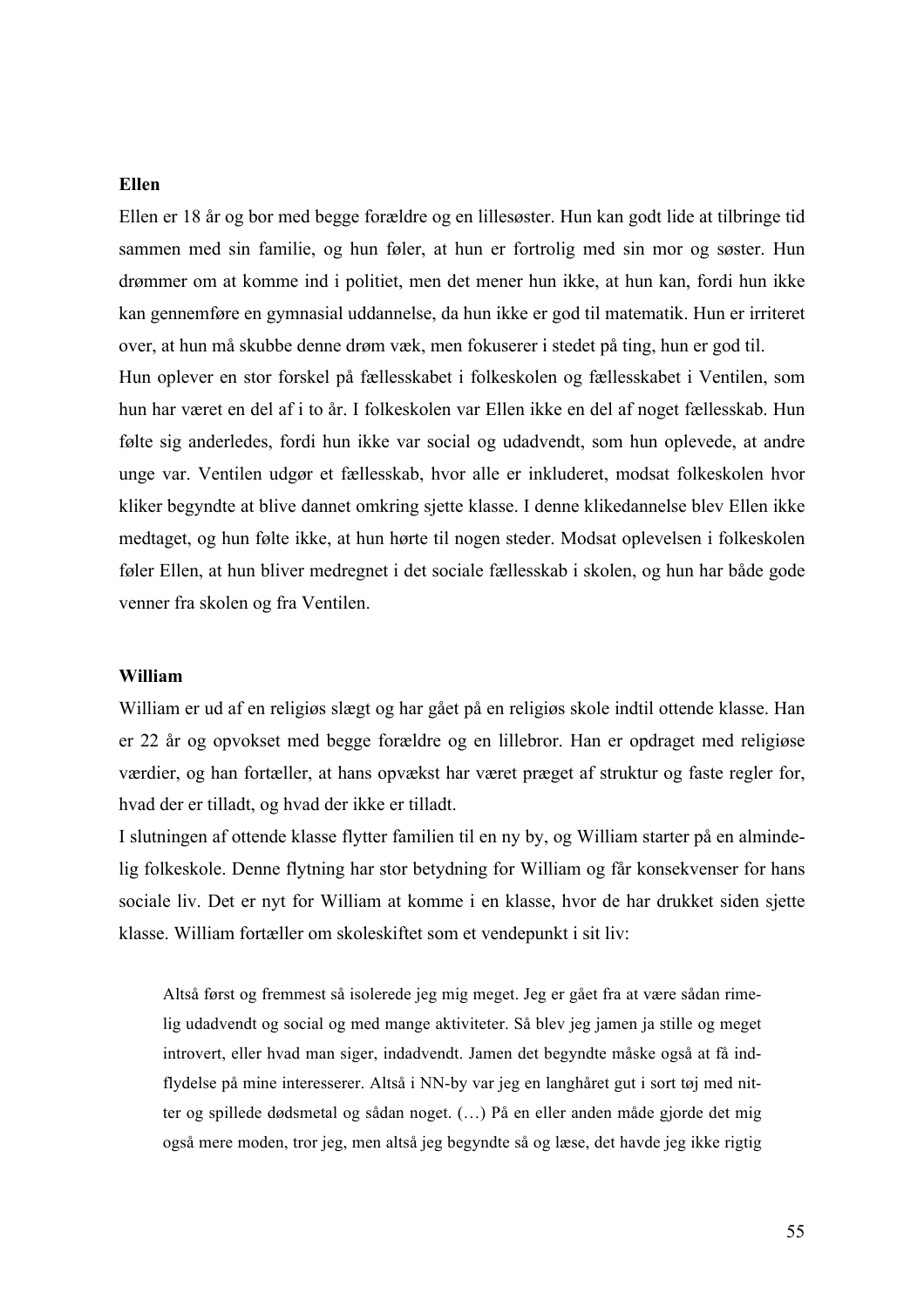været interesseret i før. Men altså jeg blev tvunget ud i en eller anden form for selvfordybelse, tror jeg og refleksioner. Altså det fyldte mig jo meget dengang, at jeg kunne ikke forstå, hvorfor jeg på en eller anden måde i hvert fald følte mig anderledes, og jeg ikke kunne få kontakt.

William drømmer om at få et band, men som han selv siger, så forudsætter det, at han får et netværk. Han er en del af et fællesskab i samtalegrupperne, hvor han er kommet i fire år. William har på en måde accepteret sin ensomhed og sin mangel på et socialt netværk som et vilkår og en udfordring ved sit liv ligesom andre menneskers vanskeligheder. Nogle gange tænker William, at han er låst fast i denne situation, men oftest tænker han, at det er noget, som skal overvindes.

#### **Majken**

Majken har som lille været anbragt på en institution, men har i dag kontakt til sine forældre. Hun er 18 år gammel og bor på nuværende tidspunkt ved sin venindes forældre. Hun ser sine forældre indimellem, men føler sig ikke fortrolig med dem. Hun har haft en svær opvækst, og hun vil gerne bearbejde de oplevelser, hun har haft, så det forhåbentlig betyder, at hun får en god fremtid. Majken drømmer om at få en god uddannelse, et godt job og en god fremtid.

Majken er en del af et fællesskab i samtalegrupperne og i hendes klasse på gymnasiet, men hun oplever en forskel på disse to fællesskaber. Hun er kommet i samtalegrupperne i to måneder, og for Majken er det et åbent fællesskab, hvor hun kan dele svære ting med de andre unge i gruppen uden, at det får konsekvenser for deres relation. Fællesskabet i skolen er mere anspændt, og Majken er bange for at blive lukket ude, hvis hun fortæller sine venner i skolen om sin svære opvækst. Majken er udfordret af sin fortid, da hun har svært ved at forlige sig med den. Hun ønsker ikke at uddybe, hvad hun har oplevet af svære ting i sin barndom og i løbet af sin opvækst. Majkens opvækst har betydning for hendes oplevelse af ensomhed, og hun nævner en særlig begivenhed for at illustrere, hvornår hun første gang oplever ensomheden. Hun fortæller:

Det har nok været i starten af børnehaveklassen, hvor jeg var det eneste barn i klassen som ikke havde sine forældre med. Der følte jeg mig ret ensom, fordi jeg følte, at jeg ikke hørte til og sådan, så det er nok der, det startede.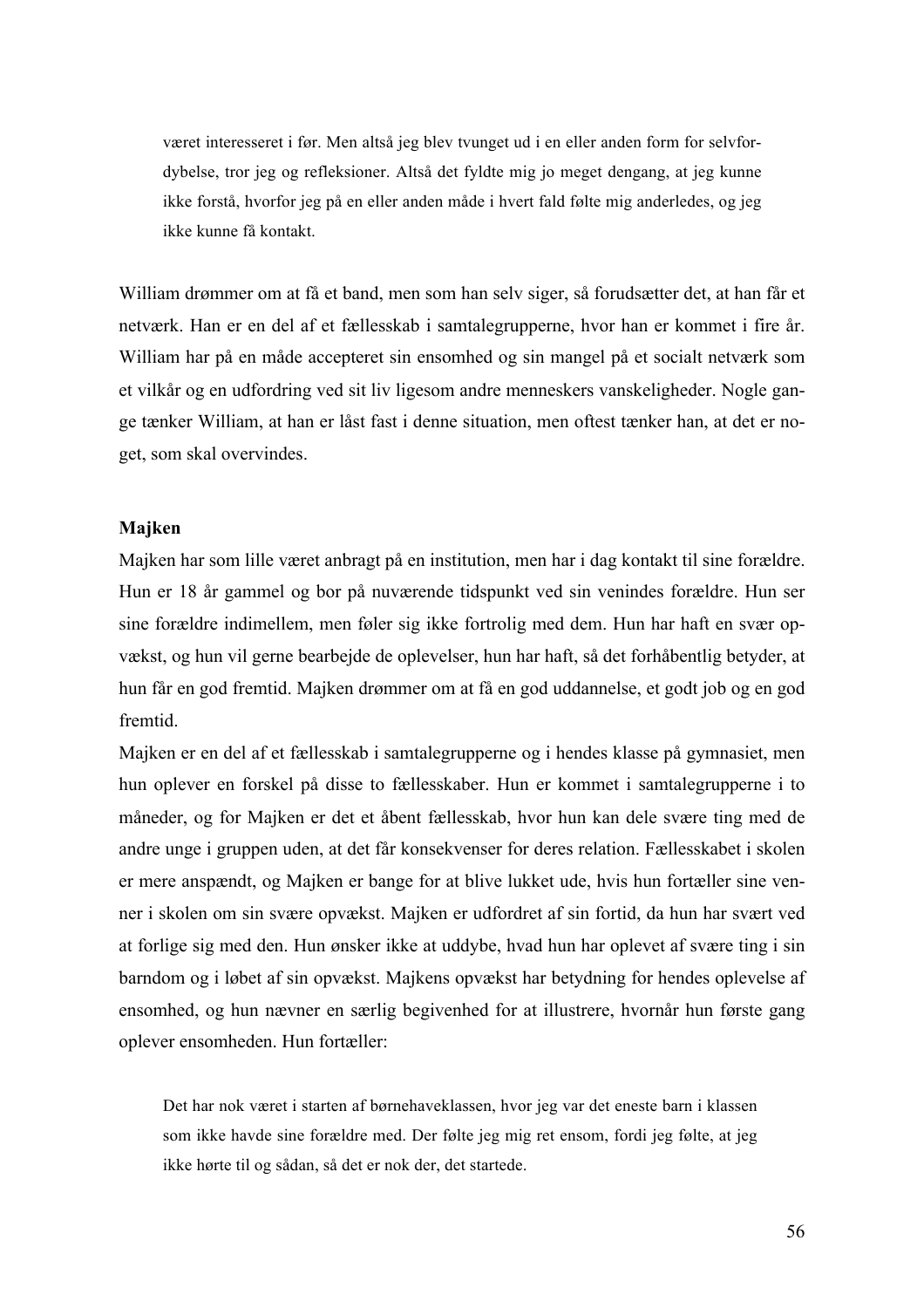Hun fortæller, at hun boede på institution på dette tidspunkt, og hendes forældre var ikke blevet informeret om skolestarten. Situationen på første skoledag har betydning for hende op igennem folkeskolen. Hun fortæller, at hun hurtigt begyndte at trække sig og følte sig som *'en brik udenfor'*.

#### **Cecilie**

Cecilies forældre bliver skilt, da hun er otte år gammel, og det er en svær skilsmisse. I forbindelse med skilsmissen oplever hun, at hun bliver efterladt alene, og der er ikke rigtig nogen, der tager sig af hende og hendes søster. Hun fortæller, at hun begynder at trække sig fra sociale sammenhænge og andre mennesker, og forældrenes skilsmisse er ifølge Cecilie grunden til, at hun begynder at opleve sig ensom.

Hun er 18 år og bor i dag ved sin mor, men har svært ved at stole på andre mennesker. Hun har oplevet nogle svære ting i sin opvækst, men ønsker ikke at uddybe, hvad de indebærer. Hun begrunder blandt andet dette med, at *'det virkelig kan briste din hverdag på et minut'*, hvis hun uddyber de svære oplevelser i sin opvækst. Hun fortæller ligeledes, at det er tragiske ting, hun har oplevet.

Cecilie drømmer om at blive konditor, men det er vanskeligt at finde en ren konditor elevplads, fortæller hun. Hun befinder sig oftest på sit værelse alene, hvis ikke hun er sammen med sin tætte veninde, som hun har kendt siden forældrenes skilsmisse. Cecilie er en del af et fællesskab i samtalegrupperne, hvor hun har været i lidt over et halvt år.

#### **Opsamling**

Undtagen informanten William er alle undersøgelsens informanter på tidspunktet for interviewet under uddannelse. William venter som nævnt i metodeafsnittet på at starte på en ny uddannelse til sommer. Der er en overvægt af piger blandt informanterne. Inden for ensomhedsforskningen er der fokus på, at drenge er mindre tilbøjelige til at angive, at de oplever ensomhed (Lasgaard 2010b:41). På den anden side påpeger Lasgaard, at der er ligeså mange drenge som piger på de mødesteder, som tager imod ensomme unge (Ibid:42). I samtalegruppernes årsberetning fra 2012 beretter de om en kønsfordeling på 34% drenge og 66% piger (Samtalegrupper for unge 2013). I Ventilen er der mere ligevægt mellem drenge og piger, som stemmer overens med Lasgaards anden pointe (www.ventilen.dk). Det kan der-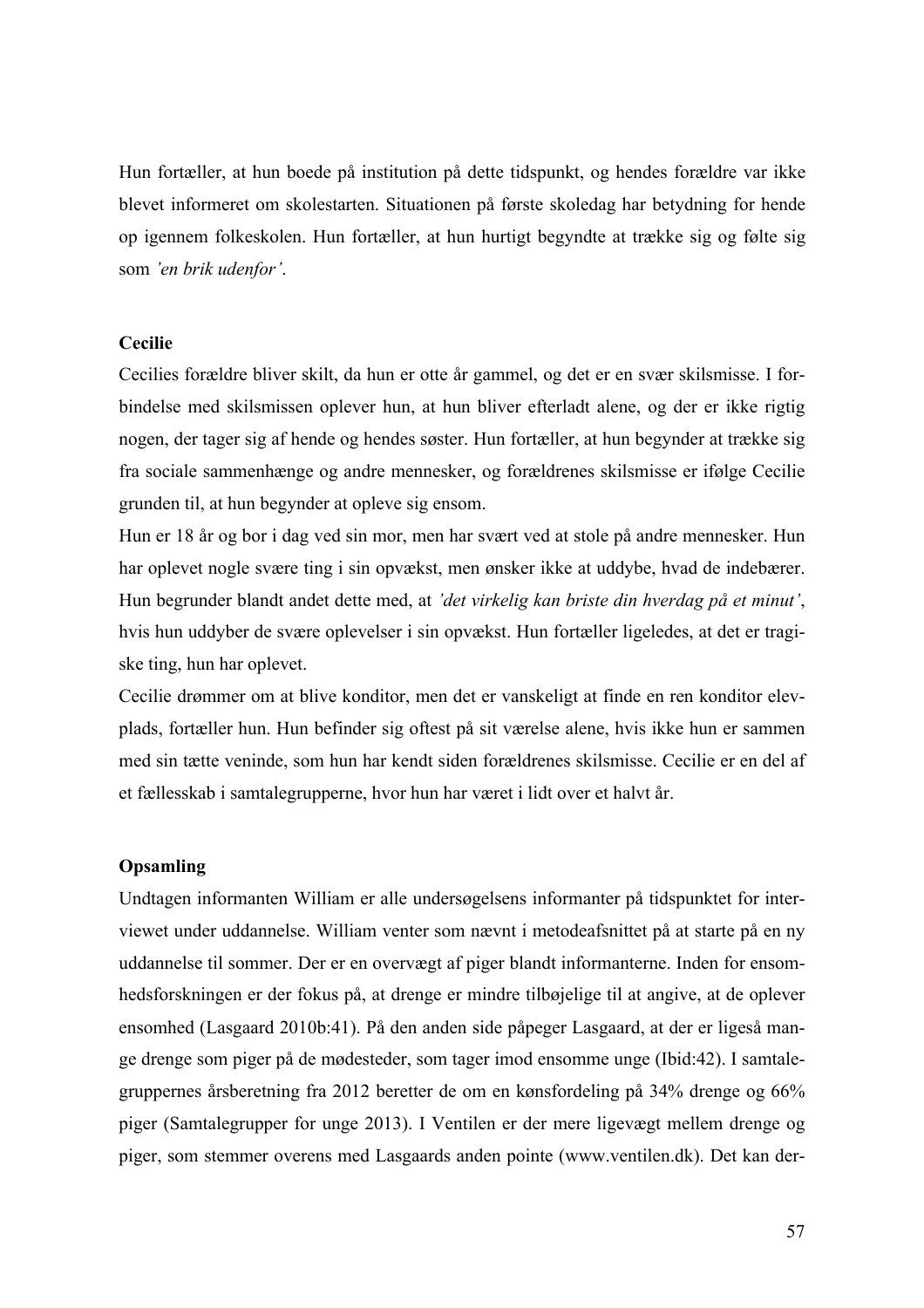for hænge sammen med projekternes forskellige udformning, at der er en overvægt af piger i mit empiriske materiale. De fleste af undersøgelsens informanter bor hjemme enten med begge forældre eller én af dem. Informanterne er forholdsvis ligeligt fordelt med hensyn til, om forældrene er sammen eller skilt.

I forhold til en gruppering af undersøgelsens informanter står Thomas og Matilde en lille smule ud sammenlignet med de andre informanter. Thomas er den ældste informant, og han fortæller, at han har forholdsvis godt styr på sit liv. Matilde adskiller sig især med hensyn til den særlige relation til sine forældre. Udover dette er der lignende aspekter i interviewet, som peger på, at hun har en anderledes social kontakt til andre mennesker end de resterende informanter. Matilde fortæller, at hun har et underligt forhold til sociale relationer, og hun tilføjer, at hun generelt har det svært med social interaktion. Hendes specielle kontakt kan illustreres med en fortælling fra folkeskolen. Matilde fortæller, at hun en dag i folkeskolen fravælger en veninde, uden at der er nogen specifik grund til dette. Hun fortæller veninden, at de ikke kan være venner mere. Matilde tilføjer i interviewet, at det for hende ikke gjorde nogen forskel, om de var venner eller ej.

Alle informanterne oplever ensomheden første gang i folkeskolen, og informanterne har derfor ikke altid oplevet ensomheden. Signe, Louise, Ellen og William har alle følt sig udenfor i folkeskolen og oplevet, at de ikke hørte til nogen steder. Majken og Cecilie har begge haft en svær opvækst, som har betydning for deres sociale liv i dag. Gennemgående for undersøgelsens otte informanter er, at de oplever sig anderledes end andre unge. Dette vil blive uddybet igennem analysen og vil fungere som en rød tråd i de videre analyseafsnit.

Et sidste aspekt, jeg finder relevant i forhold til den videre fortolkning, er informanternes oplevelse af ensomhed ved interviewtidspunktet. For mange af undersøgelsens informanter har deres oplevelse af ensomhed ændret karakter, siden de første gang oplevede den. Majken og William beskriver, at de på en måde har accepteret ensomheden. For Ellen og Louise har deres ensomhedsoplevelser ændret sig, efter de er begyndt at komme i Ventilen. Ellen fortæller: *'Jeg er ti gange gladere end dengang [i folkeskolen]'*. Som nævnt er undersøgelsens informanter højest sandsynlig forholdsvis ressourcestærke ensomme unge, hvilket ovenstående kan pege på. Analysen er baseret på et interviewmateriale med ensomme unge, der i dag har en anden opfattelse af deres ensomhed, end da de først oplevede den, eller som på en måde har accepteret deres egen situation.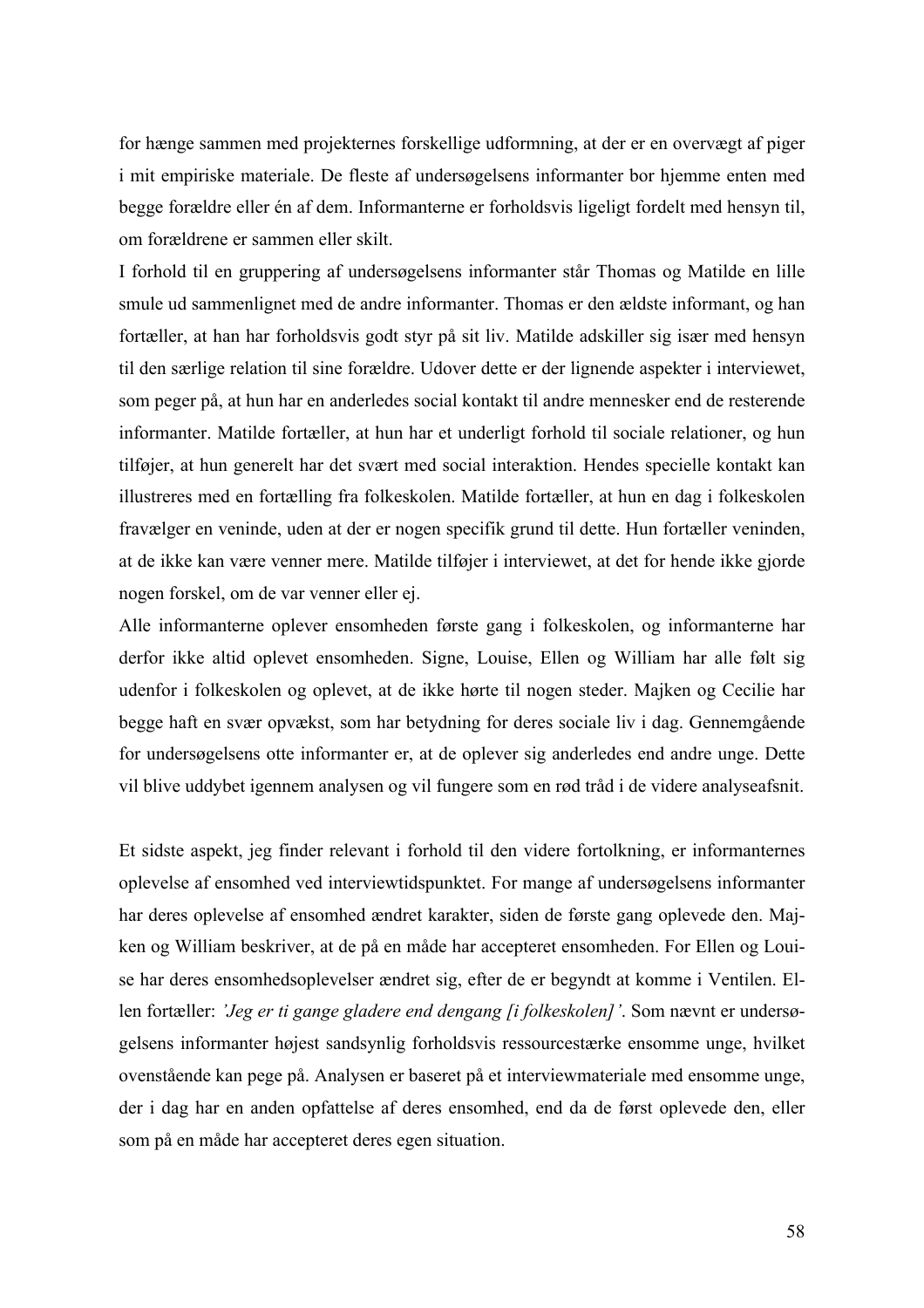#### **Tema 1: Udfordringer i livet og svær opvækst**

Undersøgelsens første tema omhandler informanternes oplevelse af at have haft en sværere opvækst end andre unge. Samtidig oplever informanterne forventninger blandt unge om, at man ikke viser svagheder, og at man som ung ikke har haft problemer og udfordringer i livet. Som redegjort for i analysens struktur vil jeg først præsentere faktuelle aspekter omkring det givne tema. Jeg fokuserer ved dette tema på fakta om familieforhold, opvækst og personlige problemer for unge i Danmark. Herefter analyserer jeg informanternes oplevelse af, at andre unge ikke vil kunne forstå deres situation og tidligere oplevelser ud fra Woods ensomhedsteori. Dette gør jeg for at sandsynliggøre, at informanternes oplevelse af ensomhed kan tolkes som en mislykket intersubjektivitet. I forlængelse af dette fokuserer jeg på informanternes oplevede forventninger til et uproblematisk ungdomsliv.

#### **Fakta om unges familieforhold, opvækst og personlige problemer**

Ifølge Danmarks Statistik er der i dag færre teenagere, der bor med begge forældre. De angiver, at 82% af hjemmeboende 16-årige i 1980 boede med begge forældre, hvorimod dette er faldet til 61% i 2013 (Dst.dk). Samtidig fremhæver Børns Vilkår, at hvert tredje skilsmissebarn som 11-årig har oplevet en konfliktfyldt skilsmisse (Bornsvilkar.dk). I forhold til generelle familierelaterede vanskeligheder er der interessante aspekter i rapporten *'Sårbarhed og (mis)trivsel blandt unge – i Folkeskolens ældste klasser'* (Zøllner & Jensen 2010). Omdrejningspunktet i undersøgelsen er unges sårbarhed og selvskadende adfærd, men der er et afsnit om familierelaterede vanskeligheder, som er relevant i forhold til mit analysetema. På grund af undersøgelsens sigte deles de unge i sårbare og ikke-sårbare ud fra et indledende spørgsmål<sup>9</sup>. 41% af sårbare unge og 21% af ikke-sårbare unge har oplevet, at forældrene har haft alvorlige uoverensstemmelser. I forhold til alvorlige uoverensstemmelser i familien generelt har 45% af sårbare unge og 21% af ikke-sårbare unge oplevet dette (Ibid:29).

Et sidste aspekt, jeg ønsker at fremhæve, er unges oplevelse af personlige problemer. I rapporten *'Trivsel, sundhed og sundhedsvaner blandt 16-20 årige i Danmark'* angives det, at

 <sup>9</sup> Zøllner og Jensen definerer sårbare unge, som *'unge, der inden for det sidste års tid har haft alvorlige, personlige, følelsesmæssige eller psykiske problemer, hvor de følte, de havde brug for professionel hjælp'* (2010:22).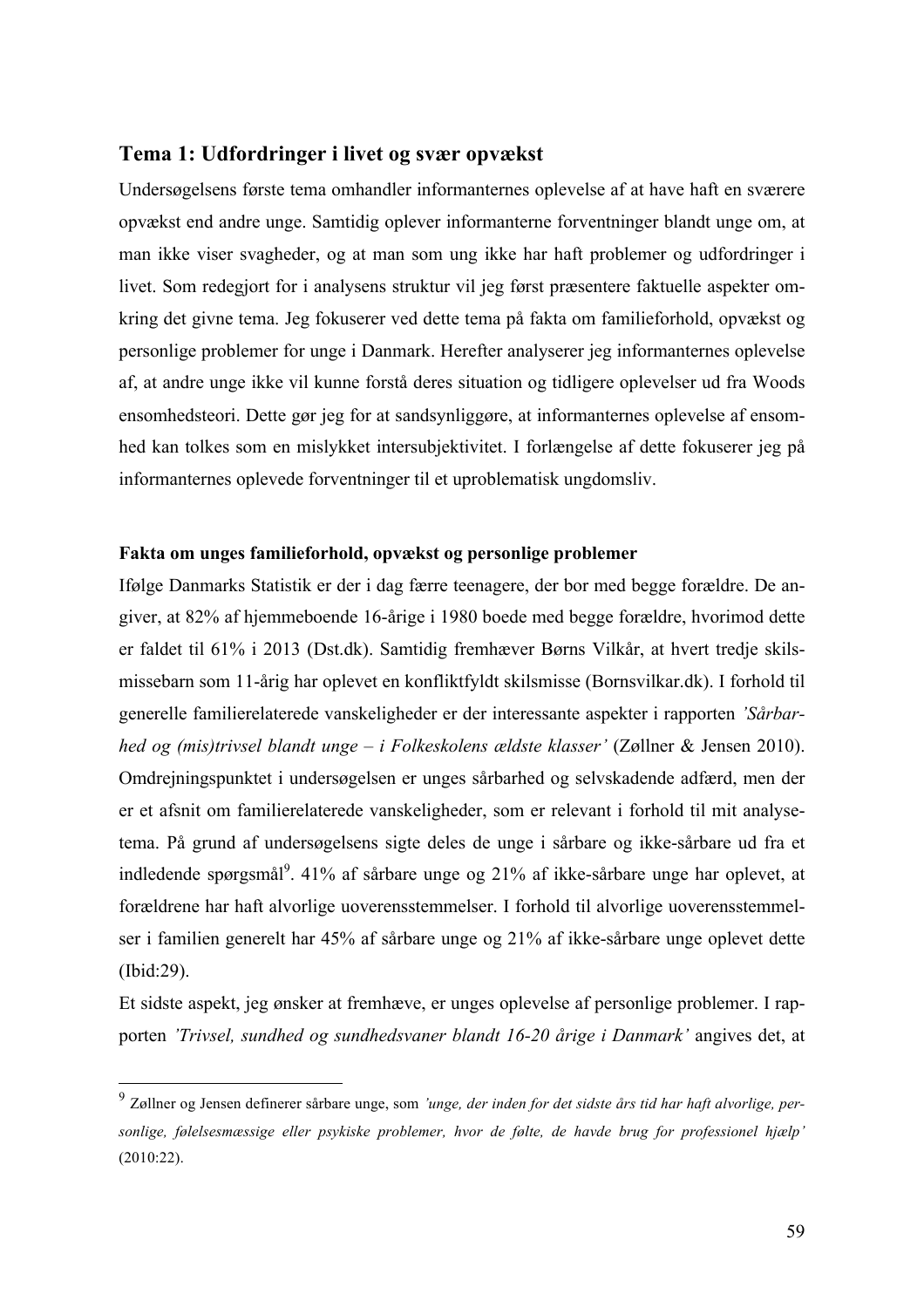34% af de unge i større eller mindre grad har personlige problemer, der gør det vanskeligt at klare hverdagen. Det er problemer, som gør, at de unge er mere besværet i hverdagen, *'end "normale" teenager-bekymringer giver anledning til'*, som de angiver i rapporten (Aaen & Nielsen 2006:7-9).

Ovenstående viser, at flere teenagere i dag oplever, at deres forældre bliver skilt. Selvom familierelaterede vanskeligheder i højere grad opleves af sårbare unge end ikke-sårbare unge, er der stadig en relativ stor gruppe af ikke-sårbare unge, som har oplevet disse vanskeligheder. Omkring en tredjedel af de 16-20 årige oplever personlige problemer, som influerer på deres hverdag. Disse faktuelle forhold er interessante, da flere af undersøgelsens informanter forestiller sig, at andre unge ikke har oplevet udfordringer i livet og familierelaterede vanskeligheder, hvilket vi vil se i de følgende analyseafsnit.

#### **Informanternes ensomhedsoplevelse kan ses som mislykket intersubjektivitet**

I dette afsnit vil jeg analysere informanternes oplevelse af ensomhed ud fra Woods ensomhedsteori. Som nævnt i undersøgelsens teoretiske udgangspunkt fremhæver Wood, at en oplevelse af ikke at kunne leve op til sociale forventninger, kun vil blive fortolket og oplevet som ensomhed, når oplevelsen involverer en mislykket intersubjektivitet (1986:189). I forhold til min problemformulering er det derfor relevant at analysere, hvordan informanternes oplevelse af ensomhed kan analyseres som mislykket intersubjektivitet.

Flere af informanterne har en oplevelse af, at andre unge ikke vil kunne forstå, hvad de har oplevet og ikke vil kunne sætte sig ind i deres situation. For nogle af informanterne er det oplevelser i deres opvækst knyttet til deres familie, og for informanten Thomas handler det især om generelle livserfaringer. Jeg spørger Thomas, hvad han tænker kendetegner andre unges liv, hvortil han svarer:

Upåvirket. Kommer tilbage til den der boble. Jeg tror mange, især i England, ikke har oplevet, hvordan verden kan være eller er. Jeg vil også gerne sige let, og jeg ved ikke om det er på grund af, at jeg bare synes mit har været hårdere end andres, fordi det tror jeg egentlig ikke det har. Der er mange unge, der sikkert har haft det også hårdere end mig.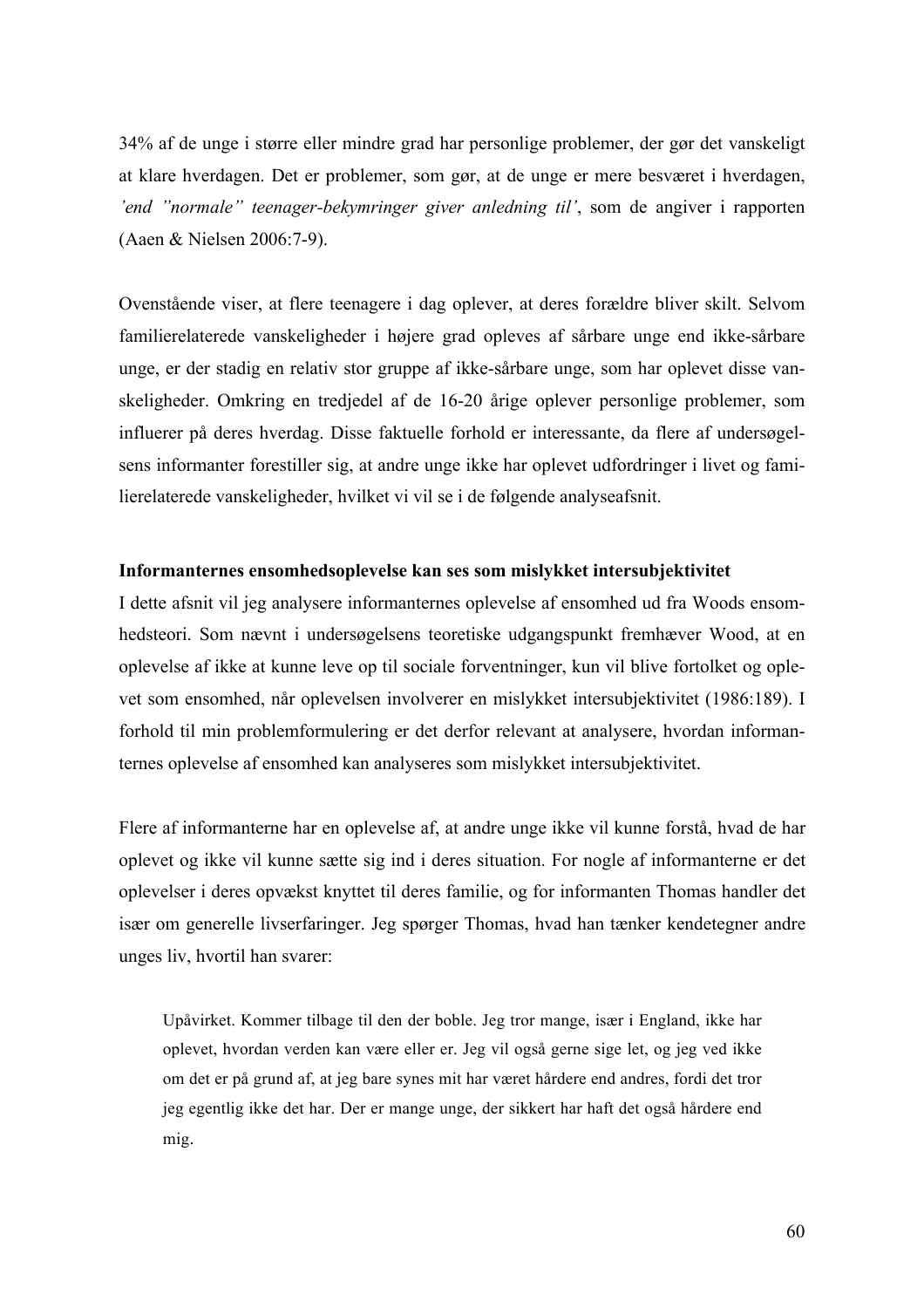I stil med undersøgelsens forforståelse fra min tid på Ensom Ung chatten tænker Thomas, at andre unge har haft et lettere liv, end han har, selvom han også tænker, at der er mange unge, der sandsynligvis har haft det sværere end ham. På trods af det sidste er oplevelsen af, at andre unge mangler livserfaringer gennemgående i interviewet med Thomas. Andre unges manglende livserfaringer handler for Thomas om, at han oplever, at andre unge ikke har haft modgang i deres liv, samt at mange i hans netværk i England er en del år yngre end ham. Samtidig oplever han, at han ikke kan dele sine oplevelser og tanker med andre unge, fordi de ikke har været i samme situation som ham. Dette er især knyttet til hans depression. Denne fremhævning af andre unges manglende livserfaringer kan ses som en måde, hvorpå Thomas skaber en form for positiv værdi omkring sine udfordringer livet, som især er knyttet til depressionen. Med denne omskrivning af sine oplevelser og fremhævningen af, at andre unge mangler livserfaringer, kan det siges, at han skaber en form for distance til andre unge.

Denne distance ses ligeledes ved Majken og Cecilie, men modsat Thomas ses den positive omskrivning ikke i deres udtalelser. De oplever, at andre unge ikke vil kunne sætte sig ind i deres situation på grund af oplevelser og vilkår i deres opvækst. Cecilie føler sig anderledes, fordi hun oplever at have haft en sværere opvækst end andre unge. Dette ser vi ligeledes ved Majken, hvor hendes opvækst på institution gør, at hun ser sig selv som anderledes end andre unge. Både Cecilie og Majken ønsker ikke at fortælle deres omgangskreds om de svære oplevelser, de har haft i deres opvækst. Cecilie fortæller, at hun ikke har fortalt om sin opvækst til sine klassekammerater i skolen, fordi hun tænker, at de ikke vil kunne forstå det. Denne forventning om manglende forståelse hænger sammen med, at Cecilie tænker, at hendes klassekammerater ikke har oplevet lignende svære ting i deres opvækst. Hun fortæller:

Altså det er meget svært at forklare for en person, der ikke rigtig har haft så hårde forhindringer i sit liv. Altså jeg har jo kun kendt alle menneskene derovre [i skolen] et halvt år. Jeg kan selvfølgelig ikke sige om de har, jeg har jo ikke hørt deres livshistorie endnu. Men sådan som de opfører sig og måske har lidt lettere ved at tale, det giver mig jo også den der, okay så har de måske ikke oplevet det dobbelt så hårdt, som jeg har. Dermed kan jeg ikke fortælle det, og hvis jeg nogensinde gjorde det, så vil jeg ikke nogensinde komme tilbage.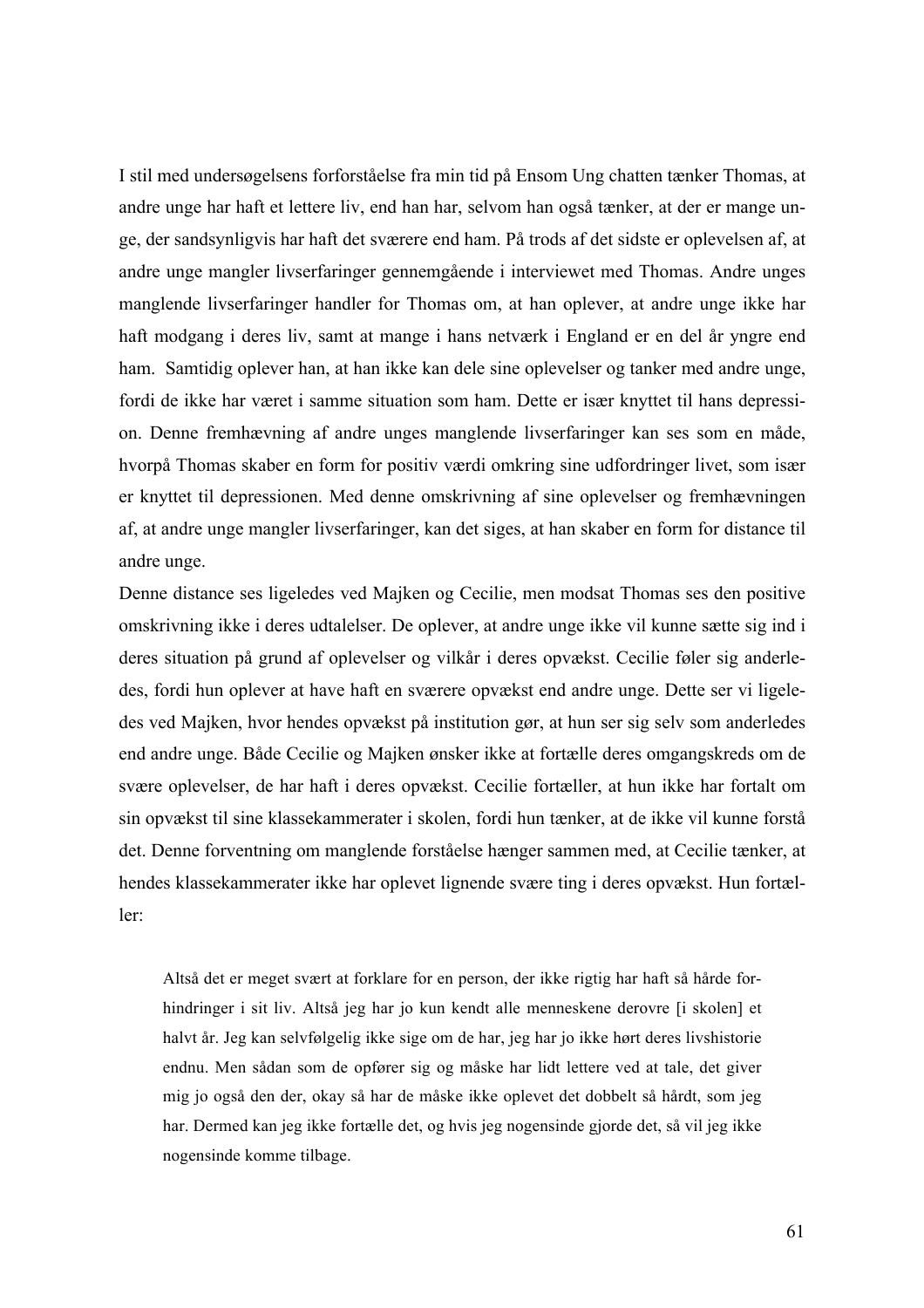På samme måde som Thomas tænker Cecilie, at andre unge har haft et lettere liv end hende. Selvom hun godt ved, at hun ikke kan vide det, bliver oplevelsen virksom alligevel og har som konsekvens, at hun ikke deler sin historie. Citatet viser ligeledes, at hvis hun fortalte hele sin historie, vil det have alvorlige konsekvenser for hendes mulighed for at være i skolen, da hun tænker, at hun ikke kan komme tilbage dertil, hvis hun deler sine oplevelser. Cecilie fortæller ligeledes, at over for sin tætte veninde, ønsker hun ikke at fortælle alt. For Signe handler en mislykket forståelse om, at hun oplever, at hun ikke kan dele sine tanker og følelser med andre. Hun fortæller om sin ensomhedsoplevelse:

Man godt kan føle sig ensom, selvom man er sammen med alle andre, fordi man ligesom har den, at man ikke har nogen at snakke med. Man har ikke nogen og fortælle det, man gerne vil fortælle, så man ligesom går med det inden i sig selv, og man tænker, så snakker jeg med mig selv agtig, og derfor så føler jeg mig bare sådan ensom.

Selvom Signe er *'sammen med alle andre'* kan hun ikke dele sine tanker med dem, hvilket påvirker hendes oplevelse af ensomhed. Hun føler samtidig, at der ikke er nogen, som forstår hende. Signe oplever sig anderledes, fordi hun ikke altid har det godt, som hun tænker, at andre unge har, og hun opfatter sig derfor ikke som en *'typisk 16-årig pige'*.

Thomas, Majken, Cecilie og Signes oplevelse af, at andre unge ikke vil kunne forstå dem og ikke vil kunne sætte sig ind i deres situation, kan forstås ud fra Woods ensomhedsteori. Ifølge Wood kan ensomhed opstå, hvor det mislykkes en person at have mindst én relation, hvor denne er tilstrækkelig forstået, eller hvor der er utilstrækkelig intersubjektivitet i en persons samlede sociale relationer (Wood 1986:188). Ovenstående udtalelser viser, at fire af undersøgelsens informanter mangler relationer, hvor de oplever sig tilstrækkelig forstået. Med Woods begrebsapparat peger disse fortællinger på en oplevelse af mislykket intersubjektivitet med de mennesker, som de fire informanter befinder sig iblandt. Intersubjektivitet henviser som nævnt til en gensidig forståelse, hvor de sociale aktører i en interaktion har en forståelse af den andens subjektive livsverden (Ibid:188). De fire informanter oplever ikke en gensidig forståelse med de unge, som omgiver dem i kraft af deres særlige livsvilkår og personlige problemer. For disse informanter handler ensomhedsoplevelsen om en mislykket fælles forståelse med andre unge omkring dem. Denne tolkning understreges i Signe og Cecilies sprogbrug omkring andre unge og ungdomslivet generelt. Signe bruger fx udtryk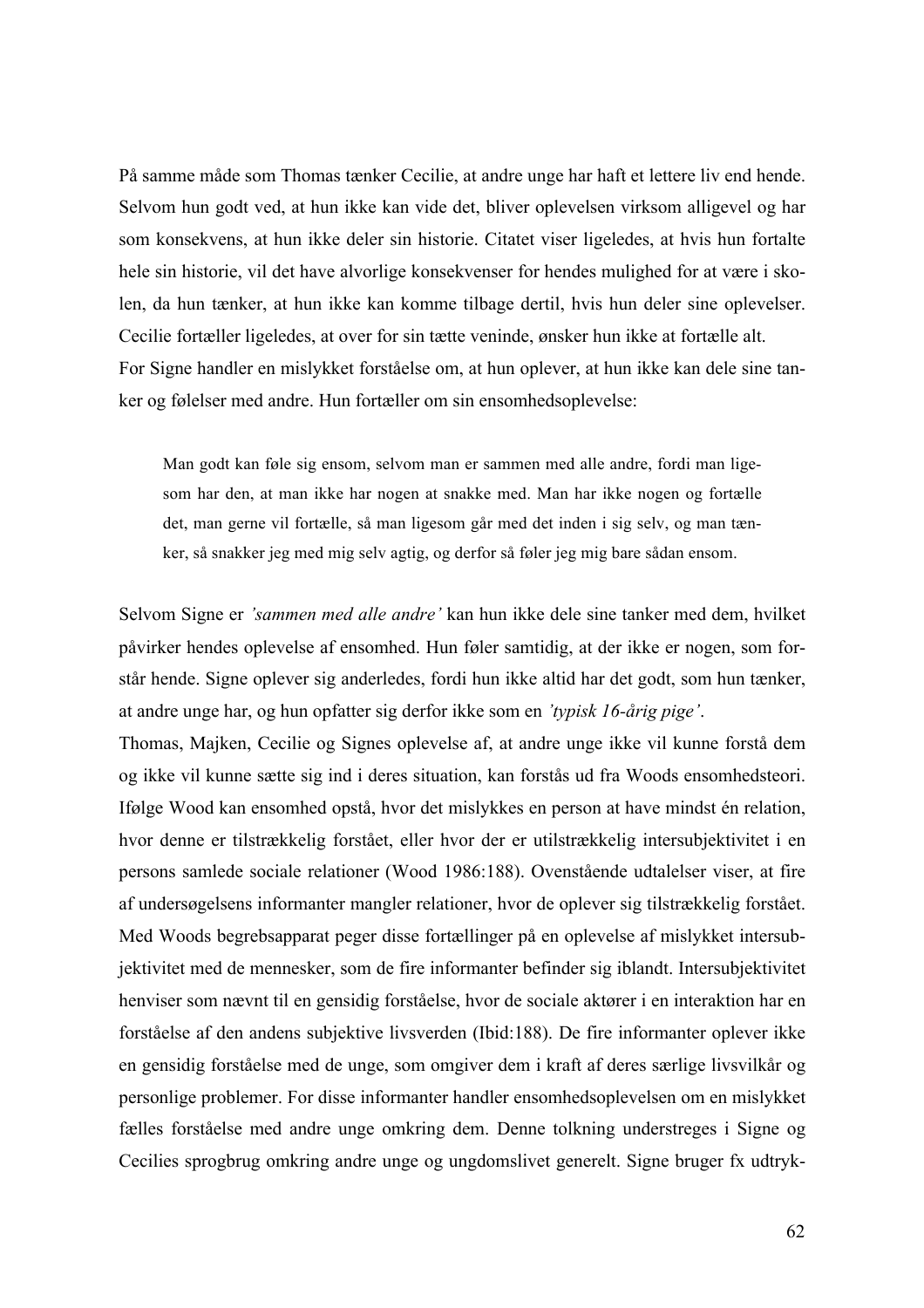ket *'ungdommen nu til dags'*, som normalt bruges i en distancering til ungdommen. Cecilie udtaler direkte, at hun ikke har et ungdomsliv. Dette skyldes især, at Cecilie opfatter ungdomslivet som harmonisk og uproblematisk, hvilket er nogle omstændigheder hun, ifølge hende selv, ikke deler. Forestillinger om et uproblematisk ungdomsliv er en tråd, jeg vil følge i det næste afsnit for at argumentere for, at de fire informanter føler sig anderledes, da de oplever, at et uproblematisk ungdomsliv er normen blandt unge.

#### **Et uproblematisk ungdomsliv er normen**

Som set i det ovenstående afsnit har informanternes oplevede forventninger omkring andre unges uproblematiske liv betydning for deres oplevelse af ensomhed. Deres oplevelse af en mislykket intersubjektivitet hænger sammen med, at de forestiller sig, at andre unge ikke har haft det svært. Disse forestillinger er knyttet til forventninger om, at du som ung ikke viser svagheder og ikke har haft personlige problemer, hvilket vi vil se i dette afsnit.

For flere af undersøgelsens informanter er det ikke socialt accepteret at vise svagheder og tale om svære ting. Dette gælder både i deres egne omgangskredse og iblandt unge generelt. Svagheder og fejl er ikke noget, man som ung viser; for at passe ind er det centralt, at man som ung viser, at man har styr på sit liv. At have styr på sit liv er for undersøgelsens informanter knyttet til forskellige aspekter. Det handler fx om at have etableret sociale relationer, at være opvokset i en kernefamilie og at vide, hvad man gerne vil foretage sig i livet med hensyn til uddannelse og job. I forhold til omdrejningspunktet i analysetemaet vil informanternes tanker om at have styr på sit liv i dette afsnit fokusere på udtalelser omkring familie og udfordringer i livet. Cecilie fortæller, hvad hun tænker kendetegner andre unges liv:

Altså det man normalt tror er et ungdomsliv, det du hører om. Man har den der lille kernefamilie; mor og far og to børn, hund eller kat eller hvad de nu har. Hvor alt det bare er fryd og gammen. (…) Altså det er det, jeg tror. Ligesom sådan noget filmagtig noget, hvor der faktisk næsten ikke sker noget i deres liv, selvfølgelig er der lidt drama, men for det meste er der bare kærlighed.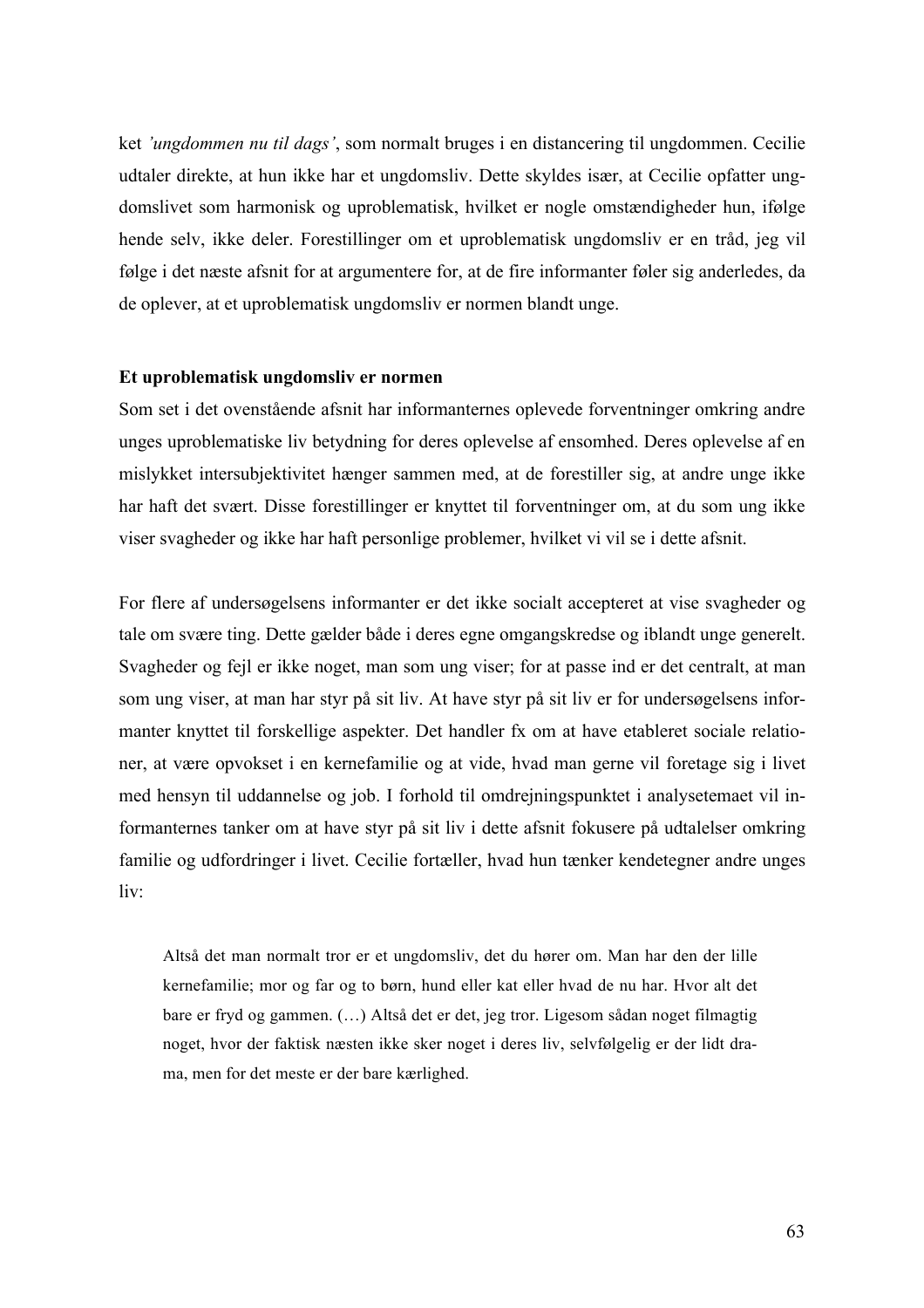Vi har allerede set, at Cecilie oplever sig anderledes, fordi hun har haft en svær opvækst. I ovenstående citat beskriver hun andre unges liv som problemfrit og omdrejningspunktet er en kernefamilie, hvor der kun opleves små problemer. Hun tilføjer at for at passe ind som ung, skal man have haft en normal opvækst og ikke have oplevet alvorlige ting i løbet af livet. Forventningen om, at man som ung ikke har haft vanskeligheder, og at man er opvokset i en kernefamilie, er ikke noget Cecilie føler, at hun kan leve op til, hvilket gør, at hun trækker sig fra sociale sammenhænge.

Et lignende perspektiv gør sig gældende i Signe og Majkens udtalelser. Som vist i det foregående afsnit oplever Signe sig anderledes, fordi hun ikke altid har det godt, som hun tænker, at andre unge har. Majken oplever, at det ikke er accepteret iblandt unge, at man begår fejl og viser svagheder. For Majken betyder dette især, at hun oplever fællesskabet med sine klassekammerater anspændt. Som beskrevet tidligere ønsker hun ikke at fortælle sine klassekammerater om sine barndomsoplevelser, hvilket ud fra ovenstående kan hænge sammen med, at hun oplever, at et uproblematisk ungdomsliv er normen. Hun fortæller, at hun er bange for, hvilke konsekvenser det vil have for sine sociale relationer, hvis hun fortæller om sin opvækst. Hun er bange for, at de vil tolke, at der er noget galt med hende. For Majken handler den mislykkede intersubjektivitet ud fra dette både om, at hun er bange for, at andre unge ikke vil kunne forstå hendes oplevelser, og at det vil få konsekvenser for hendes sociale forhold, hvis hun deler sine oplevelser.

#### *Oplevede forventninger påvirker informanternes ensomhed*

I forhold til informanternes oplevede forventninger til et uproblematisk ungdomsliv og deres egen situation som ung er det relevant at inddrage de præsenterede faktuelle aspekter i starten af analysetemaet. Der er en relativ stor gruppe af unge i Danmark, som oplever familierelaterede vanskeligheder og personlige problemer, som har betydning for deres hverdag og ungdomsliv. På baggrund af dette kan det siges, at Thomas, Majken, Cecilie og Signe på en måde lever i deres egne forståelser. Dette viser, at de *oplevede* forventninger er virksomme i forhold til informanternes oplevelse af ensomhed. De faktuelle aspekter peger på, at informanterne ikke adskiller sig i så høj grad fra andre unge, som de forestiller sig. I denne henseende er det interessant, at Majken, Cecilie og Signe har fået en anden forståelse af andre unge, efter de er begyndt i samtalegrupperne. I samtalegrupperne oplever informanterne, at der også er andre unge, som har vanskeligheder, og som har haft svære ople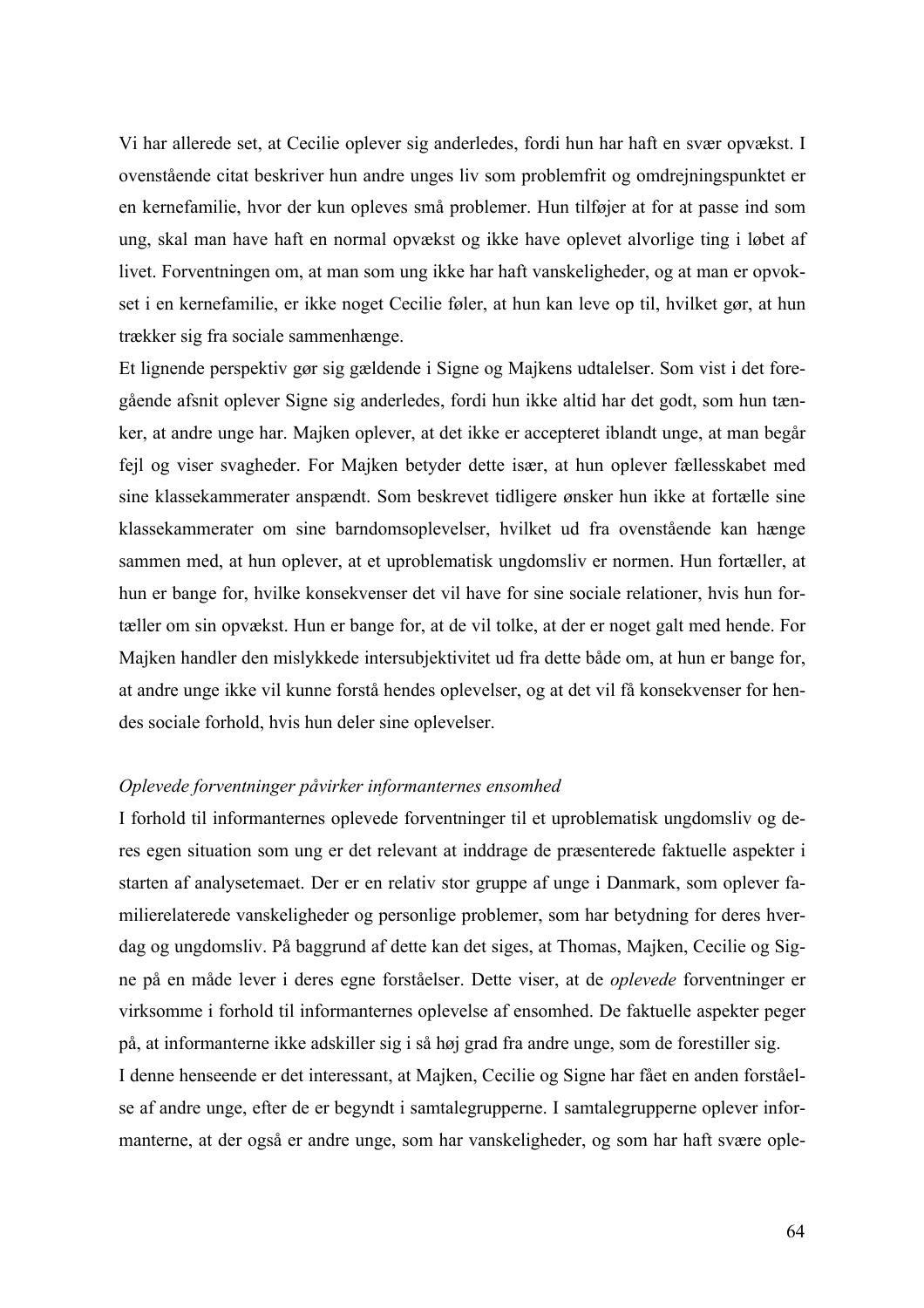velser i deres opvækst. Efter Majken, Cecilie og Signe har fået denne nye forståelse, beskriver de det perfekte og uproblematiske ungdomsliv som en overflade andre unge bærer. De får igennem mødet med andre unge en forståelse af, at andre unge generelt også oplever udfordringer. Det interessante er, at deres forestillinger om andre unges uproblematiske liv stadig bliver en forventning, som får betydning for deres ensomhed og sociale ageren. Dette på trods af, at Majken, Cecilie og Signe igennem samtalegrupperne oplever, at andre unge også har vanskeligheder. På trods af de nye forståelser oplever de stadig en mislykket intersubjektivitet med unge uden for samtalegrupperne, som analyseret i det foregående afsnit.

#### **Har barndommen betydning for unges ensomhed?**

Som vi har set i ovenstående afsnit føler Cecilie og Majken sig anderledes, fordi de oplever at have haft en sværere opvækst end andre unge. Selvom mit fokus i specialet er sociale forventninger og unges ensomhed, har det i interviewene vist sig, at fortællinger om opvækst og familierelationer har betydning for Cecilie og Majkens oplevelse af ensomhed. Jeg vælger derfor at diskutere dette perspektiv for at udfordre undersøgelsens forforståelse. Perspektivet er ikke i tråd med min forforståelse om, at unges ensomhed i høj grad handler om bestemte forventninger til ungdomslivet, som de erfarer og oplever i interaktion med andre unge. Dog er perspektivet ikke i direkte modsætning til undersøgelsens udgangspunkt, da Majken og Cecilies oplevelse af at have haft en anderledes og svær opvækst ligeledes indeholder elementer omkring sociale forventninger. Det er for Majken og Cecilie ikke forventeligt for *en normal ung* at have haft en svær opvækst, som analyseret ovenfor. For at argumentere for at et perspektiv omkring barndom og opvækst kan være relevant i forhold til unges ensomhed, inddrager jeg Bowlbys tilknytningsteori, som jeg kort har redegjort for i specialets teorikapitel.

Ifølge Bowlbys tilknytningsteori kan forstyrrelser i et barns sociale relationer tidligt i livet resultere i emotionelle og interpersonelle forstyrrelser som voksen. Ifølge denne teori er det afgørende for et individs trivsel og tilknytning senere i livet, at en sund tilknytning til vigtige omsorgspersoner har gjort sig gældende i individets barndomsrelationer (Bowlby 1997; Bowlby 1994:133-152). Det er ligeledes centralt for et individs udvikling at have en sikker base i barndommen. En sikker base er for Bowlby et sted, hvorfra et barn kan gå ud i ver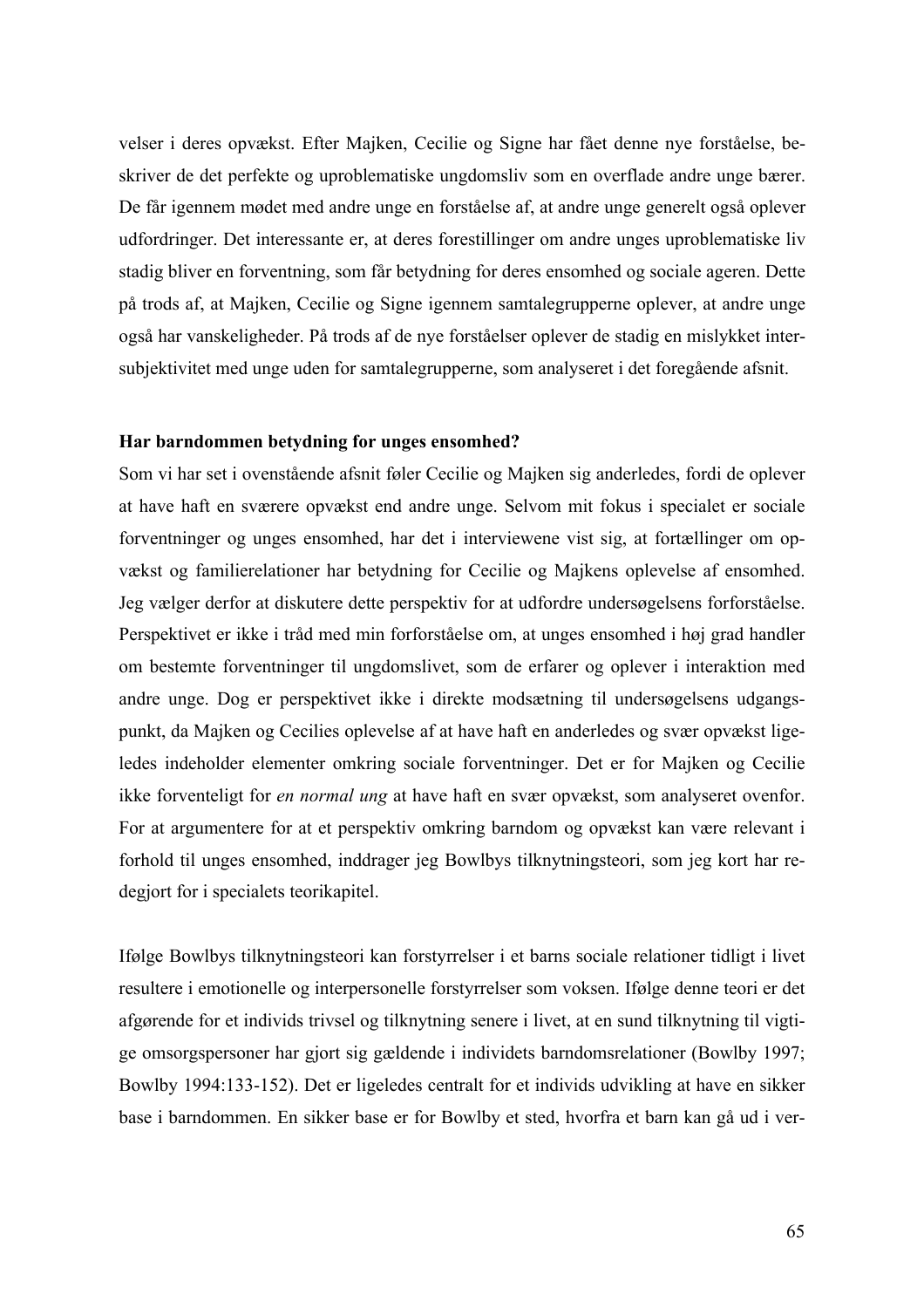den, og hvor det kan vende tilbage til i vished om at være velkomment, og hvor det kan få støtte. For barnet er det forældrene, som udgør denne sikre base (Bowlby 1994:19).

Som nævnt ønsker Cecilie og Majken ikke at uddybe, hvad der er indeholdt i deres svære opvækst. På baggrund af interviewene ved jeg, at Majken har været anbragt som lille, og at hun har svært ved at forlige sig med sin fortid, som hun beskriver det. Cecilie har oplevet, at hendes forældre har misbrugt hendes tillid. For Cecilie har dette resulteret i, at hun generelt ikke har tillid til andre mennesker, for som hun siger: *'når du ikke engang kan stole på dem [hendes forældre], altså hvordan vil du så kunne stole på helt vildt fremmede, det er jo svært'*. Majken fortæller ligeledes, at hun har svært ved at tage kontakt til andre mennesker, fordi hun er bange for at blive afvist. Ud fra interviewet kan jeg ikke vide, om det skyldes oplevelser i Majkens opvækst. Ovenstående oplevelser beskrevet af Cecilie peger på, at der er forhold i hendes opvækst, som kan have betydning for hendes måde at opfatte andre mennesker på. En videre analyse af dette vil kræve interviews, der specifikt spørger ind til oplevelserne i Cecilie og Majkens opvækst. Det centrale er her, at inddragelsen af Bowlbys teori peger på, at Cecilie og Majkens grunde til at føle sig anderledes kan knytte sig til nogle grundlæggende familiemæssige omstændigheder. Bowlbys teoretiske pointer kan illustrere, at disse forhold omkring opvækst og barndomsoplevelser kan være interessante at gå i dybden med i en analyse af unges ensomhed. Det er ikke et perspektiv, som specifikt knytter sig til ungdomslivet, men samtidig er det en oplevelse som for Majken og Cecilie bliver tydelig i interaktion med andre unge.

#### **Delkonklusion**

Flere af informanternes oplevelse af ensomhed kan ud fra Woods begrebsapparat knytte sig til en mislykket intersubjektivitet med unge i deres omgangskreds og unge generelt. Denne mislykkede intersubjektivitet handler om, at Thomas, Majken, Cecilie og Signe oplever, at andre unge højest sandsynlig ikke vil kunne forstå, hvad de har oplevet og ikke vil kunne sætte sig ind i deres situation. Dette skyldes, ifølge informanterne, at de forestiller sig, at andre unge ikke har haft udfordringer i livet og ikke har haft vanskeligheder i deres opvækst. Informanterne oplever sig anderledes, fordi de har en forståelse af, at andre unge ikke har oplevet vanskeligheder. Dette hænger ligeledes sammen med, at Thomas, Majken, Cecilie og Signe oplever, at et uproblematisk ungdomsliv er normen. Informanternes forestillinger om, at andre unge ikke har oplevet vanskeligheder gør, at de ikke deler deres op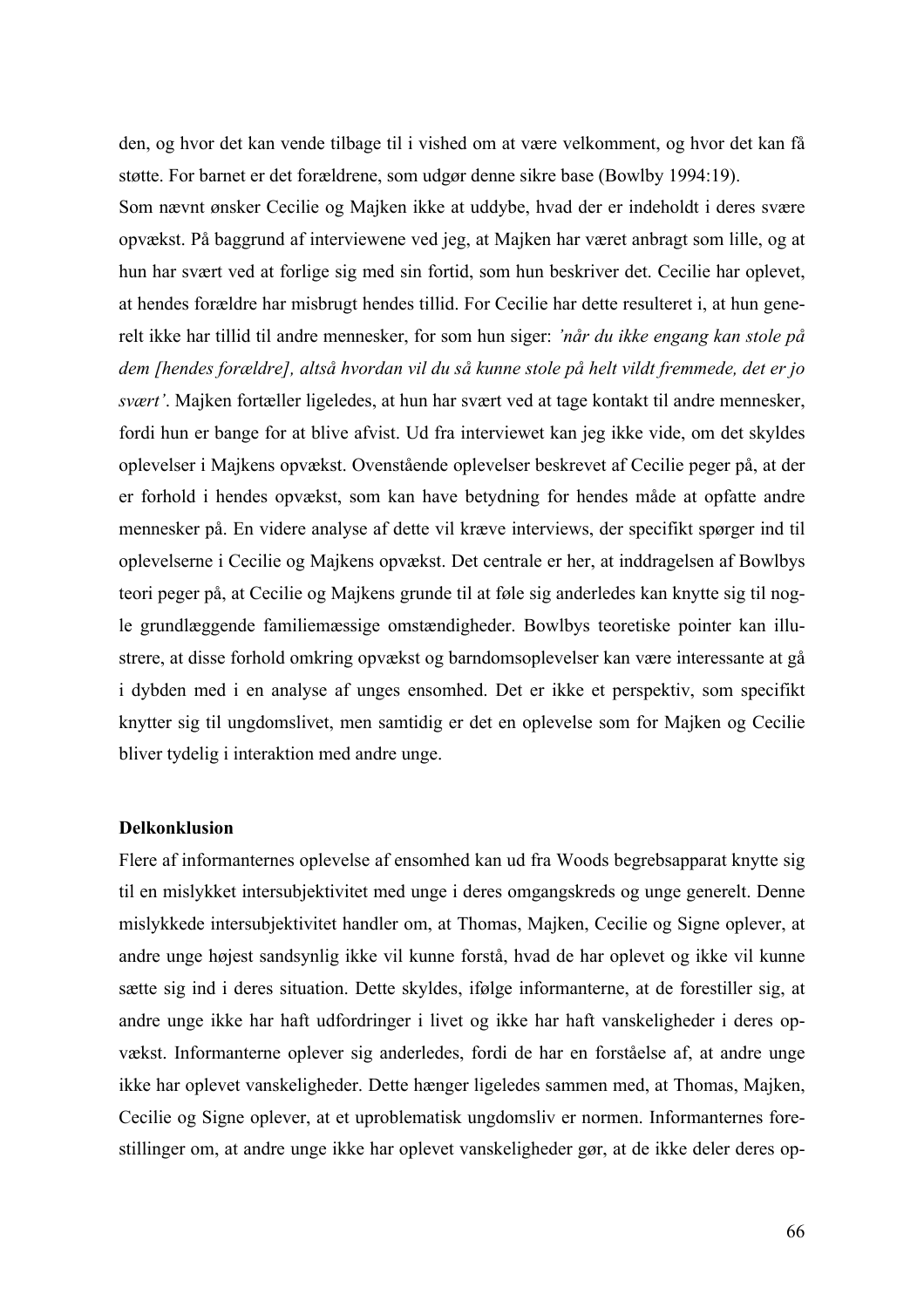levelser. De er alene med disse oplevelser, hvilket påvirker deres ensomhed. De fire informanter oplever sig ensomme, fordi de tænker, at andre unge ikke vil kunne forstå deres svære oplevelser og udfordringer i livet.

Ved at sammenholde informanternes oplevede forventninger og fakta om unges familieforhold, opvækst og personlige problemer ses det, at informanterne på en måde lever i deres egne forståelser. Informanternes livsomstændigheder er måske ikke så anderledes, som de forestiller sig, hvilket understreger informanternes mislykkede fælles forståelse, når det kommer til ungdomslivet.

Ved at inddrage Bowlbys tilknytningsteori har jeg argumenteret for, at der er udtalelser i undersøgelsens empiri, som peger på, at familiemæssige omstændigheder og barndomsoplevelser er relevante aspekter at fokusere på i en videre undersøgelse af unges ensomhed.

#### **Afsluttende refleksioner:** *Jeg forstår ikke andre unge*

Inden jeg går videre til næste analysetema, vil jeg knytte en kort kommentar til de resterende informanter, som ikke nævnes i dette afsnit og oplevelsen af mislykket intersubjektivitet. Det kan diskuteres om Louise, William og Matildes ensomhedsoplevelser ligeledes kan relatere sig til en mislykket intersubjektivitet. Grunden til at de ikke er medtaget i ovenstående afsnit er, at deres oplevelser ikke knytter sig til afsnittets analysetema. For Louise og William er en manglende fælles forståelse med andre unge mere knyttet til tøj, udseende, alkoholbrug og socialitet. Informanten Matilde adskiller sig som nævnt fra de andre informanter i hendes sociale kontakt. Men hendes fremhævning af, at hun ikke bryder sig om unges *'barnlige'* og *'hysteriske'* opførsel, kan pege på, at hun ikke forstår andre unge. På grund af Matildes særlige sociale kontakt kan det dog være vanskeligt at analysere hendes oplevelse af ensomhed som mislykket intersubjektivitet. For Louise og William kan den mislykkede intersubjektivitet knytte sig til en manglende forståelse af andre unge. I forhold til dette fremhæver Wood: *'It is not only that lonely people think that others do not understand them, they also do not understand others: there is an absence of shared understan*ding' (1986:189). For disse to informanter kan den mislykkede intersubjektivitet mere henvise til, at de ikke forstår andre unge, end at unge ikke vil kunne forstå dem, som vi har set ved Thomas, Cecilie, Majken og Signe. Samtidig er det vanskeligt at forestille sig, at en mislykket forståelse af andre unge ikke påvirker informanternes forventning om, at andre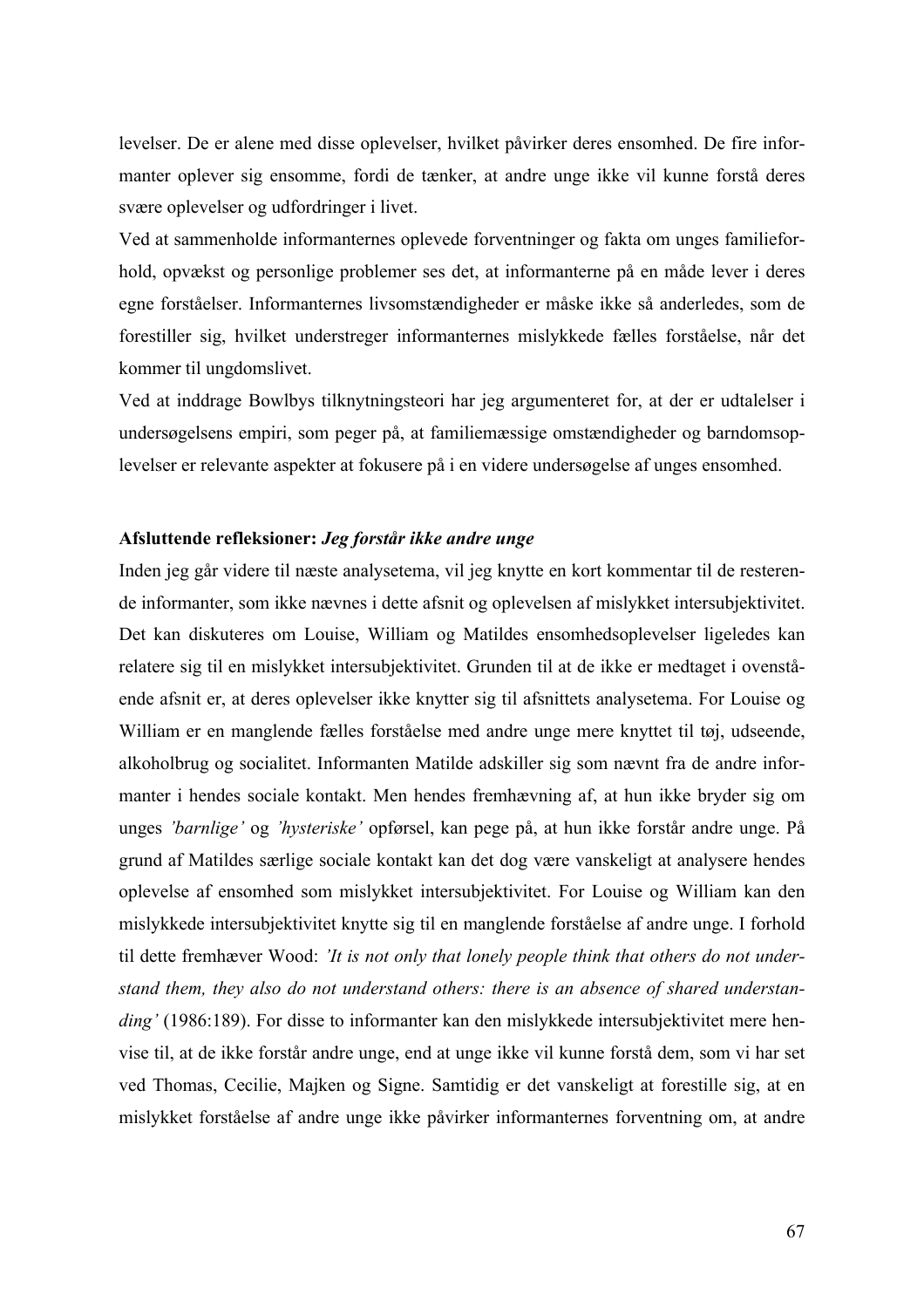unge ikke vil kunne forstå dem og omvendt. Dette understreges i citatet af Wood med hendes fokus på, at ensomme mennesker oplever et fravær af en *fælles* forståelse.

I interviewet med Ellen er der ikke udtalelser, som peger på, at hendes oplevelse af ensomhed kan tolkes som mislykket intersubjektivitet. I forhold til Woods forståelse af sammenhængen mellem forventninger og ensomhed vil dette sandsynliggøre, at Ellens oplevelse af forventninger ikke påvirker hendes ensomhed. I de næste analyseafsnit vil vi se, at det mere var i folkeskolen, at oplevede forventninger påvirkede Ellens oplevelse af ensomhed.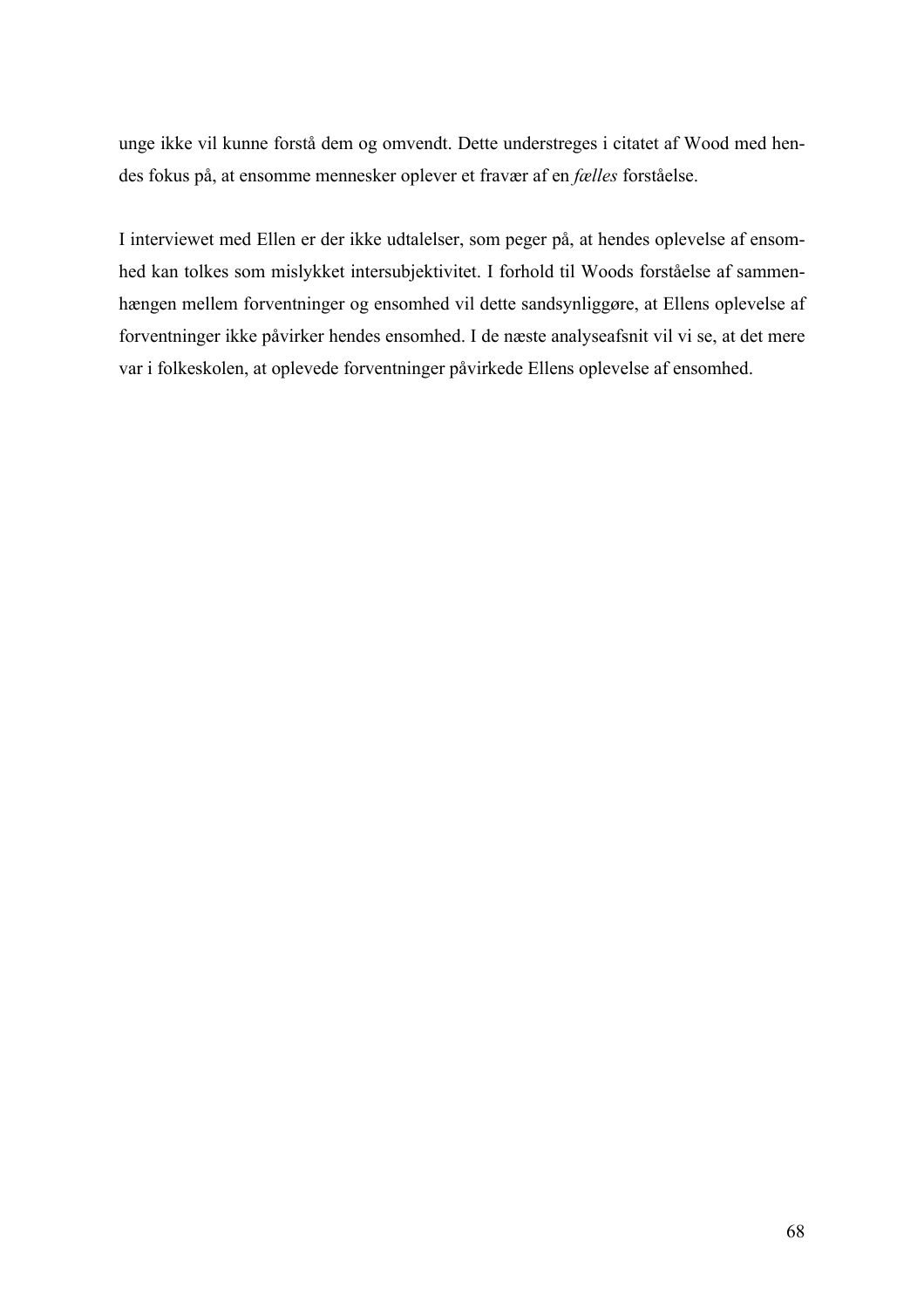#### **Tema 2: Tøj, udseende og alkoholbrug**

Analysens andet tema omhandler sociale forventninger om tøj, udseende og alkoholbrug som ung, og hvordan disse forventninger påvirker informanternes oplevelse af ensomhed. Undersøgelsens informanter oplever snævre forventninger til, hvordan man skal se ud som ung, og hvilke aktiviteter man skal deltage i som ung. De oplever, at der er bestemte adgangskrav til at deltage i sociale fællesskaber som ung, hvilket påvirker deres følelse af at være anderledes. Følgende citat af Cecilie indrammer temaet fint. Hun fortæller om idealer i forhold til det at være ung:

Jeg tror den bedste måde jeg kan sige det på, det er en del af fællesskabet. Altså det er meget det der med, man skal føle sig en del af noget. Du ved det der med enhver klasse har en, der er lidt mere populær. Altså hvis du skal ind i den gruppe der, så skal du nok lave dig om til ligesom at ligne den person. Jeg tror, det meget er sådan noget, unge går efter.

Citatet peger på, at der ifølge Cecilie er en bestemt måde man skal være på for at passe ind som ung. Hun tilføjer, at hun ikke stræber efter at være ligesom andre unge. På lignende måde har Majken oplevet at skulle ændre sig i folkeskolen for at være en del af det sociale fællesskab og *'bare for at få en lille smule opmærksomhed'*, tilføjer hun. Forventningerne om at passe ind påvirker Cecilie og Majken på den måde, at de ikke føler sig gode nok: *'det gør jo en ked af det, at den person man nu er ikke er okay i en given sammenhæng, det er hårdt'*, fortæller Majken. Disse aspekter viser, at der er en flertydighed i forhold til Cecilies fremhævning af, at hun ikke ønsker at leve op til forventninger om at passe ind. Denne flertydighed er gennemgående for temaet og vil blive udfoldet i løbet af afsnittet.

Da jeg fokuserer på fakta om alkoholforbrug i dette analysetema, præsenterer jeg først disse senere i afsnittet. Jeg vælger dette faktuelle fokus, da unges alkoholkultur generelt er et emne, der ofte diskuteres i Danmark. Referencerammen for informanternes forståelser og forventninger til alkoholbrug er derfor forholdsvis udtalt. Samtidig er forventninger om alkohol ikke kun knyttet til ungdomslivet, men en generel samfundsmæssig og social forventning i Danmark (Grønkjær 2011). Inden jeg fokuserer på forventninger til alkoholbrug,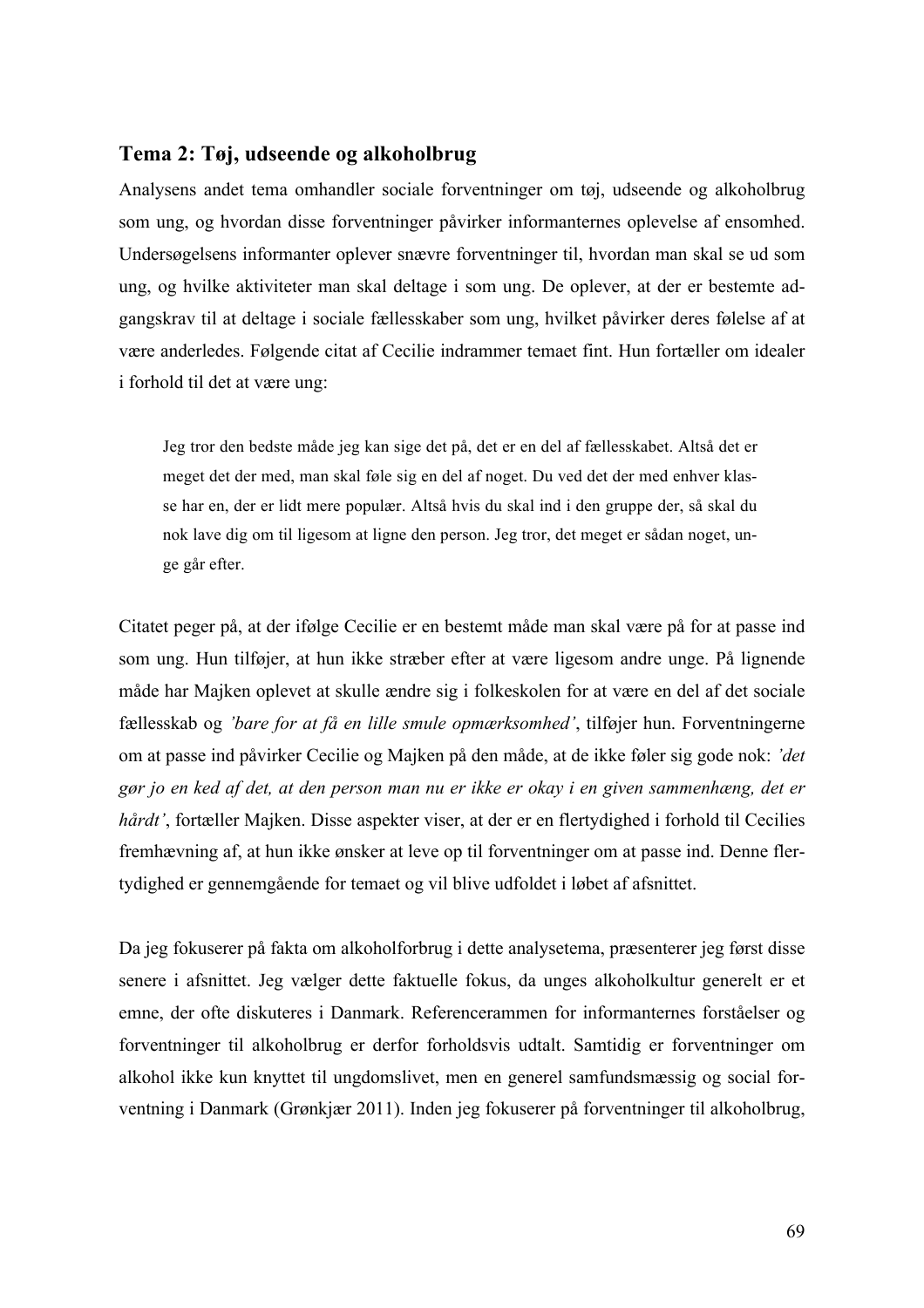vil jeg først analysere, hvordan flere af informanterne oplever krav til at passe ind i forhold til tøj og udseende.

#### **Informanterne oplever krav til at passe ind**

Signe, Louise og William oplever forventninger til tøjstil og udseende blandt unge. Disse forventninger opleves af informanterne som krav til at passe ind, og de føler sig anderledes, fordi de oplever, at de ikke lever op til disse forventninger. Signe oplever, at der er nogle bestemte – og ret konkrete – forventninger til, hvordan man skal se ud som ung: man skal gå i noget bestemt tøj, man skal have makeup på og have langt hår, og man skal ikke være bleg. Signe oplever, at hvis hun som ung ikke følger disse forventninger om udseende og tøjstil bliver hun opfattet som anderledes: *'fordi hvis man ikke har det rigtige tøj, så er man ikke ligesom dem, og så er man anderledes, og så skal man bagtales og sådan noget'*. Dette fokus på udseende er også til stede i interviewet med Louise. Hun oplever, at hun ikke lever op til idealer omkring især kropsligt udseende. Louise opfatter sig selv som værende overvægtig, hvilket gør, at hun føler sig anderledes end andre unge. Hun har oplevet i folkeskolen at blive mobbet på grund af hendes udseende. Samtidig kæder Louise som nævnt i beskrivelsen af informanterne hendes oplevelse af ensomhed sammen med mobning i folkeskolen. Især i folkeskolen har forventninger om at passe ind i forhold til udseende påvirket Louises oplevelse af ensomhed.

Louise fremhæver ligeledes, at hun ikke forstår andre unges fokus på tøj og makeup. Hun fortæller:

Altså mange af de der piger, der går meget op i deres tøj og makeup og hår og sådan noget. Nogen gange så tænker jeg, de har virkelig bare ikke noget liv, øh, fordi det hele er baseret på det. Hvis de nu prøvede og slappede lidt af og ligesom åbnede op for, at der ligesom er en anden verden, som ikke bare er i mode og makeup og hår og alt det der.

Flertydigheden i forhold til informanternes ønske om at leve op til forventninger, de føler rettet mod sig ses her i forhold til tøj og udseende. Louise ønsker ikke at skille sig for meget ud i forhold til hendes udseende, og hun fortæller, at hun gerne vil tabe sig. Citatet viser samtidig, at Louise efterspørger en bredere forståelse af, hvad det vil sige at være ung, når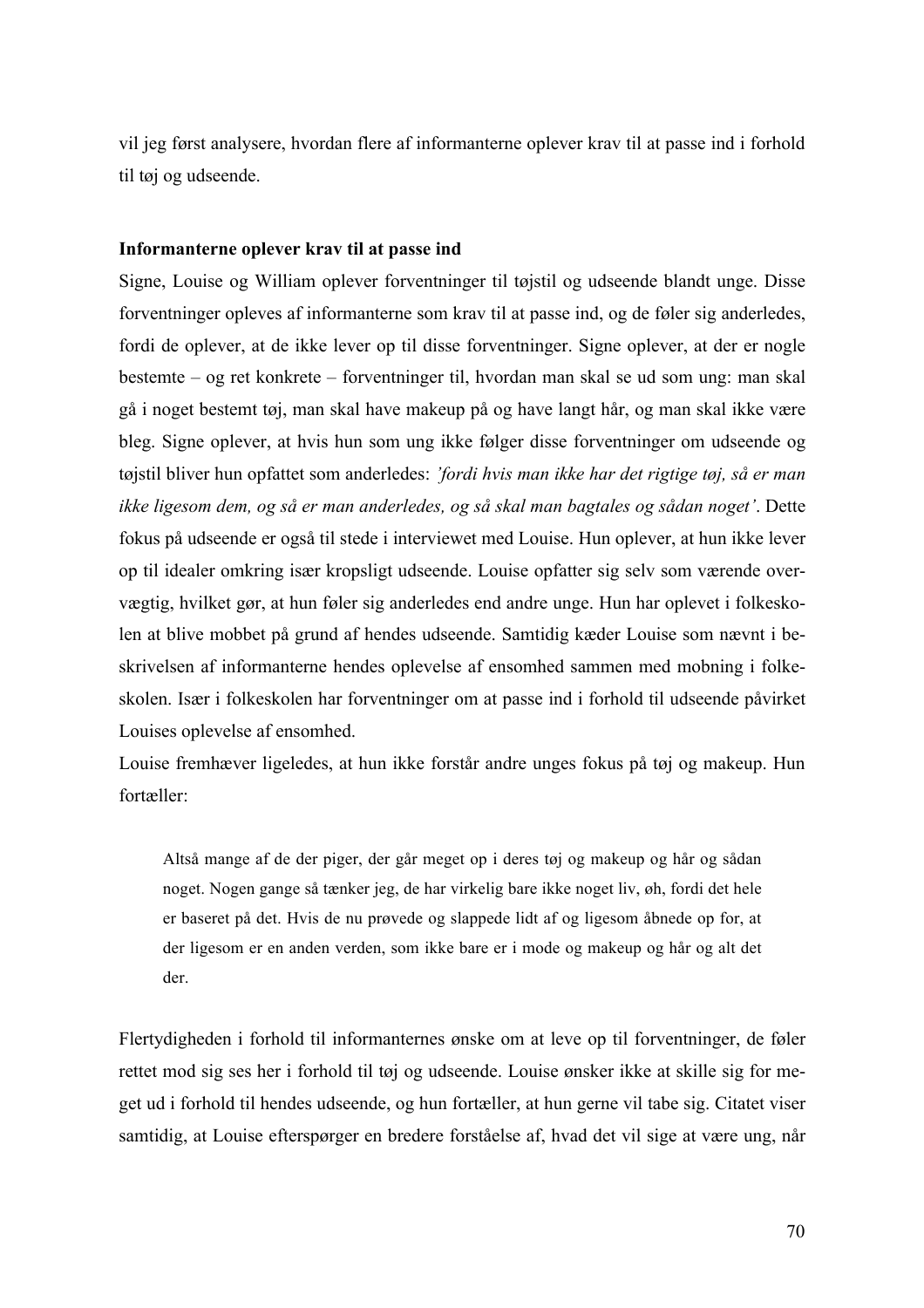det kommer til tøj og udseende. Citatet kan ligeledes ses som en oplevelse af mislykket intersubjektivitet for Louise i forhold til det at være ung. Hvis andre unge opfatter hende som anderledes på grund af hendes udseende, understreger hun fraværet af en fælles forståelse ved også at distancere sig fra andre unge.

I tråd med Louise ønsker William og Signe ikke at skille sig for meget ud i forhold til andre unge, når det kommer til tøj og udseende. Da William oplever at skille sig ud socialt, prøver han at kompensere for dette ved at købe modetøj, som han oplever, at andre unge går i. Han beskriver, at han igennem sin tøjstil forsøger at normalisere sig, så han kan blive en del af mængden og ikke falde helt ud. Signe ønsker heller ikke at skille sig for meget ud, når det kommer til udseende. Hun forestiller sig af og til, at andre unge taler om hende, hvis hun har noget tøj på, som skiller sig for meget ud. Dette fokus på, at de ikke ønsker at skille sig for meget ud kan hænge sammen med, at informanterne også oplever, at et bestemt udseende er adgangen til sociale fællesskaber iblandt unge. Signe, Louise og William oplever, at hvis de ikke lever op til disse krav, får det konsekvenser for deres mulighed for at deltage i sociale sammenhænge. Signe fortæller:

Jeg er mere sådan en gruppe for mig selv. Jeg er mere sådan lidt, jeg ved ikke, om man kan sige unormal, fordi hvad er normal og hvad er unormal. Men det er mere sådan anderledes, fordi jeg ligesom ikke, jeg køber ikke hele tiden ting, fordi det har jeg jo ikke penge til, fordi jeg ikke har et job, og jeg drikker ikke, fordi jeg har ikke lyst til det, og jeg har ikke vennerne til det, og jeg har ikke overskud til det. Så jeg er ikke sådan velfungerende ligesom de er, jeg er måske sådan mere på en anden måde, jeg ved det ikke.

I citatet henviser hun til andre unge, som hun tænker har et velfungerende liv – og måske normalt liv – fordi de går til fester og ofte køber nye ting såsom tøj og makeup. Denne opfattelse får hun især på det sociale medie facebook. Signe mener ikke, at hun har disse aspekter, som for hende udgør et velfungerende og normalt ungdomsliv, og hun opfatter sig derfor som en gruppe for sig. Signes oplevelse af at være en gruppe for sig selv understreges af hendes sprogbrug om andre unge, som set i det foregående tema.

Vi ser i forhold til Signe, Louise og Williams oplevede forventninger til tøj og udseende blandt unge, at de oplever sig anderledes på grund af disse forventninger. Informanterne oplever, at krav til at passe ind kan være adgangen til sociale fællesskaber, som ligeledes set med Majken og Cecilie i indledningen til temaet. I forhold til informanternes oplevelse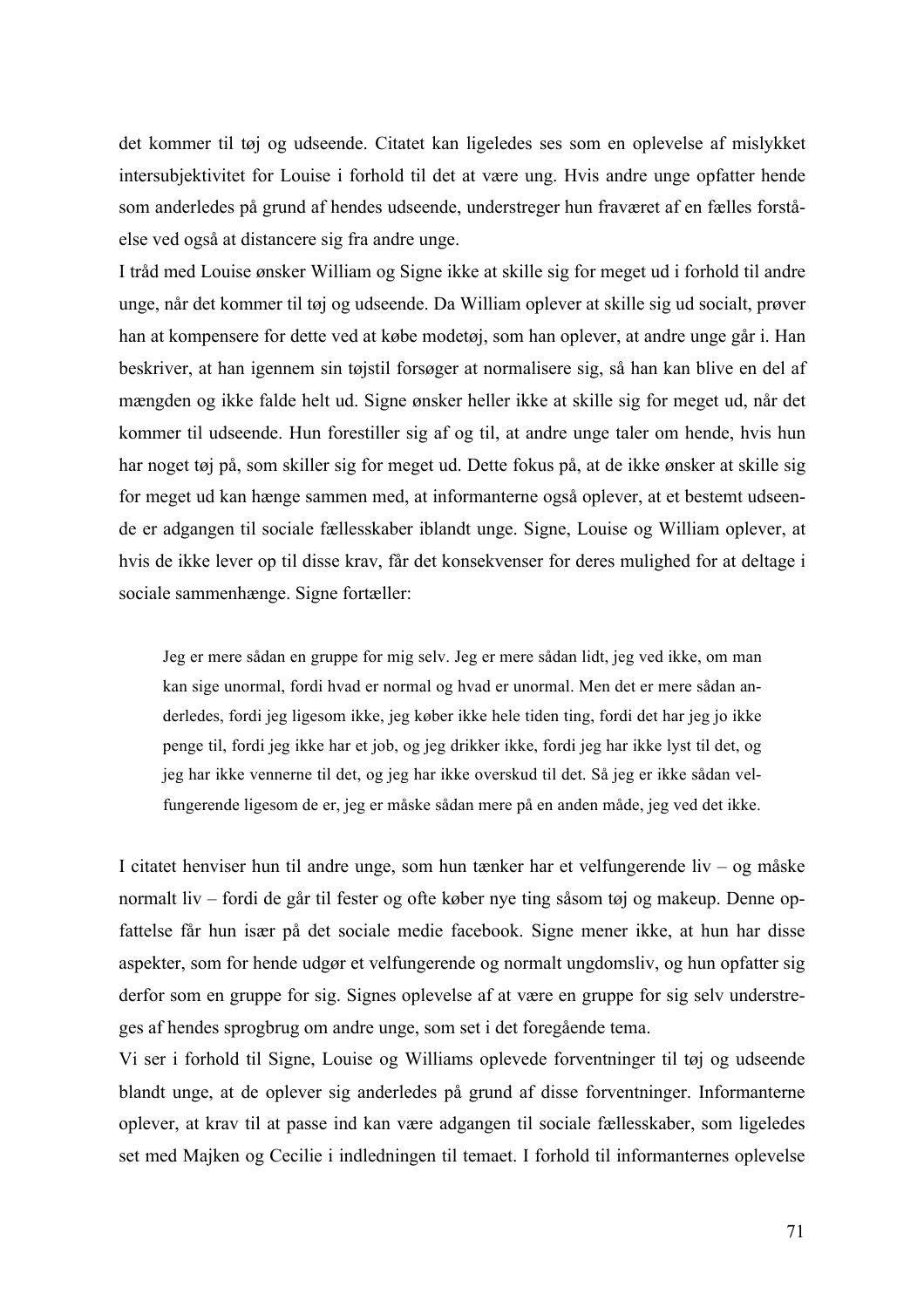af ensomhed fortæller informanterne samtidig, at disse forventninger til tøj og udseende ikke påvirker dem i så høj grad mere, som det gjorde i folkeskolen. Dette peger på, at oplevede forventninger til tøj og udseende, og hvordan disse påvirker informanternes ensomhed, i høj grad hænger sammen med alder. Det kan tænkes, at det at tillægge tøj og udseende betydning, er noget, som disse informanter på sin vis er vokset fra, da forventninger om tøj og udseende ikke har ligeså stor betydning for informanternes oplevelse af ensomhed i dag. Dog har forventninger til at passe ind, når det kommer til tøj og udseende, stadig betydning for Signe, Louise og Williams følelse af at være anderledes, som vist i afsnittet.

#### **Fakta om alkoholforbrug i Danmark**

Før jeg går videre til afsnittet om forventninger til alkoholbrug, vil jeg præsentere fakta om alkoholforbrug i Danmark. Danske unge er de unge i norden og i EU, som drikker mest, og samtidig har danskere den laveste debutalder for alkohol (Sundhedsstyrelsen 2011:11). I undersøgelsen *'Unges livsstil og dagligdag 2000'* angives det, at debutalderen for de fleste unge er 14 år (Nielsen et al. 2002:15). I forhold til hvor meget de unge drikker, fremhæves det i samme undersøgelse, at 81% af drengene og 73% af pigerne havde drukket alkohol inden for den seneste uge (Ibid:15). I Sundhedsstyrelsens nationale sundhedsprofil blandt 16-20 årige fra 2011 angives det, at 22% af de unge overskrider Sundhedsstyrelsens højrisikogrænse for alkoholindtagelse<sup>10</sup> (Sundhedsstyrelsen 2011:11). I forhold til den voksne befolkning angives det i *'Danskernes Sundhed - Den Nationale Sundhedsprofil 2013'*, at 88% af den danske voksne befolkning har drukket alkohol inden for det seneste år. Samtidig er der 9% af den voksne befolkning, som overskrider højrisikogrænsen for alkoholindtagelse i løbet af en typisk uge (Sundhedsstyrelsen 2014:62 & 67).

I forhold til min undersøgelse og forventninger om alkoholbrug er det interessant, at der i de seneste år er sket en ændring i alkoholforbrug blandt unge og voksne i Danmark. I den nationale sundhedsprofil fra 2013 angives et fald i alkoholforbruget i befolkningen fra 2010 til 2013, og denne ændring ses især ved de 16-24 årige (Ibid:65). Dette peger på, at der begynder at opstå nye forståelser af alkoholbrug blandt unge i Danmark. Denne tendens ses også på et samfundsmæssigt plan, hvor en af målene i Regeringens nye nationale mål for

 <sup>10</sup> Sundhedsstyrelsens højrisikogrænse i forhold til alkohol er på 21 genstande om ugen for voksne mænd og 14 genstande om ugen for voksne kvinder. Højrisikogrænsen henviser til, at der er en høj risiko for at blive syg af alkohol, hvis man drikker mere end de angivne genstande (www.sundhedsstyrelsen.dk).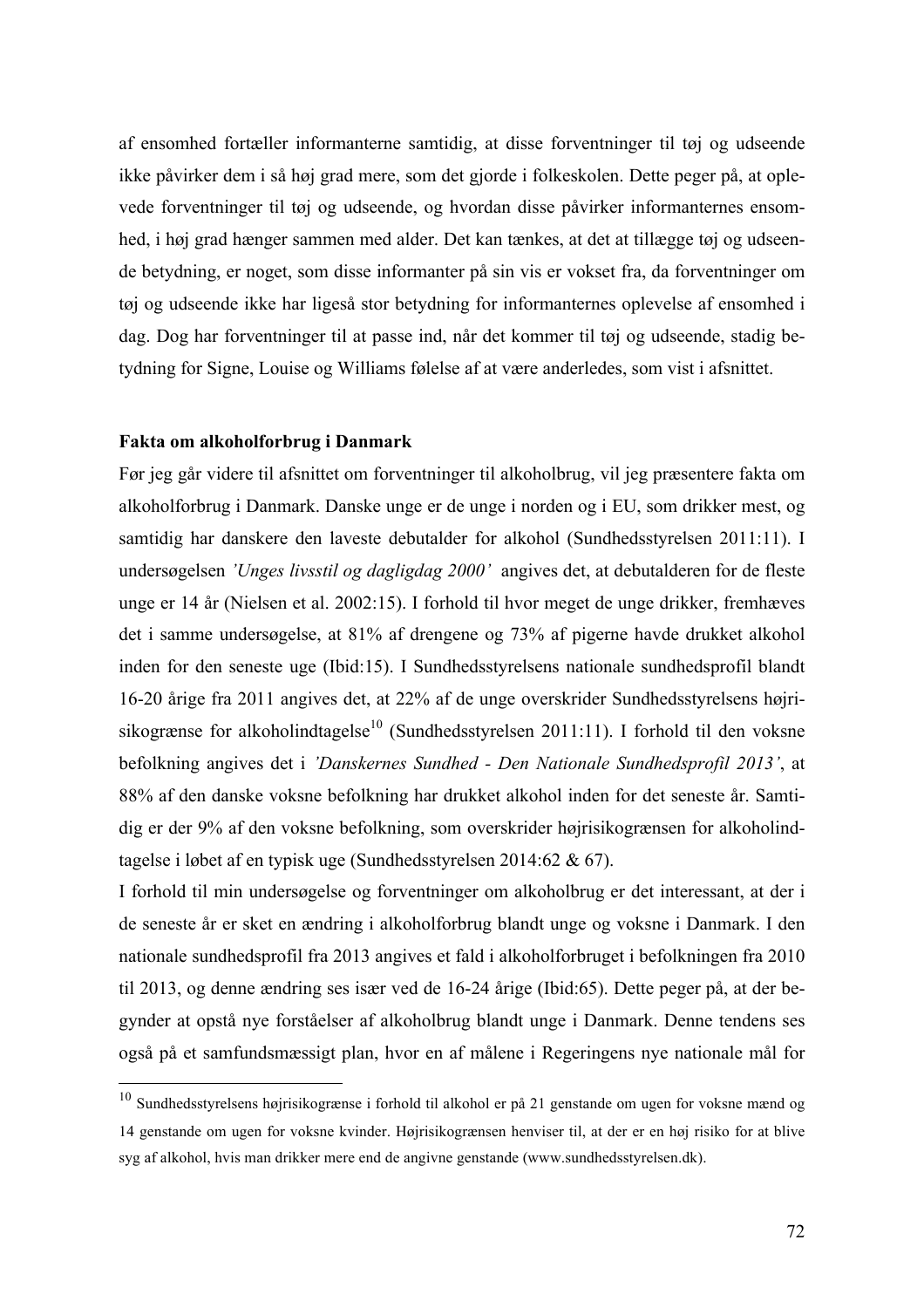danskernes mentale sundhed omhandler unges alkoholforbrug. Et af målene drejer sig om at skabe en alkoholkultur for unge, hvor det er socialt acceptabelt at sige nej til alkohol (Regeringen 2014:14).

#### **Forventninger om alkoholbrug påvirker informanternes ensomhed**

I følgende afsnit vil jeg argumentere for, at informanternes oplevede sociale forventninger til alkoholbrug og fester blandt unge påvirker deres oplevelse af ensomhed. Dette gør sig især gældende for Signe, Ellen og William.

Signe fortæller, at hun ikke er så påvirket af de ovennævnte forventninger til tøj og udseende mere, men at det i dag i højere grad handler om forventninger om at drikke som ung. Både Signe og Ellen oplever, at forventninger om alkohol kan være en barriere i forhold til at integrere sig socialt. De oplever, at de bliver opfattet som anderledes af andre unge, hvis de ikke drikker og er med til fester. Jeg spørger Ellen, om der er noget, hun synes er svært ved at være ung, hvortil hun svarer:

Det stadig at integrere sig med de andre. Altså der er jo også stadig mange af dem, jeg går i klasse med, som drikker hver weekend, og der synes jeg stadig, det er svært at integrere sig i det miljø, fordi jeg ikke selv går ud og drikker.

Hun tilføjer, at hun ikke føler sig en del af fællesskabet omkring alkohol og fester, hvilket bliver tydeligt for hende, når hun ser billeder fra privatfester. Hun fortæller samtidig, at det ikke påvirker hende i ligeså høj grad i dag, som det gjorde i folkeskolen. Som argumenteret for i beskrivelsen af undersøgelsens informanter oplever Ellen, at hun er *'ti gange gladere i dag end dengang [i folkeskolen]'*. På baggrund af undersøgelsens socialkonstruktivistiske forståelsesramme opfatter jeg ikke Ellens udtalelser i denne henseende som modsigeler, men det kan i stedet ses som forskellige kontekster, hun udtaler sig i. I forhold til folkeskolen som kontekst, er hun ikke påvirket af forventninger om alkohol og fester i så høj grad mere, fordi hun har fået det væsentlig bedre i dag sammenlignet med folkeskolen. I konteksten af hendes skoleliv og sociale sammenhænge i dag er det dog stadig noget, der har betydning for hendes sociale liv.

For William er sociale forventninger om alkoholbrug blandt unge centrale i forhold til hans oplevelse af ensomhed. Det er noget, som har påvirket ham siden folkeskolen, hvor han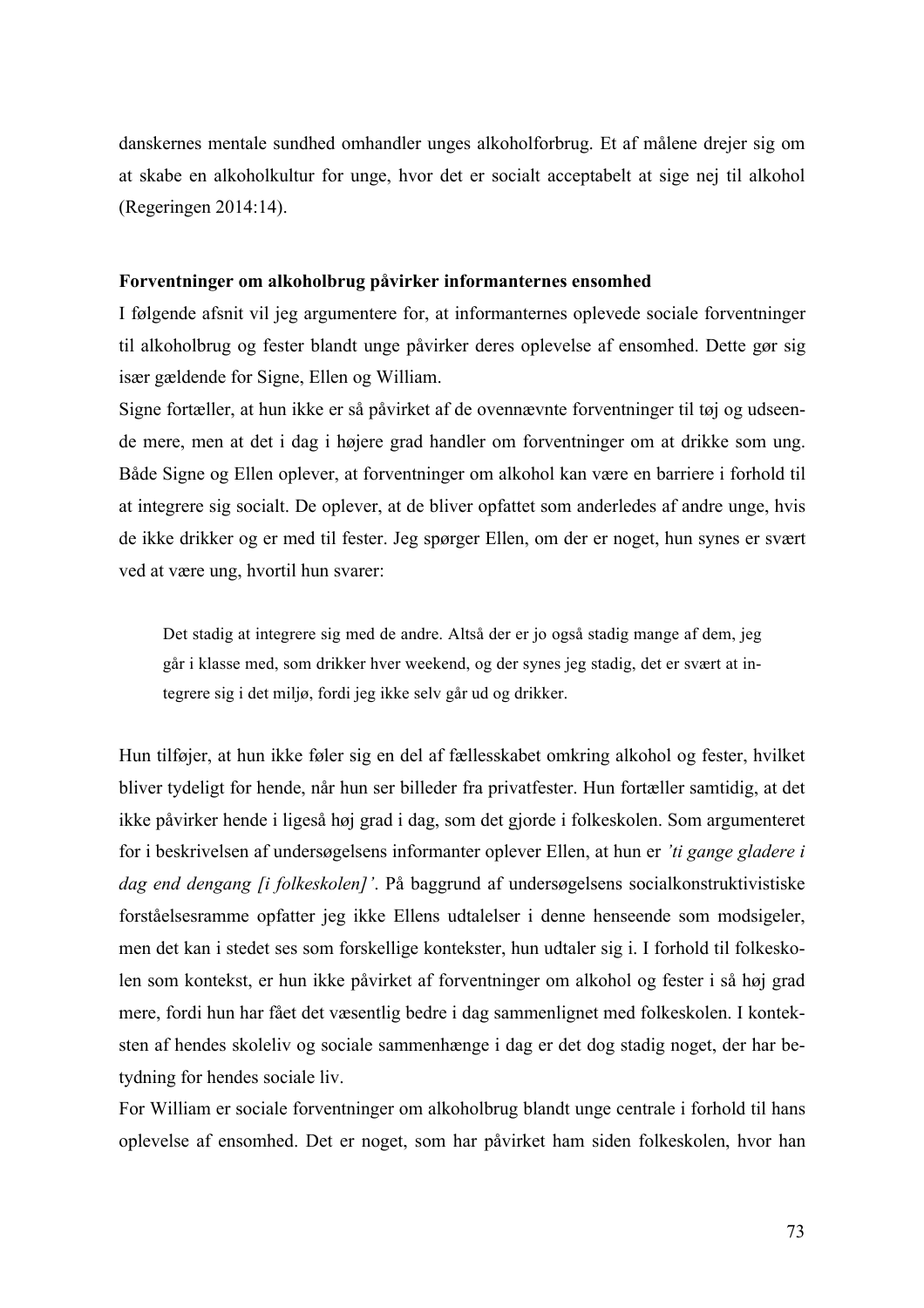som nævnt flytter skole i ottende klasse. Alkohol er ifølge ham afgørende i forhold til sociale sammenhænge på den nye skole. Han tolker, at hans oplevelse af ensomhed i høj grad hænger sammen med, at han ikke drikker, da han oplever, at det er forventeligt for unge at drikke i sociale sammenhænge. Denne tolkning er gennemgående i løbet af interviewet og fylder så meget i Williams tanker omkring hans egen situation som ensom, at alkohol ifølge ham selv er løsningen på situationen:

Men altså jeg har lidt den følelse, at jeg ikke kan få sådan et rigtig netværk, før end at jeg selv begynder at drikke. Altså for jeg føler, at det er kravet. Altså selvom jeg godt ved, at der er mange andre, der ikke drikker.

Han vil gerne have et netværk og nogen at gøre ting sammen med, men han oplever, at dette ikke er muligt, førend han begynder at drikke. Citatet viser ligeledes, at han oplever dette, selvom han også tænker, at det ikke er alle unge, der drikker. Williams *oplevede* sociale forventning med hensyn til alkohol får betydning for hans forståelse af sin egen situation, selvom han også tænker, at situationen ikke nødvendigvis *er* sådan. Denne forventning får ligeledes betydning for Williams handlinger, da han på grund af alkohol har prøvet at sige nej til forskellige sociale arrangementer. Han understreger, at han godt ved, at der er andre unge som ham, der ikke drikker, men den oplevede forventning om, at alkohol er et krav for deltagelse i sociale sammenhænge, påvirker William til ikke at deltage.

For William har disse oplevede forventninger også betydning for hans skoleliv i dag. Han startede på filosofistudiet i håb om, at hans medstuderende ville gå op i andre ting end alkohol og fester, men ifølge William oplevede han tværtimod det modsatte. Han er stoppet på filosofistudiet på tidspunktet for interviewet, men han begrunder ikke dette med oplevelserne i forhold til alkohol. Det kan tænkes, at det har haft en betydning, da William fremhæver alkoholbruget i forbindelse med filosofistudiet, men der kan også være andre grunde, som jeg ikke er bekendt med.

#### *Oplevede forventninger til alkoholbrug i en samfundsmæssig kontekst*

I ovenstående afsnit ses det, at især informanten Williams oplevede sociale forventninger omkring alkoholbrug iblandt unge påvirker hans oplevelse af ensomhed. I forhold til dette er det interessant at fokusere på, hvilken samfundsmæssig kontekst som William oplever disse forventninger indenfor. Som redegjort for i starten af analysetemaet er alkoholforbru-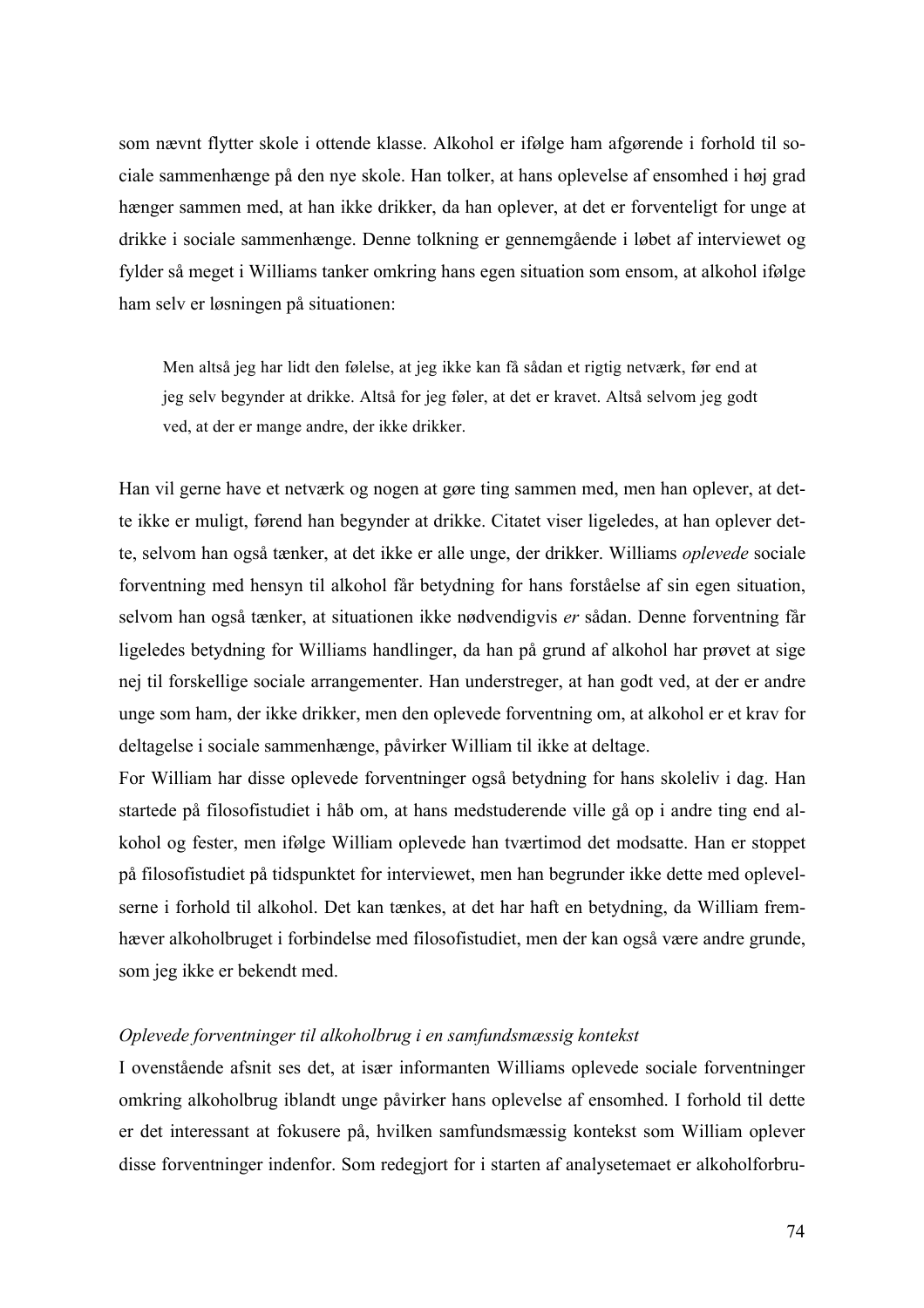get højt i Danmark både for unge og voksne. Dette kan pege på, at Williams oplevede forventninger om, at sociale sammenhænge er bundet op på alkohol er i tråd med generelle tendenser omkring alkoholbrug i Danmark. Selvom disse forventninger for William er knyttet til ungdomslivet viser de faktuelle forhold, at alkoholbrug også er centralt for sociale sammenhænge i den voksne befolkning. I Williams fortælling ses det ligeledes, at forventninger om alkohol har haft betydning for ham siden folkeskolen og indtil i dag, hvor han er 22 år. Som analyseret forventede han noget andet af universitetssammenhænge, men ud fra Williams oplevelser på filosofistudiet fremhæver han forventninger om alkohol som en generel samfundsmæssig forventning. Han fortæller:

I vores samfund der synes jeg, at der er mange ting, der er svære ved at være ung. (…) Det synes mere bare at være normen ik', at man drikker sig fuld.

Dette peger på, at oplevede forventninger omkring alkohol kan have en større betydning for unges ensomhed end fx tøj og udseende, som analyseret i det foregående afsnit. Forventninger om at passe ind i forhold til tøj og udseende er for informanterne noget, der ikke har ligeså stor betydning i dag som for deres oplevelse af ensomhed i folkeskolen. Oplevede forventninger omkring alkohol er noget Signe, Ellen og især William stadig er påvirket af i dag. Samtidig ses det i Williams oplevede forventninger omkring alkohol, at de er virksomme i forhold til hans oplevelse af ensomhed, selvom han er klar over, at det ikke er alle unge, der drikker. I forhold til de faktuelle aspekter er det højest sandsynlig ikke alle unge, der ikke drikker, som er ensomme. Dette peger på, at det kan være nemmere at sige nej til alkohol, hvis man har sociale relationer og ikke føler, at det er afgørende for ens sociale forhold, om man drikker eller ej. Denne mulige sammenhæng kan sandsynliggøres af Ellens udtalelser i forhold til, at hun ikke er så påvirket af forventninger til at passe ind, fordi hun har venner og sociale relationer nu: *'Altså det påvirker mig ikke særlig meget i dag, netop fordi jeg har fået de venner og veninder, som jeg har'*.

## **Delkonklusion**

Flere af informanterne oplever snævre forventninger til, hvordan man skal se ud som ung, og hvilket tøj man skal gå i som ung. Majken og Cecilie har især oplevet, at krav om at passe ind er afgørende for deltagelse i sociale fællesskaber. Signe, Louise og William føler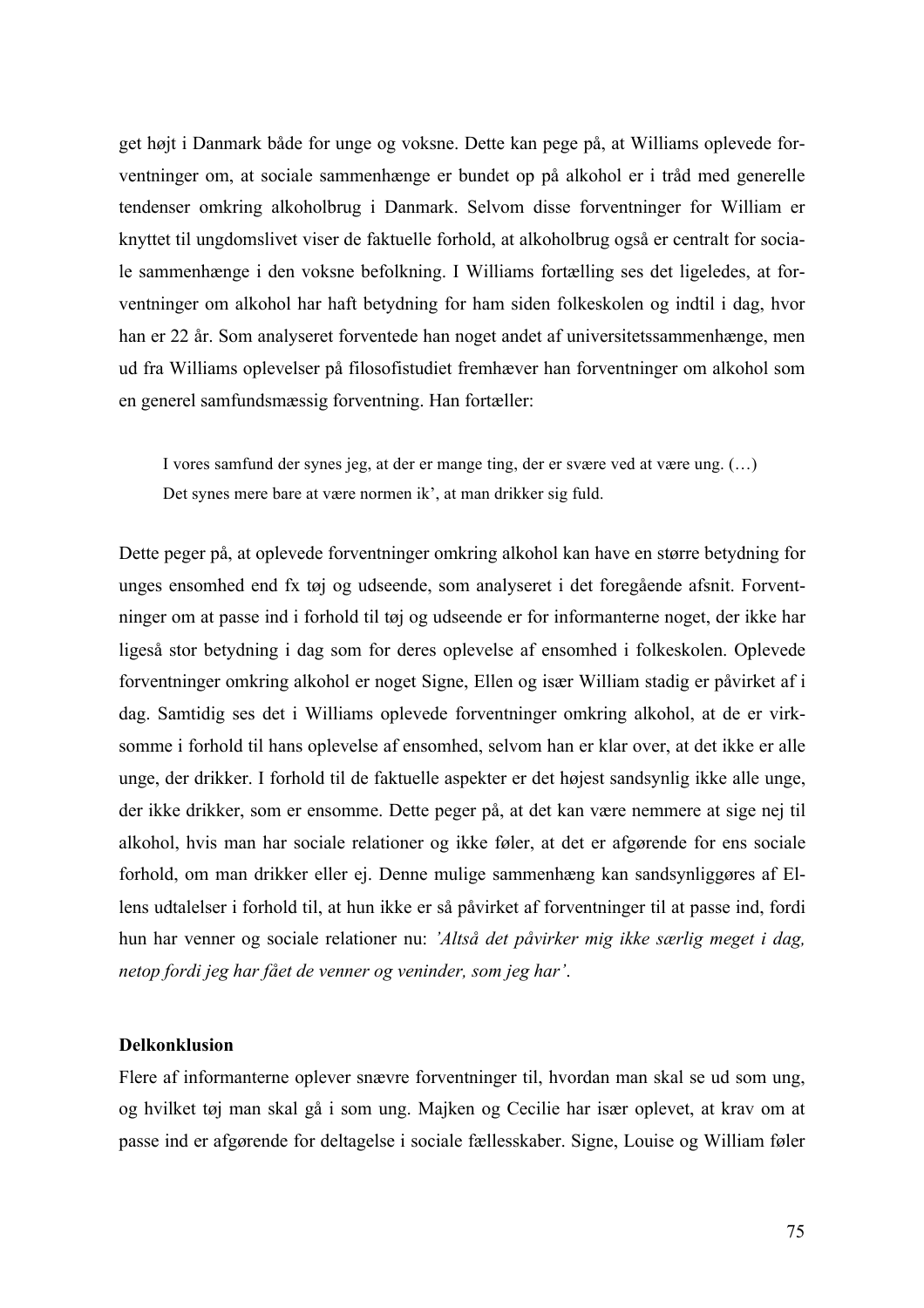sig anderledes, fordi de oplever, at de ikke lever op til forventninger om tøj og udseende blandt unge. Disse forventninger har især påvirket informanternes ensomhed i folkeskolen, men forventningerne har ikke ligeså stor betydning for deres ensomhed ved tidspunktet for interviewet.

Oplevede sociale forventninger omkring alkoholbrug som ung påvirker i højere grad informanternes ensomhed end forventninger til tøj og udseende. Ellen og Signe oplever, at forventninger om at drikke som ung er en barriere i forhold til at integrere sig socialt. For især William har oplevede forventninger omkring alkoholbrug betydning for hans oplevelse af ensomhed. Forventninger om alkohol har påvirket William siden ottende klasse og fylder så meget i forståelsen af hans ensomhed, at løsningen for William er, at han begynder at drikke.

Ved at inddrage fakta om alkoholforbrug i Danmark ses det, at de oplevede forventninger højest sandsynlig ikke udelukkende er en forestilling for undersøgelsens informanter. De faktuelle aspekter viser, at forventninger om at drikke i sociale sammenhænge ikke kun gør sig gældende for unge, men også kan have betydning for den voksne befolkning.

#### **Afsluttende refleksioner: En selvfortælling i det sociale arbejde?**

På baggrund af ovenstående analysetema ønsker jeg afslutningsvis at reflektere over, om det sociale arbejde kan siges at tilbyde informanterne en fortolkning og fortælling af dem selv i forhold til deres ensomhed.

Som nævnt fortæller Cecilie, at hun ikke stræber efter at være ligesom andre unge. Der er udtalelser i interviewet, som kan pege på, at denne fortolkning er afstedkommet igennem hendes deltagelse i samtalegrupperne. I forlængelse af, at hun ikke ønsker at stræbe efter at ligne andre unge, fortæller hun:

Det er faktisk meget sjovt, vi taler om det her. Altså sidst i torsdagsgruppen [samtalegrupperne]. Altså jeg er en bold, hvor folk måske er firkantede for at sige det på den måde. Hvor man ligesom skal stræbe efter at være tilfreds med at være en bold eller en trekant eller en femkant. I stedet for at være den der lille firkant, de alle sammen så gerne vil have, vi skal være for at passe ind.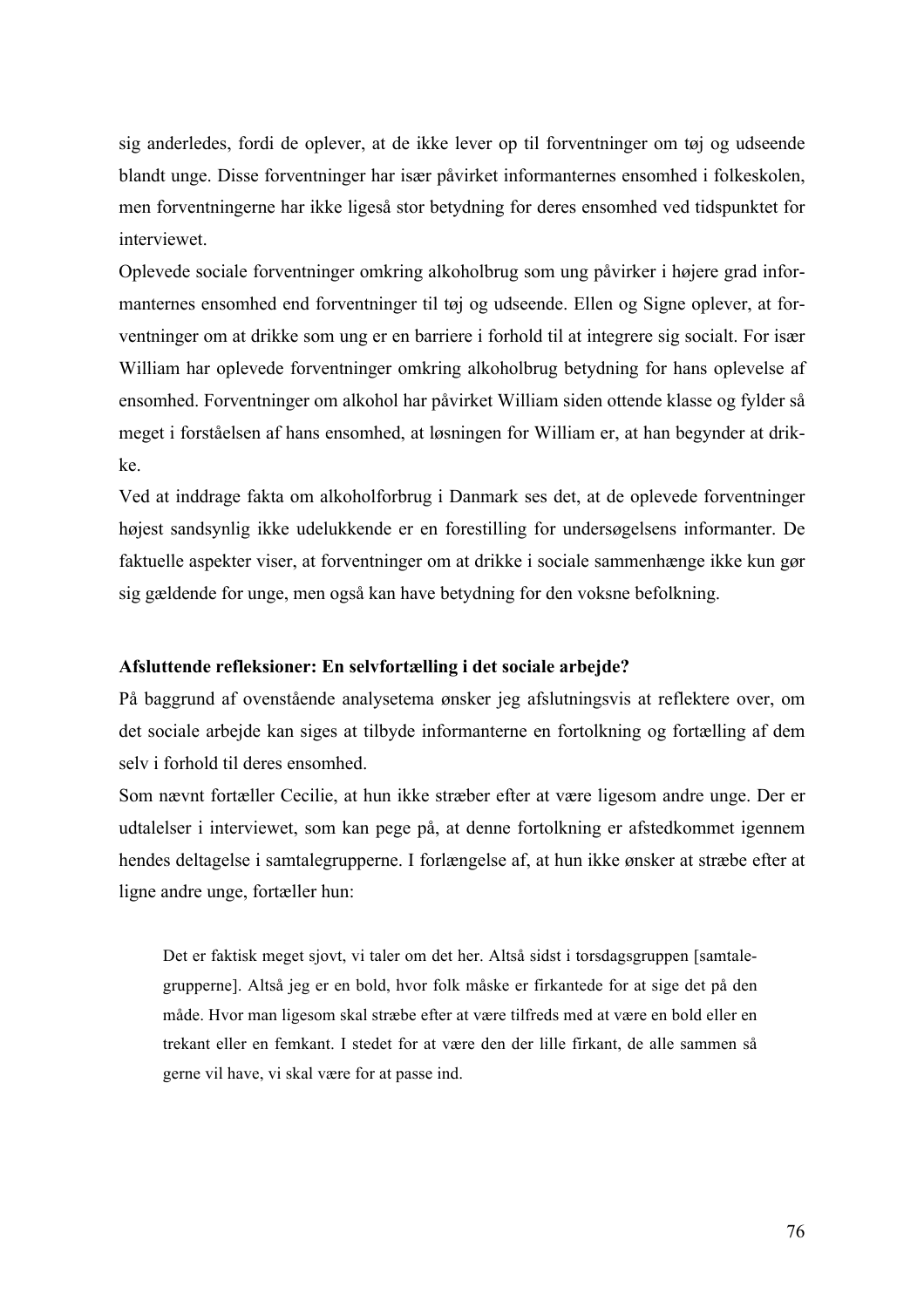Citatet peger på, at de i samtalegrupperne har fokuseret på, at Cecilie ikke behøver at stræbe efter at passe ind. Dette kan give en mulig forklaring på den flertydighed, som analyseret i forhold til Cecilies oplevelser med forventninger til at passe ind. Samtalegrupperne tilbyder hende en fortolkning af, at der er flere måder at være ung på. Dette ses ligeledes i interviewet med William, hvor han fortæller, at han igennem samtalegrupperne har erfaret, at der er mange måder at være ung på.

En lignende tendens ses i Ellen og Louises udtalelser. I forlængelse af at Louise fremhæver, at hun ikke forstår andre unges fokus på tøj og makeup, tilføjer hun, at hun ikke går op i disse ting. Hun fremhæver, at hun godt kan gå ud uden makeup og smart tøj, hvilket hun oplever, at mange unge ikke kan. På lignende vis fremhæver Ellen, at hun er *'helt sin egen'*, og at hun ikke ønsker at ændre sig. Louise og Ellen er ikke fra samme projekt som Cecilie og William, men disse refleksioner kan vise, at projekterne i det sociale arbejde kan tilbyde nogle af informanterne en fortælling omkring dem selv. Dette er interessant, fordi det kan forklare kompleksiteten i forhold til, hvorvidt informanterne efterstræber at leve op til de oplevede forventninger til at passe ind.

I forhold til det sociale arbejde med ensomme unge vil det være interessant at udfolde disse udtalelser med henblik på at analysere, om der er nogle fortællinger, som er gennemgående for de to projekter i det sociale arbejde. Som vist er der aspekter som peger på denne mulighed, men det er på tværs af projekterne og ikke gennemgående for informanterne i samtalegrupperne. Der er dog udtalelser, som sandsynliggør, at Louise og Ellens deltagelse i det sociale arbejde har betydning for deres selvfortælling som ensom, hvilket jeg vil vende tilbage til i undersøgelsens diskussion.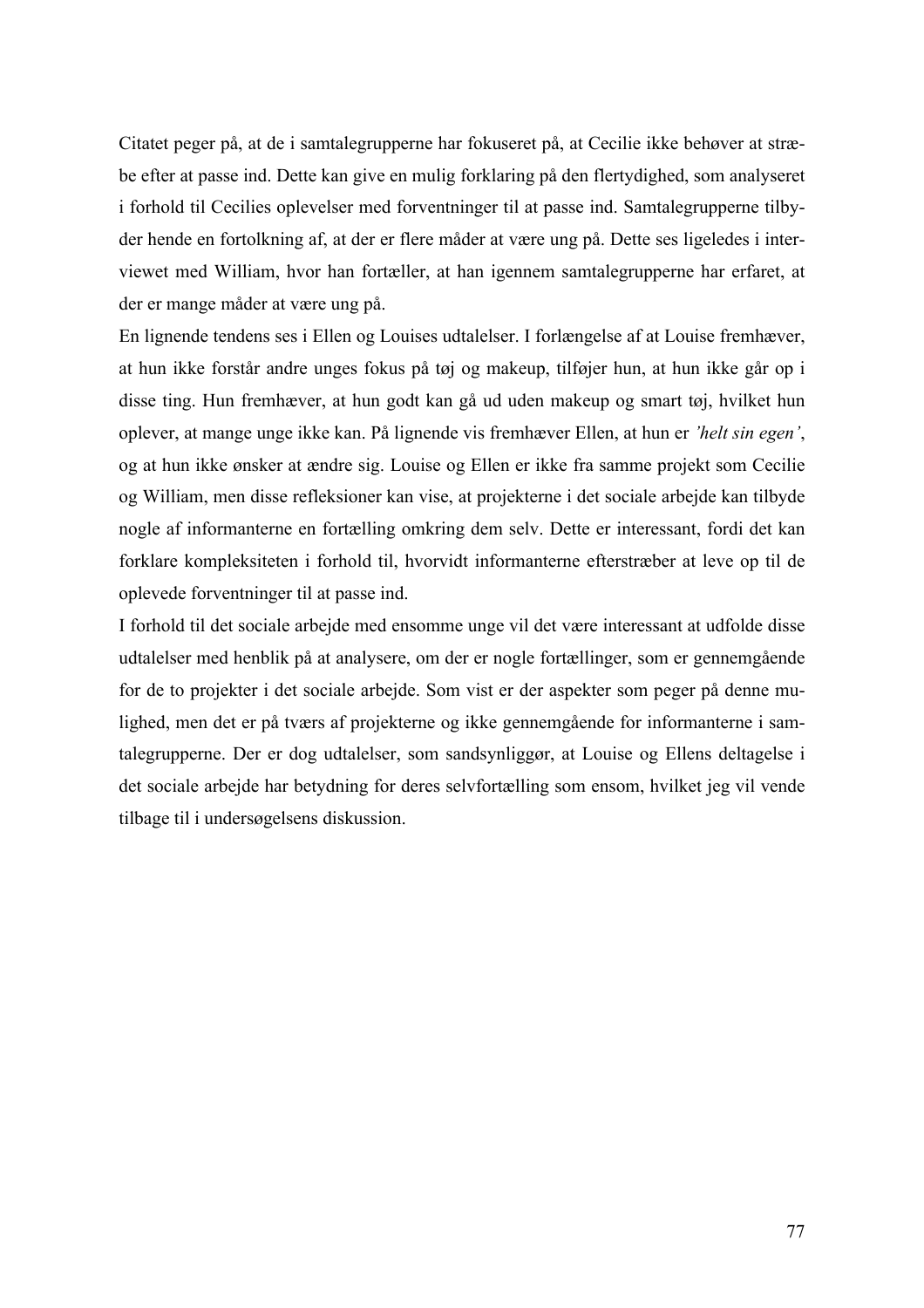## **Tema 3: Socialitet og venskab**

I analysens sidste tema vil jeg analysere, hvordan informanterne oplever, at der er forventninger til, hvordan man skal være social som ung, og at informanterne oplever, at de ikke lever op til disse forventninger. Temaet handler ligeledes om, at informanterne oplever ensomheden forstærket, når forventninger om socialitet rettes mod dem. Socialitet er som nævnt bredt forstået som indeholdende sociale relationer, sociale fællesskaber og sociale sammenhænge. Som overskriften indikerer indeholder dette tema ligeledes en analyse af, hvilke forventninger informanterne oplever til venskab, og hvilken betydning dette har for deres oplevelse af ensomhed.

#### **Fakta om unges sociale kontakt**

I Sundhedsstyrelsens rapport *'National Sundhedsprofil Unge 2011'* er der et afsnit om sociale relationer, som er relevant i forhold til dette analysetema. Afsnittet fokuserer på, hvor ofte 16-20 årige er i kontakt med venner. Kontakt defineres som, *'at man er sammen, taler i telefon sammen, skriver til hinanden m.v.'* (Sundhedsstyrelsen 2011:67). Venner er ikke defineret nærmere. 78% af de unge angiver, at de dagligt eller næsten dagligt er i kontakt med venner. 2% af de unge er sjældent (sjældnere end 1 gang om måneden) eller aldrig i kontakt med venner (Ibid:67). I forhold til social kontakt er det ligeledes relevant, hvor mange unge der angiver at være uønsket alene. Sundhedsstyrelsen definerer uønsket alene i forhold til, hvor ofte de unge er alene, selvom de mest har lyst til at være sammen med andre. 7% af de 16-20 årige angiver, at de ofte er uønsket alene (Ibid:67).

De fleste unge mellem 16 og 20 år er ofte i kontakt med venner. Der er en lille gruppe af unge, som sjældent eller aldrig er sammen med eller træffer venner og som ofte er alene, selvom de hellere vil være sammen med andre. Samtidig er der også en midtergruppe, som henviser til unge, der er i kontakt med venner enten 1 til 2 gange om ugen eller 1 til 2 gange om måneden. Denne gruppe udgør samlet set 20% af de 16-20 årige (Ibid:68).

## **Det er normalt at være social som ung**

Forestillinger om andre unges sociale liv er gennemgående for flere af informanterne. For informanterne er det normalt at være social som ung. I informanternes forestillinger om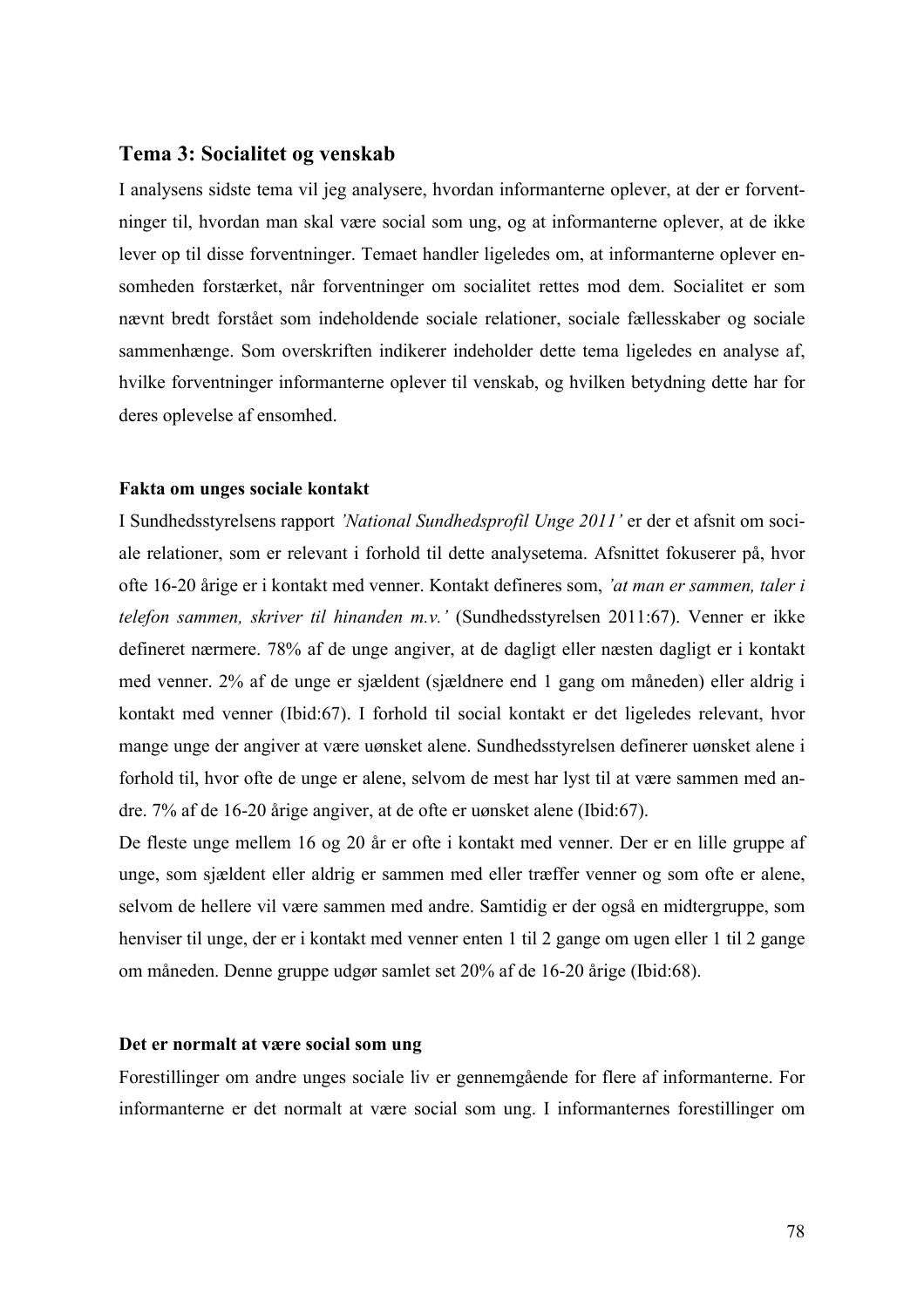andre unges sociale liv reflekterer de over deres egen sociale situation. Dette ses i følgende citat af William:

Umiddelbart har jeg let tilbøjelighed til at tro og tænke, at de fleste unge, de render rundt til fest og farver og har et meget aktivt liv, eller hvad man skal sige. Med mange aktiviteter, sådan som jeg selv havde engang. Det er jo også nemt at få nogle, ja hvad hedder sådan noget, utopiske forestillinger om de andres liv, når man selv sidder sådan lidt i suppedasen. Altså jeg ved jo godt, at det heller ikke er lutter farver for andre, men når jeg sådan ser på andre unge mennesker, så tænker jeg umiddelbart, at det ser ud som om, at de lever på den der lyserøde sky, og at det bare kører.

At han selv sidder i suppedasen henviser ifølge William til hans sociale situation med et manglende netværk og andre unge at gøre ting sammen med. Når han observerer andre unges aktive liv, vil han ønske, at det var ligeså let for ham at agere sammen med andre unge. Samtidig får han den tanke, at det er ham, der er noget galt med, når han ser, at *'det bare kører'* for andre unge. I citatet er det ligeledes interessant i forhold til min problemstilling, at han fremhæver, at han godt ved, at det ikke er *'lutter farver for andre'*. Han reflekterer over, at det er en utopisk forestilling, han har, men citatet viser, at forestillingerne har betydning for Williams forståelse af hans egen sociale situation. En lignende tendens sås i forhold til Williams oplevede forventninger med alkoholbrug blandt unge. Dette kan pege på, at de oplevede forventninger om andre unges sociale liv har betydning for Williams forståelse af sig selv, fordi han ikke har et netværk, og fordi han oplever sig ensom.

Forestillinger om andre unges sociale liv ses ligeledes i Ellen og Signes fortællinger. For Ellen udgør et velfungerende og normalt ungdomsliv blandt andet, at du er social og udadvendt. Dette understreges af, at Ellen i folkeskolen følte sig anderledes, fordi hun ikke var social og udadvendt, som hun oplevede, at andre var. Oplevelsen af at være anderledes end andre unge ud fra sociale parametre gør sig også gældende for Signe. Hun ser ikke sig selv som en typisk ung, da hun ikke har samme behov for at være sammen med andre hele tiden, som hun oplever, at andre unge har. Det er især på facebook, at Signe får et indtryk af, at andre unge hele tiden er sammen. Hun fortæller, at andre på facebook ofte skriver om deres sociale aktiviteter som fx, at de skal være sammen med venner eller veninder. Hun fortæller: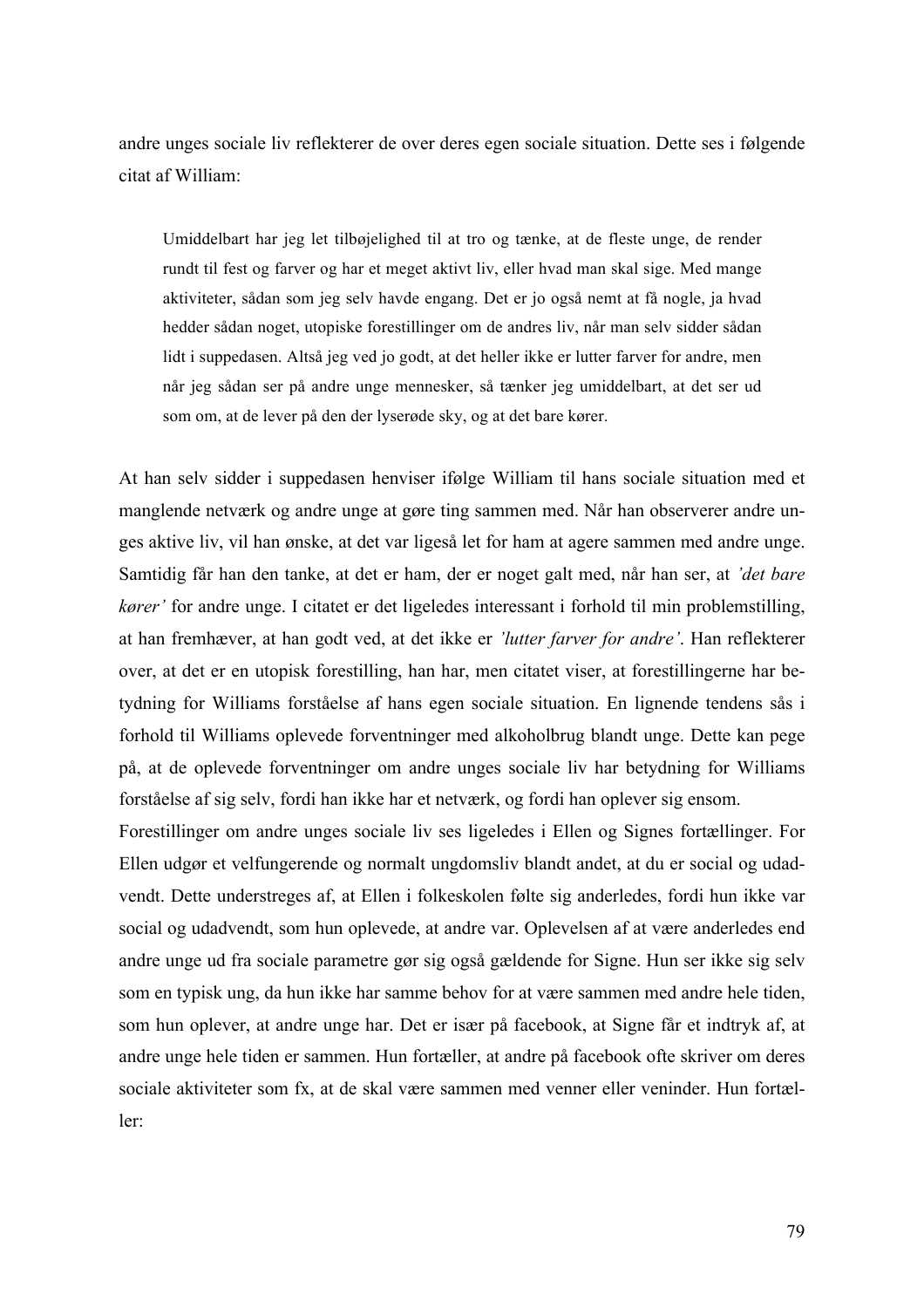Jeg synes bare, at alle altid er sammen. Jeg ser aldrig, det er ikke så tit, man ser nogen, der går bare alene på gaden og sådan noget. De har altid nogen at være sammen med og følges med og sådan noget. Det synes jeg sådan, det ved jeg ikke, det synes jeg er lidt sejt, det vil jeg også gerne. Men alligevel så har jeg det også godt med ligesom at have et tænkerum, hvor jeg ligesom er alene.

Hun vil gerne være social ligesom andre unge, men har også brug for at være alene. Når hun ser andre unge være sociale hele tiden fortæller hun, at det påvirker hendes oplevelse af ensomhed: *'Det kan godt påvirke mig meget, at jeg også kommer til at føle mig ensom, fordi jeg går alene'*. Samtidig viser citatet, at Signe opsøger ensomheden indimellem, fordi hun har brug for et tænkerum, som hun beskriver det. Denne form for ensomhed kan sammenlignes med en eksistentiel og filosofisk forståelse af ensomhed, som nævnt i undersøgelsens problemfelt. Selvom jeg ikke fokuserer på denne form for ensomhed, er det relevant at hæfte sig ved, at Signe nogle gange søger ensomheden som et tænkerum samtidig med, at hun drømmer om at være social ligesom andre unge.

I tråd med Signes oplevelser beskriver Cecilie, at hun er sammen med sine klassekammerater som et form for *socialt dække*, selvom hun helst vil være for sig selv. Hun er sammen med dem for, at de skal tro, at hun ønsker sociale relationer og socialt samvær. Cecilie fortæller ligeledes, at hun gerne vil være mere social, men at hun først skal have bearbejdet de svære oplevelser fra hendes opvækst, før dette er muligt. Cecilies *sociale dække* understreger fortolkningen, at det ifølge undersøgelsens informanter er normalt og typisk for unge at være sociale. For Cecilie handler det sociale dække ligeledes om, at hendes klassekammerater *'skal tro, at jeg er ligesom dem'*. Som vist i første analysetema handler dette især om Cecilies opvækst. Det sociale dække understreger hendes oplevelse af at være anderledes end andre unge både i forhold til socialitet og opvækst.

## *En forventning om aktiv deltagelse i det sociale*

En anden forventning som især Majken og Signe oplever i forhold til at være social som ung handler om aktiv deltagelse i det sociale omkring dem. Majken oplever, at det er vigtigt hele tiden at følge med i, hvad der sker af sociale ting omkring hende. Hun oplever, at dette er afgørende for hendes deltagelse i det sociale fællesskab i skolen. Vi taler om, hvorvidt der er bestemte idealer i forhold til at være ung, hvortil hun svarer: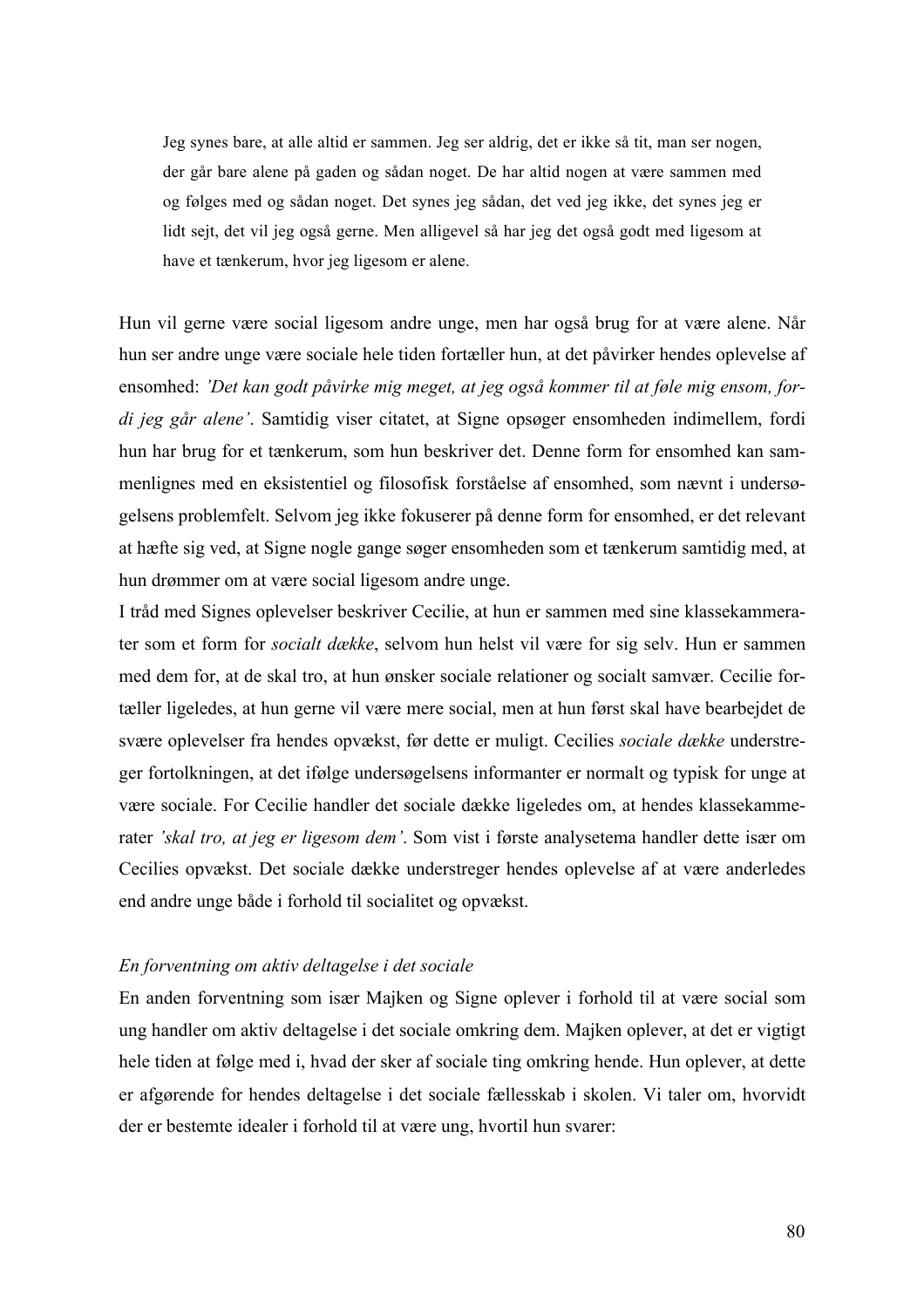Jamen altså jeg var jo lidt klar til at sige, at man skulle ligesom, det var lidt et krav, at man skal sådan følge med, hvad der er in, og hvad der ligesom sådan sker. Hele tiden være opdateret og være med til ting, som er væsentlige. Jeg har nævnt fester igen altså, man får nærmest sådan lidt, nå du var ikke med til festen sidste weekend eller sådan noget. Så det tænker jeg, man skal hele tiden være in og være på.

For Majken er adgangen til det sociale fællesskab i skolen hele tiden at følge med i, hvad der sker *i det sociale*. Hun oplever ligeledes, at disse forventninger om at være på hele tiden gør, at hun bliver mere passiv i det sociale. Hun oplever forventningerne som irriterende og har ikke lyst til at leve op til dem, da de påvirker hende negativt i forhold til hendes egen sociale deltagelse.

Signe oplever ligeledes, at forventninger om at bidrage til det sociale og være aktiv i det sociale påvirker hende på en negativ måde. Hun fortæller, at hun oplever et stort pres for at være på, hvis hun befinder sig på tomandshånd med en af sine venner. Hun fungerer bedre socialt, hvis hun er sammen med flere på én gang, eller hvis det sociale samvær udspiller sig omkring en konkret aktivitet som fx shopping. Signe sammenligner forskellige måder at være sammen på:

Altså jeg ville have det langt nemmere, hvis der var flere hjemme hos en af os fx. Men jeg vil stadig have det der, hvor skal jeg gå hen, hvis jeg ikke lige kan klare mere lige nu. Fordi jeg kan jo ikke bare gå ind i mig selv og så bare sidde og stirre ud i luften og sådan noget. Det vil bare være underligt. Det er det der med, at jeg så ikke ville kunne slippe væk. Jeg ved ikke, hvordan jeg skal sige det, at jeg ligesom kan få en pause fra at kunne snakke. Fordi hvis vi er i NN-by, og man sådan går rundt og kigger på butikker eller sådan noget, så behøver man ikke hele tiden at snakke sammen. (…) Det har jeg det rigtig godt med.

Hvis det sociale samvær udspiller sig omkring en konkret aktivitet, oplever hun ikke et pres for at være på hele tiden. Dette gør, at hun fungerer bedre socialt, da hun kan få nødvendige pauser uden, at det bliver opdaget af dem, hun er i selskab med. Forventninger om *at være på* hele tiden i sociale sammenhænge som ung påvirker Majken og Signes mulighed for at deltage i det sociale. De bliver passive og oplever, at de ikke kan leve op til sociale forventninger om socialitet rettet mod sig fra andre unge.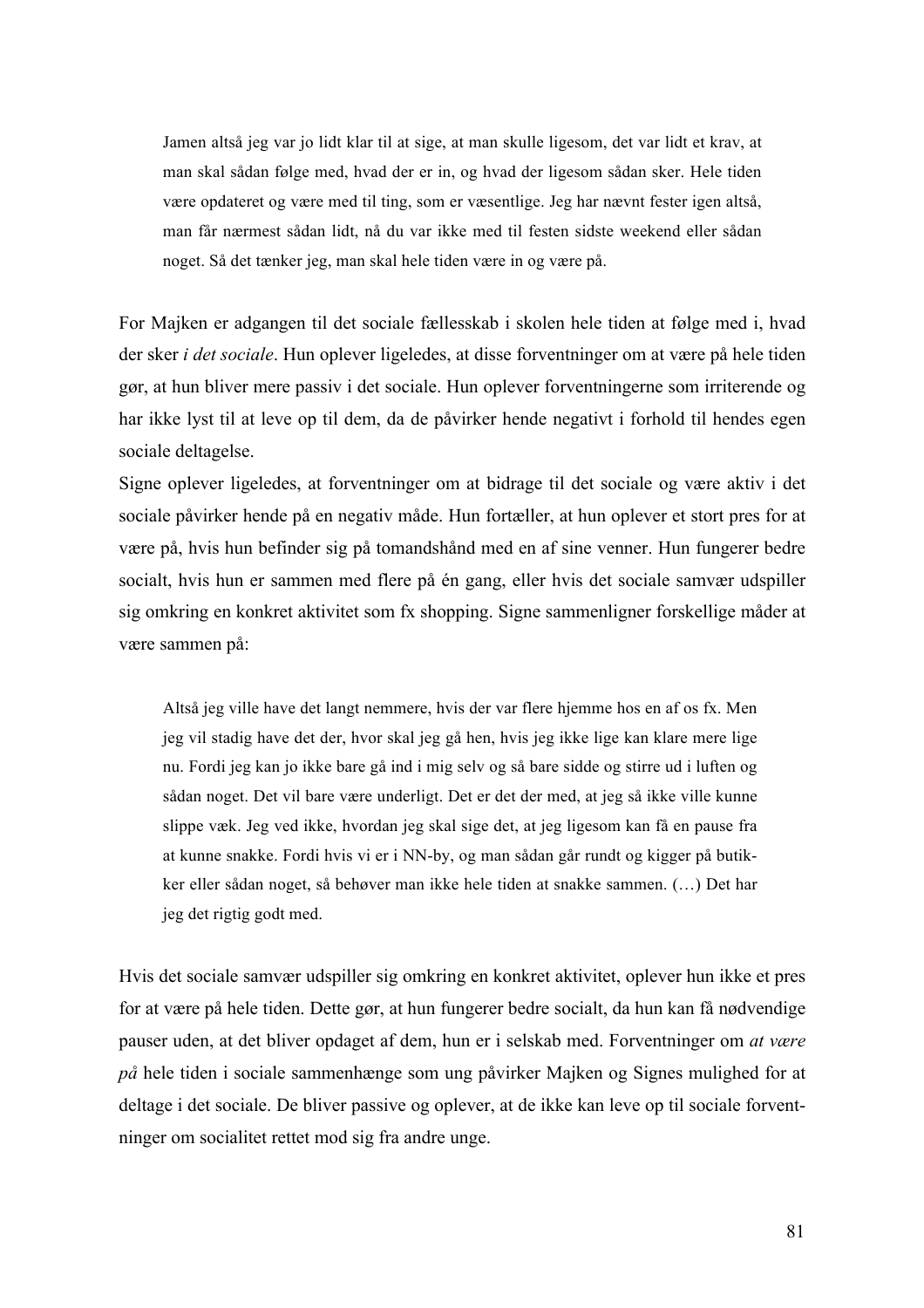Ovenstående viser, at forventninger om at være social som ung påvirker flere af informanternes mulighed for at agere i det sociale. Det er for informanterne normalen at være social og udadvendt som ung. Ellen, Signe og Cecilie har oplevet at føle sig anderledes, fordi de ikke følger denne forventning. Sociale sammenhænge kræver for de fremhævede informanter, at du som ung er på og følger med i, hvad der sker omkring dig. Majken og Signe oplever, at de ikke kan leve op til denne forventning om socialitet. Informanterne trækker sig fra sociale sammenhænge, fordi de ikke kan leve op til at bidrage til det sociale samvær, som de oplever er en forventning i forhold til at være social som ung.

## **Ensomheden er forstærket når socialitet forventes**

I interviewet med William er der en interessant passage i forhold til dialektikken mellem forventninger til socialitet og oplevelsen af ensomhed. Passagen omhandler Williams oplevelse med at komme på efterskole og illustrerer, hvordan han oplever ensomheden forstærket, når socialitet forventes. Han fortæller:

Jeg havde et år på efterskole. Jeg blev faktisk rådet til det, fordi de godt kunne se på den skole, jeg var flyttet til i NN-by, at det ikke gik som det skulle. Man mente jo, at jeg ville kunne få, altså blive tvunget ud i noget socialt på en efterskole. Det troede jeg også selv, men der endte jeg også bare med at tilbringe det meste af tiden på, altså jeg fik mit eget værelse. Altså der synes jeg følelsen [ensomheden] var stærk, netop fordi man var omgivet af andre unge sådan 24/7. Men altså jeg kunne ikke rigtig skabe kontakt alligevel. (…) Og så den der med altså at der må virkelig være et eller andet galt med mig, når jeg ikke kan få venner på et sted som en efterskole.

William og voksne omkring ham tænker, at på en efterskole kan han ikke undgå at få venner og blive en del af et socialt fællesskab. Ensomhedsoplevelsen forstærkes for William på efterskolen, fordi det er et sted hvor det forventes, at man som ung kan skabe social kontakt til andre unge. Samtidig viser citatet, at William retter grunden til, at han ikke kan få venner mod sig selv, da han tænker, at der må være noget galt med ham, når han ikke lykkes socialt på en efterskole. Oplevelsen af at han ikke kan få venner *'på et sted som en efterskole'* gør, at han opgiver social kontakt: *'så kunne det også bare være lige meget, hvis de ikke gad mig, så gad jeg da heller ikke dem'*. I denne fortælling ses samme oplevelse af en mis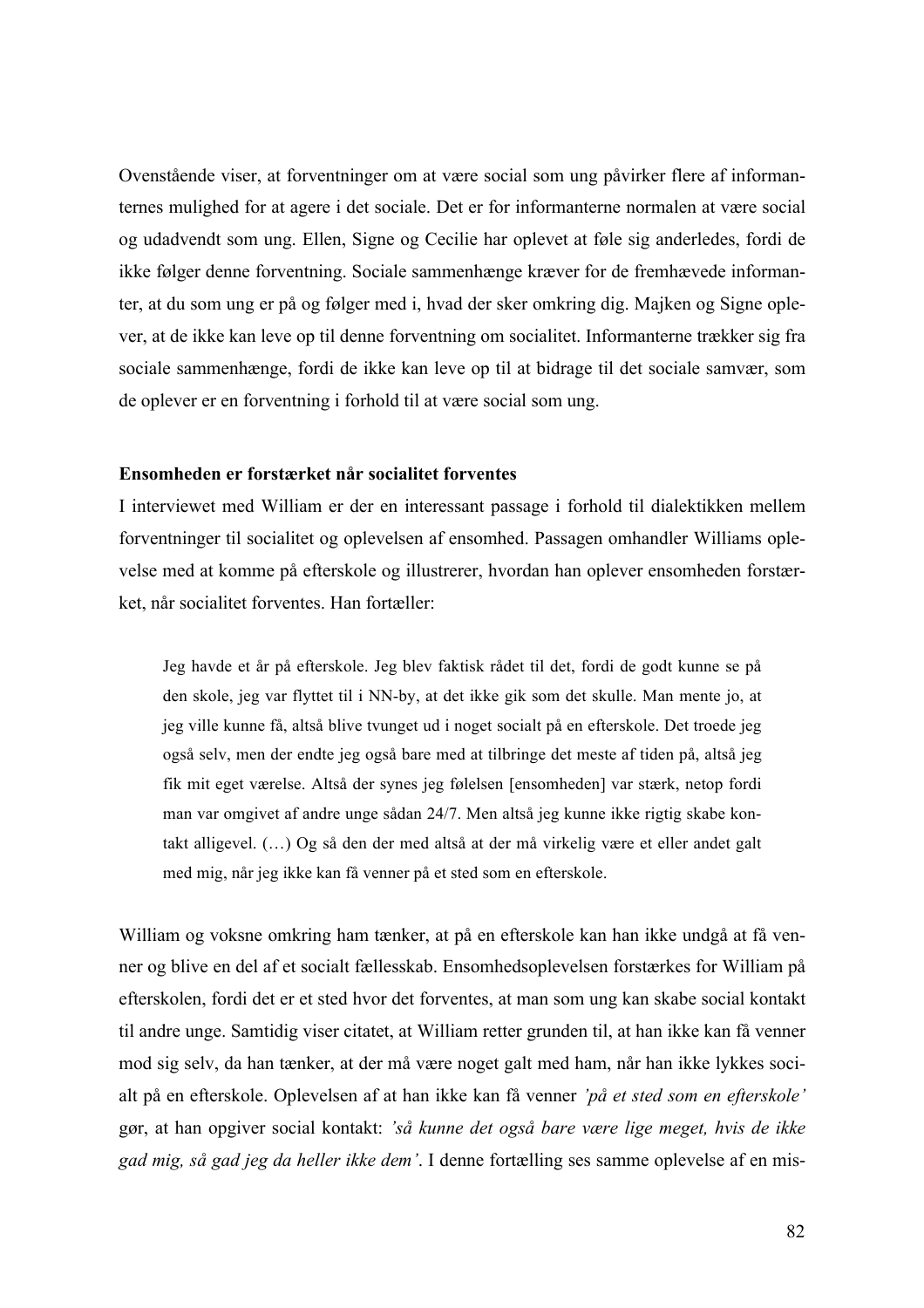lykket gensidig forståelse, som beskrevet i forhold til Louises udtalelser om andre unges fokus på tøj og makeup. William tilføjer, at han ikke rigtig kunne med de andre på efterskolen, og samtidig er opgivelsen af kontakten begge veje – når andre unge på efterskolen ikke gider ham, så gider han heller ikke andre unge. Dette kan sandsynliggøre, at Williams oplevelse af ensomhed på efterskolen kan ses som mislykket intersubjektivitet i forhold til at være social som ung.

I Woods forståelse af ensomhed er der ligeledes andre aspekter, som er relevante at udfolde i forhold til Williams oplevelse på efterskolen. I forlængelse af Woods fokus på forventninger til relationer og sociale forhold knyttet til ensomhed, påpeger hun, at det ikke er undersøgt nærmere, hvilke relationer og forhold et individ bør have (Wood 1986:186). Ovenstående fortælling peger på, at man som ung bør have – og kunne skabe – sociale relationer på en efterskole. Wood understreger ligeledes, at der mangler undersøgelser af, hvilke implikationer forventninger til relationer kan have for et menneskes værdighed som socialt væsen (Ibid:186). Williams situation på efterskolen kan illustrere, at oplevelsen af ikke at leve op til forventninger om socialitet resulterer i, at han oplever sig selv som en fiasko. På baggrund af Woods pointer kan det siges, at Williams sociale fiasko på efterskolen risikerer at så tvivl om hans værdighed som et socialt væsen. Dette kan ses i Williams egen fortolkning af oplevelsen på efterskolen, hvor han som vist opgiver social deltagelse og tvivler på sig selv som en social person. Dette ses ligeledes senere i interviewet, hvor han oplever, at han ikke slår til og er forkert i forhold til andre unge, fordi han ikke har et socialt netværk. Lignende perspektiver så vi i ovenstående afsnit, hvor andre af informanterne oplever sig anderledes og unormale, fordi de ikke lever op til forventninger om at være sociale som unge.

Jeg vil kort opsummere og afrunde ovenstående afsnit omkring oplevede forventninger til socialitet ved at trække nogle linjer til undersøgelsens problemfelt. Som redegjort for i problemfeltet er ungdomslivet omgærdet af beundring, og ungdomslivet bliver ofte opfattet som en fase med en aktiv hverdag og et netværk at gøre ting sammen med. Forventninger til at være social som ung ses ligeledes i denne undersøgelses empiri, som analyseret i ovenstående afsnit. Disse afsnit viser, at unges ensomhed kan blive forstærket, fordi ungdomslivet ofte fremstilles som værende kendetegnet ved socialt samvær og muligheder for socialitet. William oplever sig særligt ensom, når socialitet forventes af ham. Signe og Majken oplever, at forventninger om en aktiv social deltagelse gør, at de trækker sig fra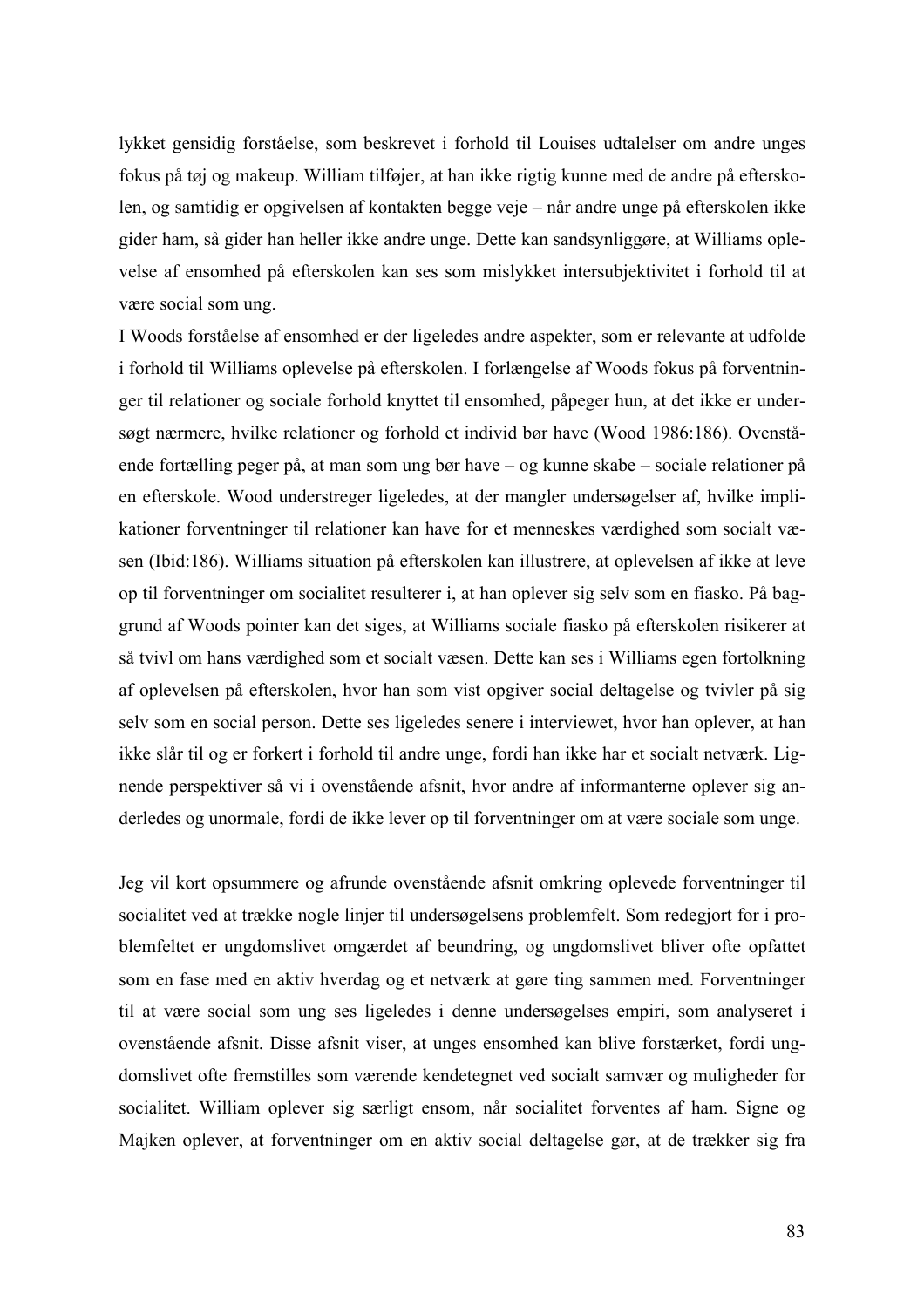sociale sammenhænge. Samtidig oplever flere af informanterne, at *det typiske* og *det normale* for et ungt menneske er at være social, hvilket de tænker, at de ikke kan leve op til. I forlængelse af dette er det interessant at undersøge, hvilke muligheder for socialitet denne undersøgelses informanter oplever.

#### **Uendelige muligheder for socialitet**

Overskriften kan virke en anelse overdreven, men den illustrerer, at jeg i dette afsnit vil anvende Simonsen og Ziehes teoretiske perspektiv på ungdomslivet. I det følgende afsnit vil jeg argumentere for, at de mange muligheder, som det senmoderne samfund tilbyder unge i forhold til deres eget livsprojekt, også kan skabe forventninger til unges sociale forhold og sociale relationer.

Flere af undersøgelsens informanter fravælger sociale fællesskaber og venner. De fleste af dem vil gerne være sociale, men som en konsekvens af ensomheden eller i sammenhæng med ensomheden melder nogle af informanterne sig ud af mulige sociale fællesskaber og sociale sammenhænge. Dette paradoks er fint illustreret af Cecilie:

Ja, altså jeg vil da gerne lære at komme lidt mere ud, altså af mit værelse. Altså grunden til jeg mest lukker mig inde på mit værelse, det er jo for at lukke andre folk ude, verden ude. Jeg tror nok, det meget, er det, jeg vil ændre.

Som nævnt tidligere har Cecilie ikke tiltro til andre mennesker, og hun fortæller samtidig, at hendes oplevelse af ensomhed påvirker hende negativt, fordi hun skubber andre mennesker væk. Ifølge Signe og Ellen er det ligeledes dem selv, som har trukket sig fra sociale sammenhænge, og Signe understreger, at hun ikke er blevet skubbet ud af andre mennesker. Dette fokus på egne handlinger i forhold til oplevelsen af ensomhed gør sig ligeledes gældende i nogle af informanternes fravalg af sociale aktiviteter. Som nævnt tidligere fortæller William, at han har sagt nej til sociale aktiviteter på grund af alkohol, selvom han gerne vil være med. Et lignende dilemma gør sig gældende ved Majkens tilbagetrækning fra sociale sammenhænge. Jeg spørger hende, hvad hun gør, når hun trækker sig tilbage, hvortil hun svarer: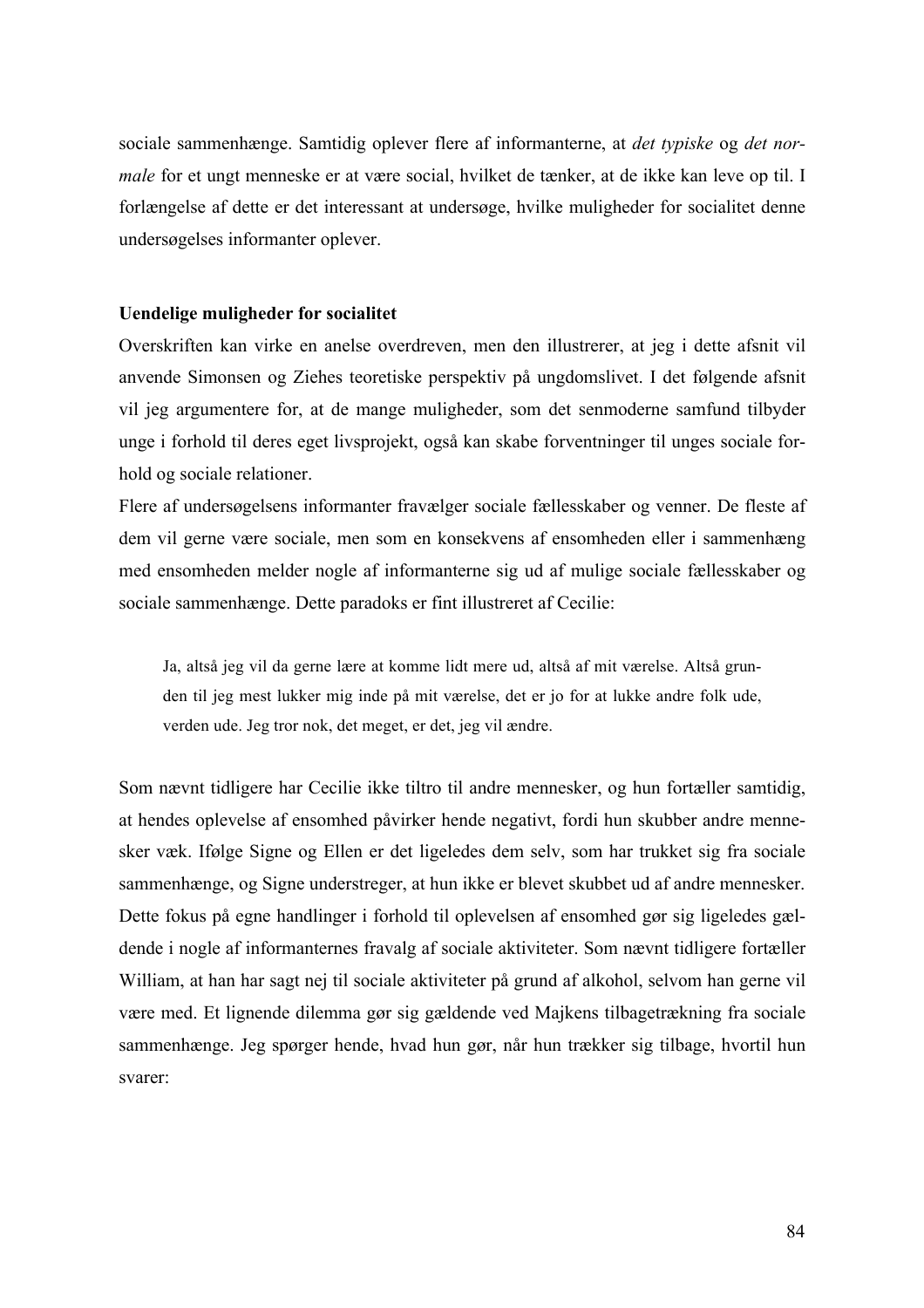Øh, så lukker jeg mig ude. Jeg sidder og læser og virker uinteresseret i, hvad der sker omkring mig, selvom det egentlig er det, jeg er mest fokuseret på. Jeg viser ikke, at jeg har lyst til andre og sådan.

Det interessante i citatet er, at selvom hun trækker sig fra social kontakt og andre mennesker, er hun netop fokuseret på det sociale omkring hende.

Samtidig med at undersøgelsens informanter fortæller, at det er dem selv, som har trukket sig fra sociale sammenhænge og sociale fællesskaber, understreger flere af informanterne, at de har mulighed for socialitet. Signe fortæller:

Altså jeg har venner, og de vil også gerne være sammen med mig, hvis jeg spurgte, om de ville være sammen en dag fx. Så det er ikke, jeg har muligheden og sådan noget.

Signe understreger ligeledes, at hun har muligheden for at indgå i et stort fællesskab i skolen, men da hun ikke kan være i store forsamlinger for længe ad gangen, trækker hun sig fra fællesskabet. Hun vender årsagen til sin ensomhed indad og påpeger, at hun burde være sammen med andre noget mere, så hun ikke oplevede ensomheden. Denne tendens til at vende problemerne indad er ligeledes til stede hos flere af de andre informanter. De fokuserer på, at årsagen til deres ensomhed er selvforskyldt. Majken fremhæver fx, at årsagen til hendes ensomhed er, at hun ikke opsøger kontakt, og Cecilie fremhæver, at hun ikke har åbnet sig for mennesker i flere år. Thomas understreger, at han ikke kan lukke sig inde i en boks, hvis han vil ud af ensomheden.

Som redegjort for tidligere argumenterer Simonsen for, at ungdommen i et senmoderne samfund er en potentiel kritisk fase. Ifølge Ziehe har den kulturelle frisættelse gjort, at traditioner, normer og familie ikke længere er styrende for de unges livsprojekter. Det er i dag op til de unge selv at forme deres liv i alle henseender og herunder også deres sociale liv. Ifølge dette teoretiske perspektiv findes der i det senmoderne samfund en forventning om, at du som ung har mulighed for at skabe din egen lykke og din egen succes. Samtidig ligger der også et pres på de unge om, at hvis dette ikke lykkes, er det deres egen skyld (Simonsen 2002; Ziehe 1989). I ovenstående fortællinger fra denne undersøgelses informanter ser vi, at informanterne oplever at have mange muligheder for at indgå i sociale sammenhænge,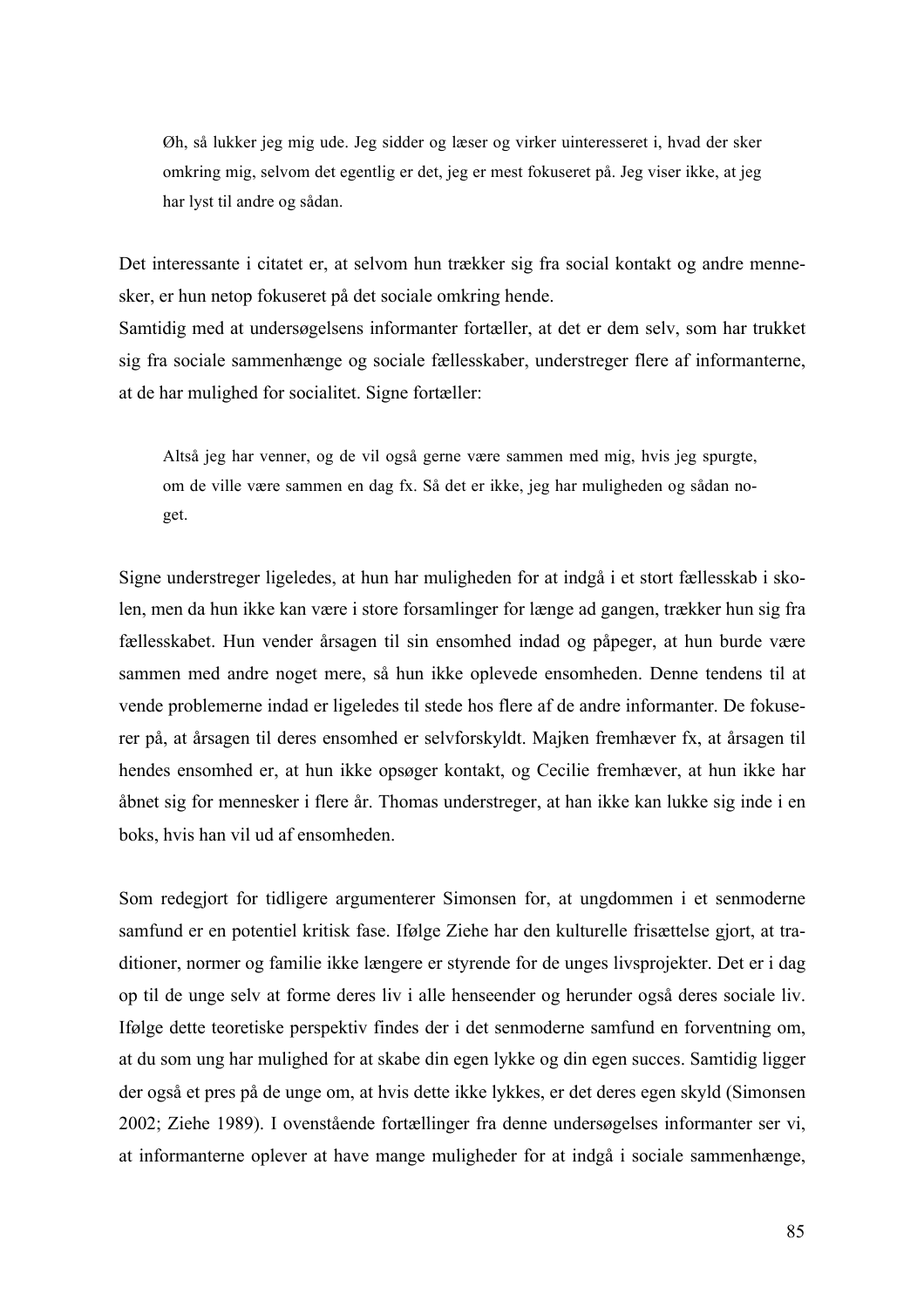men at de, ifølge dem selv, ikke griber disse muligheder. Denne fiasko vender de indad: de har alle mulighederne, men formår ikke at gribe dem og tænker derfor, at der må være noget galt med dem. Dette så vi fx i Williams fortælling om sin oplevelse på efterskolen. I disse fortællinger ses et fokus på, at det er informanterne som individer, der har ansvaret for at lykkes i deres sociale liv. Dette ses ved Signe, Majken, Cecilie og Thomas, som nævnt ovenfor. Årsagen til deres ensomhed findes i dem selv, da der er uendelige muligheder omkring dem for at etablere sociale relationer. Samtidig ser vi, at undersøgelsens informanter opfatter det at være social som det normale. Majken udvider denne forståelse og oplever samtidig, at der iblandt unge er en forventning om, at man har styr på sine sociale relationer. Ud fra disse udtalelser ses der en forventning om, at man som ung griber de muligheder for socialitet, som man tilbydes, og at det er lykkes en at forme sit sociale liv. Hvis dette ikke lykkes er der ingen ydre bånd at skyde skylden på, og fiaskoen risikerer at blive opfattet som selvforskyldt.

I rapporten *'Når det er svært at være ung i DK – unges beretninger om mistrivsel og ungdomsliv'* ses dette individuelle fokus ligeledes (Sørensen et al. 2011). Nielsen og Sørensen understreger, at konsekvensen af disse tendenser kan være, at unge også placerer ansvaret for at løse problemerne hos dem selv (2012:18). Flere af informanterne i denne undersøgelse placerer ansvaret for at komme ud af ensomheden hos sig selv. De understreger, at de ikke kan lukke sig inde, og at de bør tage imod sociale tilbud og forsøge at blive mere udadvendte. Samtidig er der også en modsatrettet tendens i nogle af informanternes udtalelser. Informanterne Ellen og Cecilie understreger flere gange i løbet af interviewet, at de ikke ønsker at ændre sig: *'altså hvis der er noget der skulle ændre sig, så tror jeg det skulle være verden, ikke mig'*, påpeger Cecilie. Ellen fortæller på den anden side, at grunden til, at hun er mindre ensom i dag end i folkeskolen er, at hun er blevet mere udadvendt. Som i ovenstående fortolkning er det ændring af en egenskab ved Ellen, som er løsningen på hendes problem.

Ovenstående afsnit viser, at forventninger om socialitet og indtrykket af mange muligheder for at være sociale påvirker de unges oplevelse af at være anderledes og forkerte. De oplever samtidig, at andre unge kan få det sociale til at fungere og vender skylden for deres oplevede fiasko og årsagen til deres ensomhed indad.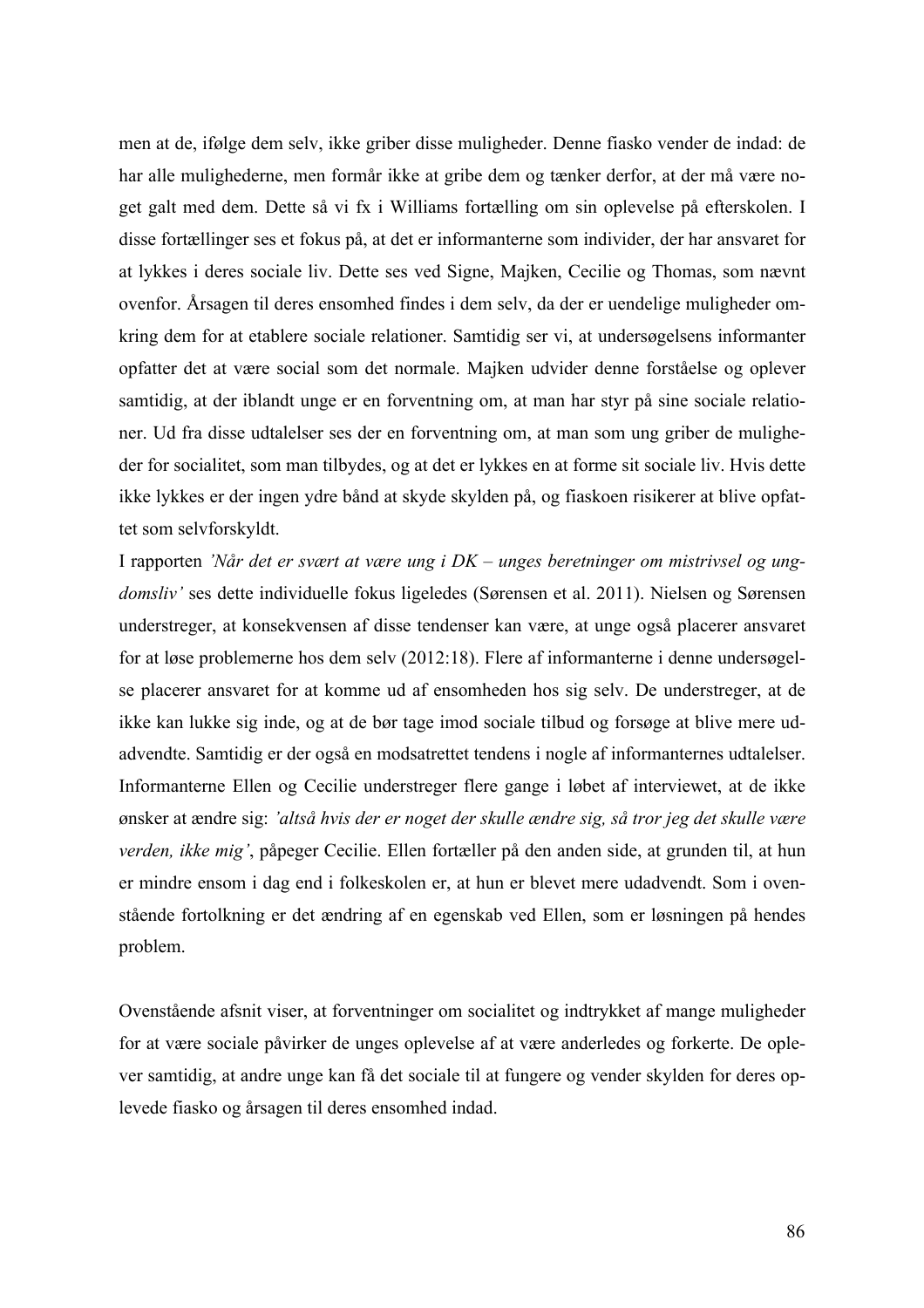I forhold til de faktuelle aspekter om social kontakt ses det, at de fleste unge dagligt eller næsten dagligt er i kontakt med venner. Informanternes oplevelse af, at andre unge ofte er sammen er ud fra dette ikke udelukkende en forestilling, som de oplever. På den anden side er der en forholdsvis stor gruppe af unge, som har en mere sporadisk kontakt. De er i kontakt med venner 1 til 2 gange om ugen eller 1 til 2 gange om måneden. Dette viser, at andre unge højest sandsynlig ikke altid er sammen. De faktuelle forhold viser ligeledes, at der er en lille gruppe af unge, som ofte er uønsket alene. Dette peger på, at informanternes oplevede forventning om, at andre unge har styr på deres sociale situation ikke gælder for alle unge.

For informanterne handler de oplevede forventninger til socialitet ikke kun om forestillinger om andre unges kontakt med venner. Oplevede forventninger om socialitet som ung er for undersøgelsens informanter mere knyttet til, at de oplever, at ungdomslivet er kendetegnet ved socialt samvær og uendelige muligheder for socialitet. En mere udførlig diskussion af referencerammen for informanternes forestillinger om socialitet som ung vil derfor kræve flere undersøgelser af, hvordan og i hvilket omfang unge er sociale sammen.

#### **Forventninger til venskab**

I ovenstående afsnit har jeg fokuseret på forventninger til socialitet, som informanterne oplever, der er til et velfungerende og normalt ungdomsliv, og hvordan disse forventninger påvirker deres ensomhed. Det tredje analysetema handler ligeledes om forventninger til venskab og hænger sammen med ovenstående fokus på socialitet. I interviewene med Signe og Matilde er der interessante refleksioner i forhold til relationen *ven*, som er relevante i forhold til denne undersøgelses problemstilling. Wood påpeger i forhold til mislykket intersubjektivitet, at hvad der ligger i det mislykkede er forskelligt fra relation til relation, da relationer involverer tavs viden og forskellige former for forståelse (1986:188-189). Ensomhedsoplevelsen henviser på baggrund af dette til en mislykket fælles social forståelse af, hvad der er forventeligt og muligt i forskellige sociale relationer. Jeg har tidligere fremhævet, at det kan diskuteres om Matilde har en speciel social kontakt. Det kan derfor være vanskelig at sammenligne hende med de andre informanter. På trods af dette forbehold analyserer jeg Matildes udtalelser omkring venskab sammen med Signes oplevelser. Dette gør jeg, fordi de begge reflekterer over venskab i interviewet, og fordi de begge fremhæver, at de har vanskeligheder med at finde venner.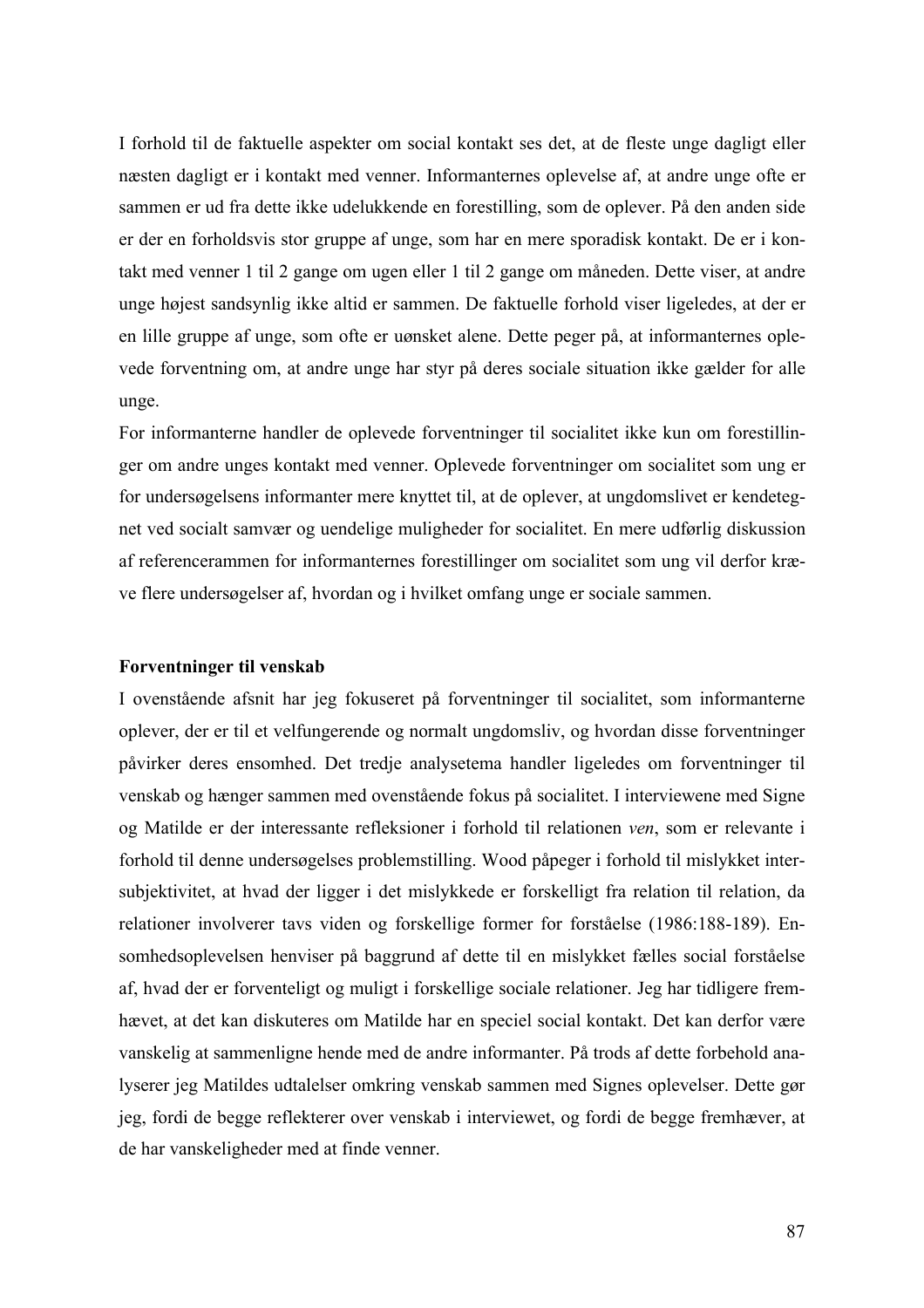#### *Hvad definerer en ven?*

I tråd med undersøgelsens socialkonstruktivistiske forståelsesramme reflekterer Signe og Matilde over selvfølgeligheder i forhold til relationen ven: *'fordi hvad definerer en ven'*, udtaler Matilde. Denne kritiske refleksion i forhold til venskab er interessant at udfolde ud fra Pahls teoretiske forståelse af venskab, som præsenteret i kapitel 3. Ved at anvende dette perspektiv vil jeg teoretisk udfolde Signe og Matildes refleksioner om relationen ven og diskutere, hvilken form for venskab, de efterspørger.

Pahls pointe er, at venskab har mange mulige betydninger, hvilket ses i Signe og Matildes refleksioner (2000:1). Matilde og Signe oplever, at de har én forståelse af venskab, og at andre unge har en anden. Denne flertydige betydning ses ligeledes i Signes skelnen mellem en ven og en bekendt. Hun ser andre unge, som hun har snakket med nogle gange, som bekendte, hvorimod hun oplever, at andre unge definerer denne form for relation som en ven. For at Signe kan betragte en person som sin ven, skal hun opleve, at hun kan fortælle personen en hemmelighed. Pahls teori kan illustrere, at balancen af forpligtelse og følelser i et venskab for Signe ikke er den samme som andre unge efterspørger. Hendes forventninger til et venskab er ikke nødvendigvis højere, men anderledes end andre unges.

Matilde oplever at blive betragtet som underlig og anderledes, fordi hun ikke kan relatere til mennesker på samme måde, som hun oplever andre unge kan:

Men altså jeg kunne ikke finde ud af at relatere til mennesker på samme måde som alle andre kunne, og derfor så andre mig som sådan lidt underlig. Det gjorde ikke, at jeg ikke som sådan havde venner, men øh jeg tror, de så mig lidt mere som en ven, end jeg så dem som venner.

I citatet ses det, at Matildes vanskeligheder med sociale relationer ikke nødvendigvis er skyld i, at hun ikke har venner. Det knytter sig mere til, at hun ikke opfatter vennerelationen på samme måde som den anden part gør. Personer i hendes omgangskreds opfatter hende som en ven, men Matilde fortæller, at hun ikke gengælder dette. Det interessante her er, at hun ikke har fortalt den anden person i den foregivne relation dette, hvilket udfordrer Pahls fokus på, at venner vælger hinanden gensidigt (Ibid:13). Matildes oplevelse med relationen ven peger på, at hun godt kan foregive at være en ven uden, at den anden i relationen er klar over dette. Samtidig fremhæver Pahl, at den relative balance i indholdet i et venskab ikke nødvendigvis er kendt af begge parter i relationen, hvilket ses i Matildes vennerelatio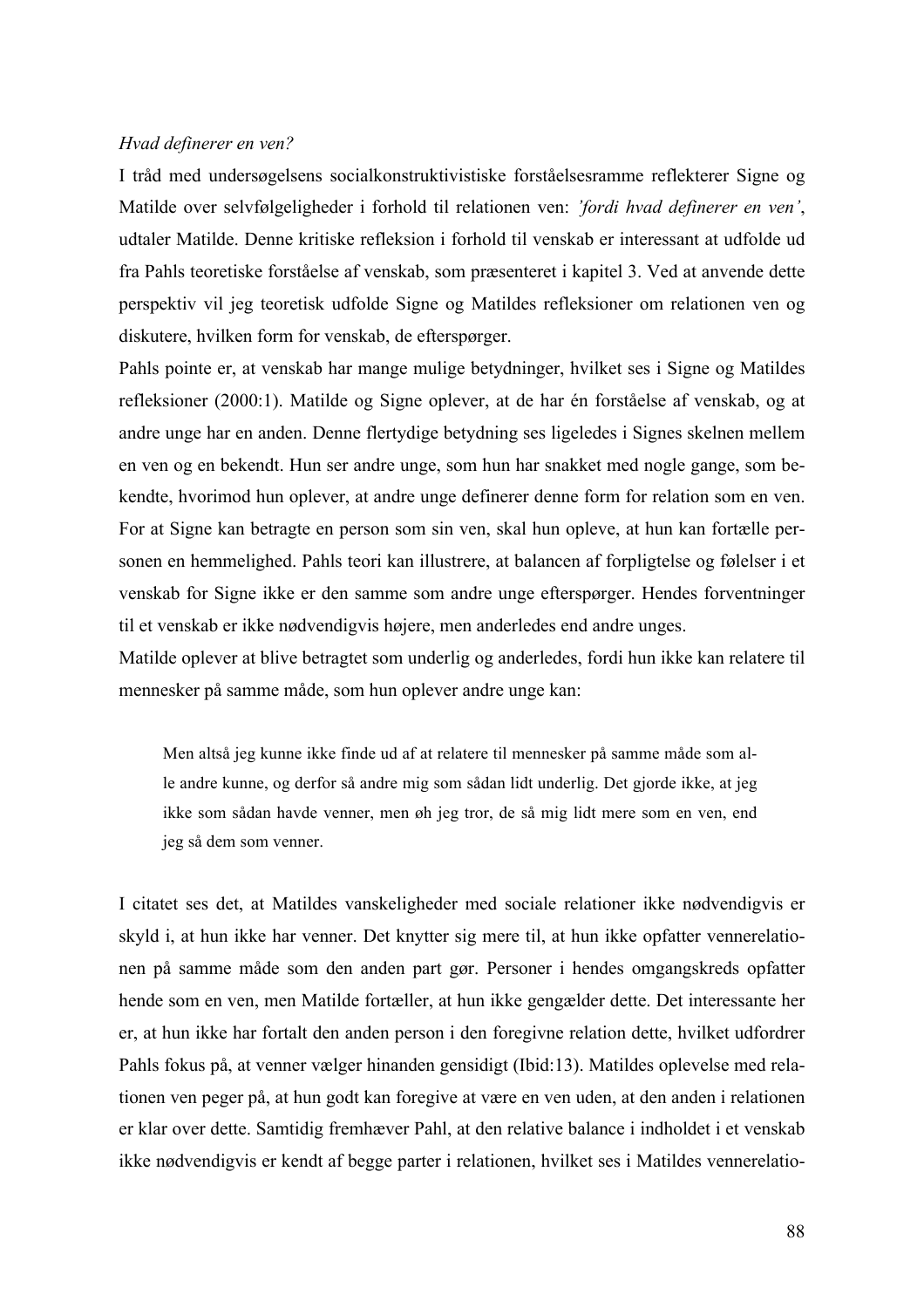ner (Ibid:13). Hun oplever ikke, at der er den rette balance, da hun ikke stoler på de personer, som opfatter hende som en ven, men dette er ikke nødvendigvis oplevelsen for den anden part i *dyaden*. Ud fra Pahls forståelse af venskab kan det diskuteres om Matildes relationer i teoretisk forstand er et venskab. På den anden side kan det pege på, at venskab er muligt på trods af manglende reciprocitet.

Som nævnt fremhæver Wood, at der i ensomhedsoplevelser findes nogle selvfølgeligheder i forhold til sociale relationer. Ud fra dette kan ovenstående pege på, at der iblandt unge findes nogle selvfølgeligheder i forhold til en vennerelation, som Signe og Matilde ikke deler. For de to informanter udgør en social relation noget andet og noget mere, end hvad de oplever, at andre unge forventer af relationen *ven*. Disse oplevede forventninger til relationer og social interaktion som ung påvirker de to informanters ensomhed, da de fortæller, at deres måde at betragte relationer på gør, at de har svært ved at finde venner. Signe og Matilde forventer noget andet af reciprociteten i et venskab end andre unge. For at udholde, hvad der kan være indeholdt i dette *andet*, vil jeg inddrage Aristoteles begreb om det rene og ideelle venskab.

Som beskrevet tidligere ser Aristoteles venskabet af enshed og lighed som det rene og ideelle venskab. Det er et form for spejlvenskab, hvor vennerne i relationen har en gensidig forståelse af hinanden, og venskabet bygger på en indbyrdes bevidsthed (Ibid:21-22 & 77- 86). Ud fra ovenstående analyse af Signe og Matildes refleksioner omkring relationen ven som ung kan det diskuteres, om de efterspørger et venskab, som er i tråd med Aristoteles venskab baseret på en dyb forståelse. Det er hovedsagelig Signe, som reflekterer over, hvad hun efterspørger i et venskab, men Matilde taler også om, hvad der skal til for, at hun bedre kan opfatte andre unge som sine venner. Det handler i høj grad om at opleve sig forstået. Som nævnt opfatter Signe en anden person som en bekendt, hvis hun kan snakke godt med denne, men ikke nødvendigvis som en ven. Hun efterspørger en dybere forståelse og muligheden for at dele en hemmelighed, hvis en relation skal betragtes som et venskab. Signes forståelse af et venskab er på baggrund af dette ligeledes i tråd med *the secret view of friendship*, hvor hemmeligheder er essensen i venskabsrelationen (Ibid:82-83). Som analyseret tidligere oplever Signe en mislykket intersubjektivitet, da hun oplever, at hun ikke kan dele sine følelser og tanker med sine klassekammerater, da hun tænker, at de ikke vil kunne forstå hende. Med Woods begrebsapparat i forhold til venskab kan det siges, at Signes en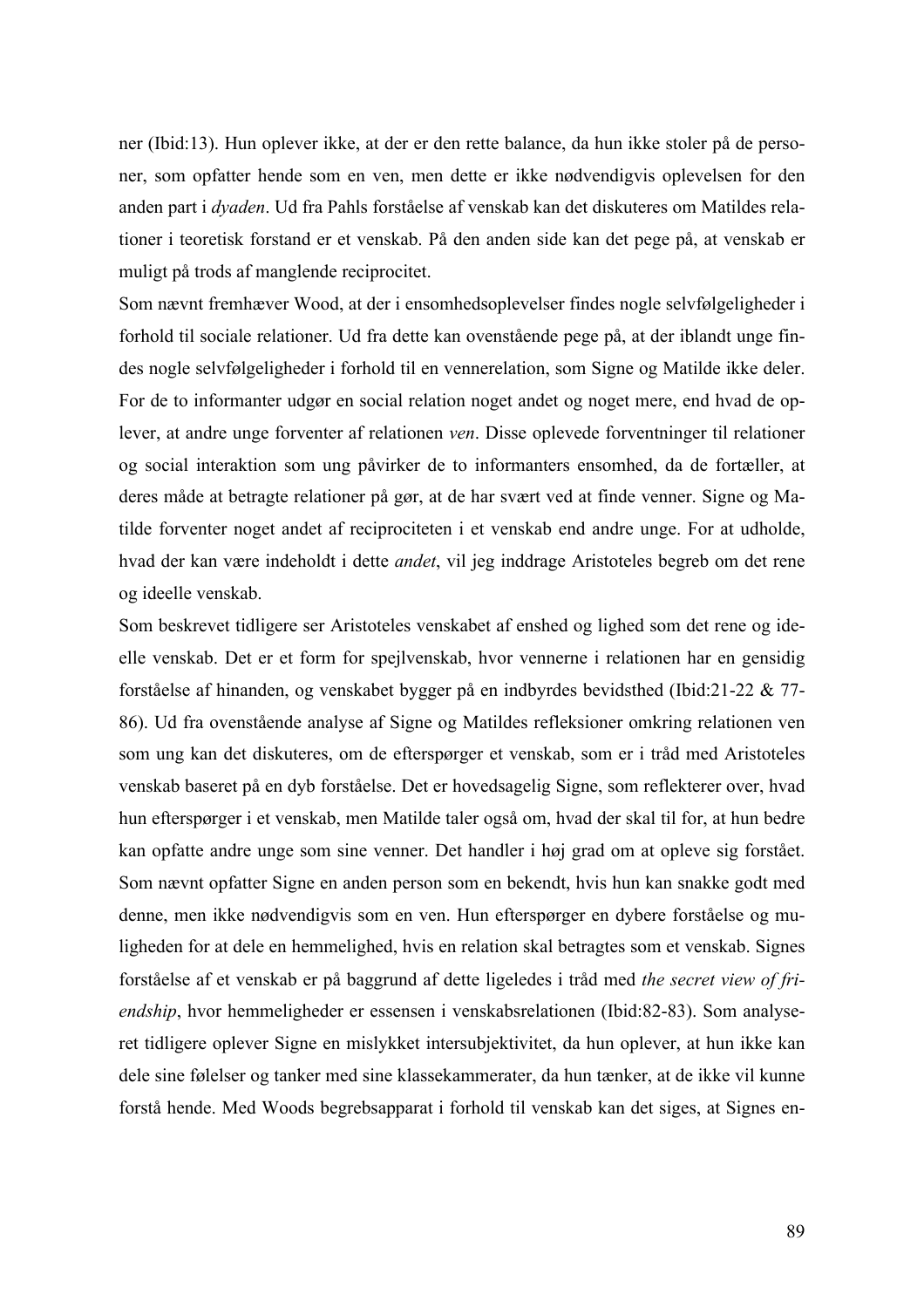somhedsoplevelse ligeledes er knyttet til en mislykket forståelse af, at deling af hemmeligheder er centrale for et venskab som ung.

Som nævnt i teoriafsnittet ser Pahl en formodet stigning i forventninger og forhåbninger til venskab (Ibid:8). Matilde og Signes refleksioner peger på, at de ønsker et venskab som mere er baseret på en indbyrdes bevidsthed og en dybere gensidig forståelse end det at snakke sammen. Heri kan ses nogle forhåbninger til venskab, som er en anden grad end andre unges forventninger til venskab ifølge de to informanter. Vi har set, at Matilde og Signes forventninger til et venskab kan vanskeliggøre deres muligheder for at etablere relationer til andre unge. Det er ikke mit sigte at påpege, at Signe og Matildes forventninger til et venskab er for høje ud fra Aristoteles pointe om det ideelle venskab. Derimod viser ovenstående afsnit, at det er centralt at medtage forståelser af venskab i arbejdet med ensomme unge, da venskabets flertydighed kan have betydning for deres oplevelse af ensomhed.

# **Delkonklusion**

Forestillinger om andre unges sociale liv er gennemgående for undersøgelsens informanter. Ud fra disse forestillinger reflekterer de over deres egen situation som ensomme. Signe, Ellen, William og Cecilie oplever, at det er normalt at være social og udadvendt som ung. Flere af informanterne oplever, at andre unge er sociale og har styr på deres sociale relationer. Oplevede sociale forventninger om, at det er normalt at være social som ung påvirker informanternes følelse af at være anderledes og forkerte. For flere af informanterne forstærker dette deres oplevelse af at være ensomme. Signe og Majken trækker sig nogle gange fra sociale sammenhænge og sociale fællesskaber, fordi de oplever, at de ikke kan leve op til at bidrage til det sociale samvær. Dette skyldes især, at de oplever, at en aktiv deltagelse er en forventning i forhold til at være social som ung.

Informanternes oplevelse af at være anderledes ud fra sociale parametre kan ligeledes forstærkes af, at de oplever uendelige muligheder for socialitet som ung. Ud fra Simonsen og Ziehes teoretiske perspektiv på ungdomslivet ses det, at oplevelsen af de mange sociale muligheder risikerer at skabe en forventning om, at man som ung griber disse muligheder. Samtidig ses det ud fra dette teoretiske perspektiv, at informanterne vender skylden for deres sociale situation indad. Ansvaret for deres ensomhed risikerer at blive placeret hos dem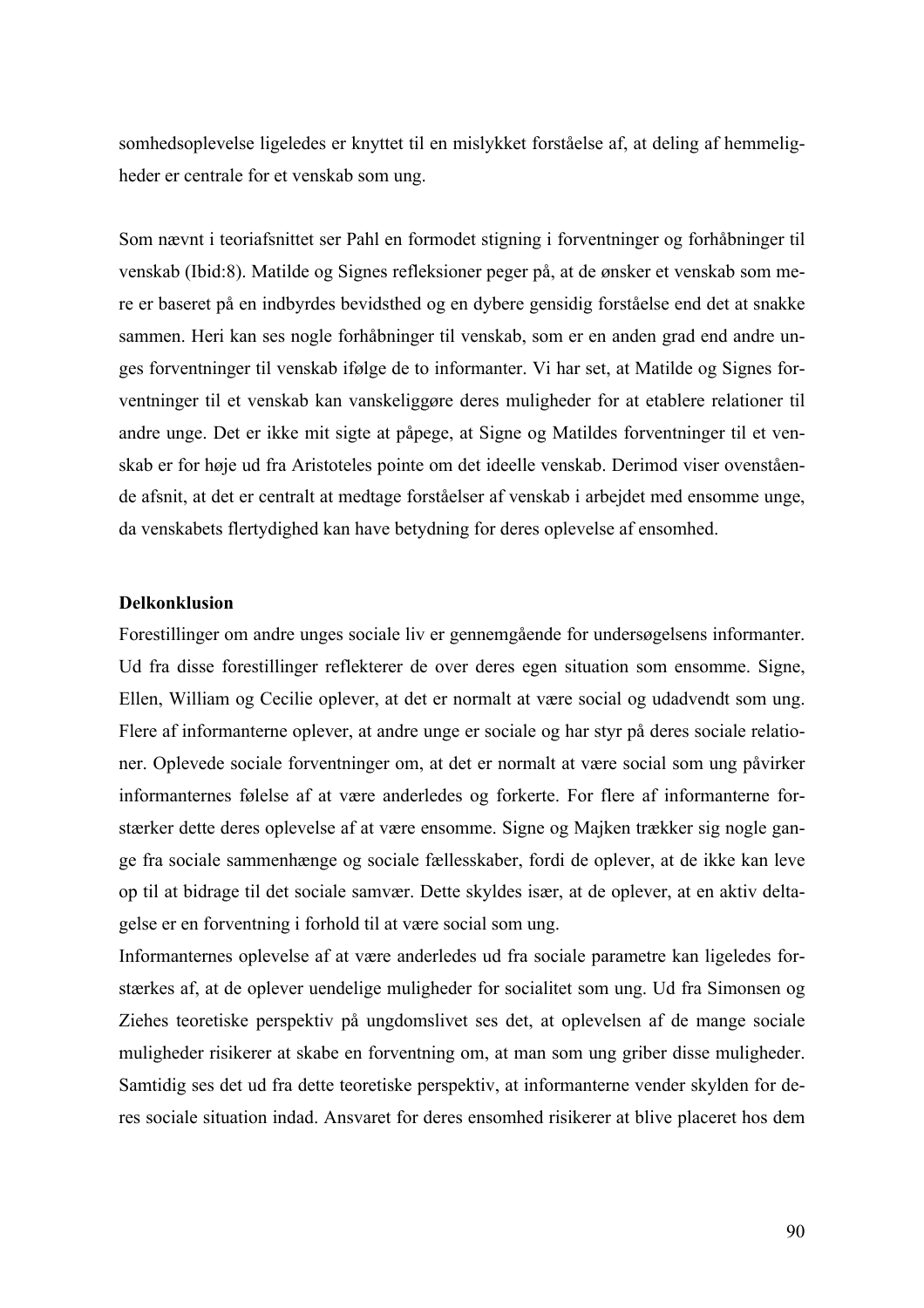selv. Dette fokus så vi ligeledes ved Williams fremhævning af, at en mulig løsning på hans sociale situation som ensom er, at han begynder at drikke.

I Matilde og Signes refleksioner om relationen ven som ung ses interessante aspekter i forhold til unges ensomhed. Matilde og Signe oplever nogle selvfølgeligheder blandt unge i forhold til, hvad der definerer et venskab. De deler ikke disse selvfølgeligheder og forventninger, hvilket påvirker deres ensomhed, da de oplever, at deres forståelse af relationen ven gør, at de har vanskeligt ved at etablere et venskab. For især Signe har hendes forståelse af et venskab betydning for hendes oplevelse af mislykket intersubjektivitet. Hun opfatter deling af hemmeligheder som centralt for et venskab, hvilket hun oplever ikke er delt med andre unge. Disse refleksioner viser, at Pahls fremhævning af venskabets flertydighed er relevant at medtage i arbejdet med ensomme unge.

#### **Afsluttende refleksioner: Ensomhed som en mulig fortolkning?**

Som en afrunding på undersøgelsens analyse vil jeg reflektere over, hvorvidt informanternes ensomhed kan ses som en mulig fortolkning på deres oplevelse af at være anderledes. Et gennemgående tema i de tre analysedele er, at informanterne føler sig anderledes. Der tegner sig et billede af, at ensomhed bliver en mulig fortolkning på informanternes oplevelse af at være anderledes. Som beskrevet trækker flere af informanterne sig fra andre mennesker og sociale sammenhænge, fordi de føler sig anderledes, og det kan siges, at ensomhed bliver en fortolkningsmulighed af denne tilbagetrækning for undersøgelsens informanter. Jeg spørger Majken, hvilke ord hun vil bruge, hvis hun skal sætte ord på sin oplevelse af ensomhed, hvortil hun svarer:

Hmm, ja ensomhed dækker det jo meget godt ik'. Øhm, jeg tror jeg vil beskrive det som en lang periode, hvor man ikke føler sig til. Ja, man føler sig lidt som værende fra en anden planet eller sådan noget, fordi man for mit vedkommende ikke hører til nogen steder, at man så bare, ja.

Citatet illustrerer fint ovenstående pointe, hvor Majkens beskrivelse af ensomheden bliver en beskrivelse af at føle sig anderledes. Ensomhed bliver et mærkat som undersøgelsens informanter kan sætte på deres oplevelse af at være anderledes, og som kan give dem en forklaringsmulighed på deres handlinger, som især er knyttet til tiden i folkeskolen. Dette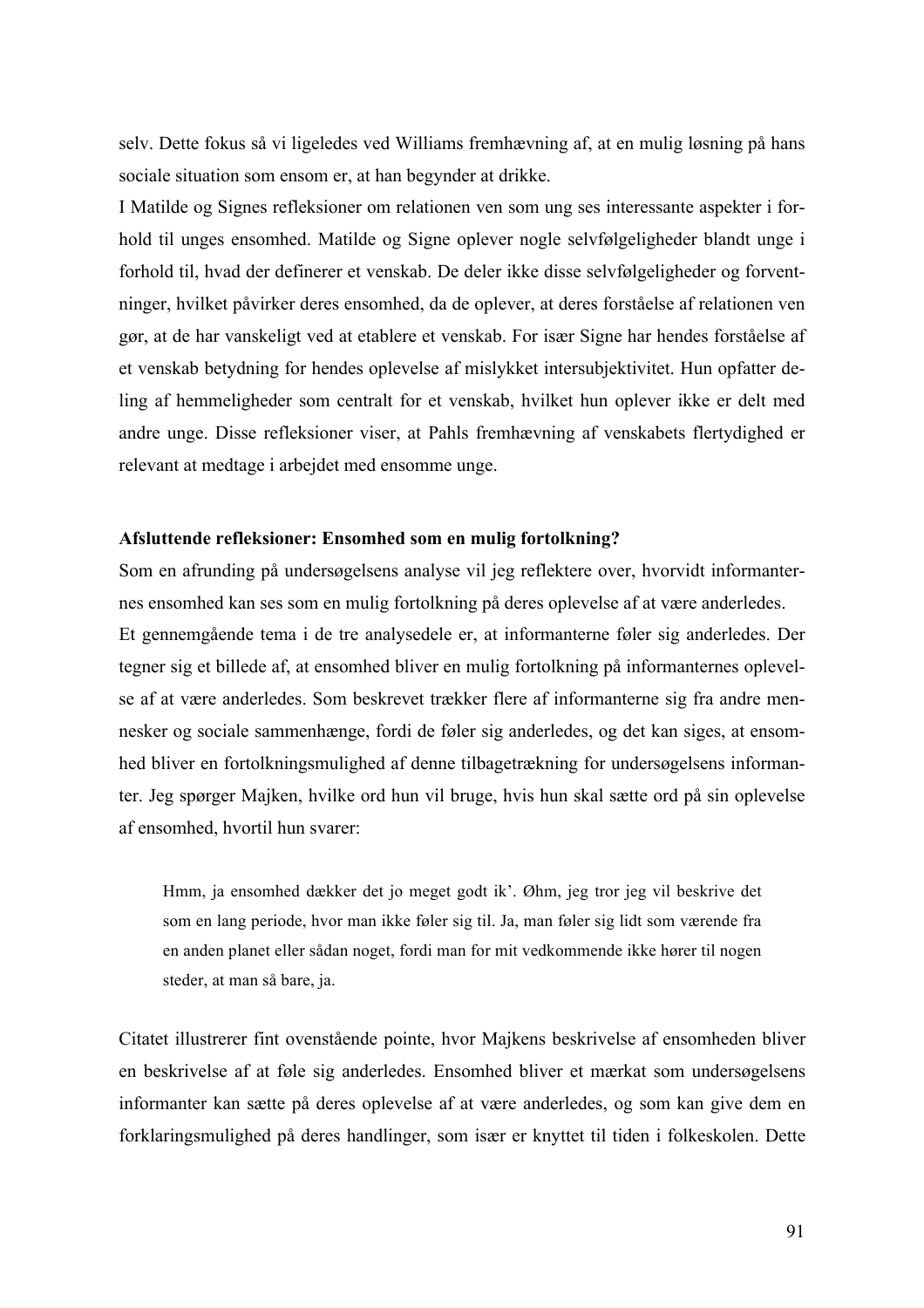kan pege på, at den primære oplevelse for de unge er en følelse af at være anderledes. Denne fortolkning bliver særligt interessant i forhold til undersøgelsens diskussion af analysens fund i relation til socialt arbejde.

# **Opsamling af analysens tråde**

Inden jeg går videre til undersøgelsens diskussion, vil jeg kort samle analysens tråde og forholde fundene til undersøgelsens problemstilling og problemformulering. Analysen viser, at oplevede sociale forventninger blandt unge påvirker undersøgelsens informanter og deres oplevelse af ensomhed. De oplever deres ensomhed forstærket på grund af forestillinger om andre unges uproblematiske ungdomsliv. For informanterne er et velfungerende og normalt ungdomsliv et liv, hvor man som ung ikke har oplevet svære ting i sin opvækst og i sin hverdag, har styr på sit sociale liv og oftest drikker i sociale sammenhænge. I informanternes udtalelser ses der en form for distancering til andre unge i deres omgangskreds og andre unge generelt ud fra de ovennævnte forestillinger. Informanternes oplevede sociale forventninger til et vellykket og normalt ungdomsliv og deres oplevelse af ikke at leve op til disse forventninger vanskeliggør en fælles forståelse med andre unge.

Ovenstående analytiske fund kan med fordel samles ved at inddrage begrebet *udenforskab*. Begrebet er hentet fra rapporten *'Når det er svært at være ung i DK – unges beretninger om mistrivsel og ungdomsliv'* og er nævnt i mit problemfelt (Sørensen et al. 2011). Udenforskab henviser i rapporten til, at de unge har vanskeligt ved at føle sig fuldt ud integreret i deres omgivelser. Sørensen et al. uddyber: *'I mange tilfælde synes der at være en mere eller mindre usynlig mur mellem de unge og deres omgivelser'* (Ibid:116). I dette speciale ses det, at de oplevede sociale forventninger til et velfungerende og normalt ungdomsliv skaber en form for usynlig mur imellem informanterne og deres omgivelser. På grund af de oplevede sociale forventninger og informanternes oplevelse af ikke at leve op til disse, er det for informanterne vanskeligt at føle sig fuldt ud integreret i deres omgivelser. Informanternes følelse af at være anderledes på grund af de oplevede sociale forventninger til ungdomslivet dømmer dem med andre ord til en form for udenforskab. I forhold til ensomhed er det interessant, at det er denne oplevelse af udenforskab, som for informanterne gør, at de begynder at opleve ensomhed i folkeskolen. Dette viser, at udenforskab og ensomhed for undersøgelsens informanter er tæt forbundet.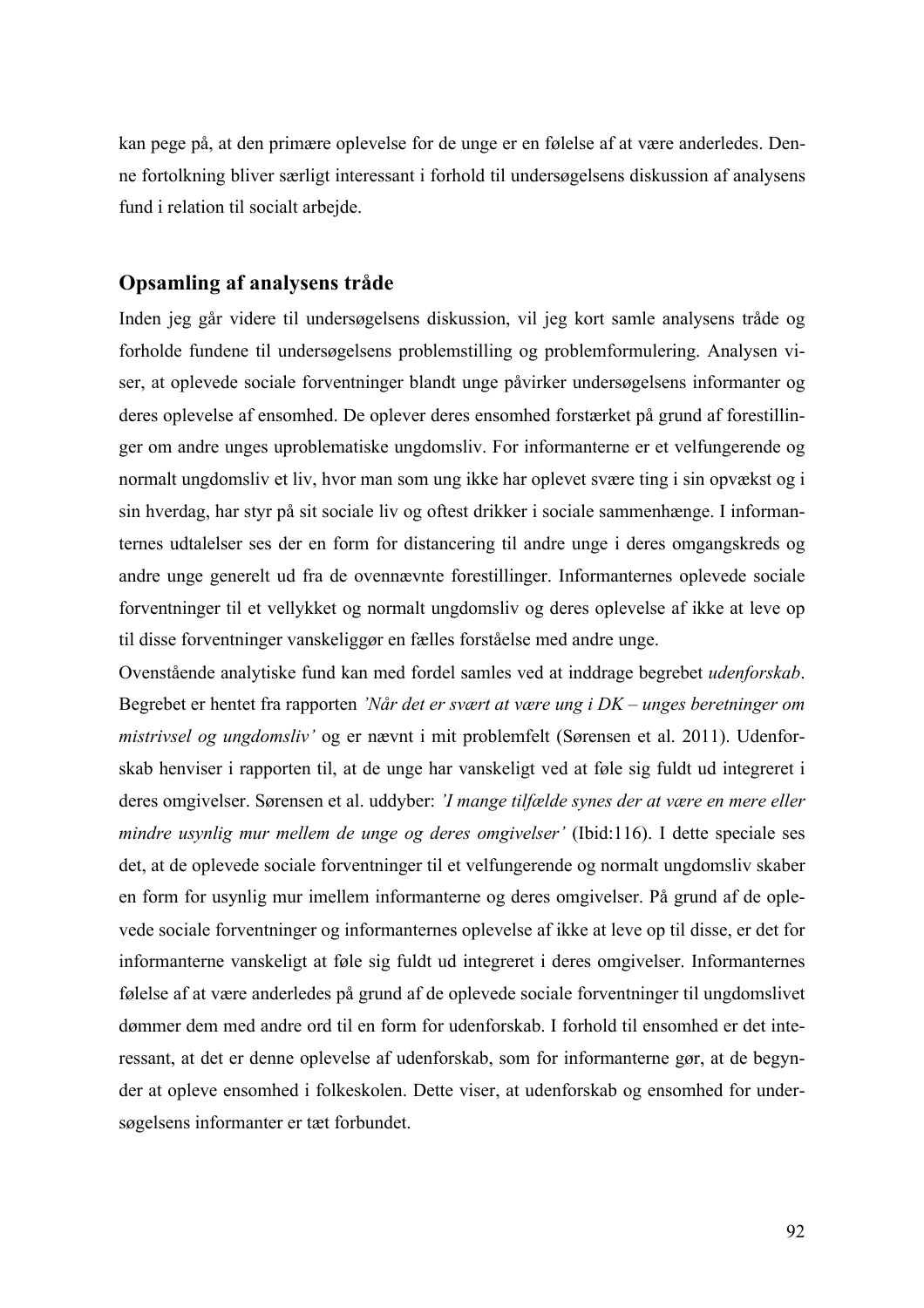# **KAPITEL 5: ANALYSENS FUND I RELATION TIL SOCIALT ARBEJDE**

Inden for ensomhedsforskningen er der diskussioner om, hvordan ensomhed bedst afhjælpes. Dette hænger til dels sammen med, at der som vist i kapitel 3 er forskellige definitioner af ensomhed. Ud fra undersøgelsens fokus og diskussioner om hvordan ensomhed afhjælpes, vil jeg i undersøgelsens diskussion adressere analysens fund i relation til socialt arbejde. Jeg vil først diskutere, hvordan unges ensomhed kan ses som et alvorligt socialt problem ud fra helbredsmæssige konsekvenser af ensomhed. Derefter vil jeg redegøre for diskussioner om, hvordan ensomhed bedst afhjælpes. I forlængelse af dette vil jeg diskutere mulige anvendelsesperspektiver i arbejdet med ensomme unge ud fra denne undersøgelses analysefund. Perspektiverne følger til dels analysens temaopdeling, men vil også gå på tværs af de tre temaer. Til sidst i diskussionen vil jeg reflektere over, hvilken betydning deltagelsen i det sociale arbejde kan have for informanternes selvforståelse.

#### **Socialt arbejde som en social konstruktion**

Inden jeg går til selve afsnittet, vil jeg knytte en kort kommentar til min forståelse af *socialt arbejde*. Feltet socialt arbejde har uklare grænser, og der findes ikke en entydig definition af dette felt (Payne 2006:20). En del af den litteratur, jeg anvender i afsnittet har et bredt fokus på pædagogisk, psykologisk og socialt arbejde med ensomme unge. I forhold til en definition af socialt arbejde finder jeg Malcolm Paynes perspektiv relevant, da han fokuserer på, at socialt arbejde er socialt konstrueret. Socialt arbejde formes og konstrueres i et samspil mellem politiske, økonomiske og sociale forhold, hvor der kæmpes om magten til at definere sociale problemer og afhjælpningen heraf. Denne kamp formes af forskellige aktører og grupperinger (Ibid:15 & 20-22). I denne optik kan pædagogisk og psykologisk arbejde medtages under betegnelsen *socialt arbejde*.

# **Det er vigtigt at afhjælpe ensomhed**

I undersøgelsens problemfelt har jeg argumenteret for, at unges ensomhed i dag opfattes som et socialt problem. I forlængelse af dette sås det i undersøgelsens teoretiske udgangspunkt, at ensomhed er ligeså skadeligt som rygning (Cacioppo & Patrick 2008:5). I dette afsnit vil jeg følge denne tråd og argumentere for, hvorfor det er vigtigt at fokusere på unges ensomhed i det sociale arbejde. I denne optik handler unges ensomhed ikke udelukken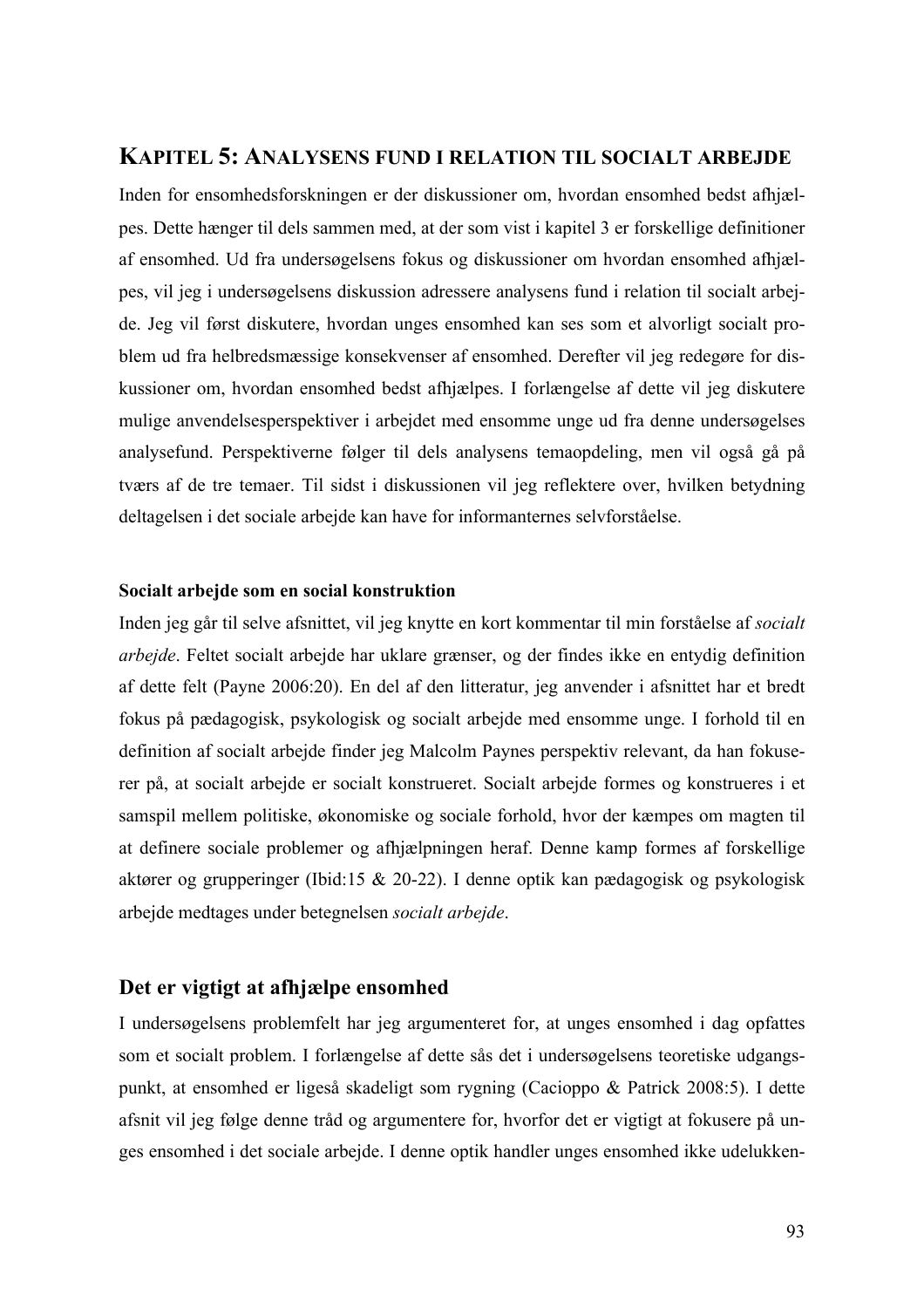de om, at det er et smerteligt problem for de unge. Det handler ligeledes om, at ensomhed kan have alvorlige helbredsmæssige konsekvenser for de unge.

I Regeringens udgivelse *'Sundere liv for alle – nationale mål for danskernes sundhed de næste 10 år'* er et af fokusområderne ensomhed (2014). Ud fra min definition af et socialt problem viser dette fokus, at ensomhed i Danmark er et politisk anerkendt socialt problem anno 2014. Målet i strategien er, at andelen af ensomme danskere på 16 år eller derover skal reduceres med 10% indenfor de næste 10 år (Ibid:10-11). I forhold til denne undersøgelses analytiske fund er det interessant, at informanterne alle oplever ensomheden første gang i folkeskolen. Dette peger på, at det ligeledes vil være relevant at fokusere på ensomhed blandt unge under 16 år som en del af arbejdet med at udmønte og implementere den nationale strategi.

Ovenstående anerkendelse af ensomhed som et socialt problem kan hænge sammen med, at det i international forskning er dokumenteret, at ensomhed har helbredsmæssige konsekvenser. Den danske ensomhedsforskning peger ligeledes på, at ensomhed er forbundet med fysiske og psykiske helbredsmæssige problemer (Lasgaard & Kristensen 2009:44-48; Nielsen et al. 2010:78-79). Som redegjort for i undersøgelsens problemfelt ses der en sammenhæng mellem unges ensomhed og depression, angst og spiseforstyrrelser. I forhold til fysisk helbred viser den internationale forskning, at ensomhed påvirker immunforsvarets funktioner, er en risikofaktor i forhold til hjertekarsygdomme og risikerer at udløse forskellige stresshormoner (Cacioppo & Patrick 2008:5; Masi et al. 2011:220-221). I forhold til sociale relationer viser både dansk og international forskning, at personer med stærke sociale relationer har en lavere dødelighed end personer med svage relationer (Lund 2011:71)<sup>11</sup>. Sociale relationer opfattes både kvantitativt og kvalitativ i denne forskning, hvilket er i tråd med denne undersøgelses fokus på, at ensomhed ikke udelukkende refererer til, at en person har få eller ingen sociale relationer.

Ovenstående viser, at unges ensomhed er et alvorligt problem som både kan have individuelle og samfundsmæssige konsekvenser. Unges ensomhed er i denne optik et vigtigt anliggende for socialt arbejde, hvilket åbner for diskussioner af, hvordan ensomhed kan afhjæl-

 <sup>11</sup> Personer med svage relationer defineres normalt inden for forskningen som personer, der sjældent eller aldrig træffer familie eller venner, eller personer som ikke regner med at kunne få hjælp fra andre ved sygdom (Lund 2011:71).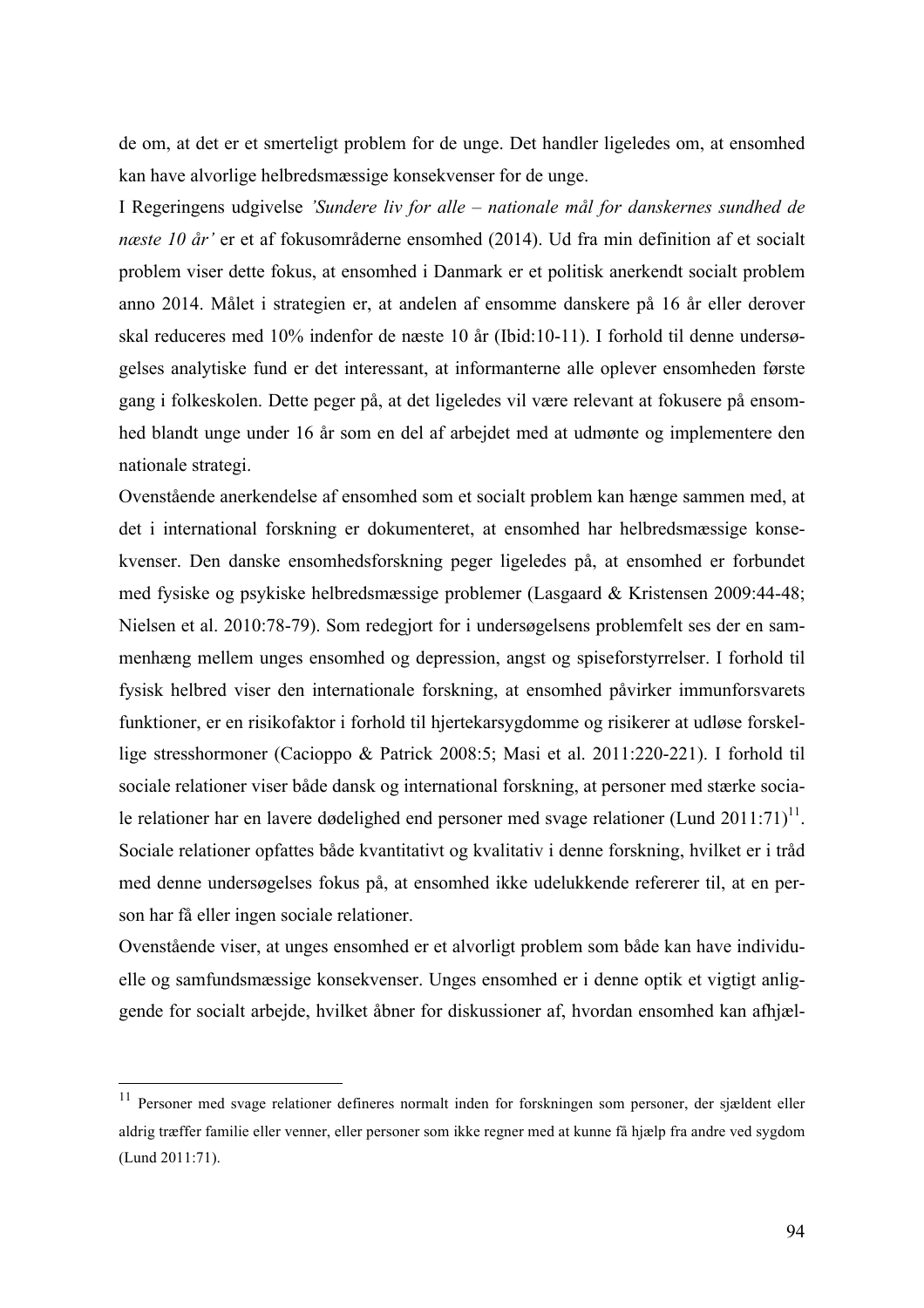pes. I det følgende vil jeg overordnet redegøre for nogle af de perspektiver, som fremhæves i ensomhedslitteraturen i forhold til, hvordan ensomhed afhjælpes i det sociale arbejde.

#### **Hvordan afhjælpes ensomhed?**

Masi et al. fremhæver i teksten *'A Meta-Analysis of Interventions to Reduce Loneliness'*, at der mangler viden om, hvordan man bedst afhjælper ensomhed (2011). Dette hænger i høj grad sammen med, at der stadig findes lidt viden omkring ensomhedens natur og mekanismer (Ibid:221). I specialets problemfelt har jeg argumenteret for, at ensomhed i høj grad er et psykologiseret felt. Dette fokus ses ligeledes i interventioner målrettet ensomme unge. På baggrund af min forståelse af socialt arbejde, kan dette ses som en del af kampen for at definere ensomhed og afhjælpningen heraf.

Ifølge Masi et al. er det vigtigt, at fremtidige indsatser målrettet ensomhed inkorporerer den nyeste viden om ensomhedens natur. Dette gælder især anerkendelsen af, at ensomhed og social isolation ikke er det samme. De understreger, at det i arbejdet med ensomhed ikke kun hjælper at skabe sociale relationer (Ibid:257 & 259). En lignende argumentation ses ved Lasgaard, som pointerer, at hvis unge skal hjælpes ud af ensomheden, er det ikke nok at arbejde med en styrkelse af netværkene omkring de unge. Der skal også tages fat på de unges handlemønstre og sociale strategier (Lasgaard 2010b:37).

Inden for ensomhedsforskningen har der ifølge Masi et al. indtil nu været et stort fokus på individuelle forskelle mellem ensomme mennesker og ikke-ensomme mennesker. Dette fokus ses ligeledes i indsatser målrettet ensomme (Masi et al. 2011:221 & 223). Med denne tilgang er det ofte egenskaber ved det ensomme individ, som sigtes at ændres. Dette fokus på egenskaber så vi i analysens tredje tema, hvor undersøgelsens informanter fokuserer på egenskaber ved dem selv, som grunden til deres ensomhed. I kraft af min socialkonstruktivistiske forståelsesramme betragter jeg ikke ensomhed som en iboende egenskab ved de unge (se Burr 1995:5). Masi et al. ser samtidig et begyndende fokus på social interaktion og social forbundethed i forhold til at afhjælpe ensomhed (Masi et al. 2011:221). De anvendelsesperspektiver, jeg diskuterer i de følgende afsnit, skriver sig ind i dette nye fokus, da min undersøgelses forståelsesramme er, at mennesket formes gennem social interaktion og sociale processer.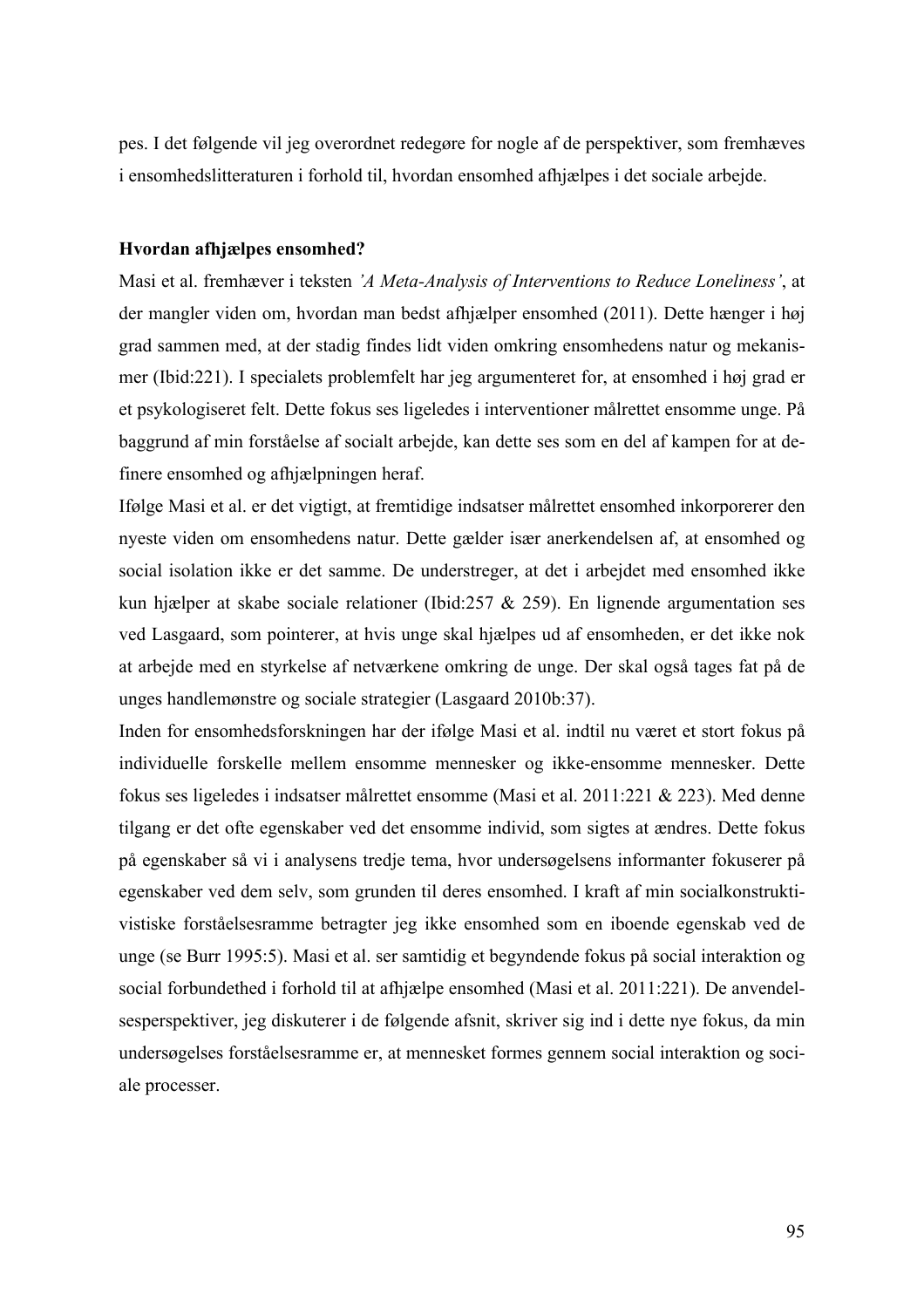Ovenstående betragtninger understreger, at ensomhed ikke er et entydigt problem, og at der er diskussioner omkring, hvordan ensomhed bedst afhjælpes. I de følgende afsnit vil jeg ud fra de ovenstående pointer diskutere, hvilke aspekter, denne undersøgelses fund peger på, er centrale at fokusere på i arbejdet med ensomme unge.

# **En diskussion af anvendelsesperspektiver i arbejdet med ensomme unge**

Som nævnt i undersøgelsens metodekapitel ønsker jeg ikke at lave generaliseringer på baggrund af undersøgelsens empiri. Analysen er et eksempel på, hvordan sociale forventninger til ungdomslivet *kan* påvirke unges oplevelse af ensomhed. Dette er relevant at medtage i forhold til min mulighed for at diskutere anvendelsesperspektiver ud fra analysen. Jeg ønsker derfor ikke at komme med specifikke løsningsstrategier, men med perspektiver, som kan være relevante at medtage i forhold til arbejdet med ensomme unge. Det er perspektiver, som er brugbare i forhold til arbejdet med ensomme unge, men som ikke nødvendigvis er udtømmende for det sociale felt *ensomme unge*.

#### **Grundoplevelsen er at føle sig anderledes**

Gennemgående i denne undersøgelse er, at informanternes grundoplevelse er at føle sig anderledes, og det er derfor relevant at diskutere dette fund i forhold til mulige anvendelsesperspektiver. Oplevelsen af at føle sig anderledes kommer til udtryk på forskellige parametre så som tøj, alkoholbrug, socialitet og en svær opvækst. Som argumenteret for i slutningen af analysen kan ensomhed ses som en fortolkning informanterne knytter til deres følelse af at være anderledes. Ud fra min socialkonstruktivistiske forståelsesramme opfatter jeg denne fortolkning som én mulig fortolkning blandt andre fortolkninger. Jeg opfatter samtidig informanterne som fortolkende individer. Ud fra dette synspunkt kan det tænkes, at informanternes følelse af at være anderledes også kan tolkes på andre måder. Det kan diskuteres om den grundlæggende oplevelse af at være anderledes kan tolkes på andre måder og muligvis føre til andre psykosociale mistrivselsproblemer. Dette analytiske fund peger på, at det er relevant at fokusere på unges oplevelse af at være anderledes i arbejdet med ensomme unge.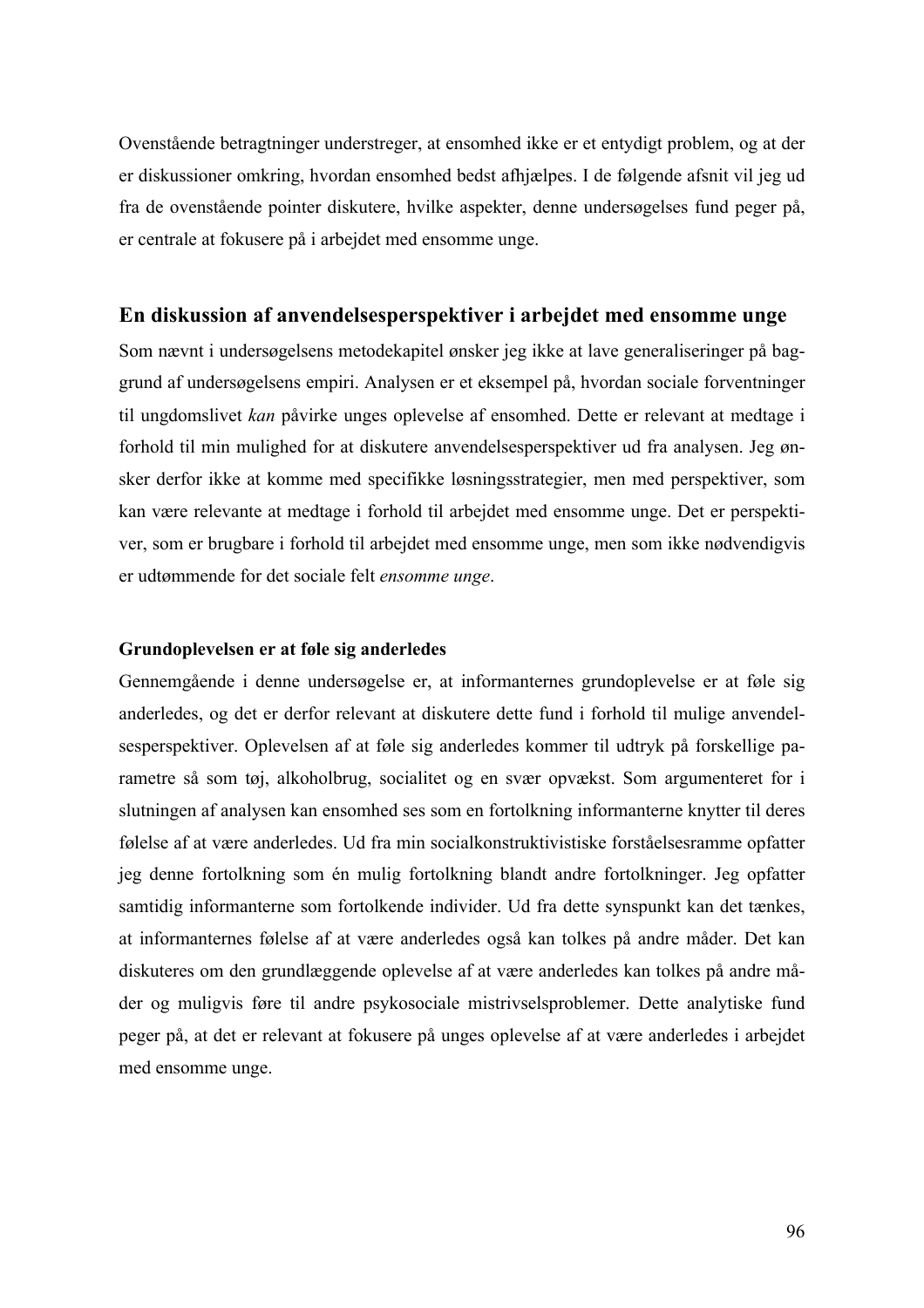#### **Det er ikke nok at tilbyde unge sociale muligheder**

Som nævnt tidligere er der blandt politikere og praktikere et stigende fokus på, at sociale relationer er centrale i forhold til menneskers mentale sundhed og psykologisk velbefindende (Andersson 1998:264). Samtidig ser vi også i ovenstående gennemgang, at der er diskussioner om, hvorvidt en interventionsstrategi, der tilbyder unge sociale relationer, er fyldestgørende i forhold til at afhjælpe ensomhed.

Ud fra undersøgelsens analyse ses det, at informanterne ifølge dem selv ikke mangler muligheder for socialt samvær og sociale fællesskaber. De oplever sig ensomme, selvom de har mulighed for at indgå i sociale fællesskaber, og selvom flere af dem har venner, som de har mulighed for at indgå i socialt samvær med. Disse fund sandsynliggør pointen om, at ensomhed godt kan opstå selvom et individ har mange relationer. På baggrund af analyseafsnittet omkring relationen ven og venskab peger mine analytiske fund på, at det i arbejdet med ensomme unge kan være fordelagtigt at fokusere på, hvad de unge forventer og efterspørger i forhold til sociale relationer. Cacioppo og Patrick fremhæver, at mennesker har forskellige forventninger til sociale relationer og social forbundethed (2008:15). Denne forståelse ses ligeledes i undersøgelsens definition af ensomhed ud fra Woods tilgang. Som nævnt bygger Woods forståelse af ensomhed på det plastiske og subjektive begreb intersubjektivitet. Hvad der ligger i en mislykket gensidig forståelse er forskellig fra individ til individ og fra relation til relation. På baggrund af denne forståelse af unges ensomhed og analysens fund omkring relationen ven og venskab kan det være fordelagtigt at fokusere på indholdet i de relationer, som ensomme unge efterspørger. Vi har set i analysen, at Signe og Matilde føler sig anderledes og underlige, fordi de oplever, at de ikke kan skabe relationer på samme måde som andre unge. Et perspektiv inden for arbejdet med ensomme unge kan på baggrund af dette være at sætte fokus på, at der kan være forskellige betydninger og forståelser af venskab.

Som fremhævet argumenterer Masi et al. for, at det i fremtidige indsatser målrettet ensomme er centralt at anerkende, at ensomhed og social isolation ikke er det samme (2011:257). Ud fra analysens fund kan dette ligeledes være vigtigt i arbejdet med ensomme unge, da jeg har vist, at undersøgelsens informanter oplever ensomhed, selvom de har interaktionsmuligheder og muligheder for at indgå i sociale fællesskaber. Vigtigheden af denne anerken-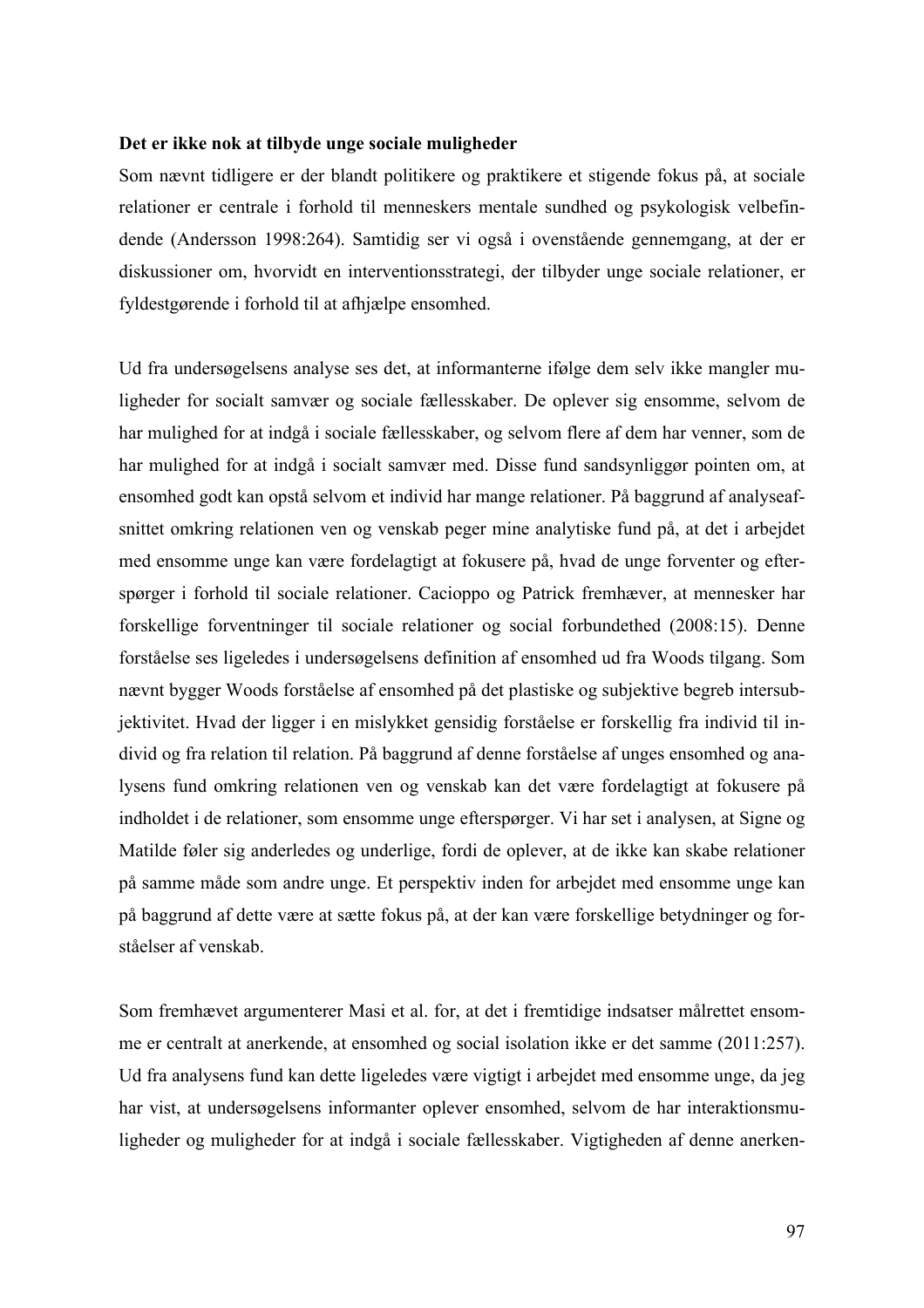delse ses særligt i informanten Williams oplevelse med at komme på efterskole. Det har betydning for Williams oplevelse af ensomhed på efterskolen, at han får et værelse alene. Samtidig er ensomhedsoplevelsen på efterskolen forstærket, fordi William oplever sig som en fiasko, fordi han ikke kan få venner i et domæne, som i høj grad er baseret på socialitet.

I forhold til sociale relationer som fokus i interventioner målrettet ensomme unge peger denne undersøgelses analytiske fund på, at det ikke er nok at tilbyde ensomme unge sociale muligheder. Ud fra mit fokus er det centralt at anerkende, at forståelsen af sociale relationer kan være flertydige, og at det kan være forskelligt fra ung til ung, hvilken social forbundethed, de efterspørger.

# **Ensom som en mulig selvfortælling**

Som en afrunding på diskussionen vil jeg reflektere over kategorien *ensom* som en mulig selvfortælling for undersøgelsens informanter. Jeg har kort reflekteret over betydningen af det sociale arbejde for informanternes selvforståelse i analysen, og det er denne tråd, jeg vil følge i dette afsnit. Det sidste afsnit er både diskuterende og perspektiverende, da det åbner for perspektiver, som er relevante at undersøge yderligere i forhold til socialt arbejde med ensomme unge.

Ellen og Louise har været en del af værestedet Ventilen i henholdsvis to og fire år, hvilket kan siges at være forholdsvis lang tid. De er begge en del af et socialt fællesskab i Ventilen, og som nævnt tidligere har oplevelsen af ensomhed ændret sig for disse to informanter, efter de er begyndt i Ventilen. I forhold til det sociale arbejde er det interessant, at Louise fremhæver, at hun nogle gange oplever ensomheden forstærket i sociale sammenhænge knyttet til Ventilen. Hun fortæller, at hun til tider ikke bliver inviteret med til sociale aktiviteter med de andre fra Ventilen, hvilket gør, at hun oplever sig særligt ensom. Ud fra disse betragtninger kan det diskuteres, om Louises forståelse af sig selv som ensom bliver en *selvopfyldende profeti*. En selvopfyldende profeti henviser til, at eksterne kategoriseringer og forventninger bliver internaliseret i et individs forståelse af sig selv og forskellige situationer. Denne internalisering får betydning for individets ageren, og forventningerne bliver en selvopfyldende profeti (Merton 1968:475-490; Jenkins 1997:60). Individet er ikke passiv i denne internalisering, og det er ikke i alle tilfælde, at eksterne forventninger optages i individets selvforståelse (Goffman 1975). Louises deltagelse i det sociale arbejde målrettet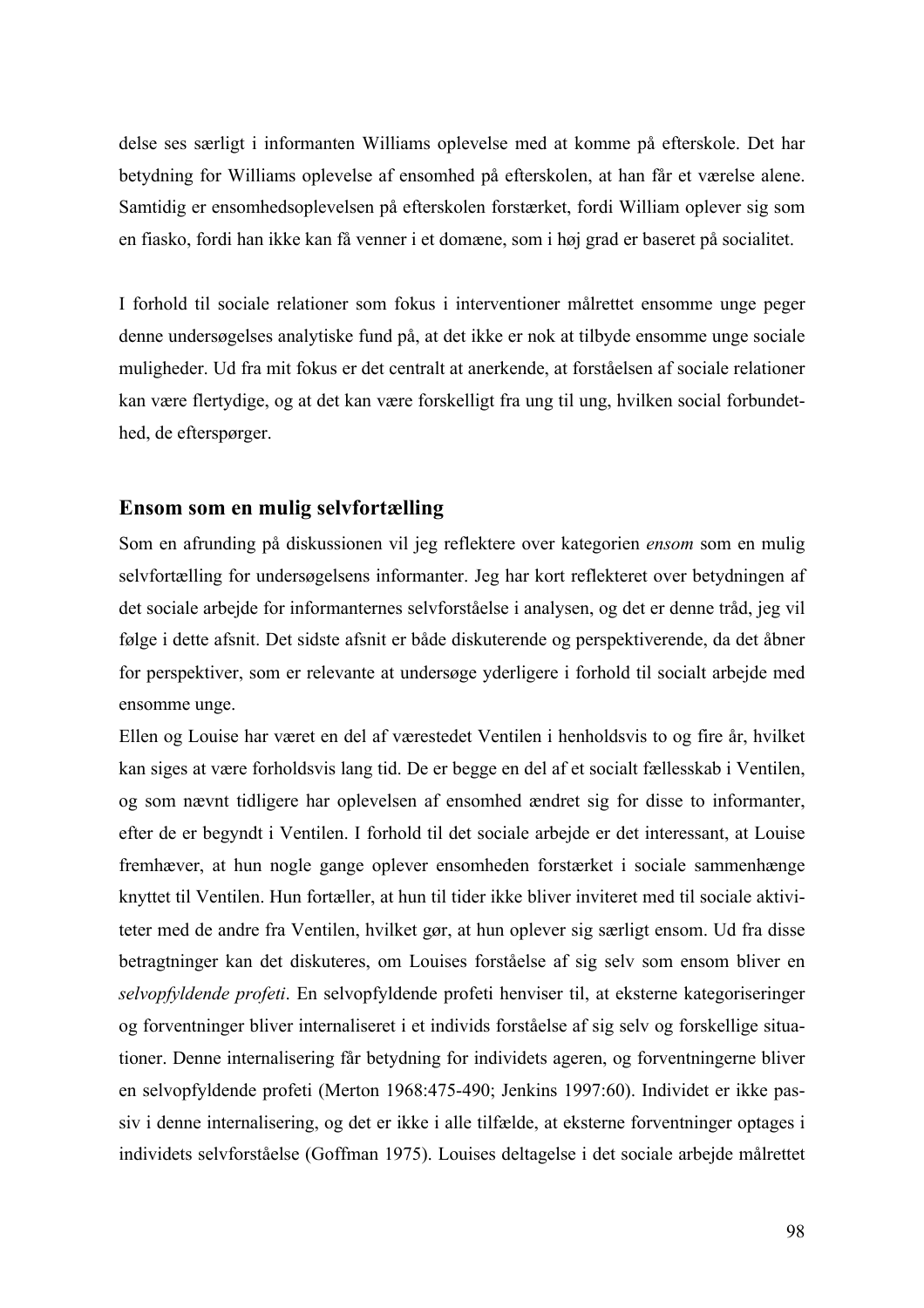ensomme unge kan på baggrund af dette få betydning for hendes selvopfattelse og ageren herefter. Ud fra Louises fortælling om, at hun nogle gange oplever sig særligt ensom i sociale sammenhænge knyttet til Ventilen kan det tænkes, at kategorien ensom bliver omdrejningspunktet for Louises selvforståelse. Dette risikerer at få betydning for hendes fortolkning af sig selv og interaktioner med andre unge, hvilket sås i hendes oplevelser i Ventilen. Disse diskussioner og perspektiver peger på, at Louises deltagelse i det sociale arbejde risikerer at forstærke hendes forståelse af sig selv som ensom. Dette perspektiv kan med fordel udfoldes ved at inddrage Järvinens forståelse af begrebet *institutionel identitet*. På baggrund af hendes studier omkring danske alkoholikeres livshistorier fremhæver Järvinen, at det sociale arbejde har betydning for den fortælling, som brugere eller klienter konstruerer om sig selv. Hun tilføjer, at dette kan få betydning for deres selvidentitet og selvforståelse (Järvinen 2003; Paulsen 2002). I forhold til Ellen og Louise er det interessant, at deres udtalelser viser, at de sandsynligvis er de informanter, som oplever ensomheden mindst sammenlignet med de andre informanter. Det kan diskuteres om Ventilen for Ellen og Louise bliver deres primære sociale referenceramme. Ud fra Järvinens perspektiv peger dette på, at den institutionelle ramme i det sociale arbejde får betydning for den fortælling som Louise og Ellen konstruerer om dem selv. På baggrund af ovenstående diskussion kan dette risikere at fastholde dem i en forståelse af dem selv som ensomme, hvor ensom bliver omdrejningspunktet for deres identitetskonstruktion. Dette er ikke et problem i sig selv, men det kan blive problematisk for de unge, hvis det begynder at få betydning i forhold til deres sociale ageren, som diskuteret i forhold til Louise. Den institutionelle identitet *ensom* risikerer i denne optik at blive den primære fortolkningsramme og sociale referenceramme for Ellen og Louise. Inddragelsen af Järvinens forståelse af institutionel identitet viser, at det vil være relevant at undersøge yderligere, hvilken betydning det har for ensomme unge at være en del af en institutionel ramme målrettet ensomme igennem en længere periode. Det er ikke mit sigte at advokere for, at hvis Ellen og Louise ikke deltog i det sociale arbejde, var de højest sandsynlig ikke ensomme længere. Jeg ønsker heller ikke at underkende Ventilens betydning for Ellen og Louise. Mit sigte er at vise, at det i socialt arbejde med ensomme unge er relevant at reflektere over, hvilken betydning de institutionelle rammer kan have for de unges selvforståelse.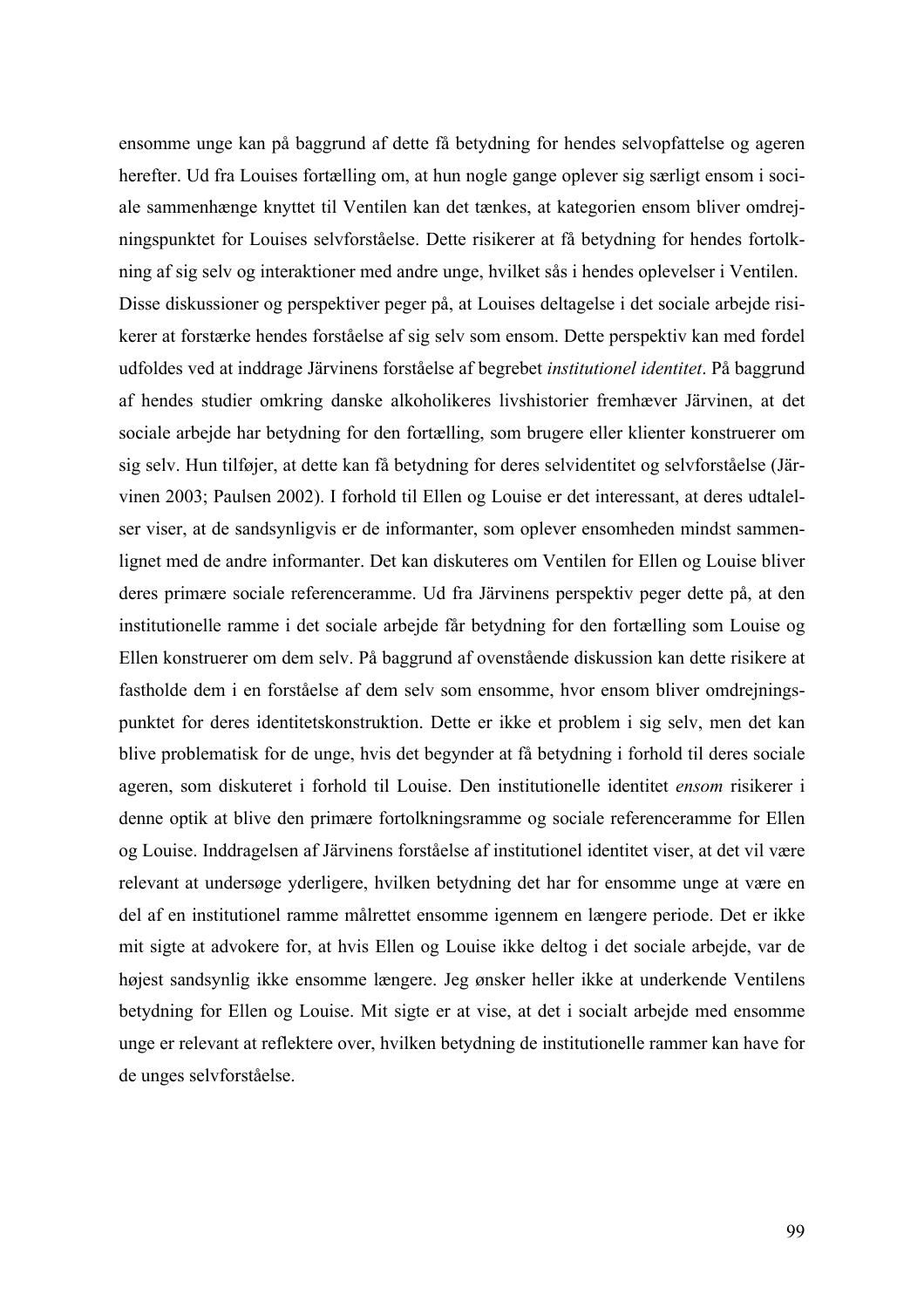# **KAPITEL 6: AFSLUTTENDE OVERVEJELSER**

Inden jeg går til specialets konklusion, vil jeg afslutningsvis redegøre for styrker og svagheder ved undersøgelsens forståelse af ensomhed. Jeg vil ligeledes redegøre for andre perspektiver, som denne undersøgelse peger på kan være relevante at fokusere på i forhold til unges ensomhed.

Jeg har tidligere nævnt, at Woods begreb mislykket intersubjektivitet, som er omdrejningspunktet for hendes forståelse af ensomhed, kan betragtes som et forholdsvis plastisk begreb. Det er forskelligt fra person til person og relation til relation, hvad der er indeholdt i den mislykkede intersubjektivitet. På baggrund af dette kan begrebet anfægtes for at være for bredt. Det kan tænkes, at en oplevelse af mislykket intersubjektivitet ikke nødvendigvis fører til en oplevelse af ensomhed. Begrebets styrke i forhold til denne undersøgelse er, at det kan indfange subjektive oplevelser og fortolkninger af sociale forventninger til ungdomslivet i et samspil med informanternes oplevelse af ensomhed. Samtidig kan begrebet indfange forskellige forhold ved et individ og forskellen mellem individer og sociale relationer. Dette er en fordel i forhold til, at ensomhed dermed kan forstås forskelligt alt efter, hvilken målgruppe der er i fokus.

I forhold til unges oplevelse af ensomhed kan fokus på selvtillid og selvværd være et andet muligt perspektiv. Som nævnt i forrige kapitel fremhæver Lasgaard, at det er centralt at have fokus på ensomme unges manglende sociale færdigheder og uhensigtsmæssige handlemønstre. Mit fokus i denne undersøgelse har ikke været på manglende egenskaber ved de unge i forhold til deres oplevelse af ensomhed. Hermed ikke sagt, at en forbedring af sociale færdigheder og handlemønstre ikke kan have betydning for unges ensomhed. Flere af undersøgelsens informanter fortæller, at bedre selvværd og selvtillid har hjulpet dem til at agere i det sociale og skabe sociale relationer. Dette viser, at det ligeledes vil være relevant at undersøge, hvilken betydning selvtillid og selvværd har for ensomme unges oplevelse af sociale forventninger til ungdomslivet.

Et sidste aspekt, jeg ønsker at fremhæve, er fokus på familiemæssige omstændigheder og barndomsoplevelser i forhold til unges oplevelse af ensomhed. Som diskuteret i analysen, er der udtalelser i undersøgelsens empiri som peger på, at svære oplevelser i opvæksten har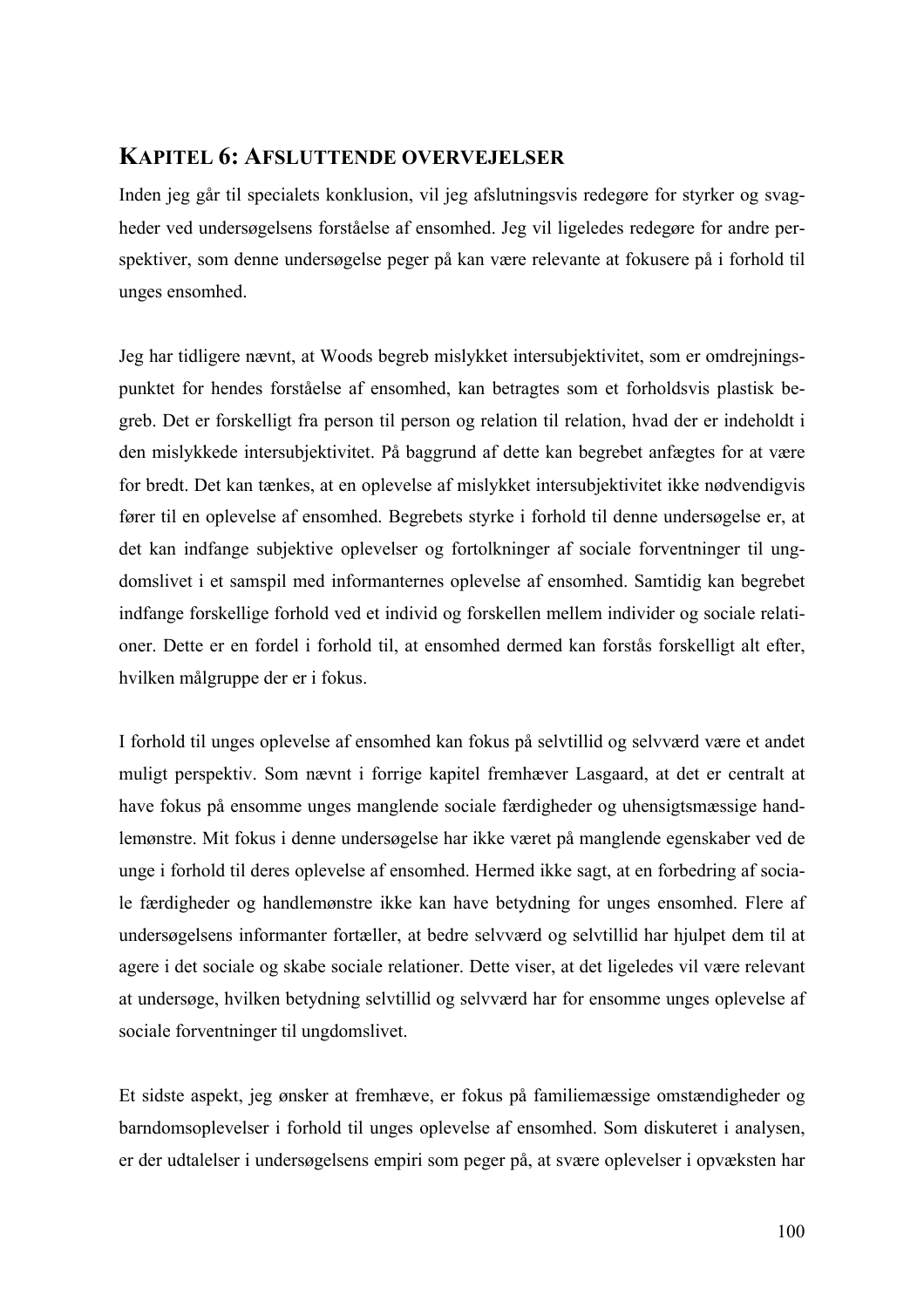betydning for de unges sociale kontakt og tillid til andre mennesker. Lasgaard fremhæver, at der mangler studier med dette fokus, men at der ses en svag sammenhæng mellem en ustabil barndom med en usikker tilknytning til forældrene og unges ensomhed (2010b:40). På baggrund af disse betragtninger vil det være relevant at undersøge yderligere, hvilken betydning barndomsoplevelser og opvækst har for unges ensomhed.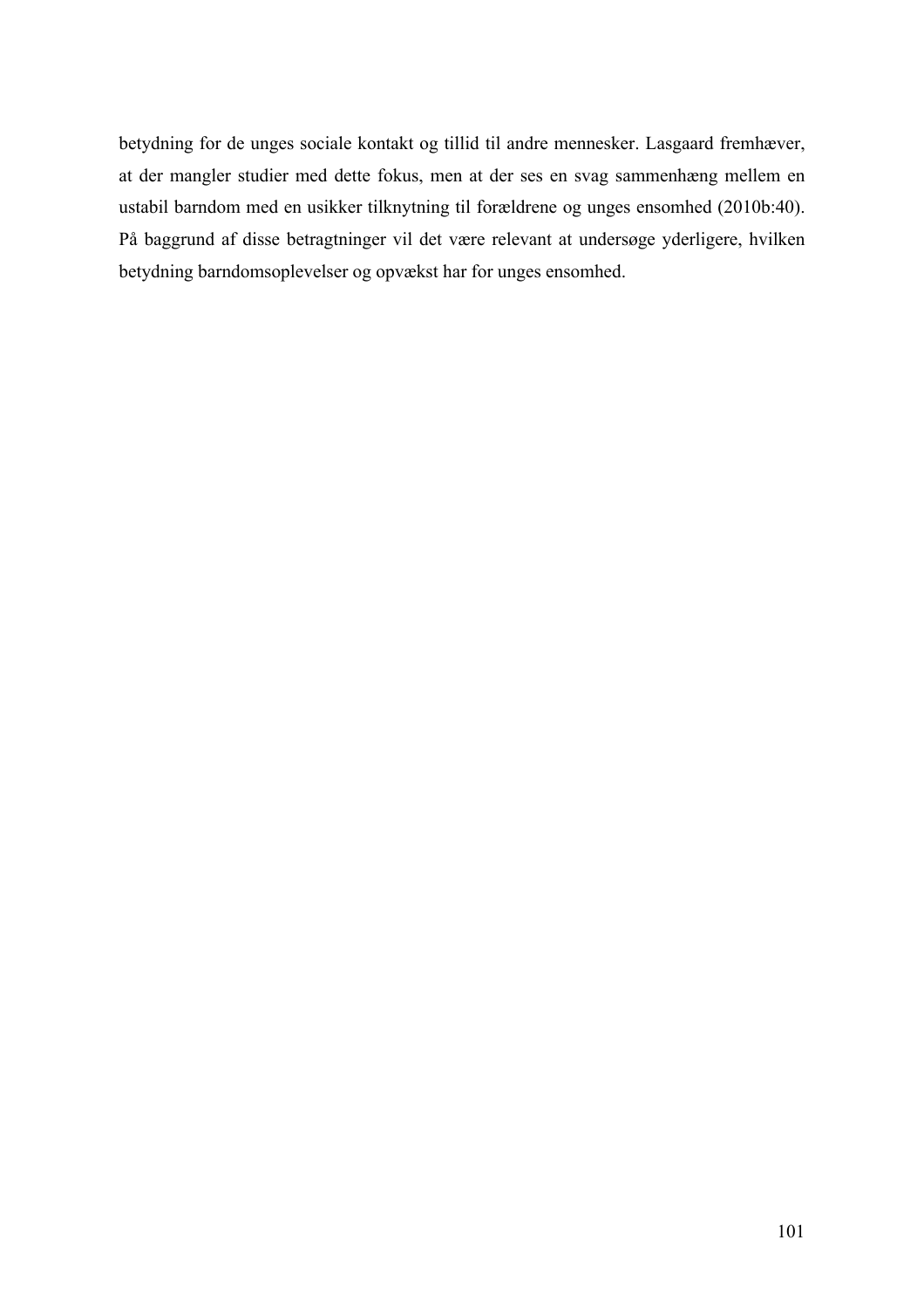# **KAPITEL 7: KONKLUSION**

I dette speciale har jeg undersøgt, hvilke sociale forventninger ensomme unge oplever til et velfungerende og normalt ungdomsliv, samt hvordan disse påvirker deres oplevelse af ensomhed. I undersøgelsens analyse har jeg vist, hvordan oplevede sociale forventninger til ungdomslivet har betydning for informanternes ensomhed. Informanterne oplever forventninger til, at et velfungerende og normalt ungdomsliv er et liv uden personlige problemer såsom psykiske vanskeligheder samt familiemæssige problemer. Disse forventninger skaber for informanterne en form for distancering til andre unge, da de forestiller sig, at andre unge ikke har haft en svær opvækst eller har haft udfordringer i livet. På grund af dette oplever informanterne en mislykket intersubjektivitet med unge i deres omgangskreds og unge generelt. Informanterne oplever, at de er alene med deres vanskeligheder, og at andre unge ikke vil kunne forstå dem, hvilket forstærker deres oplevelse af ensomhed. Flere af informanterne fortæller ikke deres omgangskreds om deres svære oplevelser, fordi de forestiller sig, at omgangskredsen ikke har haft lignende oplevelser og vanskeligheder. De oplevede sociale forventninger til et velfungerende og normalt ungdomsliv får i denne henseende konsekvenser i forhold til informanternes mulighed for at kunne skabe en fælles forståelse med andre unge.

Informanterne oplever ligeledes sociale forventninger til ydre karakteristika og alkoholbrug i sociale sammenhænge. Jeg har i analysen vist, at flere af informanterne oplever sig anderledes, fordi de ikke lever op til oplevede krav om at passe ind i forhold til tøj og udseende. Som analyseret påvirker disse oplevede sociale forventninger ikke informanternes oplevelse af ensomhed i ligeså høj grad i dag som i en folkeskolemæssig sammenhæng. Som analyseret er vigtigheden af tøj og udseende for informanterne højest sandsynlig noget de til dels er vokset fra. Grunden til at jeg skriver til dels er, at det stadig har betydning i forhold til informanternes følelse af at være anderledes. Dette er relevant, fordi informanternes følelse af at være anderledes er tæt forbundet med deres oplevelse af ensomhed.

I forhold til oplevede sociale forventninger til alkoholbrug har disse modsat tøj og udseende sandsynligvis betydning udover ungdomslivet. Informanterne oplever, at de har svært ved at integrere sig socialt, fordi de ikke lever op til forventninger om alkoholbrug i sociale sammenhænge som ung. På baggrund af alkoholforbruget i Danmark og betydningen af alkohol for socialt samvær ses det, at oplevede forventninger til alkoholbrug både knytter sig til ungdomslivet, men også kan ses som en generel samfundsmæssig social forventning.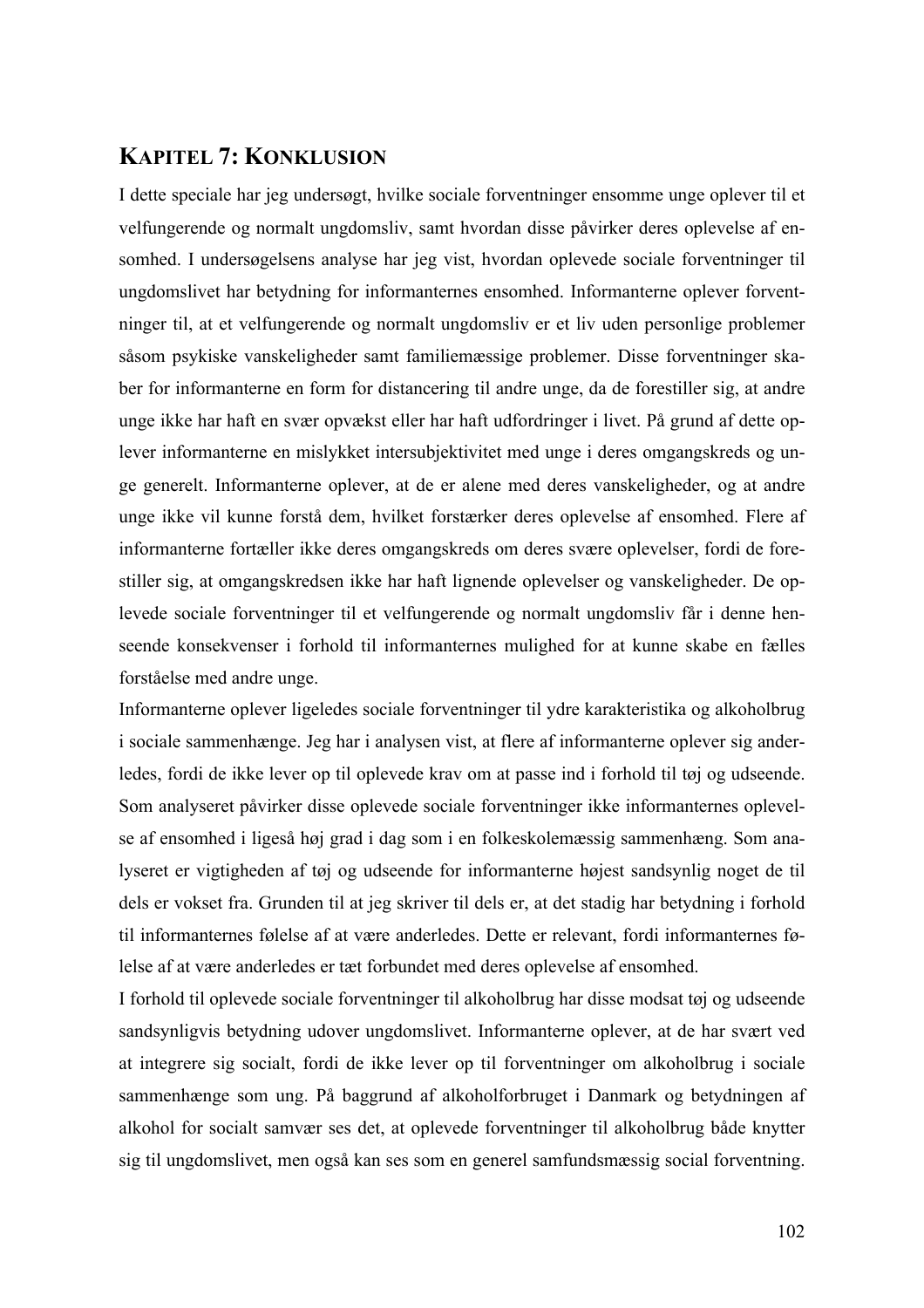Dette viser, at oplevede sociale forventninger til alkoholbrug højest sandsynlig også kan få betydning for informanternes mulighed for at integrere sig socialt senere i livet.

Oplevede sociale forventninger til socialitet gør, at informanterne føler sig forkerte og som en fiasko, fordi de ikke er sociale på samme måde, som de oplever, at andre unge er. For informanterne er der en bestemt måde, hvorpå man skal være social som ung. Dette handler især om, at man som ung er udadvendt og deltager aktivt i *det sociale*, som udspiller sig omkring en. For informanterne er det normalt at være social som ung, og igen ses der en form for distancering til andre unge på grund af de oplevede forventninger til socialitet. Når informanterne oplever forventninger om socialitet rettet mod dem oplever de sig særligt ensomme. Da informanterne oplever, at de ikke kan leve op til den normativitet, som de forestiller sig, at der er til unges sociale liv, trækker de sig fra sociale sammenhænge og distancerer sig fra andre unge. Samtidig vender de skylden for deres ensomhed indad og fokuserer på, at det er egenskaber ved dem selv, der skal ændres. Ved at anvende Ziehe og Simonsens teoretiske perspektiv på ungdomslivet har jeg vist, at dette kan hænge sammen med, at ungdomslivet i dag fremstilles som en fase med næsten grænseløse muligheder for at skabe ens eget livsprojekt. Jeg har analyseret, hvordan dette ligeledes kan skabe forventninger til unges sociale forhold og sociale relationer.

I analysen har jeg også vist, at der ifølge informanterne findes nogle selvfølgeligheder og forventninger til venskab og relationen *ven* iblandt unge, som de ikke deler. De oplever, at de ikke opfatter venskab på samme måde som andre unge gør, hvilket påvirker deres mulighed for at etablere sociale relationer med andre unge. Som vist med Pahls teoretiske perspektiv har venskab flertydige betydninger, hvilket ses i informanternes refleksioner. Disse analytiske find viser, at det i arbejdet med ensomme unge er relevant at fokusere på hvilke former for sociale relationer, de unge efterspørger.

De oplevede sociale forventninger til et velfungerende og normalt ungdomsliv gør, at informanterne føler sig anderledes. Denne følelse af at være anderledes på grund af de oplevede sociale forventninger kan siges at dømme informanterne til udenforskab. Forventningerne skaber en form for usynlig mur mellem de unge og deres omgivelser. For informanterne er udenskab og ensomhed tæt forbundet, da denne mur er med til at vanskeliggøre en fælles forståelse med andre unge for undersøgelsens informanter.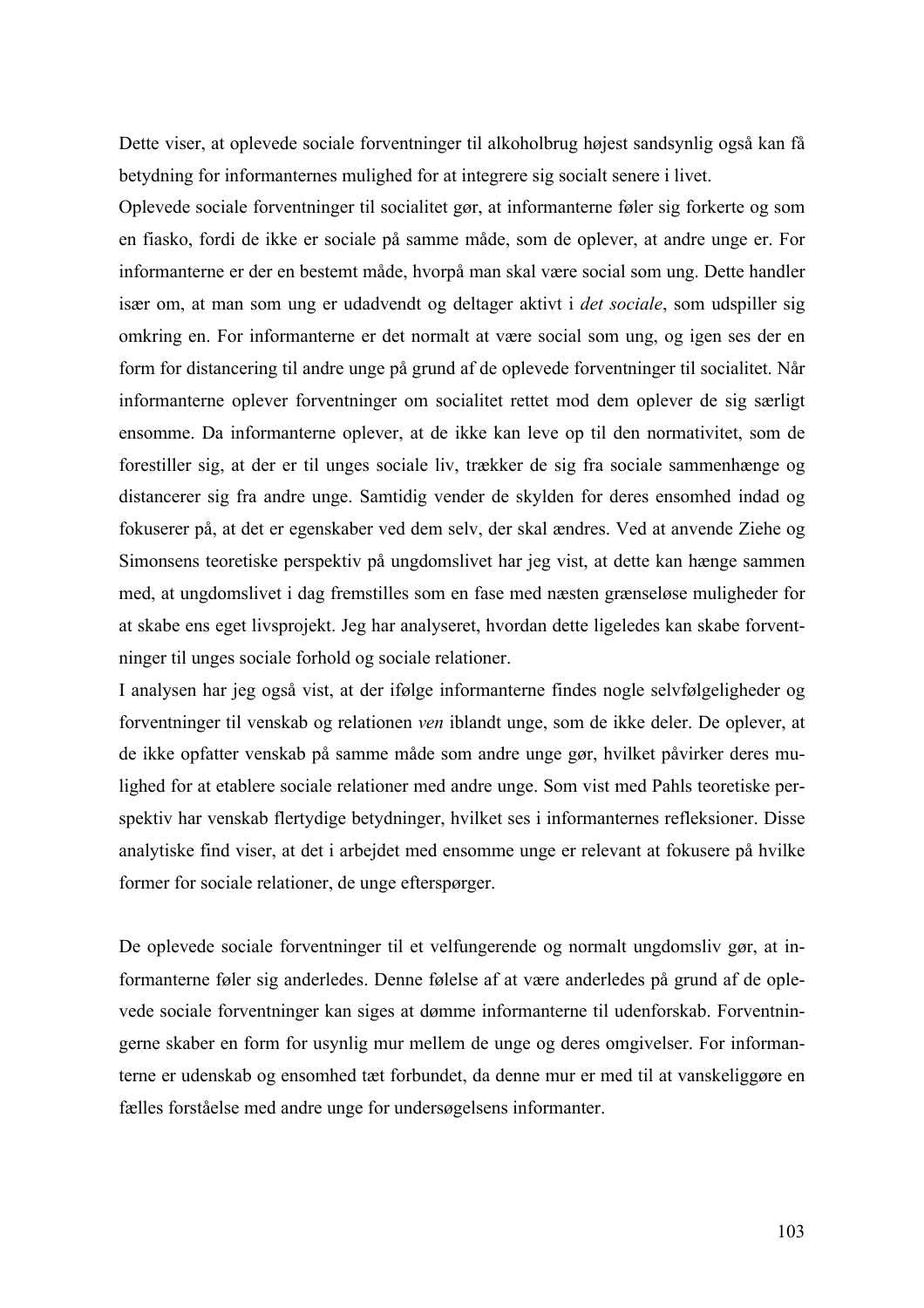# **Litteraturliste**

**Andersson, L. 1998:** Loneliness research and interventions: A review of the literature. *Aging & Mental Health,* 2:4, s. 264-274

**Antoft, R. & Thomsen, T. L. 2002:** Når livsfortællinger bliver en sociologisk metode – en introduktion til det biografisk narrative interview I: Jacobsen, M. H. et al. (red.): *Liv, fortælling, tekst: strejftog i kvalitativ sociologi.* Aalborg Universitetsforlag, s. 157-181

**Balvig, F., Holmberg, L. & Sørensen, A. 2005:** *Ringstedforsøget – Livsstil og forebyggelse i lokalsamfundet*. København: Jurist- og Økonomiforbundets Forlag

**Bernard, H. R. 2000:** *Social Research Methods: Qualitative and Quantitative Approaches*. USA: Sage Publications

**Bo, I. G. 2008**: *At tænke socialpsykologisk*. København: Akademisk Forlag

**Bowlby, J. 1997 [1969]:** *Attachment and loss*. Vol. 1. London: Pimlico

**Bowlby, J. 1994:** *En sikker base.* Frederiksberg: DET lille FORLAG

**Burr, V. 1995:** *An Introduction to Social Constructionism*. London: Routledge

**Cacioppo, J. T. & Patrick, W. 2008:** *Loneliness - Human Nature and the Need for Social Connection*. New York: Norton

**Giddens, A. 1994:** *Modernitetens konsekvenser*. København: Hans Reitzels Forlag

**Giddens, A. 1976:** *New Rules of Sociological Method*. London: Hutchinson & Co.

**Goffman, E. 1990 [1959]:** *The Presentation of Self in Everyday Life*. Harmondsworth: Penguin.

**Goffman, E. 1975:** *Stigma. Om afvigerens sociale identitet*. København: Gyldendals Samfundsbibliotek

**Grønkjær, M. 2011:** *Alcohol use in Denmark - A mixed methods study on drinking contexts and the culture of alcohol use from a public health perspective*. Aarhus Universitet

**Hastrup, K. 1996 [1992]:** *Det antropologiske projekt – om forbløffelse*. København: Gyldendal

**Hutchinson, G. S. & Oltedal, S. 2006 [2003]:** *Modeller i socialt arbejde*. København: Hans Reitzels Forlag

**Illeris, K., Katznelson, N., Simonsen, B. & Ulriksen, L. 2002:** *Ungdom, identitet og uddannelse*. Danmark: Center for Ungdomsforskning og Roskilde Universitetsforlag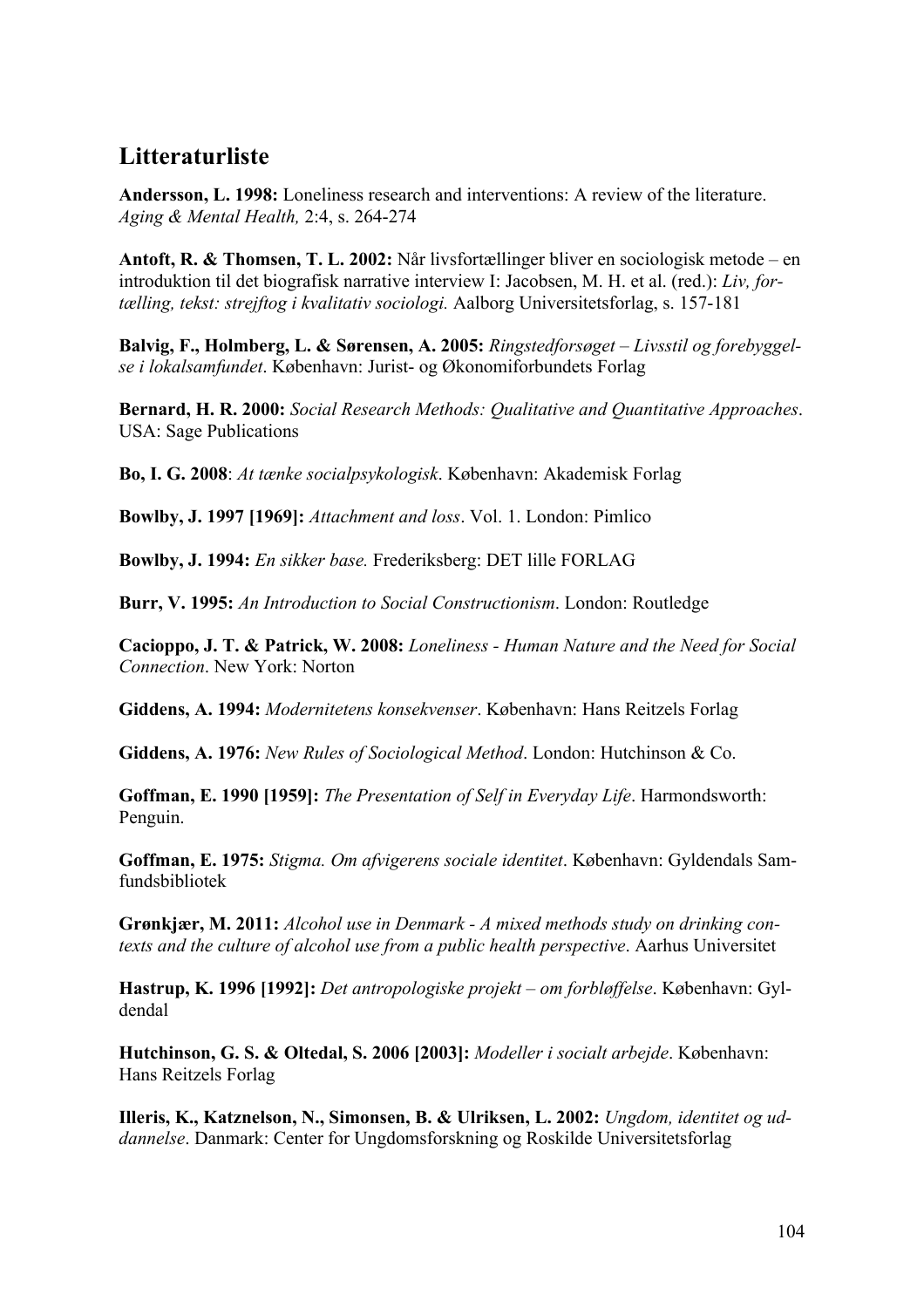**Jacobsen, M. H. 2007:** Adaptiv teori – den tredje vej til viden I: Antoft, R. et al. (red.): *Håndværk og horisonter – tradition og nytænkning i kvalitativ metode.* Odense: Syddansk Universitetsforlag, s. 249-291

**Jacobsen, M. H. & Jensen, S. Q. 2012:** Kvalitative udfordringer. Kvalitativ metode under forandring I: Jacobsen, M. H. & Jensen, S. Q. (red.): *Kvalitative udfordringer*. København: Hans Reitzels forlag, s. 11-24

**Jacobsen, M. H., Jørgensen, A., & Svendsen-Tune, S. 2002:** Sensitiv sociologi – undersøgelser af udsatte og udstødte mennesker I: Jacobsen, M. H. et al. (red.): *Liv, fortælling, tekst: strejftog i kvalitativ sociologi.* Aalborg Universitetsforlag, s. 235-260

**Järvinen, M. 2005:** Interview i en interaktionistisk begrebsramme I: Järvinen, M. & Mik-Meyer, N. (red.): *Kvalitative metoder i et interaktionistisk perspektiv*. København: Hans Reitzels Forlag, s. 27-48.

**Järvinen, M. 2003:** Alkoholfortællinger i et institutionelt landskab I: Järvinen, M. & Mik-Meyer, M. (red.): *At skabe en klient – institutionelle identiteter i socialt arbejde*. København: Hans Reitzels Forlag, s. 30-58

**Jenkins, R. 1997:** *Rethinking ethnicity. Arguments and explorations*. London: Sage Pub**lications** 

**Jørgensen, A. 2008:** Hermeneutik, fænomenologi og interaktionisme – tre sider af samme sag I: Jacobsen, M. H. & Pringle, K. (red.): *At forstå det sociale*. København: Akademisk Forlag, s. 221-244

**Koch, I. 2010:** Unge og ungdomsproblemer/mistrivsel I: Nielsen, J. C. et al. (red.): *Den svære ungdom.* København: Hans Reitzels Forlag, s. 19-34

**Koch, I. 2009:** Mistrivsel og marginalisering blandt store børn og unge I: Walther, L. (red.): *Unge i mistrivsel – viden og metoder i arbejdet med udsatte unge*. København: Forlaget Jurainformation§, s. 7-24

**Koch, I. & Bryld, T. 2007:** Der er bare ikke rigtig nogen… I: Wiborg, A. (red.): *Der er bare ikke rigtig nogen… en antologi om unge og ensomhed*. København: Ventilen, s. 10-29

**Kvale, S. 2005 [1997]:** *Interview – en introduktion til det kvalitative forskningsinterview*. København: Hans Reitzels Forlag

**Lasgaard, M. 2010a [2006]:** *Ensom blandt andre – en psykologisk undersøgelse af ensomhed hos unge i Danmark.* København: Ventilen

**Lasgaard, M. 2010b:** Unge og Ensomhed I: Nielsen, J. C. et al. (red.): *Den svære ungdom.* København: Hans Reitzels Forlag, s. 35-47

**Lasgaard, M. 2007:** Et ungdomsliv på egen hånd I: Wiborg, A. (red.): *Der er bare ikke rigtig nogen… en antologi om unge og ensomhed*. København: Ventilen, s. 40-56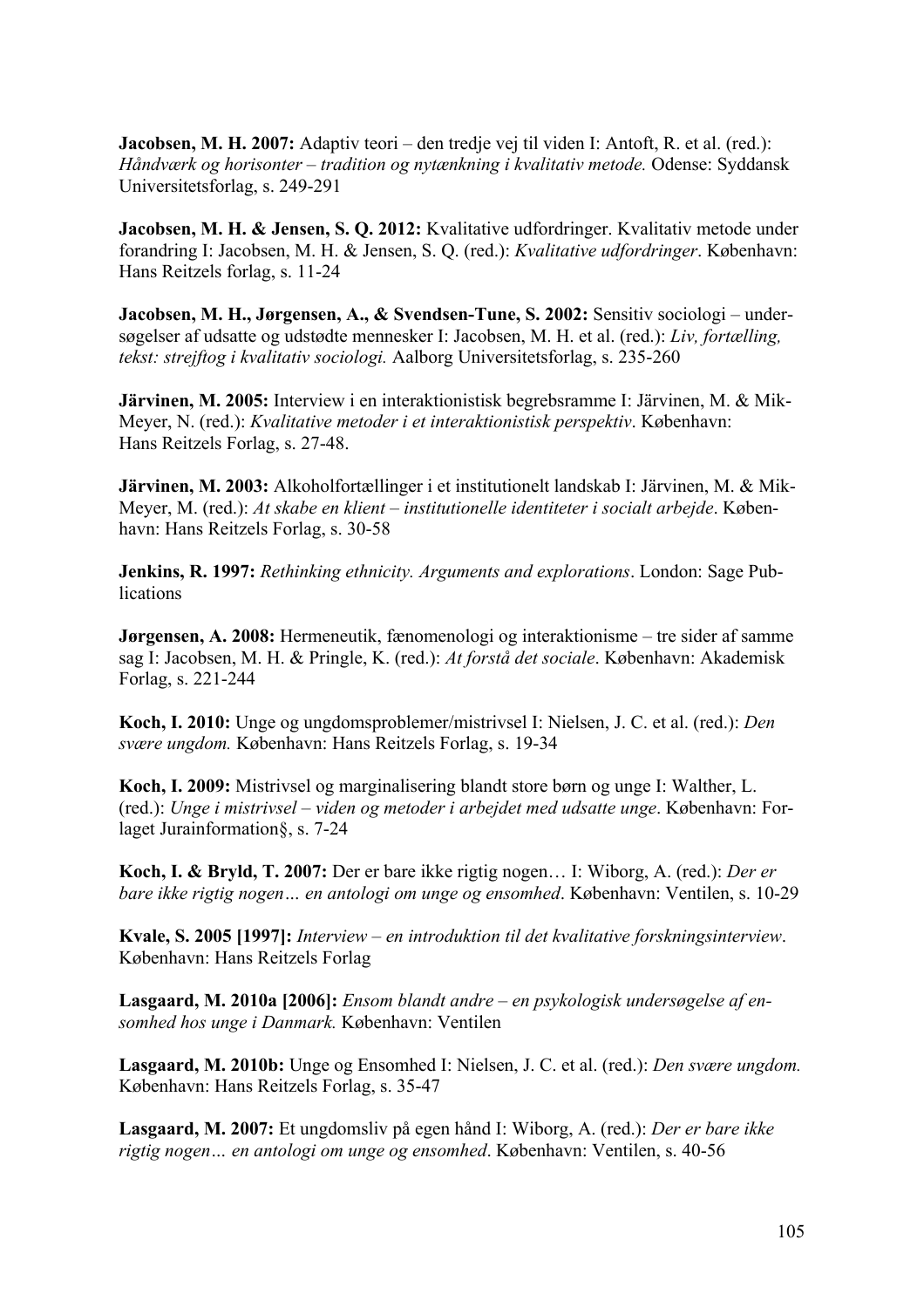**Lasgaard, M. & Kristensen, N. 2009**: *Ensom i gymnasieskolen - en landsdækkende undersøgelse af ensomhed hos unge på de almen- og erhvervsgymnasiale uddannelser*. København: Ventilen

**Layder, D. 1998:** *Sociological Practice – Linking Theory and Social Research*. London: Sage Publications

**Lund, R. 2011:** Sociale relationer og helbred I: Lund, R. et al. (red.): *Medicinsk Sociologi – sociale faktorers betydning for befolkningens helbred.* København: Munksgaard, s. 63-84

**Margalit, M. 2010**: *Lonely Children and Adolescents: Self-Perceptions, Social Exclusion, and Hope*. New York: Springer

**Masi, C. M., Chen, H., Hawkley, L. C. & Cacioppo, J. T. (2011):** A Meta-Analysis of Interventions to Reduce Loneliness. *Personality and Social Psychology Review*, 15:219, s. 219-266

**Mead, G. H. 2005 [1934]:** *Selvet, sindet og samfundet*. København: Akademisk Forlag

**Merton, R. K. 1968:** *Social Theory and Social Structure*. New York: The Free Press

**Miller, J. & Glassner, B. 2004 [1997]:** The inside and the outside – Finding realities in interviews I: Silverman, D. (ed.): *Qualitative Research: Theory, Method and Practice*. London: Sage Publications

**Moustakas, C. E. 1961:** *Loneliness*. New York: Prentice-Hall

**Nielsen, G. A., Ringgaard, L., Olsen, S. F., Broholm, K. & Sindballe, A. 2002:** *Unges livsstil og dagligdag 2000 – forbrug af tobak, alkohol og stoffer*. København: Kræftens Bekæmpelse & Sundhedsstyrelsen

**Nielsen, J. C. & Sørensen, N. U. 2012:** Unge skammer sig over egen mistrivsel, *Vera: Tidsskrift for pædagoger nr. 59*, juni, s. 18-24

**Nielsen, J. C., Sørensen, N. U. & Osmec, M. N. 2010:** *Når det er svært at være ung i DK – unges trivsel og mistrivsel i tal.* København: Center for Ungdomsforskning

**Olsen, H. 2002:** *Kvalitative kvaler – Kvalitative metoder og danske kvalitative interviewundersøgelsers kvalitet*. København: Akademisk Forlag

**Pahl, R. 2000:** *On Friendship*. UK: Polity Press

**Paulsen, S. 2002:** Danmarks første professor i socialt arbejde. *Socialrådgiveren nr. 14*, 3. juli

**Payne, M. 2006:** *Teorier i socialt arbejde*. København: Hans Reitzels Forlag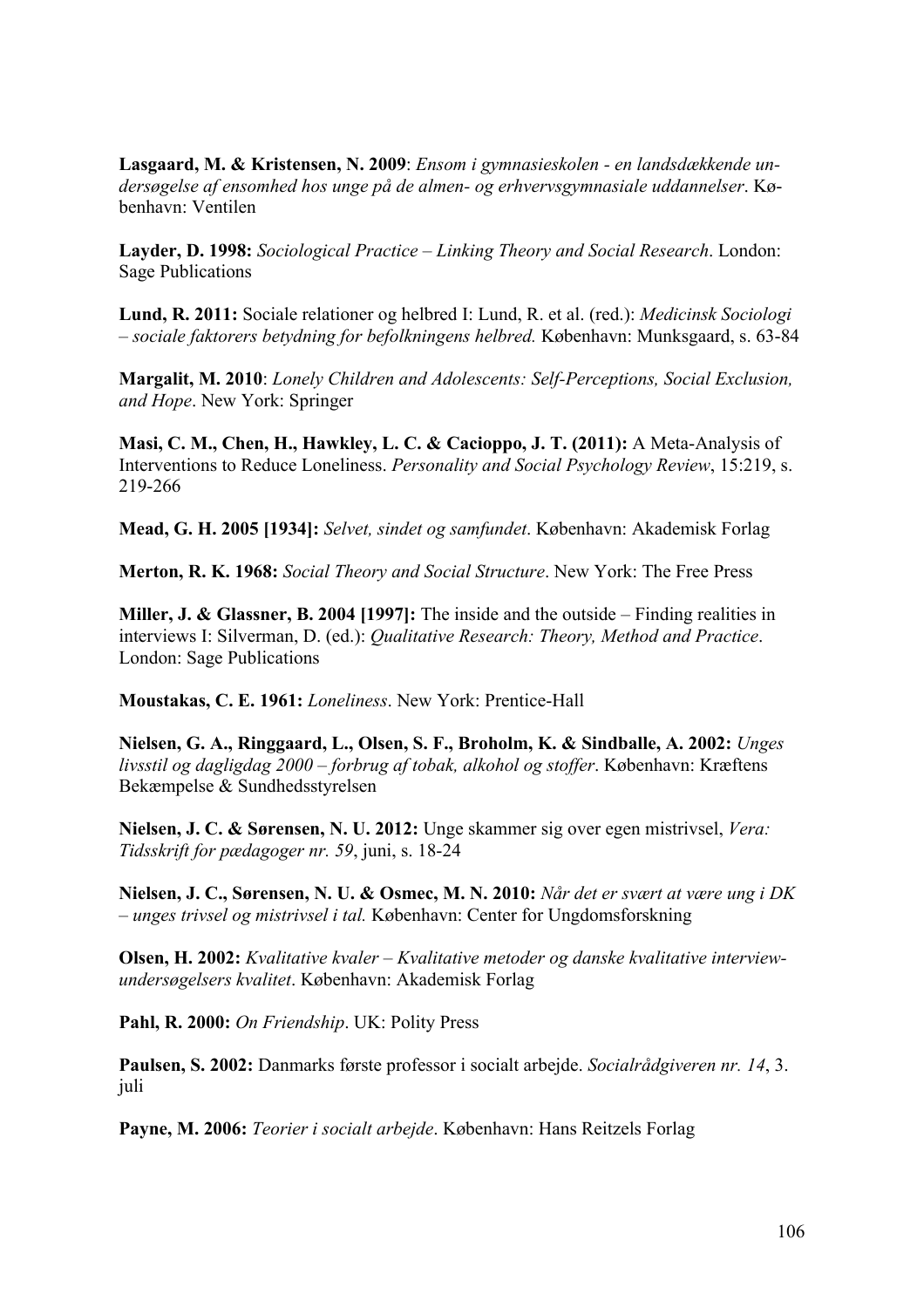**Peplau, A. & Perlman, D. 1982:** Perspectives on Loneliness I: Peplau, A. & Perlman, D. (ed.): *Loneliness – a Sourcebook of Current Theory, Research and Therapy*. USA: John Wiley & Sons, s. 1-18

**Riis, O. 2012:** Kvalitet i kvalitative studier I: Jacobsen, M. H. & Jensen, S. Q. (red.): *Kvalitative udfordringer*. København: Hans Reitzels forlag, s. 345-374

**Rubington, E. & Weinberg, M. S. 2011:** Social Problems and Sociology I: Rubington, E. & Weinberg, M. S. (ed.): *The Study of Social Problems*. Oxford: University Press, s. 3-14

**Rørbæk, M. 2012**: Taber i en vinderkultur, *Socialpædagogen nr. 2*, 20. januar, s. 4-6

**Simonsen, B. 2002:** De unges udfordringer: Nutidens krav til ungdommen – hvad er forandret og hvorfor? I: Nagel, A. (red.): *Jeg ved ikke hvor min vrede er*. Aarhus: SUF – Den Sociale Udviklingsfond, s. 28-37

**Studenterrådet 2000:** *Frafald og Studiemiljø*. Studenterrådet Aarhus Universitet

**Sørensen, N. U., Grubb, A., Madsen, I. W. & Nielsen, J. C. 2011**: *Når det er svært at være ung i DK – unges beretninger om mistrivsel og ungdomsliv*. København: Center for Ungdomsforskning

**Thomas, W. I. & Thomas, D. 1928:** *The Child in America. Behavior Problems and Programs*. New York: Alfred A. Knopf

**Tobiassen, M., Carlsen, M. H., Svendsen, D. F. 2003:** *Ung og Ensom – en vidensoversigt om unges ensomhed i Danmark.* København: Ventilen

**Weiss, R. S. 1973:** *Loneliness – The Experience of Emotional and Social Isolation*. Cambridge, Mass.: MIT Press

**Wenneberg, S. B. 2000:** *Socialkonstruktivisme – Positioner, problemer og perspektiver*. Frederiksberg: Samfundslitteratur

**Wood, L. A. 1986**: Loneliness I: Harré, R. (ed.): *The Social construction of emotions.* Oxford: Blackwell, s. 184-208

**Ziehe, T. 1989:** *Ambivalenser og Mangfoldighed*. København: Politisk Revy

**Ziehe, T. & Stubenrauch, H. 2008 [1983]:** *Ny ungdom og usædvanlige læreprocesser. Kulturel frisættelse og subjektivitet*. København: forlaget politisk revy

**Zøllner, L. & Jensen, B. 2010:** *Sårbarhed og (mis)trivsel blandt unge – i Folkeskolens ældste klasser*. Odense: Center for Selvmordsforskning

**Aaen, S. & Nielsen, G. A. 2006:** *Trivsel, sundhed og sundhedsvaner blandt 16-20 årige i Danmark.* København: Kræftens Bekæmpelse & Sundhedsstyrelsen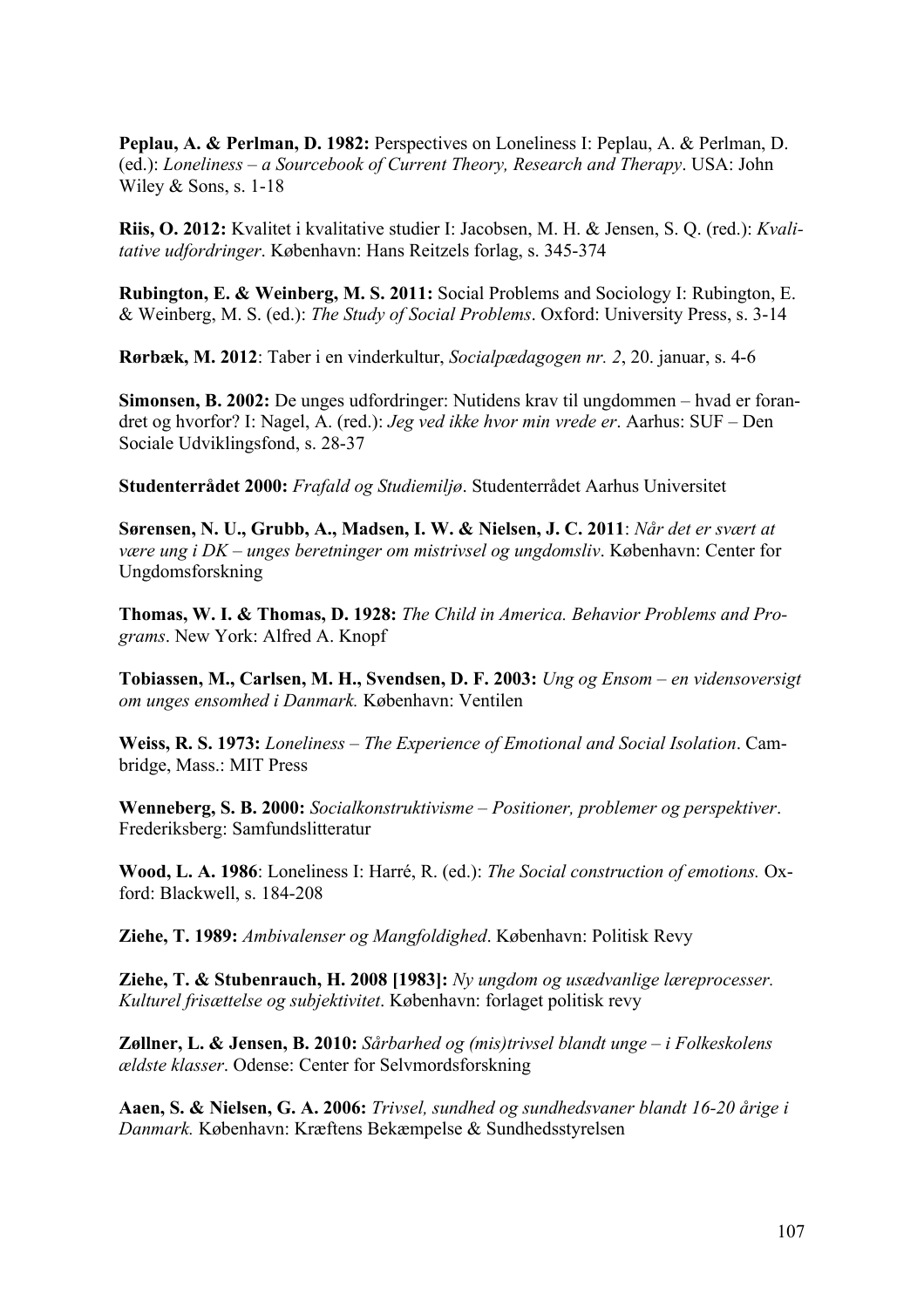# **Avisartikler**

**Holm, C. 2008**: Lad ensomheden være i fred, Information. Hentet fra http://www.information.dk/164251 03.09.13

**Richter, L. 2011:** Ensomhed har konsekvenser for alle, Information. Hentet fra http://www.information.dk/285127 02.10.13

**Sørensen, N. U. & Nielsen, J. C. 2011:** Det er ikke længere samfundets skyld, Information. Hentet fra http://www.information.dk/284467 03.09.13

# **Officielle dokumenter**

**Regeringen (Socialdemokraterne og De Radikale Venstre) 2014:** *Sundere liv for alle – nationale mål for danskernes sundhed de næste 10 år*. København: Ministeriet for Sundhed og Forebyggelse.

**Samtalegrupper for unge 2013:** Årsberetning 2012. Odense: Samtalegrupper for unge

**Sundhedsstyrelsen 2014:** *Danskernes Sundhed – Den nationale Sundhedsprofil 2013*. København

**Sundhedsstyrelsen 2011**: *National Sundhedsprofil Unge 2011*. København

# **Elektroniske medier**

**Bornsvilkar.dk:** Skilsmisse, hentet fra http://www.bornsvilkar.dk/Temaer/Skilsmisse.aspx#.UyXtrdzMd9w 10.03.14

**Dr.dk**: Ensomhed, hentet fra http://www.dr.dk/tvaers/problemer/ensomhed 03.09.13

**Dst.dk:** Færre teenagere bor med far og mor, hentet fra http://www.dst.dk/pukora/epub/Nyt/2013/NR181.pdf 10.03.14

**Ventilen.dk**: Netværk – sådan!, hentet fra https://www.ventilen.dk/omventilen/projekter/netvaerk-sadan/ 03.09.13

## **Hjemmesider**

www.ensomung.dk

www.samtalegrupper-odense.dk

www.sundhedsstyrelsen.dk

www.ventilen.dk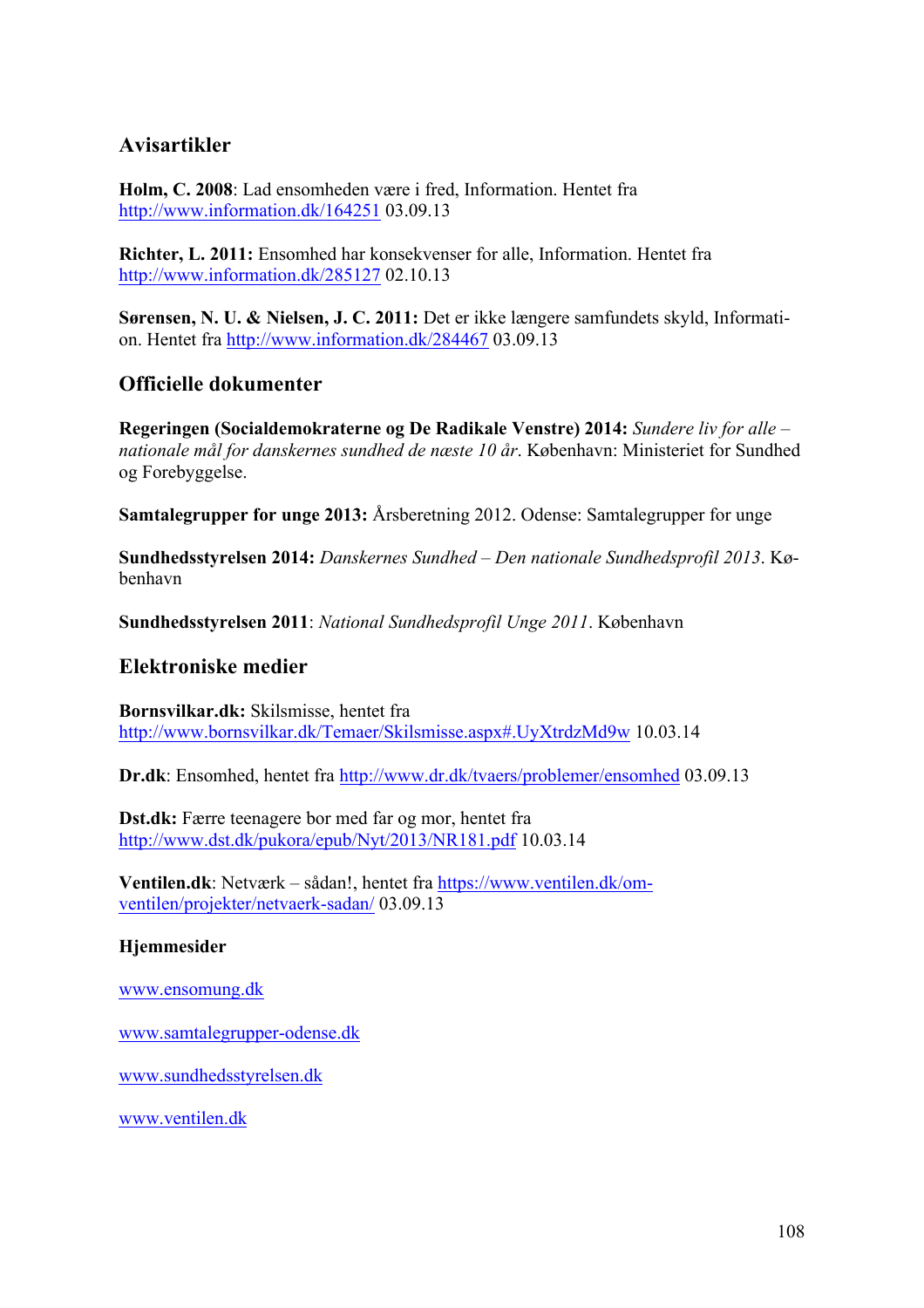# **Bilag 1: Kontakt til empiri**

For at få kontakt til ensomme unge, der ønsker at blive interviewet, har jeg sendt en e-mail ud til forskellige frivillige projekter målrettet ensomme unge inden for det sociale arbejde. Samtalegrupper for unge og Ventilen har meldt positivt tilbage. I samtalegrupperne har de et princip om at deltage i specialer for at bidrage til viden om ensomme unge og for at skabe opmærksomhed om deres tilbud. Samtalegrupperne har fem unge, som gerne vil deltage i interviews. Jeg har kontaktet Ventilen igennem deres hovedkontor, som efterfølgende har sendt forespørgslen ud til deres afdelinger. En af deres afdelinger har meldt tilbage, at de har to kvindelige brugere, som gerne vil hjælpe med interviews. Jeg har aftalt med Ventilen, at brugerne får interviewspørgsmålene inden, så de kan forberede sig lidt, og at en af de frivillige er med som bisiddere. Det er et ønske fra Ventilens side, hvilket jeg ikke har modsat mig. Grunden er, at de kan være der for de unge i løbet af interviewet, hvis det skulle blive nødvendigt.

Jeg har også fået kontakt til en informant igennem et opslag på en facebookside ved navn Tabu Noa. Siden er startet af to unge piger, som begge har psykiske udfordringer. Det er min erfaring fra Ensom Ung chatten, og som vist i afsnittet *Forskning på området*, at psykisk sygdom og ensomhed i flere tilfælde hænger sammen. Jeg har derfor henvendt mig til de to piger, som administrerer siden i forhold til at komme i kontakt med unge, der oplever ensomhed. Vi er blevet enige om et opslag på siden med følgende ordlyd:

Hej jeg hedder Marie og er studerende i Psykiatrifonden. Jeg søger unge til mit speciale om ensomhed på Socialt Arbejde. Hvis du føler dig ensom og har lyst til at deltage i et interview om de tanker og forestillinger man gør sig om et normalt hverdagsliv som ensom ung, så kontakt mig gerne på mnybo11@student.aau.dk eller skriv en privat besked herinde. Du bestemmer selvfølgelig selv, hvad du vil fortælle, men jeg vil også stille en række spørgsmål i løbet af interviewet. Håber at høre fra dig - Marie

På baggrund af opslaget har en ung mand sagt ja til at deltage i et interview. Geografisk er han placeret i England, så vi har aftalt at foretage interviewet over skype.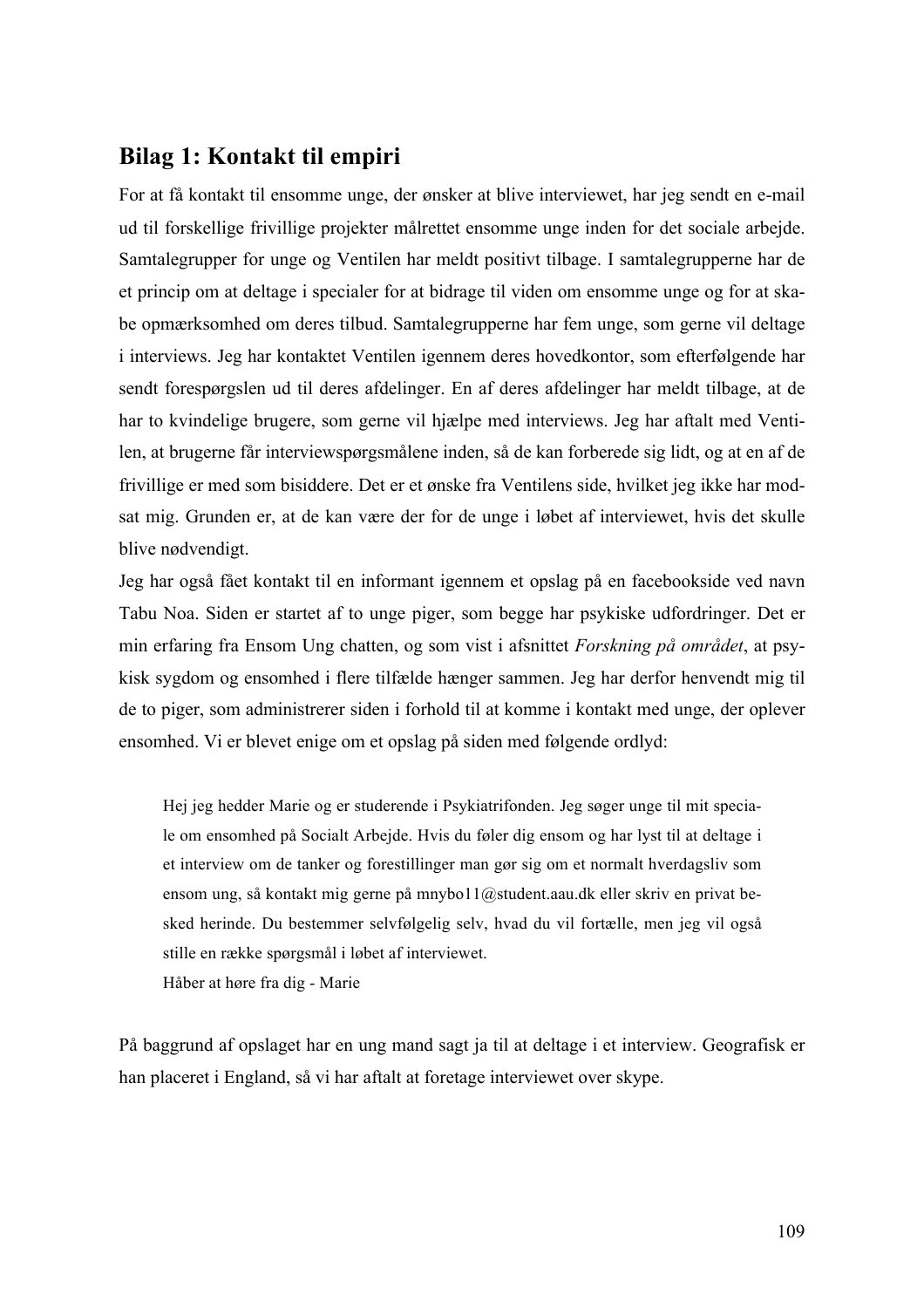# **Bilag 2: Interviewguide**

Spørg først om jeg må optage interviewet på diktafon. Det er kun til internt brug og for at lette mit arbejde. Det vil kun være til brug i specialet.

## Briefing

- Tak for din hjælp
- Præsentation af mig selv og mit speciale (*hvilke sociale forventninger oplever ensomme unge til ungdomslivet*).
- Du vil fremgå anonym, og interviewet bliver ikke brugt til andet end specialet.
- Du vil blive stillet en række spørgsmål, men du bestemmer selvfølgelig selv, hvad du vil fortælle. Der er ingen rigtige og forkerte svar. Jeg er interesseret i din forståelse og dine oplevelser.
- Temaerne i interviewet
	- o Baggrundsspørgsmål
	- o Din oplevelse af ensomhed / åbent spørgsmål
	- o Ungdomsliv
	- o Sociale forventninger
	- o Ensomhed
- Har du nogen spørgsmål?

### **Baggrundsinformation**

- Vil du fortælle lidt om dig selv?
	- o Din alder
	- o Studerer du?
	- o Arbejder du?
	- o Hvor lang tid er du kommet i værestedet/samtalegrupperne?
	- o Hvad laver du, når du ikke er her i værestedet/samtalegrupperne?
	- o Hvad kan du godt lide at lave i din hverdag?
	- o Hvordan ser en typisk uge ud for dig? Du kan fx beskrive den sidste uge.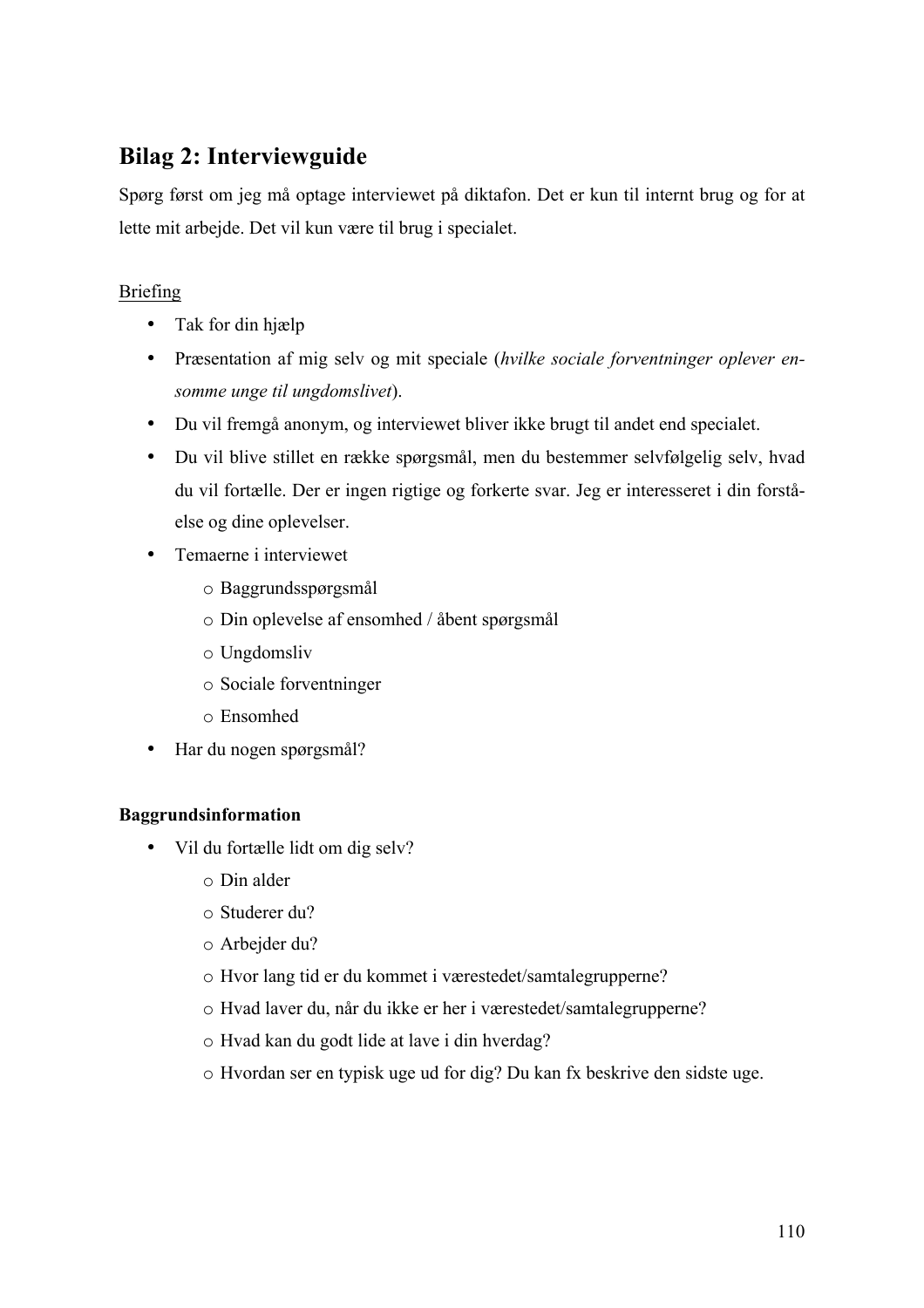#### **Din oplevelse af ensomhed**

• Hvis du tænker tilbage, hvornår oplevede du første gang ensomhed? Kan du beskrive den situation? Har du altid oplevet ensomhed?

#### **Velfungerende og normalt ungdomsliv**

- Hvad vil det sige at være ung for dig?
- Hvad synes du, er det bedste ved at være ung?
- Er der noget, du synes er svært i forhold til at være ung?
- Hvad er et godt ungdomsliv for dig?
- Er der nogle ting, du gerne vil gøre som ung, men ikke oplever du kan gøre?
- Oplever du, at du har mulighed for at ændre og påvirke dit eget liv?
- Hvad tænker du kendetegner andre unges liv?
- Hvis du skal beskrive et velfungerende og normalt ungdomsliv, hvordan vil du så beskrive det?

#### **Sociale forventninger og idealer**

- Oplever du, at der er bestemte idealer i forhold til det at være ung?
	- o Iblandt unge?
	- o Fra dine forældre?
	- o I samfundet generelt?
	- o Andre steder?
- Hvis ja: hvordan påvirker disse idealer dig?
- Er der nogle bestemte idealer i forhold til det at være ung, du gerne vil leve op til?
- Hvilke forventninger oplever du i forhold til:
	- o Skolen/arbejdet?
	- o Hverdagen?
	- o Din fritid?
	- o Weekenden?
- Hvor oplever du, at disse forventninger kommer fra?
- Har du oplevet at disse forventninger påvirker dig?
- Hvis ja: Hvordan påvirker disse forventninger dig?